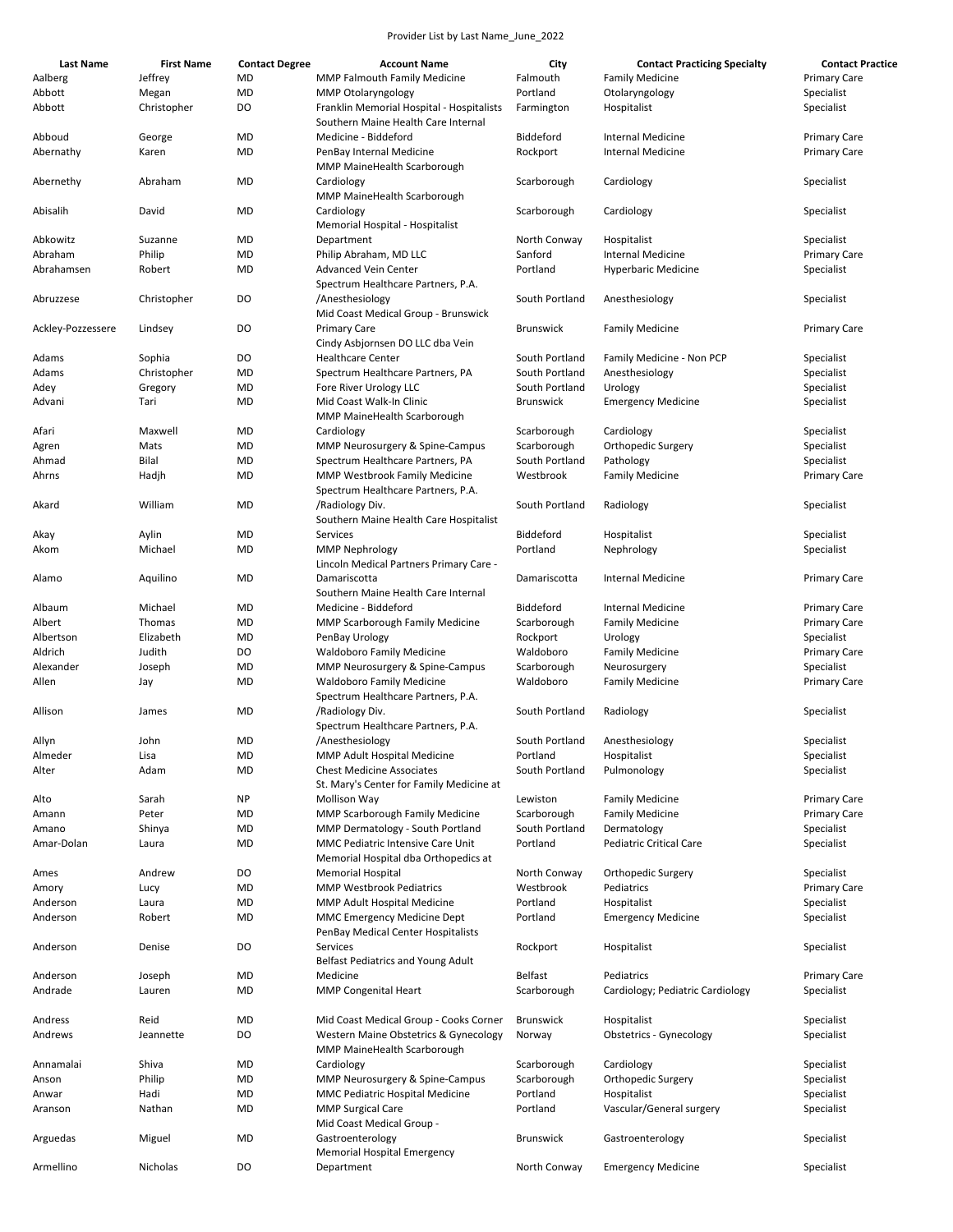| <b>Last Name</b> | <b>First Name</b> | <b>Contact Degree</b> | <b>Account Name</b>                                                                  | City                            | <b>Contact Practicing Specialty</b> | <b>Contact Practice</b> |
|------------------|-------------------|-----------------------|--------------------------------------------------------------------------------------|---------------------------------|-------------------------------------|-------------------------|
| Arnold           | Jeremy            | MD                    | <b>Memorial Hospital Emergency</b><br>Department                                     | North Conway                    | <b>Emergency Medicine</b>           | Specialist              |
| Arnold           | Samantha          | DO                    | <b>Memorial Hospital Emergency</b><br>Department<br>MMP Clinic Internal Medicine and | North Conway                    | <b>Emergency Medicine</b>           | Specialist              |
| Aronson          | Jennifer          | MD                    | Pediatrics                                                                           | Portland                        | <b>Internal Medicine</b>            | <b>Primary Care</b>     |
| Arters           | Harry             | DO                    | <b>Memorial Hospital Emergency</b><br>Department                                     | North Conway                    | <b>Emergency Medicine</b>           | Specialist              |
| Asbiornsen       | Cynthia           | DO                    | Cindy Asbjornsen DO LLC dba Vein<br><b>Healthcare Center</b>                         | South Portland                  | Phlebology                          | Specialist              |
| Ascanio          | Robert            | MD                    | Spectrum Healthcare Partners, P.A.<br>/Anesthesiology                                | South Portland                  | Anesthesiology                      | Specialist              |
|                  |                   |                       | <b>SMHC Cardiac and Vascular Services -</b>                                          |                                 |                                     |                         |
| Ash-Bernal       | Rachel            | <b>MD</b>             | Biddeford                                                                            | Biddeford                       | Cardiology                          | Specialist              |
| Asherman         | Dirk              | MD                    | Spectrum Orthopaedics - Portland                                                     | Portland                        | Orthopedic Surgery                  | Specialist              |
|                  |                   |                       | Waldo County Medical Partners Physical &                                             |                                 |                                     |                         |
| Ashmore          | Mary              | DO                    | <b>Integrative Medicine</b><br>St. Mary's Center for Family Medicine at              | Searsport                       | Neuromusculoskeletal Medicine       | Specialist              |
| Assadollahzadeh  | Mina              | DO                    | <b>Mollison Way</b>                                                                  | Lewiston                        | <b>Family Medicine</b>              | <b>Primary Care</b>     |
| Atchley          | Dylan             | MD                    | MMP Scarborough Internal Medicine<br>Franklin Memorial Hospital dba Franklin         | Scarborough                     | <b>Internal Medicine</b>            | <b>Primary Care</b>     |
| Aumand           | Tara              | MD                    | Health Women's Care                                                                  | Farmington                      | <b>Obstetrics - Gynecology</b>      | Specialist              |
| Avery            | F Lincoln         | MD                    | <b>MMP Orthopedics</b>                                                               | South Portland                  | Orthopedic Surgery                  | Specialist              |
| Azis             | Leyla             | MD                    | <b>MMP Adult Infectious Diseases</b>                                                 | South Portland                  | <b>Infectious Disease</b>           | Specialist              |
| Aziz             | Osama             | MD                    | St. Mary's Regional Medical Center                                                   | Lewiston                        | Critical Care Medicine; Pulmonology | Specialist              |
| Babikian         | George            | MD                    | MMP Orthopedics- Falmouth                                                            | Falmouth                        | Orthopedic Surgery                  | Specialist              |
| <b>Babirak</b>   | Stephan           | MD, PhD               | Metabolic Leader, LLC                                                                | Scarborough                     | Endocrinology                       | Specialist              |
| Badger           | Michael           | MD                    | Mount Washington Valley Rural Health                                                 | North Conway                    | <b>Family Medicine</b>              | <b>Primary Care</b>     |
| Baffy            | Noemi             | MD                    | <b>Portland Gastroenterology Associates</b><br>St. Mary's Pulmonary Medicine and     | Portland                        | Gastroenterology                    | Specialist              |
| Bagley           | Peter             | MD                    | <b>Infectious Disease</b>                                                            | Lewiston                        | Pulmonology                         | Specialist              |
| Bagwell          | Sandra            | MD                    | MMC Pediatric Intensive Care Unit                                                    | Portland                        | <b>Critical Care Medicine</b>       | Specialist              |
| Bailyn           | Ronald            | MD                    | MMC Psychiatry Dept.                                                                 | Portland                        | Psychiatry                          | Specialist              |
| Baker            | Leigh             | DO                    | Leigh Baker, DO                                                                      | Falmouth                        | Neuromusculoskeletal Medicine       | Specialist              |
| Baldwin          | Jennifer          | DO                    | MMP Adult Hospital Medicine                                                          | Portland                        | Hospitalist                         | Specialist              |
| Baldwin          | Kelly             | MD                    | <b>MMP Neurology</b>                                                                 | Scarborough                     | Neurology                           | Specialist              |
|                  |                   |                       | Waldo County General Hospital -                                                      |                                 |                                     |                         |
| Balke            | Jeffrey           | MD                    | Hospitalist                                                                          | Belfast                         | Hospitalist                         | Specialist              |
| Ball             | Nancy             | MD                    | MMP Neurosurgery & Spine-Campus<br>Southern Maine Health Care Hospitalist            | Scarborough                     | <b>Physical Medicine</b>            | Specialist              |
| Bambara          | Anthony           | MD                    | Services<br>Southern Maine Health Care Pulmonary -                                   | Biddeford                       | Hospitalist                         | Specialist              |
| Bandara          | Mahesh            | MD                    | Biddeford                                                                            | Biddeford                       | Pulmonology                         | Specialist              |
| Bander           | Thomas            | MD                    | MMP Dermatology - South Portland                                                     | South Portland                  | Dermatology                         | Specialist              |
| Baril            | Robert            | DO                    | Western Maine Radiology<br>LincolnHealth - Family Medicine,                          | Norway                          | Radiology                           | Specialist              |
| Barker           | Alan              | MD                    | Boothbay                                                                             | Boothbay Harbor Family Medicine |                                     | <b>Primary Care</b>     |
| Barnathan        | Evan              | MD                    | MMP Adult Hospital Medicine                                                          | Portland                        | Hospitalist                         | Specialist              |
| <b>Barnes</b>    | Michael           | MD                    | St. Mary's Anesthesia                                                                | Lewiston                        | Anesthesiology                      | Specialist              |
| Barr             | Stephen           | MD                    | Spectrum Orthopaedics - Portland                                                     | Portland                        | Orthopedic Surgery                  | Specialist              |
|                  |                   |                       | <b>Waldo County Medical Partners</b>                                                 |                                 |                                     |                         |
| Barresi          | Paul              | MD                    | Anesthesia                                                                           | Belfast                         | Anesthesiology                      | Specialist              |
| Barrett-Hibl     | Jenny             | <b>FNP</b>            | PenBay Family Medicine                                                               | Rockport                        | <b>Family Medicine</b>              | <b>Primary Care</b>     |
| Barth            | Konrad N M        | MD                    | MMP Neurosurgery & Spine-Campus<br>Southern Maine Health Care Orthopedics            | Scarborough                     | Neurosurgery                        | Specialist              |
| Basque           | Christian         | MD                    | Surgery - Biddeford                                                                  | Biddeford                       | <b>Sports Medicine</b>              | Specialist              |
| <b>Bates</b>     | Daniel            | MD                    | LincolnHealth - Emergency Department                                                 | Damariscotta                    | <b>Emergency Medicine</b>           | Specialist              |
|                  |                   |                       | Southern Maine Health Care Hospitalist<br>Services                                   |                                 | Hospitalist                         |                         |
| Batra            | Mona              | MD                    |                                                                                      | Biddeford                       |                                     | Specialist              |
| <b>Batstone</b>  | Griffith          | MD                    | Franklin Health Urology<br>Franklin Memorial Hospital dba Franklin                   | Farmington                      | Urology                             | Specialist              |
| Batt             | Lorien            | MD                    | <b>Health Pediatrics</b><br>Maine Center for Cancer Medicine and                     | Farmington                      | Pediatrics                          | <b>Primary Care</b>     |
|                  |                   |                       | Blood Disorders d/b/a New England                                                    |                                 |                                     |                         |
| Battelli         | Chiara            | MD                    | Cancer Specialists - Scarborough                                                     | Scarborough                     | Oncology                            | Specialist              |
| Baumann          | Michael           | MD                    | MMC Emergency Medicine Dept                                                          | Portland                        | <b>Emergency Medicine</b>           | Specialist              |
| Bausman          | Jonathan          | DO                    | <b>MMC Pediatric Hospitalists</b>                                                    | Portland                        | Hospitalist                         | Specialist              |
| Bazarian         | Richard           | MD                    | Maine Eye Center<br>Waldo County General Hospital -                                  | Portland                        | Ophthalmology                       | Specialist              |
| Beal             | Angus             | MD                    | <b>Emergency Medicine</b>                                                            | <b>Belfast</b>                  | <b>Emergency Medicine</b>           | Specialist              |
| Bean             | Jeffrey           | DO                    | <b>MMP Orthopedics</b>                                                               | South Portland                  | <b>Sports Medicine</b>              | Specialist              |
| Beaule           | Lisa              | MD                    | <b>MMP Urology</b>                                                                   | South Portland                  | Urology                             | Specialist              |
| Becker           | Michael           | MD                    | MMP Orthopedics- Falmouth                                                            | Falmouth                        | Orthopedic Surgery                  | Specialist              |
| Beeler           | Whitney           | MD                    | Spectrum Healthcare Partners, PA                                                     | South Portland                  | Radiology                           | Specialist              |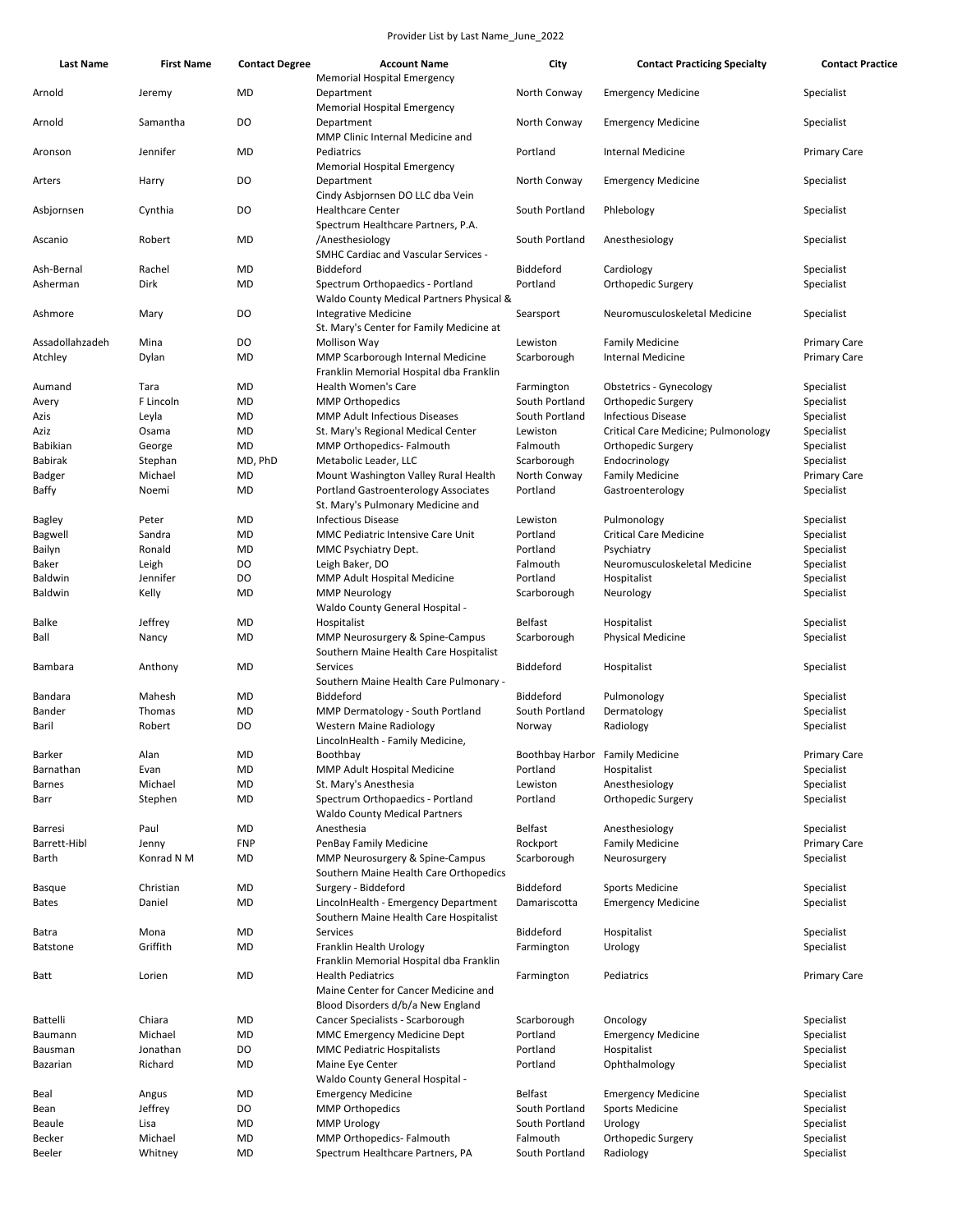| <b>Last Name</b>   | <b>First Name</b> | <b>Contact Degree</b> | <b>Account Name</b>                                     | City             | <b>Contact Practicing Specialty</b> | <b>Contact Practice</b> |
|--------------------|-------------------|-----------------------|---------------------------------------------------------|------------------|-------------------------------------|-------------------------|
|                    |                   |                       | Spectrum Healthcare Partners, P.A.                      |                  |                                     |                         |
| Beeler             | Christopher       | MD                    | /Anesthesiology<br>Southern Maine Health Care Emergency | South Portland   | Anesthesiology                      | Specialist              |
| Beil               | Elizabeth         | MD                    | Department                                              | Biddeford        | <b>Emergency Medicine</b>           | Specialist              |
| Beladi             | Kristina          | <b>FNP</b>            | K Beladi, FNP, LLC                                      | South Portland   | <b>Family Medicine</b>              | <b>Primary Care</b>     |
|                    |                   |                       | Memorial Hospital Emergency                             |                  |                                     |                         |
| Benedict           | Joseph            | MD                    | Department                                              | North Conway     | <b>Emergency Medicine</b>           | Specialist              |
| Bennett            | Shannon           | DO                    | <b>MMC Pediatric Hospitalists</b>                       | Portland         | Hospitalist                         | Specialist              |
| Bennett            | Elena             | MD                    | MMC Outpatient Care Scarborough                         | Scarborough      | <b>Thoracic Surgery</b>             | Specialist              |
|                    |                   |                       | Maine Center for Cancer Medicine and                    |                  |                                     |                         |
|                    |                   |                       | Blood Disorders d/b/a New England                       |                  |                                     |                         |
| Benton             | David             | MD                    | Cancer Specialists - Topsham                            | Topsham          | Hematology & Oncology               | Specialist              |
| Beretich           | Biljana           | MD                    | <b>MMP Neurology</b>                                    | Scarborough      | Neurology                           | Specialist              |
| Berg               | Sigrid            | MD                    | Oncology and Infusion Therapy                           | Belfast          | Oncology                            | Specialist              |
| Berman             | Jeffrey           | MD                    | Maine Eye Center                                        | Portland         | Ophthalmology                       | Specialist              |
| Bernadino          | Kirk              | MD                    | PenBay Gastroenterology                                 | Rockport         | Gastroenterology                    | Specialist              |
| Best               | Ryan              | MD                    | MMP Adult Hospital Medicine                             | Portland         | <b>Internal Medicine</b>            | <b>Primary Care</b>     |
|                    |                   |                       | MMP Women's Health, Division of                         |                  |                                     |                         |
| Betz               | Alexandria        | DO                    | Maternal / Fetal Medicine                               | Portland         | <b>Obstetrics - Gynecology</b>      | Specialist              |
|                    |                   |                       | Southern Maine Health Care - Pain                       |                  |                                     |                         |
| Beverley-Waters    | Korrie            | DO                    | Management - Kennebunk                                  | Kennebunk        | Neuromusculoskeletal Medicine       | Specialist              |
| Bhe                | Leticia           | MD                    | LincolnHealth - Hospital Medicine                       | Damariscotta     | Hospitalist                         | Specialist              |
| Bian               | Jessica           | MD                    | MaineHealth Cancer Care - So Portland                   | South Portland   | Oncology                            | Specialist              |
| <b>Bickford</b>    | Laura             | <b>APRN-FNP</b>       | <b>Waterboro Village Pediatrics</b>                     | East Waterboro   | Pediatrics                          | Primary Care            |
|                    |                   |                       |                                                         |                  |                                     |                         |
| Biczak             | Laureen           | DO                    | <b>MMP Adult Infectious Diseases</b>                    | South Portland   | <b>Infectious Disease</b>           | Specialist              |
|                    |                   |                       | Franklin Memorial Hospital dba Franklin                 |                  |                                     |                         |
| Biermann           | Marly             | MD                    | <b>Health Pediatrics</b>                                | Farmington       | Pediatrics                          | <b>Primary Care</b>     |
|                    |                   |                       | Southern Maine Health Care Emergency                    |                  |                                     |                         |
| <b>Biggs</b>       | Diana             | MD                    | Department                                              | Biddeford        | <b>Emergency Medicine</b>           | Specialist              |
| Bigosinski         | Krystian          | MD                    | <b>MMP Orthopedics</b>                                  | South Portland   | Sports Medicine                     | Specialist              |
|                    |                   |                       |                                                         |                  |                                     |                         |
| Billington         | Mark              | MD                    | PenBay Surgery & Wound Healing Center                   | Rockport         | <b>General Surgery</b>              | Specialist              |
| Binette            | Michael           | MD                    | MMP Neurosurgery & Spine-Campus                         | Scarborough      | Orthopedic Surgery                  | Specialist              |
| Birch              | Craig             | MD                    | MMP Neurosurgery & Spine-Campus                         | Scarborough      | Orthopedic Surgery                  | Specialist              |
| Bird               | Ira               | MD                    | Mid Coast Medical Group - Surgical Care                 | <b>Brunswick</b> | <b>General Surgery</b>              | Specialist              |
|                    |                   |                       |                                                         |                  |                                     |                         |
| <b>Birknes</b>     | John              | MD                    | MMP Neurosurgery & Spine - Scarborough Scarborough      |                  | Neurosurgery                        | Specialist              |
|                    |                   |                       | Memorial Hospital dba Surgery at                        |                  |                                     |                         |
| Bishop-Bartolomei  | Kelly             | MD                    | <b>Memorial Hospital</b>                                | North Conway     | General Surgery                     | Specialist              |
|                    |                   |                       | Southern Maine Health Care Women's                      |                  |                                     |                         |
| <b>Bittler</b>     | Tammi             | MD                    | Health - Biddeford                                      | Biddeford        | Obstetrics - Gynecology             | Specialist              |
|                    |                   |                       |                                                         |                  |                                     |                         |
| Blaisdell          | Gregory           | MD                    | MMP Orthopedic, Trauma & Fracture Care Portland         |                  | Orthopedic Surgery                  | Specialist              |
|                    |                   |                       | MMP Clinic Internal Medicine and                        |                  |                                     |                         |
| Blaisdell          | Laura             | MD                    | Pediatrics                                              | Portland         | Pediatrics                          | <b>Primary Care</b>     |
| Blake              | Rachael           | MD                    | <b>MMP Geriatric Medicine</b>                           | Portland         | Geriatric Medicine                  | Specialist              |
|                    |                   |                       | Franklin Memorial Hospital dba Franklin                 |                  |                                     |                         |
| Blakeman           | Zachary           | <b>DPM</b>            | <b>Health Orthopaedics</b>                              | Farmington       | Podiatry                            | Specialist              |
|                    |                   |                       | Spectrum Healthcare Partners,                           |                  |                                     |                         |
| Blaszyk            | Hagen             | MD                    | P.A./Pathology                                          | South Portland   | Pathology                           | Specialist              |
| <b>Blazick</b>     | Elizabeth         | MD                    | <b>MMP Surgical Care</b>                                | Portland         | Vascular/General surgery            | Specialist              |
| Bloch              | Paul              | MD                    | <b>MMP Surgical Care</b>                                | Portland         | Vascular/General surgery            | Specialist              |
| Bloch              | Rebecca           | MD                    | MMC Emergency Medicine Dept                             | Portland         | <b>Emergency Medicine</b>           | Specialist              |
|                    |                   |                       | Waldo County Medical Partners - Internal                |                  |                                     |                         |
|                    |                   | MD                    | Medicine                                                |                  |                                     |                         |
| Block              | Sidney            |                       |                                                         | Belfast          | Rheumatology                        | Specialist              |
|                    |                   |                       | <b>SMHC Cardiac and Vascular Services -</b>             |                  |                                     |                         |
| Blomberg           | Christopher       | DO                    | Biddeford                                               | Biddeford        | Cardiology                          | Specialist              |
| Bohanske           | Michael           | MD                    | MMC Emergency Medicine Dept                             | Portland         | <b>Emergency Medicine</b>           | Specialist              |
| Bokinsky           | George            | MD                    | <b>Chest Medicine Associates</b>                        | South Portland   | Pulmonology                         | Specialist              |
| <b>Bolkhir</b>     | Wesam             | MD                    | <b>MMP Hospital Medicine</b>                            | Portland         | Hospitalist                         | Specialist              |
|                    |                   |                       | Spectrum Healthcare Partners, P.A.                      |                  |                                     |                         |
| <b>Bolles</b>      | Thomas            | MD                    | /Anesthesiology                                         | South Portland   | Anesthesiology                      | Specialist              |
| Bonham             | Shulamith         | MD                    | Franklin Memorial Hospital - Hospitalists               | Farmington       | Hospitalist                         | Specialist              |
|                    |                   |                       | MMP General Surgery, Trauma & Critical                  |                  |                                     |                         |
| <b>BONIAKOWSKI</b> | Anna              | MD                    | Care                                                    | Portland         | <b>General Surgery</b>              | Specialist              |
|                    |                   |                       | Southern Maine Health Care Pediatrics -                 |                  |                                     |                         |
| Bordeau            | Margaret          | DO                    | Biddeford                                               | Biddeford        | Pediatrics                          | <b>Primary Care</b>     |
| Bose               | Sanchita          | MD                    | <b>MMP Urology</b>                                      | South Portland   | Urology                             | Specialist              |
| <b>Botler</b>      | Joel              | MD                    | MMP Adult Hospital Medicine                             | Portland         | Hospitalist                         | Specialist              |
| Botler             | Timothy           | MD                    | MMP Adult Hospital Medicine                             | Portland         | Internal Medicine                   | <b>Primary Care</b>     |
| Bouchard           | Mark              | MD                    | <b>MMP Falmouth Family Medicine</b>                     | Falmouth         | <b>Family Medicine</b>              | <b>Primary Care</b>     |
| Boucher            | Nan               | GNP, ANP              | St. Mary's Medical Associates                           | Lewiston         | Internal Medicine                   | Primary Care            |
|                    |                   |                       | Southern Maine Health Care Family                       |                  |                                     |                         |
| Boucher-Cornelio   | Catherine         | DO                    | Medicine - Saco                                         | Saco             | <b>Family Medicine</b>              | Primary Care            |
|                    |                   |                       |                                                         |                  |                                     |                         |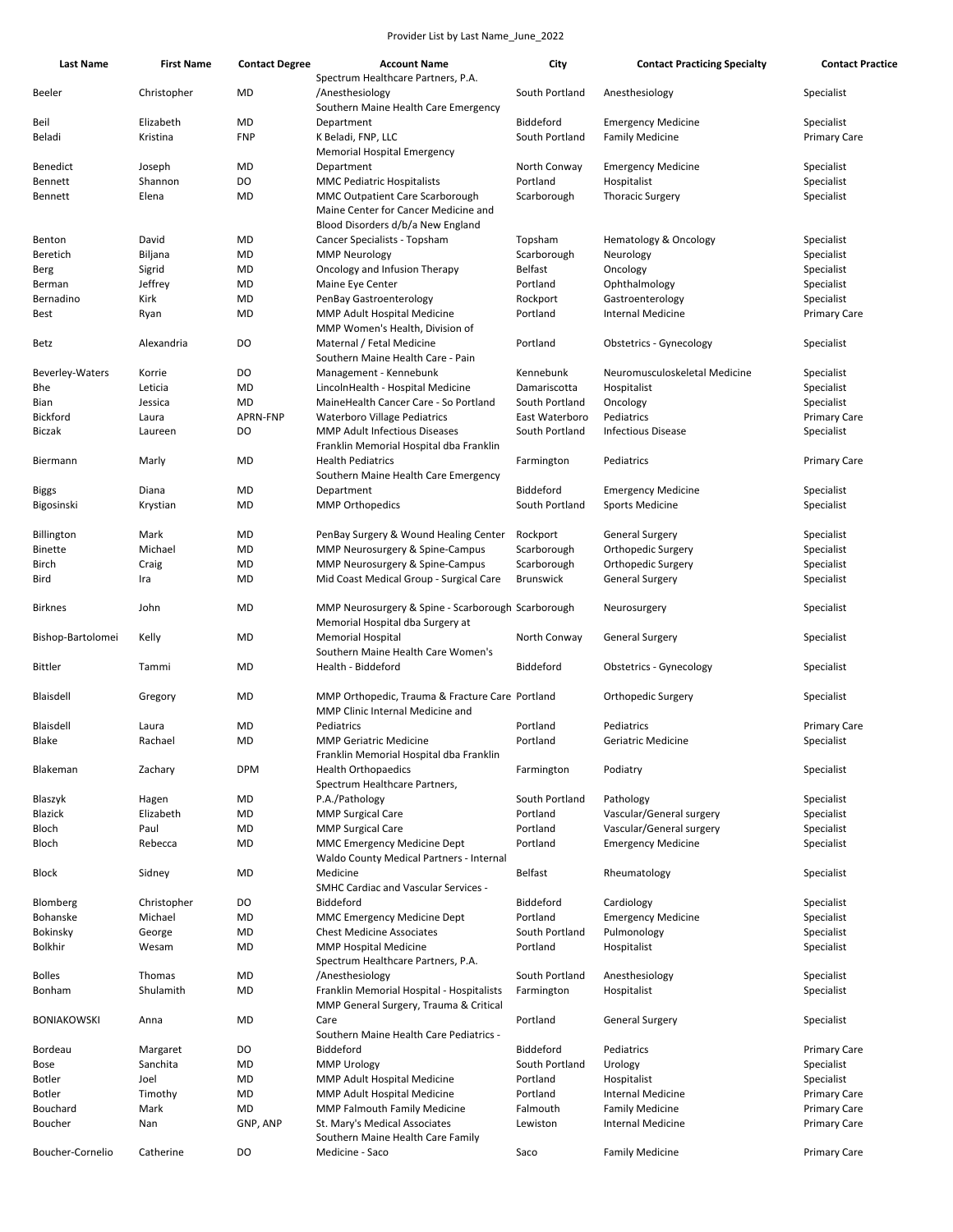| <b>Last Name</b>   | <b>First Name</b> | <b>Contact Degree</b> | <b>Account Name</b>                                                                        | City             | <b>Contact Practicing Specialty</b>      | <b>Contact Practice</b> |
|--------------------|-------------------|-----------------------|--------------------------------------------------------------------------------------------|------------------|------------------------------------------|-------------------------|
| Boulanger          | Nancy             | MD                    | Spectrum Healthcare Partners, P.A.<br>/Anesthesiology<br>Southern Maine Health Care Health | South Portland   | Anesthesiology                           | Specialist              |
| <b>Bourgeois</b>   | Keith             | <b>FNP</b>            | Center Kennebunk<br>Spectrum Healthcare Partners, P.A.                                     | Kennebunk        | <b>Family Medicine</b>                   | <b>Primary Care</b>     |
| Boyd               | William           | MD                    | /Anesthesiology                                                                            | South Portland   | Anesthesiology                           | Specialist              |
| Bozorg             | Sara              | MD                    | Maine Eye Center<br><b>Waldo County Medical Partners</b>                                   | Portland         | Ophthalmology                            | Specialist              |
| <b>Brackett</b>    | Rebecca           | MD                    | Anesthesia<br>MMP Women's Health, Division of                                              | <b>Belfast</b>   | Anesthesiology                           | Specialist              |
| <b>Bradford</b>    | Leslie            | MD                    | Oncology<br>Spectrum Healthcare Partners, P.A.                                             | Scarborough      | Obstetrics - Gynecology                  | Specialist              |
| Bradley            | James             | MD                    | /Anesthesiology                                                                            | South Portland   | Anesthesiology                           | Specialist              |
| Brady              | Thomas            | MD                    | MMP Surgical Care Casco Bay                                                                | Portland         | <b>General Surgery</b>                   | Specialist              |
|                    |                   |                       | Southern Maine Health Care Hospitalist                                                     |                  |                                          |                         |
| Brady IV           | John              | MD                    | Services                                                                                   | Biddeford        | Hospitalist                              | Specialist              |
| Branch             | Benjamin          | DO                    | MMP Neurosurgery & Spine-Campus<br><b>MMP Pelvic Medicine &amp; Reconstructive</b>         | Scarborough      | <b>Rehabilitation Medicine</b>           | Specialist              |
| <b>Brandes</b>     | Mary              | MD                    | <b>Surgery Program</b>                                                                     | South Portland   | Pelvic Medicine & Reconstructive Surgery | Specialist              |
| Braun              | Mark              | MD                    | Mark Braun, MD                                                                             | Scarborough      | <b>Internal Medicine</b>                 | <b>Primary Care</b>     |
| Bray               | Sarah             | MD                    | MMP Adult Hospital Medicine<br>Southern Maine Health Care Family                           | Portland         | <b>Internal Medicine</b>                 | <b>Primary Care</b>     |
| <b>Breault</b>     | Teresa            | MD                    | Medicine - Sanford                                                                         | Sanford          | <b>Family Medicine</b>                   | <b>Primary Care</b>     |
| <b>Brennan</b>     | Kathleen          | MD                    | <b>MMP Falmouth Family Medicine</b><br>MMP Clinic Internal Medicine and                    | Falmouth         | <b>Family Medicine</b>                   | <b>Primary Care</b>     |
| <b>Breton</b>      | Katlyn            | NP                    | Pediatrics                                                                                 | Portland         | <b>Internal Medicine</b>                 | <b>Primary Care</b>     |
| Brett              | Craig             | MD                    | <b>MMC Cardiology</b>                                                                      | Portland         | Cardiology                               | Specialist              |
| <b>Brewer</b>      | Megan             | DO                    | <b>CCS B - Street Health Center</b><br>Spectrum Healthcare Partners, P.A.                  | Lewiston         | <b>Family Medicine</b>                   | <b>Primary Care</b>     |
| Brill              | Kevin             | MD                    | /Anesthesiology<br>Spectrum Healthcare Partners, P.A.                                      | South Portland   | Anesthesiology                           | Specialist              |
| Brill              | Margaret          | MD                    | /Anesthesiology<br>Spectrum Healthcare Partners, P.A.                                      | South Portland   | Anesthesiology                           | Specialist              |
| Bristol            | lan               | MD                    | /Oncology<br>Waldo County General Hospital -                                               | South Portland   | <b>Radiation Oncology</b>                | Specialist              |
| <b>Britton</b>     | Daniel            | MD                    | <b>Emergency Medicine</b>                                                                  | <b>Belfast</b>   | <b>Emergency Medicine</b>                | Specialist              |
| <b>Britton</b>     | Russell           | MD                    | <b>MMP South Portland Pediatrics</b>                                                       | South Portland   | Pediatrics                               | <b>Primary Care</b>     |
|                    |                   |                       | Waldo County Medical Partners Physical &                                                   |                  |                                          |                         |
| <b>Britton</b>     | Megan             | MD                    | Integrative Medicine                                                                       | Searsport        | Family Medicine - Non PCP                | Specialist              |
| Brock              | Julia             | MD                    | MMC Dept OB/GYN                                                                            | Portland         | <b>Obstetrics - Gynecology</b>           | Specialist              |
| Brodsky            | Kenneth           | DO                    | L-A Internal Medicine<br>MMP Endocrinology & Diabetes Center -                             | Auburn           | <b>Internal Medicine</b>                 | <b>Primary Care</b>     |
| Brodsky            | Irwin             | MD                    | Scarborough                                                                                | Scarborough      | Endocrinology                            | Specialist              |
| <b>Brooker</b>     | Catherine         | MD                    | Coastal Women's Healthcare                                                                 | Scarborough      | <b>Obstetrics - Gynecology</b>           | Specialist              |
| <b>Brooks</b>      | Ann               | MD                    | <b>Waterboro Village Pediatrics</b>                                                        | East Waterboro   | Pediatrics                               | <b>Primary Care</b>     |
| <b>Brouillette</b> | Kathryn           | MD, CM                | MMP Adult Hospital Medicine<br><b>Memorial Hospital Emergency</b>                          | Portland         | Hospitalist                              | Specialist              |
| Brown              | Samuel            | DO                    | Department<br>Southern Maine Health Care Emergency                                         | North Conway     | <b>Emergency Medicine</b>                | Specialist              |
| Brown              | Robert            | DO                    | Department                                                                                 | Biddeford        | <b>Emergency Medicine</b>                | Specialist              |
| Brown              | Jacob             | MD                    | Western Maine Obstetrics & Gynecology<br>St. Mary's Rheumatology and Integrative           | Norway           | <b>Obstetrics - Gynecology</b>           | Specialist              |
| Brown              | Anne              | MD                    | Medicine                                                                                   | Lewiston         | <b>Intergrative Medicine</b>             | Specialist              |
| Brown              | Jeffrey           | MD                    | St. Mary's Medical Associates                                                              | Lewiston         | <b>Internal Medicine</b>                 | <b>Primary Care</b>     |
| Brown              | Eric              | MD                    | Spectrum Healthcare Partners, PA                                                           | South Portland   | Anesthesiology                           | Specialist              |
| Buchanan           | Scott             | MD                    | MMP Cardiovascular Surgery - Portland                                                      | Portland         | Cardiothoracic Surgery                   | Specialist              |
| Buck               | Alison            | <b>MD</b>             | Coastal Women's Healthcare                                                                 | Scarborough      | <b>Obstetrics - Gynecology</b>           | Specialist              |
| Buck               | Daniel            | <b>DPM</b>            | St. Mary's Center for Orthopaedics                                                         | Auburn           | Podiatry                                 | Specialist              |
| Buckner            | Jessica           | <b>DPM</b>            | Foot and Ankle Associates of Maine, PA                                                     | <b>Brunswick</b> | Podiatry                                 | Specialist              |
| Buczkowski         | Amy               | MD                    | MMC Pediatric Hospital Medicine                                                            | Portland         | Hospitalist                              | Specialist              |
| <b>Bullis</b>      | Eliza             | MD                    | MMP Adult Hospital Medicine                                                                | Portland         | Hospitalist                              | Specialist              |
| Burchfield         | Deborah           | APRN-FNP              | Franklin Health Primary Care<br>Southern Maine Health Care Pediatrics -                    | Farmington       | <b>Family Medicine</b>                   | <b>Primary Care</b>     |
| <b>Burgess</b>     | Donald            | MD                    | Kennebunk                                                                                  | Kennebunk        | Developmental Behavioral Pediatrics      | Specialist              |
| <b>Burke</b>       | Kevin             | MD                    | MMP Otolaryngology - Baxter                                                                | Portland         | Otolaryngology                           | Specialist              |
| Burke              | David             | MD                    | St. Mary's Neurology Associates<br>MMP MaineHealth Scarborough                             | Lewiston         | Neurology                                | Specialist              |
| Burkey             | David             | MD                    | Cardiology                                                                                 | Scarborough      | Cardiology                               | Specialist              |
| Burkhart           | Erica             | <b>FNP</b>            | Erica S Burkhart DNP APRN FNP LLC                                                          | South Portland   | <b>Family Medicine</b>                   | <b>Primary Care</b>     |
| <b>Burkley</b>     | Carla             | MD                    | Coastal Women's Healthcare                                                                 | Scarborough      | <b>Obstetrics - Gynecology</b>           | Specialist              |
| Burla              | Michael           | DO                    | Southern Maine Health Care Emergency<br>Department                                         | Biddeford        | <b>Emergency Medicine</b>                | Specialist              |
|                    |                   |                       | Southern Maine Health Care Family                                                          |                  |                                          |                         |
| <b>Burla</b>       | Marisa            | DO                    | Medicine - Saco                                                                            | Saco             | <b>Family Medicine</b>                   | <b>Primary Care</b>     |
| Burns              | Paul              | MD                    | Mid Coast Medical Group - Cardiology                                                       | <b>Brunswick</b> | Cardiology                               | Specialist              |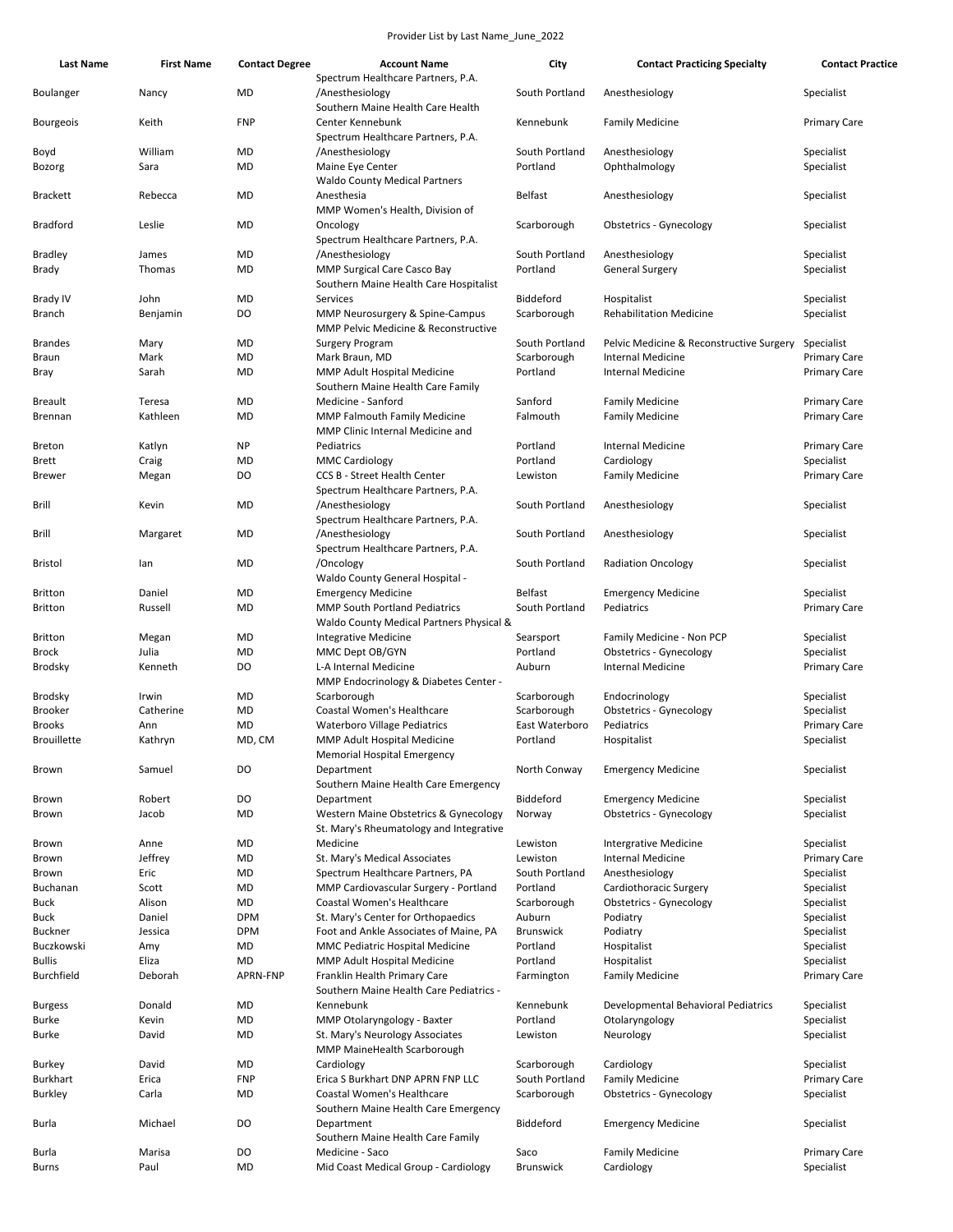| Last Name     | <b>First Name</b> | <b>Contact Degree</b> | <b>Account Name</b>                                                                 | City             | <b>Contact Practicing Specialty</b>                         | <b>Contact Practice</b> |
|---------------|-------------------|-----------------------|-------------------------------------------------------------------------------------|------------------|-------------------------------------------------------------|-------------------------|
| <b>Burtis</b> | Maitija           | DO                    | MMC Weight and Wellness<br>Southern Maine Health Care Orthopedics                   | Portland         | <b>Intergrative Medicine</b>                                | Specialist              |
| Bush          | Matthew           | MD                    | Surgery - Biddeford<br>Southern Maine Health Care Orthopedics                       | Biddeford        | Orthopedic Surgery                                          | Specialist              |
| Bush          | Jeffrey           | MD                    | Surgery - Biddeford                                                                 | Biddeford        | Orthopedic Surgery                                          | Specialist              |
| Bussone       | Justin            | DO                    | Mid Coast Hospitalist Service                                                       | <b>Brunswick</b> | Hospitalist                                                 | Specialist              |
| Buttarazzi    | Matthew           | MD                    | MMP Adult Hospital Medicine                                                         | Portland         | <b>Internal Medicine</b>                                    | <b>Primary Care</b>     |
| Butterly      | Arielle           | MD                    | Spectrum Healthcare Partners, P.A.<br>/Anesthesiology                               | South Portland   | Anesthesiology                                              | Specialist              |
| Butzel        | David             | MD                    | MMP MaineHealth Scarborough<br>Cardiology                                           | Scarborough      | Cardiology                                                  | Specialist              |
| <b>Buxton</b> | Douglas           | MD                    | MMP Neurosurgery & Spine - Scarborough Scarborough                                  |                  | <b>Rehabilitation Medicine</b>                              | Specialist              |
| Byrt          | Erin              | MD                    | MMP Adult Hospital Medicine                                                         | Portland         | Hospitalist                                                 | Specialist              |
| Cady          | R Samuel          | MD                    | Maine Eye Center<br>MMP Pediatric Specialty Care, Division of                       | Portland         | Ophthalmology                                               | Specialist              |
| Cairns        | Ana               | DO                    | Pulmonary                                                                           | Portland         | Pediatric Pulmonary                                         | Specialist              |
| Calabrese     | Marc              | MD                    | Fore River Urology LLC                                                              | South Portland   | Urology                                                     | Specialist              |
|               |                   |                       | Franklin Memorial Hospital - Farmington                                             |                  |                                                             |                         |
| Caldwell      | Jacqueline        | MD                    | <b>Family Practice</b>                                                              | Farmington       | <b>Family Medicine</b>                                      | <b>Primary Care</b>     |
| Caldwell      | Adam              | MD                    | MMP MaineHealth Augusta Cardiology                                                  | Augusta          | Cardiology                                                  | Specialist              |
|               |                   |                       | MMP Endocrinology & Diabetes Center -                                               |                  |                                                             |                         |
| Caldwell      | Marie             | MD                    | Scarborough                                                                         | Scarborough      | Endocrinology                                               | Specialist              |
| Caldwell      | Allison           | MD                    | MMC Center for Pain and Palliative Care<br>Stephens Memorial Hospital Association - | Portland         | Hospice and Palliative Medicine/Pediatrics Specialist       |                         |
| Callender     | G. Sean           | MD                    | <b>Hospitalist Group</b><br>Spectrum Healthcare Partners, P.A.                      | Norway           | Hospitalist                                                 | Specialist              |
| Campbell      | Douglas           | MD                    | /Anesthesiology<br>Spectrum Healthcare Partners, P.A.                               | South Portland   | <b>Critical Care Medicine</b>                               | Specialist              |
| Campos, III   | Daniel            | MD                    | /Anesthesiology                                                                     | South Portland   | Anesthesiology                                              | Specialist              |
| Camuso        | Matthew           | MD                    | MMP Orthopedic, Trauma & Fracture Care Portland                                     |                  | Orthopedic Surgery                                          | Specialist              |
| Canepa        | Carla             | MD                    | <b>MMP Hospital Medicine</b>                                                        | Portland         | Hospitalist                                                 | Specialist              |
| Cannon        | Cecily            | DO                    | Kennebunk Family Practice, LLC                                                      | Kennebunk        | <b>Family Medicine</b>                                      | <b>Primary Care</b>     |
| Cantlin       | Patricia          | DO                    | <b>MMP Nephrology</b><br>Franklin Memorial Hospital- Emergency                      | Portland         | Nephrology                                                  | Specialist              |
| Canto         | Christopher       | DO                    | Department<br>Allergy & Asthma Associates of Maine -                                | Farmington       | <b>Emergency Medicine</b>                                   | Specialist              |
| Cardona       | Ivan              | MD                    | Portland<br>Waldo County Medical Partners - Arthur                                  | Portland         | Allergy                                                     | Specialist              |
| Carin         | Dorothy           | MD                    | Jewell Community Health Center<br>Coastal Orthopedics and Sports Medicine,          | <b>Brooks</b>    | <b>Family Medicine</b><br>Physical Medicine; Rehabilitation | <b>Primary Care</b>     |
| Carl          | Michael           | MD                    | P. A.<br>Southern Maine Health Care Internal                                        | <b>Brunswick</b> | Medicine                                                    | Specialist              |
| Carpenter     | Lisa              | DO                    | Medicine - Biddeford<br>Southern Maine Health Care Health                           | Biddeford        | Internal Medicine                                           | <b>Primary Care</b>     |
| Carpenter     | Robert            | MD                    | Center Kennebunk<br>MMP MaineHealth Scarborough                                     | Kennebunk        | <b>Internal Medicine</b>                                    | <b>Primary Care</b>     |
| Carpenter     | Charles           | MD                    | Cardiology<br>Mid Coast Medial Group - Family Practice                              | Scarborough      | Cardiology                                                  | Specialist              |
| Carr          | Suzanne           | <b>MD</b>             | at Parkview                                                                         | <b>Brunswick</b> | <b>Family Medicine</b>                                      | <b>Primary Care</b>     |
| Carraway      | Thomas            | MD                    | Spectrum Healthcare Partners, PA<br>Southern Maine Health Care Surgery -            | South Portland   | Radiology                                                   | Specialist              |
| Carroll       | Michael           | <b>MD</b>             | Biddeford<br>St. Mary's Pulmonary Medicine and                                      | Biddeford        | <b>General Surgery</b>                                      | Specialist              |
| Carroll       | Matthew           | MD                    | <b>Infectious Disease</b><br>Lincoln Medical Partners Primary Care -                | Lewiston         | <b>Infectious Disease</b>                                   | Specialist              |
| Carroll       | Sheila            | MD                    | Damariscotta                                                                        | Damariscotta     | Pediatrics                                                  | <b>Primary Care</b>     |
| Carter        | Damien            | MD                    | <b>MMP Surgical Care</b>                                                            | Portland         | <b>General Surgery</b>                                      | Specialist              |
| Carter        | Bryan             | <b>MD</b>             | Spectrum Healthcare Partners, P.A.<br>/Anesthesiology                               | South Portland   | Anesthesiology                                              | Specialist              |
| Carter        | Emily             | MD                    | <b>MMP Geriatric Medicine</b>                                                       | Portland         | Geriatric Medicine                                          | Specialist              |
| Carter        | Olivia            | MD                    | PenBay Family Medicine<br>Franklin Memorial Hospital dba Franklin                   | Rockport         | <b>Family Medicine</b>                                      | <b>Primary Care</b>     |
| Caruso        | Joseph            | MD                    | <b>Health Surgery</b>                                                               | Farmington       | <b>General Surgery</b>                                      | Specialist              |
| Cassin        | Jared             | MD                    | MMP Adult Hospital Medicine<br>MMP Women's Health, Division of                      | Portland         | Hospitalist                                                 | Specialist              |
| Cassling      | Caroline          | MD                    | Reproductive Endrocrinology<br>Waldo County Medical Partners - Primary              | Portland         | <b>Obstetrics - Gynecology</b>                              | Specialist              |
| Cassou        | Helen             | <b>NP</b>             | & Walk-in Care<br>Lincoln Medical Partners Primary Care -                           | Belfast          | <b>Family Medicine</b>                                      | <b>Primary Care</b>     |
| Cavanaugh     | Catherine         | DO                    | Damariscotta                                                                        | Damariscotta     | <b>Internal Medicine</b>                                    | <b>Primary Care</b>     |
| Cavic         | Alexis            | MD                    | MMP Adult Hospital Medicine                                                         | Portland         | Hospitalist                                                 | Specialist              |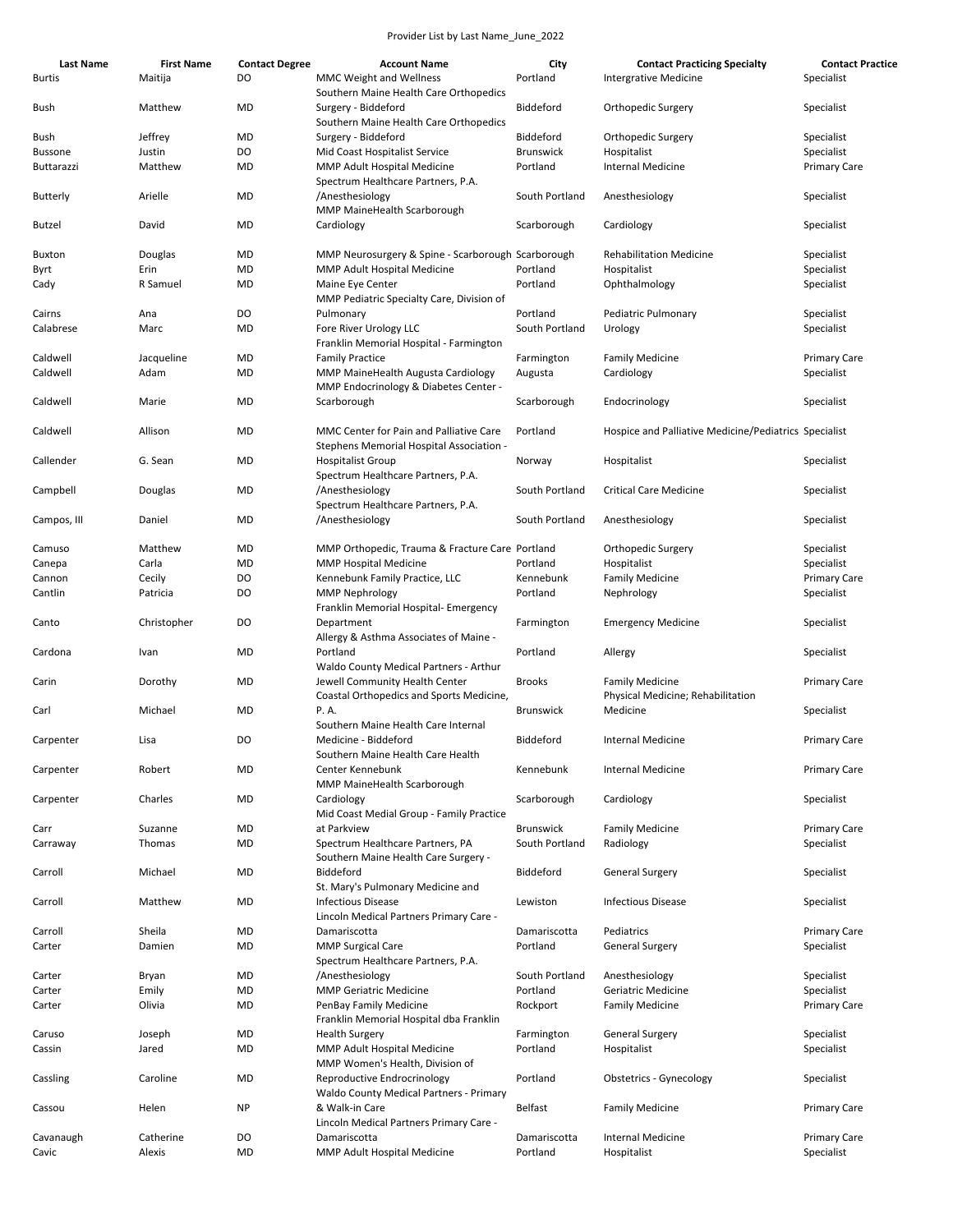| <b>Last Name</b> | <b>First Name</b> | <b>Contact Degree</b> | <b>Account Name</b>                                | City             | <b>Contact Practicing Specialty</b>                 | <b>Contact Practice</b> |
|------------------|-------------------|-----------------------|----------------------------------------------------|------------------|-----------------------------------------------------|-------------------------|
|                  |                   |                       | MMP MaineHealth Scarborough                        |                  |                                                     |                         |
| Chakravartti     | Jaidip            | MD                    | Cardiology                                         | Scarborough      | Cardiology                                          | Specialist              |
| Chaleff          | Stanley           | MD                    | Maine Children's Cancer Program                    | Scarborough      | Pediatric Hematology-Oncology                       | Specialist              |
| Chalmers         | David             | MD                    | MMP Urology - Oakland                              | Oakland          | Urogynecology                                       | Specialist              |
| Chamberlin       | Marshall          | MD                    | <b>MMP Scarborough Family Medicine</b>             | Scarborough      | <b>Internal Medicine</b>                            | <b>Primary Care</b>     |
| Chamberlin       | G. Parker         | MD                    | PenBay Ear, Nose, & Throat                         | Rockport         | Otolaryngology<br>Physical Medicine; Rehabilitation | Specialist              |
| Chan             | Stephanie         | <b>MD</b>             | MMP Neurosurgery & Spine - Scarborough Scarborough |                  | Medicine                                            | Specialist              |
| Chase            | Scott             | DO                    | <b>MMP Standish Primary Care</b>                   | Standish         | <b>Family Medicine</b>                              | <b>Primary Care</b>     |
|                  |                   |                       | Spectrum Healthcare Partners, P.A.                 |                  |                                                     |                         |
| Chemmanam        | Issac             | MD                    | /Anesthesiology                                    | South Portland   | Anesthesiology                                      | Specialist              |
|                  |                   |                       | Spectrum Healthcare Partners, P.A.                 |                  |                                                     |                         |
| Cheney           | Matthew           | MD                    | /Radiology Div.                                    | South Portland   | Radiology                                           | Specialist              |
| Cherbuliez       | Nicole            | MD                    | MMP Scarborough Family Medicine                    | Scarborough      | <b>Family Medicine</b>                              | <b>Primary Care</b>     |
| Chicoine         | Ronald            | MD                    | St. Mary's Anesthesia                              | Lewiston         | Anesthesiology                                      | Specialist              |
|                  |                   |                       | Allergy & Asthma Associates of Maine -             |                  |                                                     |                         |
| Chilmonczyk      | Barbara           | MD                    | Portland                                           | Portland         | Allergy                                             | Specialist              |
| Choo             | Jean              | MD                    | <b>Stephens Memorial Hospital</b>                  | Norway           | <b>Family Medicine</b>                              | <b>Primary Care</b>     |
|                  |                   |                       | Spectrum Healthcare Partners, P.A.                 |                  |                                                     |                         |
| Christie         | Angus             | MD                    | /Anesthesiology                                    | South Portland   | Anesthesiology                                      | Specialist              |
|                  |                   |                       | Spectrum Healthcare Partners,                      |                  |                                                     |                         |
| Christman        | Robert            | MD                    | P.A./Pathology                                     | South Portland   | Pathology                                           | Specialist              |
| Chung            | <b>Bruce</b>      | MD                    | <b>MMP Surgical Care</b>                           | Portland         | <b>General Surgery</b>                              | Specialist              |
| Cicoria          | Anthony           | MD                    | LincolnHealth - Orthopaedics                       | Damariscotta     | Orthopedic Surgery                                  | Specialist              |
|                  |                   |                       | Spectrum Healthcare Partners, P.A.                 |                  |                                                     |                         |
| Cinelli          | Christina         | MD                    | /Radiology Div.                                    | South Portland   | Radiology                                           | Specialist              |
| Ciraulo          | David             | DO                    | <b>MMP Surgical Care</b>                           | Portland         | <b>General Surgery</b>                              | Specialist              |
|                  |                   |                       | PenBay Medical Center - Emergency                  |                  |                                                     |                         |
| Civiello         | Caitlin           | MD                    | Department                                         | Rockport         | <b>Emergency Medicine</b>                           | Specialist              |
|                  |                   |                       | Franklin Memorial Hospital dba Franklin            |                  |                                                     |                         |
| Civiello         | Gabriel           | MD                    | <b>Health Pediatrics</b>                           | Farmington       | Pediatrics                                          | <b>Primary Care</b>     |
|                  |                   |                       | PenBay Medical Center - Emergency                  |                  |                                                     |                         |
| Clark            | Ariel             | MD                    | Department                                         | Rockport         | <b>Emergency Medicine</b>                           | Specialist              |
| Clark            | Matthew           | DO                    | <b>MMP Hospital Medicine</b>                       | Portland         | Hospitalist                                         | Specialist              |
| Clark            | Michael           | MD                    | Lifespan Family Healthcare, LLC                    | Newcastle        | <b>Family Medicine</b>                              | <b>Primary Care</b>     |
|                  |                   |                       | Southern Maine Health Care Walk-In Care            |                  |                                                     |                         |
| Clark            | Peter             | DO                    | Waterboro                                          | East Waterboro   | Urgent Care (walk-ins)                              | Specialist              |
| Clement          | Catherine         | <b>FNP</b>            | MMP Scarborough Internal Medicine                  | Scarborough      | <b>Internal Medicine</b>                            | <b>Primary Care</b>     |
| Cleveland        | Laura             | <b>NP</b>             | Western Maine Primary Care                         | Norway           | <b>Family Medicine</b>                              | <b>Primary Care</b>     |
|                  |                   |                       | MMP Pediatric Specialty Care, Division of          |                  |                                                     |                         |
| Coates           | Anne              | MD                    | Pulmonary                                          | Portland         | Pediatric Pulmonary                                 | Specialist              |
| Coburn           | Sarah             | MD                    | LincolnHealth - Emergency Department               | Damariscotta     | <b>Emergency Medicine</b>                           | Specialist              |
|                  |                   |                       | MMP MaineHealth Scarborough                        |                  | Advanced Heart Failure & Transplant                 |                         |
| Coffin           | Samuel            | MD                    | Cardiology                                         | Scarborough      | Cardiology                                          | Specialist              |
|                  |                   |                       | Southern Maine Health Care Internal                |                  |                                                     |                         |
| Cohen            | Hal               | D <sub>O</sub>        | Medicine - Biddeford                               | Biddeford        | <b>Internal Medicine</b>                            | <b>Primary Care</b>     |
|                  |                   |                       | Memorial Hospital Emergency                        |                  |                                                     |                         |
| Cohen            | Paul              | MD                    | Department                                         | North Conway     | <b>Emergency Medicine</b>                           | Specialist              |
|                  |                   |                       | MMP MaineHealth Scarborough                        |                  |                                                     |                         |
| Cohen            | Mylan             | MD                    | Cardiology                                         | Scarborough      | Cardiology                                          | Specialist              |
| Cohen            | David             | MD                    | <b>Chest Medicine Associates</b>                   | South Portland   | Pulmonology                                         | Specialist              |
| Colacchio        | Nicholas          | MD                    | MMP Orthopedics- Falmouth                          | Falmouth         | Orthopedic Surgery                                  | Specialist              |
|                  |                   |                       | Franklin Memorial Hospital- Emergency              |                  |                                                     |                         |
| Colbenson        | Cheryl            | DO                    | Department                                         | Farmington       | <b>Emergency Medicine</b>                           | Specialist              |
|                  |                   |                       | MMP MaineHealth Scarborough                        |                  |                                                     |                         |
| Cole             | Geoffrey          | MD                    | Cardiology                                         | Scarborough      | Cardiology                                          | Specialist              |
|                  |                   |                       | Southern Maine Health Care Hospitalist             |                  |                                                     |                         |
| Collard          | Jamie             | DO                    | Services                                           | Biddeford        | Hospitalist                                         | Specialist              |
|                  |                   |                       | Mid Coast Medical Group - Women's                  |                  |                                                     |                         |
| Collard          | Melissa           | MD                    | <b>Health Care</b>                                 | <b>Brunswick</b> | <b>Obstetrics - Gynecology</b>                      | Specialist              |
| Collins          | William           | MD                    | St. Mary's Emergency Department                    | Lewiston         | <b>Emergency Medicine</b>                           | Specialist              |
| Collins          | Stephanie         | DO                    | Maine Osteopathic Medicine, LLC                    | South Portland   | <b>Manipulative Medicine</b>                        | Specialist              |
| Connelly         | Elizabeth         | DO                    | MaineHealth Cancer Care - Sanford                  | Sanford          | Oncology                                            | Specialist              |
| Conner           | Kristina          | MD                    | MMC Palliative Medicine - 22 Bramhall              | Portland         | Hospice and Palliative Medicine                     | Specialist              |
|                  |                   |                       | Plastic & Hand Surgical Associates - So            |                  |                                                     |                         |
| Connolly         | Katharine         | MD                    | Portland                                           | South Portland   | <b>Plastic Surgery</b>                              | Specialist              |
|                  |                   |                       | Southern Maine Health Care Women's                 |                  |                                                     |                         |
| Conover          | Lillian           | MD                    | Health - Biddeford                                 | Biddeford        | Obstetrics - Gynecology                             | Specialist              |
|                  |                   |                       | Franklin Memorial Hospital- Emergency              |                  |                                                     |                         |
| Conrad           | Jodi              | DO                    | Department                                         | Farmington       | <b>Emergency Medicine</b>                           | Specialist              |
|                  |                   |                       | MMP Women's Health, Division of                    |                  |                                                     |                         |
| Conroy           | Kelley            | MD                    | Maternal / Fetal Medicine                          | Portland         | Obstetrics - Gynecology                             | Specialist              |
|                  |                   |                       |                                                    |                  |                                                     |                         |
| Cooper           | Saskia            | MD                    | Mid Coast Medical Group - Rheumatology             | Bath             | Rheumatology                                        | Specialist              |
| Copertino        | Leonard           | MD                    | St. Mary's Surgical Associates                     | Lewiston         | <b>General Surgery</b>                              | Specialist              |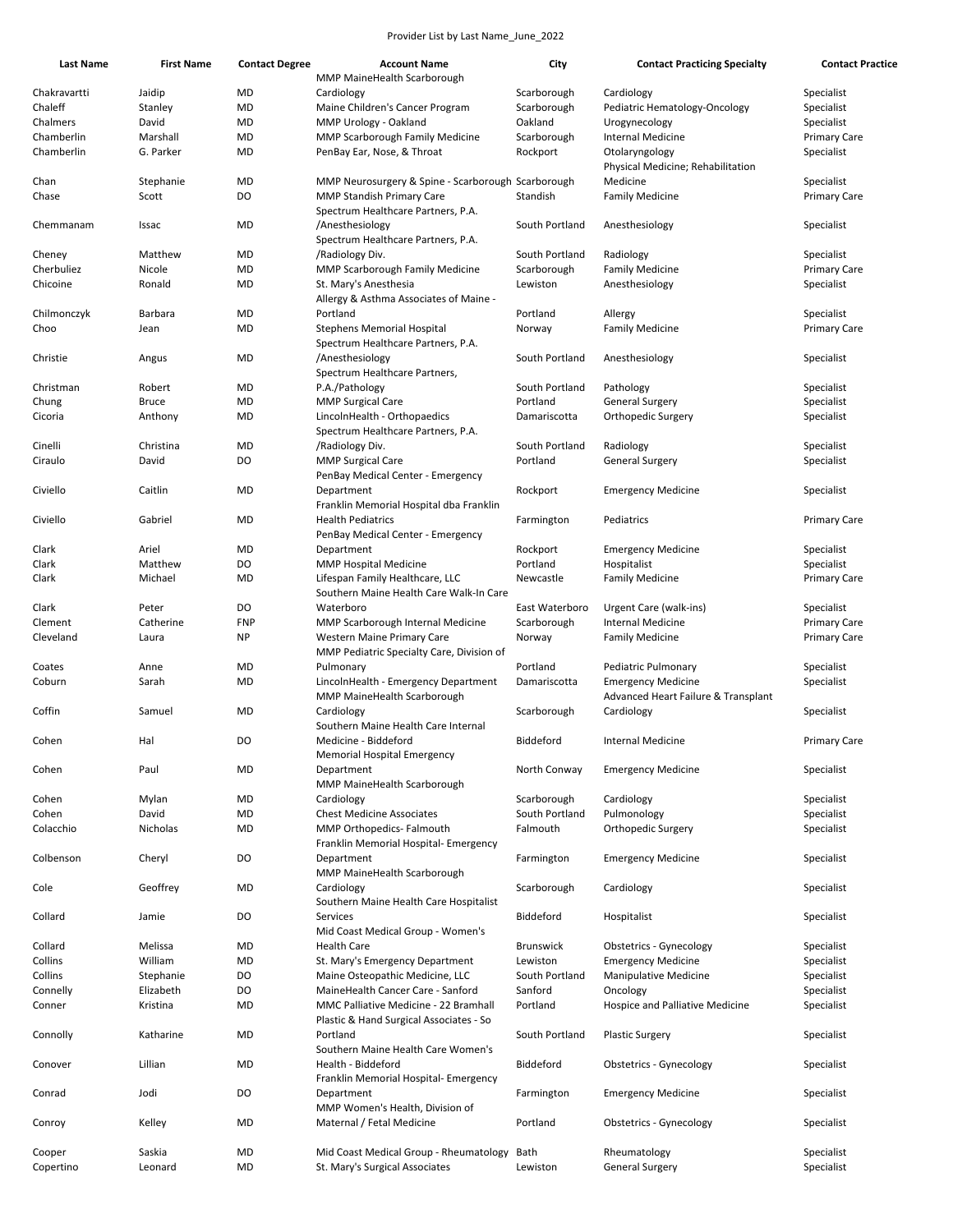| <b>Last Name</b> | <b>First Name</b> | <b>Contact Degree</b> | <b>Account Name</b>                                                                        | City                        | <b>Contact Practicing Specialty</b> | <b>Contact Practice</b> |
|------------------|-------------------|-----------------------|--------------------------------------------------------------------------------------------|-----------------------------|-------------------------------------|-------------------------|
| Corbett          | Matthew           | MD                    | Mid Coast Medical Group - Cardiology<br>MMP MaineHealth Scarborough                        | <b>Brunswick</b>            | Cardiology                          | Specialist              |
| Corsello         | Andrew            | MD                    | Cardiology                                                                                 | Scarborough                 | Cardiology                          | Specialist              |
| Cosma            | loan              | MD                    | <b>MMP Nephrology</b><br>Franklin Memorial Hospital dba Livermore                          | Portland                    | Nephrology                          | Specialist              |
| Cota             | Linda             | MD                    | <b>Falls Family Practice</b><br>LincolnHealth - Family Medicine,                           | Livermore Falls             | <b>Family Medicine</b>              | <b>Primary Care</b>     |
| Coughlan         | Ann               | MD                    | Waldoboro<br>Southern Maine Health Care Infectious                                         | Waldoboro                   | <b>Internal Medicine</b>            | <b>Primary Care</b>     |
| Courtney         | Thomas            | MD                    | <b>Disease</b>                                                                             | Biddeford                   | <b>Infectious Disease</b>           | Specialist              |
| Cowgill          | Joshua            | MD                    | MMP MaineHealth Rockport Cardiology                                                        | Rockport                    | Cardiology                          | Specialist              |
| Cox              | David             | MD                    | <b>MMC Pediatric Hospitalists</b>                                                          | Portland                    | Hospitalist                         | Specialist              |
|                  |                   |                       | Spectrum Healthcare Partners, P.A.                                                         |                             |                                     |                         |
| Cox              | Cydney            | MD                    | /Radiology Div.<br>MMP MaineHealth Scarborough                                             | South Portland              | Radiology                           | Specialist              |
| Coyle            | Louis             | DO                    | Cardiology                                                                                 | Scarborough                 | Cardiology                          | Specialist              |
| Crabtree         | <b>Brian</b>      | MD                    | Mid Coast Hospitalist Service                                                              | <b>Brunswick</b>            | Hospitalist                         | Specialist              |
| Craig            | Alexa             | MD                    | <b>MMP Neurology</b>                                                                       | Scarborough                 | <b>Pediatric Neurology</b>          | Specialist              |
| Creighton-Smith  | Malcolm           | MD                    | Southern Maine Health Care Dermatology Kennebunk<br>Spectrum Healthcare Partners, P.A.     |                             | Dermatology                         | Specialist              |
| Crispin          | John              | MD                    | /Anesthesiology                                                                            | South Portland              | Anesthesiology                      | Specialist              |
| Crispo           | Michelle          | MD                    | MMC Center for Pain and Palliative Care                                                    | Portland                    | <b>Emergency Medicine</b>           | Specialist              |
| Croft            | Peter             | MD                    | <b>MMC Emergency Medicine Dept</b>                                                         | Portland                    | <b>Emergency Medicine</b>           | Specialist              |
|                  |                   |                       |                                                                                            |                             |                                     |                         |
| Crosslin, III    | Thomas            | MD                    | PenBay Surgery & Wound Healing Center<br>Southern Maine Health Care Emergency              | Rockport                    | General Surgery                     | Specialist              |
| Crouter          | Andrew            | <b>MD</b>             | Department<br>Spectrum Healthcare Partners, P.A.                                           | Biddeford                   | <b>Emergency Medicine</b>           | Specialist              |
| Crovo            | Dana              | MD                    | /Anesthesiology<br>Spectrum Healthcare Partners, P.A.                                      | South Portland              | Anesthesiology                      | Specialist              |
| Cruz             | Edward            | MD                    | /Radiology Div.                                                                            | South Portland              | Radiology                           | Specialist              |
|                  |                   |                       | Southern Maine Health Care Health                                                          |                             |                                     |                         |
| Cullen           | William           | MD                    | Center Kennebunk                                                                           | Kennebunk                   | <b>Internal Medicine</b>            | <b>Primary Care</b>     |
| Cullinane        | Daniel            | MD                    | <b>MMP Acute Care Surgery</b>                                                              | Portland                    | General Surgery                     | Specialist              |
| Cummings         | Christopher       | MD                    | <b>MMP Neurology</b>                                                                       | Scarborough                 | Neurology                           | Specialist              |
| Curran           | Margaret          | MD                    | <b>MMP Portland Family Medicine</b>                                                        | Portland                    | <b>Family Medicine</b>              | <b>Primary Care</b>     |
| Curry            | Catherine         | MD                    | <b>MMP Portland Pediatrics</b><br>Spectrum Healthcare Partners, P.A.                       | Portland                    | Pediatrics                          | <b>Primary Care</b>     |
| Curry            | Craig             | MD                    | /Anesthesiology<br>Franklin Memorial Hospital Anesthesia                                   | South Portland              | Anesthesiology                      | Specialist              |
| Curtis           | Kyle              | MD                    | Department                                                                                 | Farmington                  | Anesthesiology                      | Specialist              |
| Curtis           | James             | MD                    | Lincolnhealth- Urgent care                                                                 | BoothBay Harbor Hospitalist |                                     | Specialist              |
| Curtis           | Michael           | MD                    | Mid Coast Medical Group - Urology                                                          | <b>Brunswick</b>            | Urology                             | Specialist              |
| Cushing          | Brad              | MD                    | <b>MMP Surgical Care</b>                                                                   | Portland                    | <b>General Surgery</b>              | Specialist              |
|                  |                   |                       | MMP MaineHealth Scarborough                                                                |                             |                                     |                         |
| Cutler           | Joel              | MD                    | Cardiology                                                                                 | Scarborough                 | Cardiology                          | Specialist              |
| Cyr              | Peggy             | MD                    | MMP Portland Family Medicine<br>Waldo County General Hospital -                            | Portland                    | <b>Family Medicine</b>              | <b>Primary Care</b>     |
| D'Amato          | Carl              | <b>MD</b>             | <b>Emergency Medicine</b>                                                                  | Belfast                     | <b>Emergency Medicine</b>           | Specialist              |
| D'Amico          | Jessica           | DO                    | <b>Chest Medicine Associates</b>                                                           | South Portland              | Pulmonology                         | Specialist              |
| D'Angelo         | William           | <b>MD</b>             | MMP Neurosurgery & Spine - Scarborough Scarborough<br>Southern Maine Health Care Emergency |                             | Neurosurgery                        | Specialist              |
| D'Angelo         | Michael           | MD                    | Department                                                                                 | Biddeford                   | <b>Emergency Medicine</b>           | Specialist              |
| Daggett          | John              | MD                    | MMP Westbrook Internal Medicine<br>Southern Maine Health Care Pediatrics -                 | Westbrook                   | <b>Internal Medicine</b>            | <b>Primary Care</b>     |
|                  | Heather           | MD                    | Kennebunk                                                                                  | Kennebunk                   | Pediatrics                          | <b>Primary Care</b>     |
| Daigle<br>Daigle | Alison            | DO                    | St. Mary's Neurology Associates                                                            | Lewiston                    | Neurology                           | Specialist              |
|                  |                   |                       | Memorial Hospital - Hospitalist                                                            |                             |                                     |                         |
| Daigle           | Marc              | MD                    | Department                                                                                 | North Conway                | Hospitalist                         | Specialist              |
| Daly             | Robert            | MD                    | <b>Eyecare Medical Group</b>                                                               | Portland                    | Ophthalmology                       | Specialist              |
|                  |                   |                       | MMP Pediatric Specialty Care, Division of                                                  |                             |                                     |                         |
| Dalzell          | Victoria          | MD                    | Developmental & Behavioral Pediatrics<br>MMP Pelvic Medicine & Reconstructive              | Portland                    | <b>Developmental Pediatrics</b>     | Specialist              |
| Danby            | Claire            | MD                    | <b>Surgery Program</b>                                                                     | South Portland              | <b>Obstetrics - Gynecology</b>      | Specialist              |
| Dardeno          | Marie             | DO                    | Osteopathic Healthcare of Maine                                                            | Falmouth                    | Family Medicine/OMT                 | Specialist              |
| Dargis           | Booth             | MD                    | Western Maine Primary Care                                                                 | Norway                      | <b>Family Medicine</b>              | <b>Primary Care</b>     |
| Davey            | Kevin             | MD                    | <b>Waldoboro Family Medicine</b><br>MMP Clinic Internal Medicine and                       | Waldoboro                   | Pediatrics                          | <b>Primary Care</b>     |
| Davidson         | Nathalie          | <b>FNP</b>            | Pediatrics                                                                                 | Portland                    | <b>Family Medicine</b>              | <b>Primary Care</b>     |
| Davila           | Jeffrey           | MD                    | St. Mary's Center for Orthopaedics                                                         | Auburn                      | Orthopedic Surgery                  | Specialist              |
| Davis            | <b>Brien</b>      | <b>NP</b>             | PenBay Family Medicine                                                                     | Rockport                    | <b>Family Medicine</b>              | <b>Primary Care</b>     |
|                  |                   |                       |                                                                                            |                             |                                     |                         |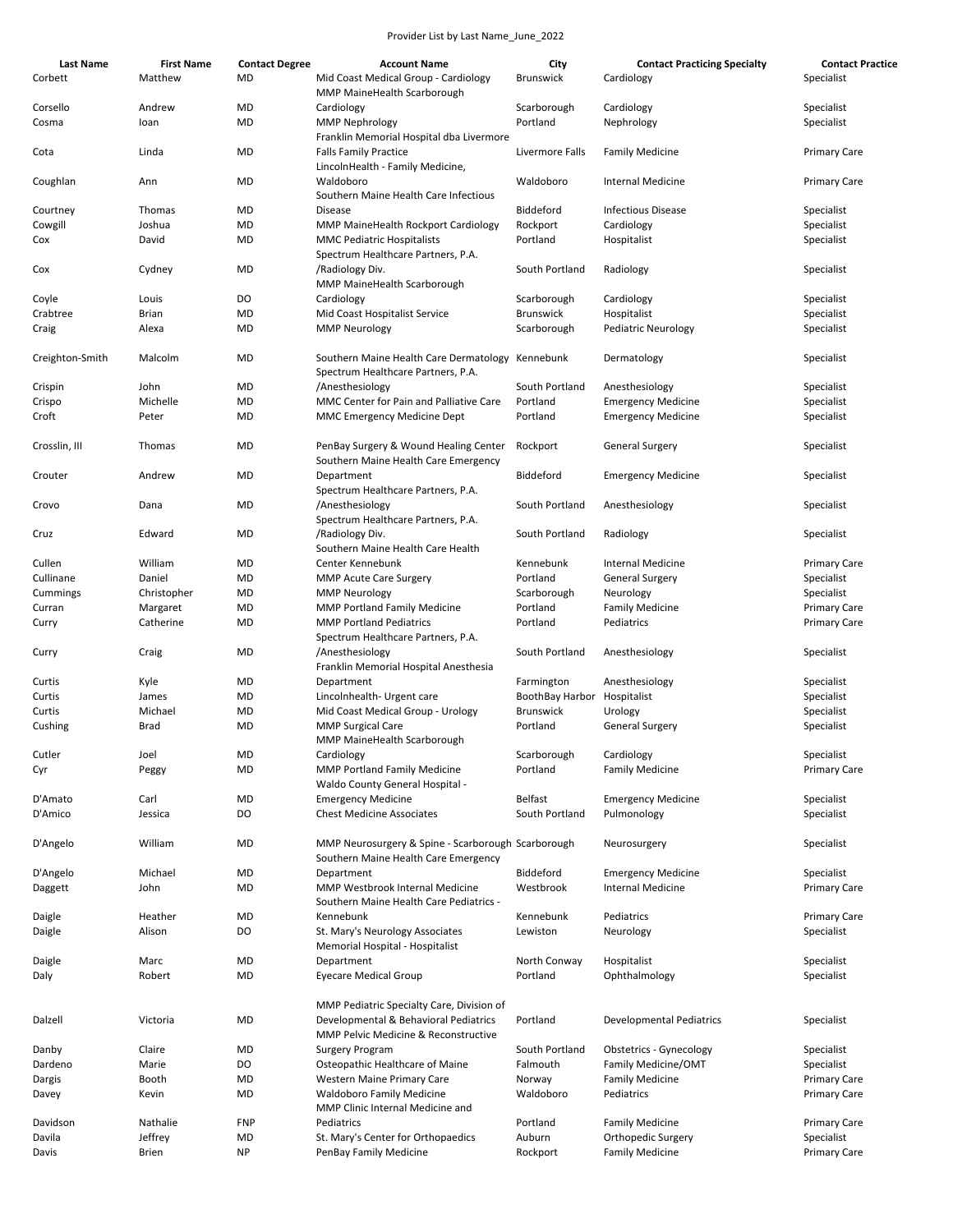| <b>Last Name</b>     | <b>First Name</b> | <b>Contact Degree</b> | <b>Account Name</b>                                | City                            | <b>Contact Practicing Specialty</b> | <b>Contact Practice</b> |
|----------------------|-------------------|-----------------------|----------------------------------------------------|---------------------------------|-------------------------------------|-------------------------|
|                      |                   |                       | <b>Memorial Hospital Emergency</b>                 |                                 |                                     |                         |
| Davitt               | Erik              | MD                    | Department                                         | North Conway                    | <b>Emergency Medicine</b>           | Specialist              |
| Dawson-Chalat        | Erin              | MD                    | Coastal Women's Healthcare                         | Scarborough                     | <b>Obstetrics - Gynecology</b>      | Specialist              |
|                      |                   |                       | Spectrum Healthcare Partners, P.A.                 |                                 |                                     |                         |
| Dean                 | Carol             | MD                    | /Anesthesiology                                    | South Portland                  | Anesthesiology                      | Specialist              |
| Dean                 | Anne              | MD                    | MMP Adult Hospital Medicine                        | Portland                        | Hospitalist                         | Specialist              |
| Debiegun             | Garreth           | MD                    | MMC Emergency Medicine Dept                        | Portland                        | <b>Emergency Medicine</b>           | Specialist              |
| DeBlock              | Heidi             | MD                    | MMP Adult Hospital Medicine                        | Portland                        | <b>Internal Medicine</b>            | <b>Primary Care</b>     |
|                      |                   |                       | Franklin Memorial Hospital Anesthesia              |                                 |                                     |                         |
| DeCarolis            | Heather           | DO                    | Department                                         | Farmington                      | Anesthesiology                      | Specialist              |
|                      |                   |                       | LincolnHealth - Family Medicine,                   |                                 |                                     |                         |
| Dechenes             | Cynthia           | MD                    | Boothbay                                           | Boothbay Harbor Family Medicine |                                     | <b>Primary Care</b>     |
|                      |                   |                       | Franklin Memorial Hospital dba Livermore           |                                 |                                     |                         |
| Decker               | Heidi             | MD                    | <b>Falls Family Practice</b>                       | Livermore Falls                 | <b>Family Medicine</b>              | <b>Primary Care</b>     |
| Dedekian             | Michael           | MD                    | MMP Pediatric Specialty Care - Suite 320           | Portland                        | Pediatric Endocrinology             | Specialist              |
|                      |                   |                       | MMP Women's Health, Division of                    |                                 |                                     |                         |
| Deeran               | Elisabeth         | MD                    | Maternal / Fetal Medicine                          | Portland                        | Obstetrics - Gynecology             | Specialist              |
| Deery                | Sarah             | MD                    | <b>MMP Surgical Care</b>                           | Portland                        | General Surgery                     | Specialist              |
|                      |                   |                       |                                                    |                                 |                                     |                         |
| Degani               | Jason             | MD                    | PenBay Medical Center Anesthesia Dept.             | Rockport                        | Anesthesiology                      | Specialist              |
| <b>DeGrinney III</b> | Joseph            | MD                    | MMP Scarborough Internal Medicine                  | Scarborough                     | <b>Internal Medicine</b>            | <b>Primary Care</b>     |
|                      |                   |                       |                                                    |                                 |                                     |                         |
| Del Prato            | Lauren            | DO                    | MMP Neurosurgery & Spine - Scarborough Scarborough |                                 | <b>Physical Medicine</b>            | Specialist              |
|                      |                   |                       | Southern Maine Health Care Health                  |                                 |                                     |                         |
| Del Prete            | Elisabeth         | DO                    | Center Kennebunk                                   | Kennebunk                       | <b>Family Medicine</b>              | <b>Primary Care</b>     |
|                      |                   |                       | Spectrum Healthcare Partners, P.A.                 |                                 |                                     |                         |
| Del Rosario III      | Antonio           | MD                    | /Anesthesiology                                    | South Portland                  | Anesthesiology                      | Specialist              |
| <b>DeMars</b>        | Carl              | MD                    | Mid Coast Hospital - Palliative Care               | <b>Brunswick</b>                | Internal Medicine - Non PCP         | Specialist              |
| DeMatteo             | Christina         | DO                    | MMP Adult Hospital Medicine                        | Portland                        | Hospitalist                         | Specialist              |
| Demers               | Marc              | MD                    | <b>MMP Surgical Care</b>                           | Portland                        | <b>General Surgery</b>              | Specialist              |
|                      |                   |                       | MMP Endocrinology & Diabetes Center -              |                                 |                                     |                         |
| Demetriou            | Emily             | MD                    | Scarborough                                        | Scarborough                     | Endocrinology                       | Specialist              |
| DeNino               | Walter            | MD                    | MMP Cardiovascular Surgery - Portland              | Portland                        | <b>Thoracic Surgery</b>             | Specialist              |
|                      |                   |                       | Memorial Hospital dba Surgery at                   |                                 |                                     |                         |
| Dennery              | Morice            | MD                    | <b>Memorial Hospital</b>                           | North Conway                    | Urology                             | Specialist              |
|                      |                   |                       | Franklin Memorial Hospital- Emergency              |                                 |                                     |                         |
| Denoncourt           | Jacob             | MD                    | Department                                         | Farmington                      | <b>Emergency Medicine</b>           | Specialist              |
|                      |                   |                       | MMP Women's Health, Division of                    |                                 |                                     |                         |
| Dersch               | Candice           | MD                    | Maternal / Fetal Medicine                          | Portland                        | Obstetrics - Gynecology             | Specialist              |
| Der Simonian         | Kohar             | MD                    | MMP Falmouth Family Medicine                       | Falmouth                        | <b>Family Medicine</b>              | <b>Primary Care</b>     |
|                      |                   |                       | <b>Waldo County Medical Partners</b>               |                                 |                                     |                         |
| Desai                | Niraj             | MD                    | Nephrology                                         | Belfast                         | Nephrology                          | Specialist              |
|                      |                   |                       |                                                    |                                 |                                     |                         |
| Desai                | Rajiv             | MD                    | MMP Neurosurgery & Spine - Scarborough Scarborough |                                 | Neurosurgery                        | Specialist              |
| DesJardin            | Elizabeth         | MD                    | <b>MMC Breast Care Center</b>                      | Scarborough                     | <b>General Surgery</b>              | Specialist              |
| Desmarais            | Lauren            | DO                    | Mid Coast Hospitalist Service                      | <b>Brunswick</b>                | Hospitalist                         | Specialist              |
| Dewey                | Dayle             | <b>MD</b>             | MMP Falmouth Pediatrics                            | Falmouth                        | Pediatrics                          | Primary Care            |
|                      |                   |                       | Camden Dermatology & Mohs Surgery,                 |                                 |                                     |                         |
| Dewitt               | Corey             | MD                    | LLC                                                | Rockport                        | Dermatology                         | Specialist              |
| Diamond-Falk         | Kathryn           | MD                    | MMP Adult Hospital Medicine                        | Portland                        | Hospitalist                         | Specialist              |
|                      |                   |                       | Memorial Hospital Emergency                        |                                 |                                     |                         |
| Diaz                 | Maria             | MD                    | Department                                         | North Conway                    | <b>Emergency Medicine</b>           | Specialist              |
|                      |                   |                       | MMP MaineHealth Scarborough                        |                                 |                                     |                         |
| Diaz                 | Marco             | MD                    | Cardiology                                         | Scarborough                     | Cardiology                          | Specialist              |
|                      |                   |                       | LincolnHealth - Family Medicine,                   |                                 |                                     |                         |
| Dickens              | John              | MD                    | Waldoboro                                          | Waldoboro                       | <b>Family Medicine</b>              | <b>Primary Care</b>     |
|                      |                   |                       |                                                    |                                 |                                     |                         |
|                      |                   |                       | MMP Clinic Internal Medicine and                   |                                 |                                     |                         |
| Dietz                | Pamela            | MD                    | Pediatrics                                         | Portland                        | Pediatrics                          | <b>Primary Care</b>     |
|                      |                   |                       | Southern Maine Health Care Internal                |                                 |                                     |                         |
| Digby                | Charles           | DO                    | Medicine - Biddeford                               | Biddeford                       | Pediatrics                          | Primary Care            |
| DiGianvittorio       | Michael           | DO                    | Spectrum Healthcare Partners, PA                   | South Portland                  | Radiology                           | Specialist              |
|                      |                   |                       | MMP Clinic Internal Medicine and                   |                                 |                                     |                         |
| DiGiovanni           | Stephen           | MD                    | Pediatrics                                         | Portland                        | Pediatrics                          | <b>Primary Care</b>     |
|                      |                   |                       | Spectrum Healthcare Partners, P.A.                 |                                 |                                     |                         |
| DiLisio              | Gary              | MD                    | /Anesthesiology                                    | South Portland                  | Anesthesiology                      | Specialist              |
| Diminick             | Noah              | MD                    | <b>MMC Pediatric Hospitalists</b>                  | Portland                        | Hospitalist                         | Specialist              |
| Dinnerstein          | Eric              | MD                    | <b>MMP Neurology</b>                               | Scarborough                     | Neurology                           | Specialist              |
| Diomede              | Olga              | MD                    | Spectrum Healthcare Partners, PA                   | South Portland                  | Anesthesiology                      | Specialist              |
| Di Salvo             | Louis             | MD                    | St. Mary's Neurology Associates                    | Lewiston                        | Neurology                           | Specialist              |
|                      |                   |                       | Franklin Memorial Hospital- Emergency              |                                 |                                     |                         |
| Ditmer               | Bailey            | DO                    | Department                                         | Farmington                      | <b>Emergency Medicine</b>           | Specialist              |
| Dmytrasz             | Karen             | MD                    | <b>MMP Geriatric Medicine</b>                      | Portland                        | Geriatric Medicine                  | Specialist              |
| Dobbins              | Kristin           | APRN, FNP-C           | PenBay Internal Medicine                           | Rockport                        | <b>Internal Medicine</b>            | <b>Primary Care</b>     |
|                      |                   |                       | St. Mary's Center for Family Medicine at           |                                 |                                     |                         |
| Dobrinick            | Robin             | <b>FNP</b>            | <b>Mollison Way</b>                                | Lewiston                        | <b>Family Medicine</b>              | Specialist              |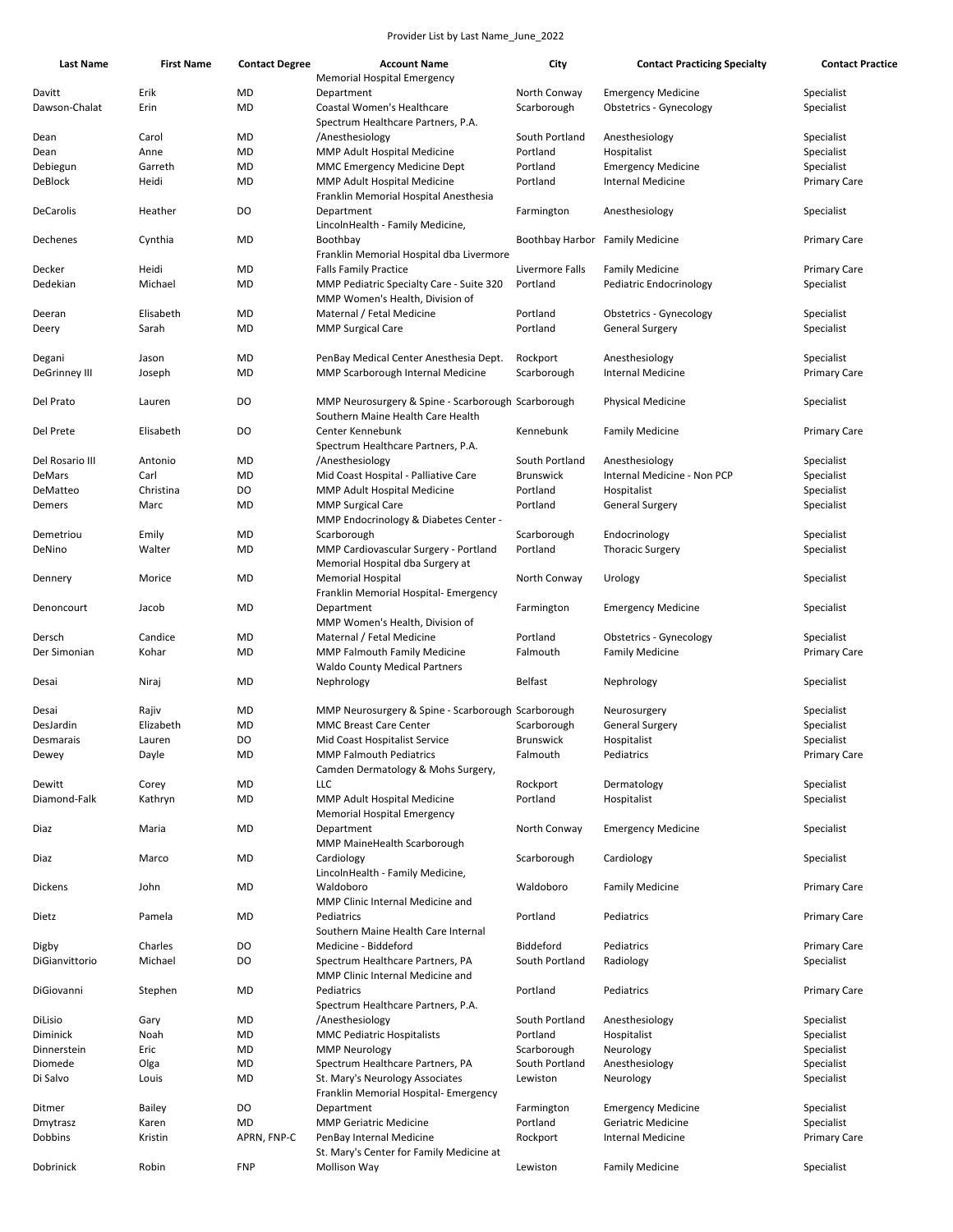| <b>Last Name</b> | <b>First Name</b> | <b>Contact Degree</b> | <b>Account Name</b>                                                                       | City             | <b>Contact Practicing Specialty</b> | <b>Contact Practice</b> |
|------------------|-------------------|-----------------------|-------------------------------------------------------------------------------------------|------------------|-------------------------------------|-------------------------|
| Dodwell          | Sarah             | MD                    | <b>MMP Neurology</b>                                                                      | Scarborough      | Neurology                           | Specialist              |
| Doehne           | Karin             | MD                    | MMP Falmouth Internal Medicine<br>Waldo County General Hospital -                         | Falmouth         | Internal Medicine                   | <b>Primary Care</b>     |
| Doerfler         | Walter            | DO                    | <b>Emergency Medicine</b><br>Southern Maine Health Care Surgery -                         | Belfast          | <b>Emergency Medicine</b>           | Specialist              |
| Doiron           | Robert            | <b>MD</b>             | Biddeford<br>Southern Maine Health Care Neurology -                                       | Biddeford        | <b>General Surgery</b>              | Specialist              |
| Dolan            | John              | DO                    | Biddeford                                                                                 | Biddeford        | Neurology                           | Specialist              |
| Dolinsek Razsa   | Benjamina         | <b>MD</b>             | <b>MMP Hospital Medicine</b>                                                              | Portland         | Hospitalist                         | Specialist              |
| Dombroski        | Eric              | DO                    | Pediatric Associates of Lewiston, P.A.                                                    | Lewiston         | Pediatrics                          | <b>Primary Care</b>     |
| Domit            | Fadi              | MD                    | Waldo County General Hospital -<br>Hospitalist<br>Franklin Memorial Hospital dba Franklin | Belfast          | Hospitalist                         | Specialist              |
| Donahue          | Nicole            | APRN-PNP              | <b>Health Pediatrics</b><br>MMP MaineHealth Scarborough                                   | Farmington       | Pediatrics                          | <b>Primary Care</b>     |
| Donaldson        | Cameron           | <b>MD</b>             | Cardiology                                                                                | Scarborough      | Cardiology                          | Specialist              |
| Donnelly         | Stephen           | DO                    | MMP Lakes Region Primary Care                                                             | Windham          | Pediatrics                          | <b>Primary Care</b>     |
| Donnelly         | Jon               | <b>MD</b>             | <b>MMP Congenital Heart</b>                                                               | Scarborough      | <b>Pediatric Cardiology</b>         | Specialist              |
|                  |                   |                       | Lincoln Medical Partners Primary Care -                                                   |                  |                                     |                         |
| Donohue          | Valerie           | MD                    | Damariscotta                                                                              | Damariscotta     | <b>Family Medicine</b>              | <b>Primary Care</b>     |
|                  |                   |                       | Lincoln Medical Partners Primary Care -                                                   |                  |                                     |                         |
| Donohue          | Ryan              | MD                    | Damariscotta<br>Waldo County General Hospital -                                           | Damariscotta     | Pediatrics                          | <b>Primary Care</b>     |
| Dotson           | Suzanna           | MD                    | Hospitalist<br>Spectrum Healthcare Partners, P.A.                                         | Belfast          | Hospitalist                         | Specialist              |
| Dougherty        | Kolleen           | MD                    | /Anesthesiology                                                                           | South Portland   | Anesthesiology                      | Specialist              |
| Dreifus          | Jonathan          | MD                    | <b>MMP Surgical Care</b>                                                                  | Portland         | <b>General Surgery</b>              | Specialist              |
|                  |                   |                       | Spectrum Healthcare Partners,                                                             |                  |                                     |                         |
| Dressel          | Douglas           | MD                    | P.A./Pathology                                                                            | South Portland   | Pathology                           | Specialist              |
| Dubail           | Jennifer          | MD                    | <b>MMP Portland Pediatrics</b><br>Southern Maine Health Care Emergency                    | Portland         | Pediatrics                          | <b>Primary Care</b>     |
| Dube             | Lauren            | DO                    | Department                                                                                | Biddeford        | <b>Emergency Medicine</b>           | Specialist              |
| Dubois           | Donald            | <b>MD</b>             | Franklin Memorial Hospital - Hospitalists                                                 | Farmington       | Hospitalist                         | Specialist              |
|                  |                   |                       | Lincoln Medical Partners Primary Care -                                                   |                  |                                     |                         |
| Dudzik           | Mary              | MD                    | Damariscotta                                                                              | Damariscotta     | <b>Family Medicine</b>              | <b>Primary Care</b>     |
| Duff             | Thomas            | DO                    | LincolnHealth - Emergency Department<br>Maine Center for Cancer Medicine and              | Damariscotta     | <b>Emergency Medicine</b>           | Specialist              |
|                  | Matthew           | DO                    | Blood Disorders d/b/a New England                                                         | Scarborough      |                                     | Specialist              |
| Dugan<br>Dumont  | David             | MD                    | Cancer Specialists - Scarborough<br>Mid Coast Hospital - Palliative Care                  | <b>Brunswick</b> | Oncology<br>Palliative Care         | Specialist              |
|                  |                   |                       | Franklin Memorial Hospital dba Livermore                                                  |                  |                                     |                         |
| Dunlap           | Mary              | APRN-ANP              | <b>Falls Family Practice</b>                                                              | Livermore Falls  | <b>Family Medicine</b>              | <b>Primary Care</b>     |
|                  |                   |                       | Memorial Hospital Emergency                                                               |                  |                                     |                         |
| Dunn             | Matthew           | DO                    | Department                                                                                | North Conway     | <b>Emergency Medicine</b>           | Specialist              |
| Dunn             | Samantha          | DO                    | <b>MMP Pediatric Specialty Care</b>                                                       | Portland         | Developmental Behavioral Pediatrics | Specialist              |
| Dupuis           | Nicholas          | DO                    | MMP Adult Hospital Medicine                                                               | Portland         | Hospitalist                         | Specialist              |
| Dur              | Jillian           | DO                    | <b>MMP Geriatric Medicine</b>                                                             | Portland         | Geriatric Medicine                  | Specialist              |
| Dutton           | Timothy           | MD                    | St. Mary's Regional Medical Center<br>Spectrum Healthcare Partners, P.A.                  | Lewiston         | Anesthesiology                      | Specialist              |
| Dykes            | Thomas            | MD                    | /Radiology Div.                                                                           | South Portland   | Vascular/Interventional Radiology   | Specialist              |
| Earnshaw         | Mark              | MD                    | MMC Emergency Medicine Dept                                                               | Portland         | <b>Emergency Medicine</b>           | Specialist              |
| Eastman          | Gillian           | MD                    | Western Maine Primary Care                                                                | Norway           | <b>Family Medicine</b>              | <b>Primary Care</b>     |
|                  |                   |                       | Spectrum Healthcare Partners, P.A.                                                        |                  |                                     |                         |
| Ebert            | Emily             | MD                    | /Radiology Div.                                                                           | South Portland   | Radiology                           | Specialist              |
| Ecker            | Robert            | MD                    | MMP Neurosurgery & Spine - Scarborough Scarborough                                        |                  | Neurosurgery                        | Specialist              |
| Edwards          | Sonya             | MD                    | Spectrum Healthcare Partners, PA                                                          | South Portland   | Radiology                           | Specialist              |
| Eggena           | Mark              | MD                    | PenBay Medicine and Infectious Disease<br>Southern Maine Health Care Pulmonary -          | Rockport         | <b>Internal Medicine</b>            | <b>Primary Care</b>     |
| Eid              | Tarek             | MD                    | Biddeford                                                                                 | Biddeford        | Pulmonology                         | Specialist              |
| Eisenberg        | Rebecca           | MD                    | MaineHealth Cancer Care - Sanford                                                         | Sanford          | Hematology & Oncology               | Specialist              |
| Eisenberg        | Deborah           | M.D.                  | LincolnHealth - Women's Center                                                            | Damariscotta     | <b>Obstetrics - Gynecology</b>      | Specialist              |
|                  |                   |                       | Southern Maine Health Care Family                                                         |                  |                                     |                         |
| Eisenberg        | Eric              | MD                    | Medicine - Sanford<br>MMP Clinic Internal Medicine and                                    | Sanford          | <b>Internal Medicine</b>            | <b>Primary Care</b>     |
| Eisenhardt       | Elizabeth         | MD                    | Pediatrics                                                                                | Portland         | <b>Internal Medicine</b>            | <b>Primary Care</b>     |
| Elbrolosy        | Basem             | MD                    | <b>Poland Family Practice</b>                                                             | Poland           | <b>Family Medicine</b>              | Primary Care            |
| Eleftheriou      | Evdokia           | MD                    | <b>MMP Neurology</b>                                                                      | Scarborough      | Neurology                           | Specialist              |
| Elias            | Leah              | MD                    | LincolnHealth - Emergency Department<br>Franklin Memorial Hospital dba Franklin           | Damariscotta     | <b>Emergency Medicine</b>           | Specialist              |
| Elliott          | Dawn              | MD                    | <b>Health Women's Care</b>                                                                | Farmington       | Obstetrics - Gynecology             | Specialist              |
| Ellison          | Lars              | MD                    | PenBay Urology                                                                            | Rockport         | Urology                             | Specialist              |
| Emerson          | Fred              | MD                    | MMP Lakes Region Primary Care                                                             | Windham          | Internal Medicine                   | Primary Care            |
| Emery            | Heather           | MD                    | <b>MMP Saco Pediatrics</b>                                                                | Saco             | Pediatrics                          | Primary Care            |
| Emery            | Karen             | MD                    | <b>MMP Falmouth Pediatrics</b>                                                            | Falmouth         | Pediatrics                          | Primary Care            |
|                  |                   |                       |                                                                                           |                  |                                     |                         |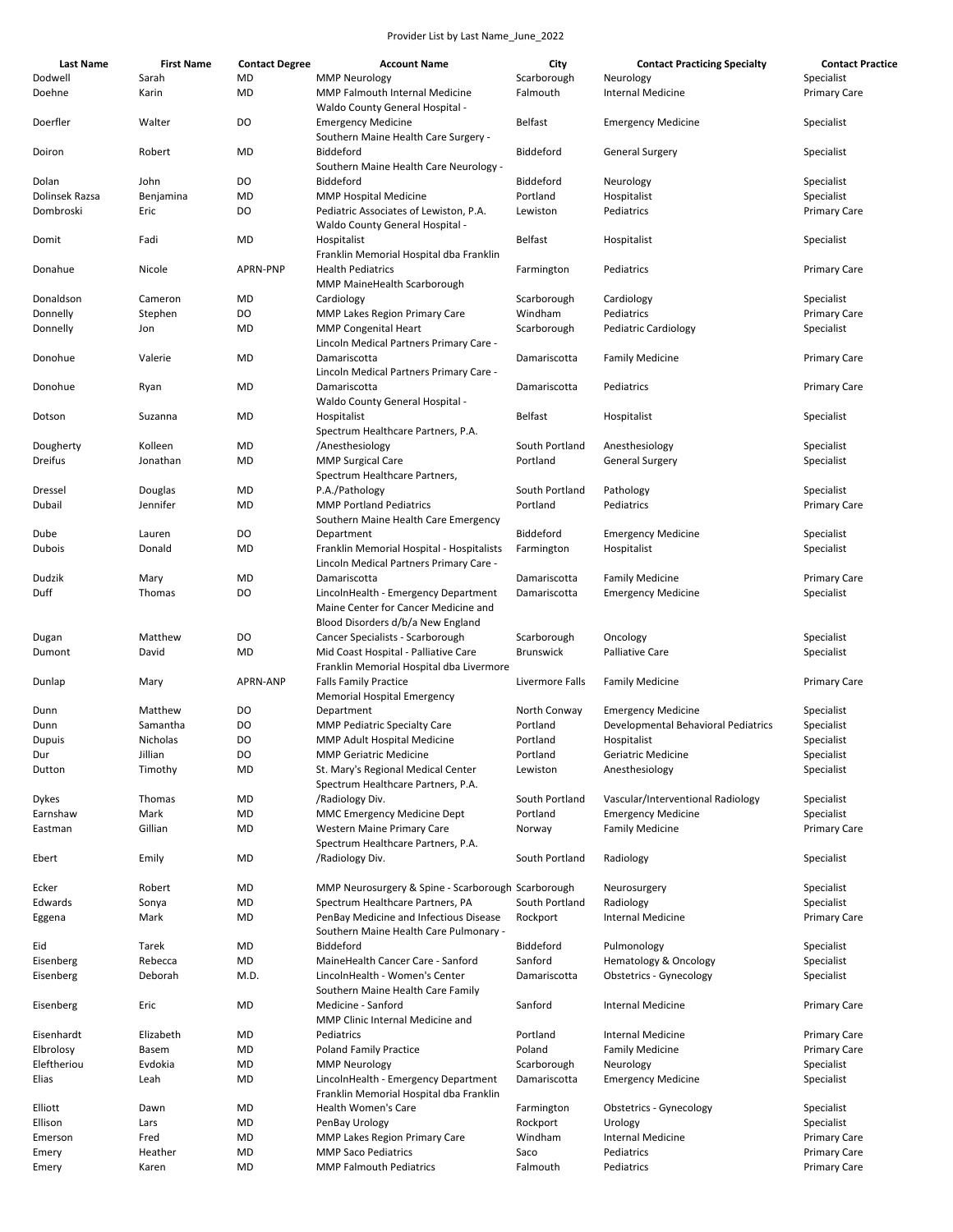| Last Name                 | <b>First Name</b> | <b>Contact Degree</b> | <b>Account Name</b>                                                                                                 | City                         | <b>Contact Practicing Specialty</b>                | <b>Contact Practice</b>                    |
|---------------------------|-------------------|-----------------------|---------------------------------------------------------------------------------------------------------------------|------------------------------|----------------------------------------------------|--------------------------------------------|
| Emery<br>Enright          | Kendra<br>David   | DO<br>MD              | PenBay Primary Care Rockland<br>Mid Coast Medical Group Pediatrics                                                  | Rockland<br><b>Brunswick</b> | <b>Family Medicine</b><br>Pediatrics               | <b>Primary Care</b><br><b>Primary Care</b> |
| Epstein                   | Robert            | MD                    | Spectrum Healthcare Partners, P.A.<br>/Anesthesiology                                                               | South Portland               | Anesthesiology                                     | Specialist                                 |
| Erekson                   | Elisabeth         | MD                    | MMP Pelvic Medicine & Reconstructive<br>Surgery Program                                                             | South Portland               | <b>Obstetrics - Gynecology</b>                     | Specialist                                 |
| Erickson                  | Russell           | MD                    | Southern Maine Health Care Neurology -<br>Biddeford                                                                 | Biddeford                    | Neurology                                          | Specialist                                 |
|                           |                   |                       | MMP Clinic Internal Medicine and                                                                                    |                              |                                                    |                                            |
| Erickson                  | John              | MD                    | Pediatrics                                                                                                          | Portland                     | Internal Medicine - Non PCP                        | Specialist                                 |
| Escobar Valle             | Jorge             | MD                    | MMP MaineHealth Augusta Cardiology<br>MMP MaineHealth Scarborough                                                   | Augusta                      | Cardiology                                         | Specialist                                 |
| Estrada                   | Jeremy            | MD                    | Cardiology<br>Waldo County General Hospital -                                                                       | Scarborough                  | Cardiology                                         | Specialist                                 |
| Ettinger                  | David             | MD                    | <b>Emergency Medicine</b><br>PenBay Medical Center - Emergency                                                      | Belfast                      | <b>Emergency Medicine</b>                          | Specialist                                 |
| Ettinger                  | Kyle              | DO                    | Department<br>Mid Coast Medical Group - Bath Internal                                                               | Rockport                     | <b>Emergency Medicine</b>                          | Specialist                                 |
| Etzweiler                 | Amy               | MD                    | Medicine                                                                                                            | Bath                         | <b>Internal Medicine</b>                           | <b>Primary Care</b>                        |
| Evans                     | Richard           | MD                    | PenBay Medical Center Anesthesia Dept.<br>Maine Center for Cancer Medicine and<br>Blood Disorders d/b/a New England | Rockport                     | Anesthesiology                                     | Specialist                                 |
| Evans                     | Devon             | MD                    | Cancer Specialists - Scarborough<br>Spectrum Healthcare Partners, P.A.                                              | Scarborough                  | Hematology & Oncology                              | Specialist                                 |
| Ewert                     | James             | MD                    | /Anesthesiology<br>MMP Clinic Internal Medicine and                                                                 | South Portland               | Anesthesiology                                     | Specialist                                 |
| Faherty                   | Laura             | MD                    | Pediatrics                                                                                                          | Portland                     | Pediatrics                                         | <b>Primary Care</b>                        |
| Fairfield                 | Kathleen          | MD                    | MMP Clinic Internal Medicine and<br>Pediatrics                                                                      | Portland                     | <b>Internal Medicine</b>                           | <b>Primary Care</b>                        |
|                           |                   |                       | Southern Maine Health Care Emergency                                                                                |                              |                                                    |                                            |
| Faller                    | Alicia            | MD                    | Department                                                                                                          | Biddeford                    | <b>Emergency Medicine</b>                          | Specialist                                 |
| Fallon                    | Timothy           | MD<br>MD              | MMC Emergency Medicine Dept                                                                                         | Portland<br>Portland         | <b>Emergency Medicine</b>                          | Specialist                                 |
| Fallon II<br>Faloon       | John<br>Jordan    | DO                    | MMP Cardiovascular Surgery - Portland<br>Western Maine Obstetrics & Gynecology                                      | Norway                       | <b>Thoracic Surgery</b><br>Obstetrics - Gynecology | Specialist<br>Specialist                   |
| Fanburg                   | Jonathan          | MD, MPH               | <b>MMP South Portland Pediatrics</b>                                                                                | South Portland               | Pediatrics                                         | <b>Primary Care</b>                        |
| Faraci                    | Jessica           | MD                    | Mid Coast Medial Group - Family Practice<br>at Parkview<br>MMP Endocrinology & Diabetes Center -                    | <b>Brunswick</b>             | <b>Family Medicine</b>                             | <b>Primary Care</b>                        |
| Farahmand                 | Abtin             | MD                    | Scarborough                                                                                                         | Scarborough                  | Endocrinology                                      | Specialist                                 |
| Farino                    | Benedict          | MD. MS                | MMP Scarborough Internal Medicine<br>Spectrum Healthcare Partners, P.A.                                             | Scarborough                  | <b>Internal Medicine</b>                           | Primary Care                               |
| Farraher                  | Steven            | MD                    | /Radiology Div.<br>Southern Maine Health Care Emergency                                                             | South Portland               | Radiology                                          | Specialist                                 |
| Farrell                   | Scott             | MD                    | Department                                                                                                          | Biddeford                    | <b>Emergency Medicine</b>                          | Specialist                                 |
| Farrell                   | Chloe             | <b>FNP</b>            | MMP Falmouth Family Medicine                                                                                        | Falmouth                     | <b>Family Medicine</b>                             | <b>Primary Care</b>                        |
|                           |                   |                       | Southern Maine Health Care Health                                                                                   |                              |                                                    |                                            |
| Fasolino                  | Matthew           | DO                    | Center Kennebunk                                                                                                    | Kennebunk                    | <b>Family Medicine</b>                             | <b>Primary Care</b>                        |
| Fatima                    | Saeeda            | MD                    | <b>MMP Hospital Medicine</b>                                                                                        | Portland                     | Hospitalist                                        | Specialist                                 |
| Faucette                  | Robert            | MD                    | <b>MMP Saco Pediatrics</b><br>MMP Women's Health, Division of                                                       | Saco                         | Pediatrics                                         | <b>Primary Care</b>                        |
| Febbraro                  | Terri             | MD                    | Oncology                                                                                                            | Scarborough                  | Obstetrics - Gynecology                            | Specialist                                 |
| Feder                     | Steven            | DO                    | Lifespan Family Healthcare, LLC                                                                                     | Newcastle                    | Pediatrics                                         | <b>Primary Care</b>                        |
| Fekete                    | Kathryn           | DO                    | Mount Washington Valley Rural Health<br>MMP Clinic Internal Medicine and                                            | North Conway                 | Pediatrics                                         | Primary Care                               |
| Felix                     | Benjamin          | MD                    | Pediatrics                                                                                                          | Portland                     | <b>Internal Medicine</b>                           | <b>Primary Care</b>                        |
| Feller                    | Ross              | MD                    | MMP Orthopedics- Falmouth                                                                                           | Falmouth                     | Orthopedic Surgery                                 | Specialist                                 |
| Ferguson                  | Samuel            | DO                    | Western Maine Primary Care                                                                                          | Norway                       | Internal Medicine                                  | <b>Primary Care</b>                        |
| Ferguson                  | Michael           | MD                    | MMC Pediatric Intensive Care Unit                                                                                   | Portland                     | Hospitalist                                        | Specialist                                 |
| Ferrara                   | Jarrod            | MD                    | MMP MaineHealth Augusta Cardiology                                                                                  | Augusta                      | Cardiology                                         | Specialist                                 |
| Fey                       | Jamie             | MD                    | MMC Pediatric Hospital Medicine                                                                                     | Portland                     | Hospitalist                                        | Specialist                                 |
| Field                     | Joseph            | DO                    | Franklin Imaging, PLLC<br>Spectrum Healthcare Partners, P.A.                                                        | Farmington                   | Radiology                                          | Specialist                                 |
| Fife                      | Jennifer          | MD                    | /Radiology Div.                                                                                                     | South Portland               | Radiology                                          | Specialist                                 |
| Filderman                 | Andrew            | MD                    | PenBay Pulmonary<br>Mid Coast Medical Group - Bath Internal                                                         | Rockport                     | Pulmonology                                        | Specialist                                 |
| Fiorentino                | Alexander         | MD                    | Medicine                                                                                                            | Bath                         | Internal Medicine                                  | <b>Primary Care</b>                        |
| Fitzgerald                | Timothy           | MD                    | <b>MMP Surgical Care</b>                                                                                            | Portland                     | <b>General Surgery</b>                             | Specialist                                 |
|                           | Toby              | DO                    | MMP Women's Health, Division of<br>Maternal / Fetal Medicine                                                        | Portland                     | <b>Obstetrics - Gynecology</b>                     | Specialist                                 |
| Fitzgerald<br>Fitzsimmons | Melanie           | MD                    | MMP Lakes Region Primary Care                                                                                       | Windham                      | Pediatrics                                         | <b>Primary Care</b>                        |
| Flanigan, III             | K Paul            | <b>DPM</b>            | Portland Foot & Ankle                                                                                               | Portland                     | Podiatry                                           | Specialist                                 |
| Fleisch                   | Abby              | MD                    | MMP Pediatric Specialty Care - Suite 320                                                                            | Portland                     | Pediatric Endocrinology                            | Specialist                                 |
|                           |                   |                       | Southern Maine Health Care Emergency                                                                                |                              |                                                    |                                            |
| Fling                     | Nicholas          | <b>MD</b>             | Department                                                                                                          | Biddeford                    | <b>Emergency Medicine</b>                          | Specialist                                 |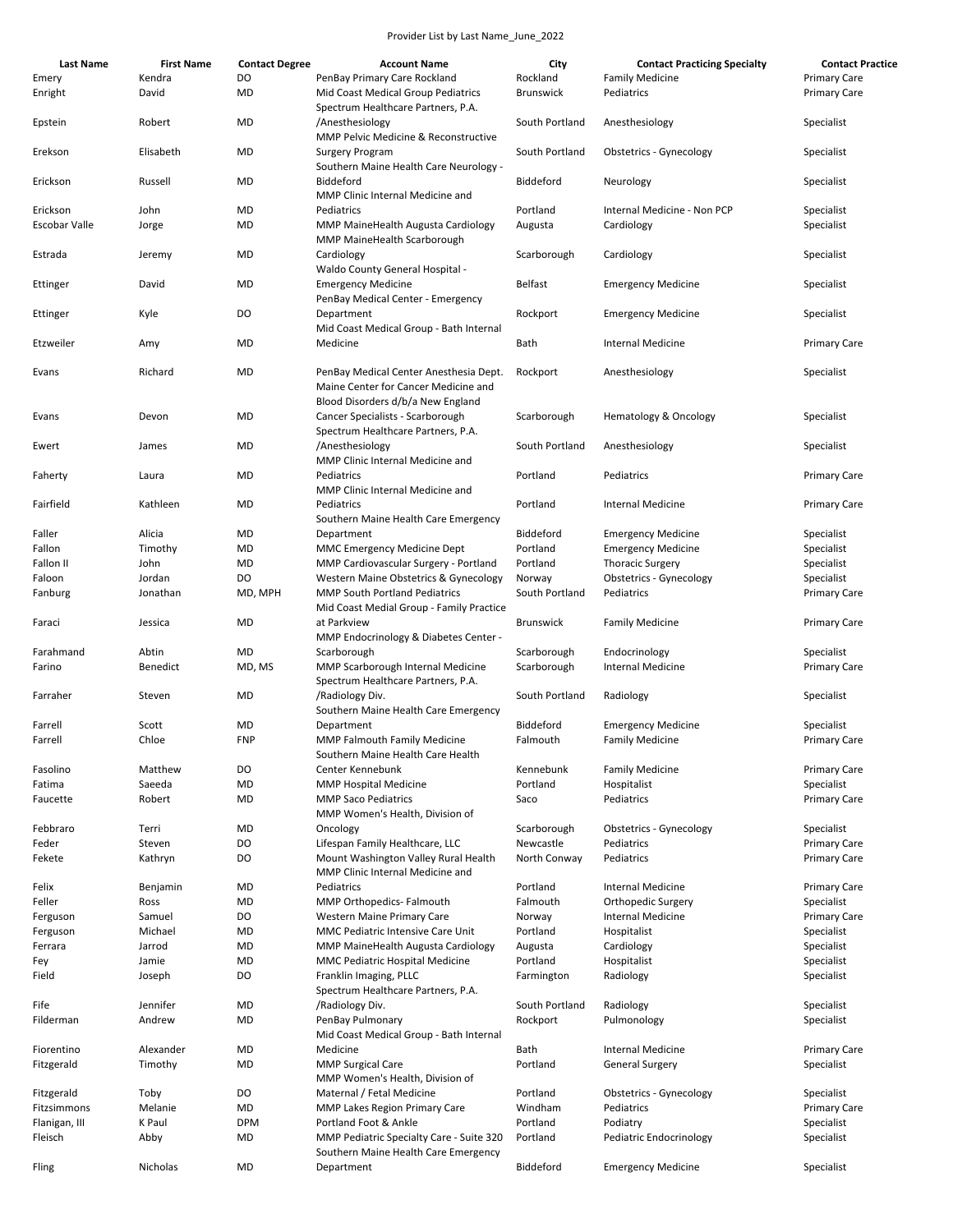| <b>Last Name</b>  | <b>First Name</b> | <b>Contact Degree</b> | <b>Account Name</b>                                                                                   | City             | <b>Contact Practicing Specialty</b>                                | <b>Contact Practice</b> |
|-------------------|-------------------|-----------------------|-------------------------------------------------------------------------------------------------------|------------------|--------------------------------------------------------------------|-------------------------|
| Flint             | Joan              | MD                    | St. Mary's Emergency Department<br><b>Waldo County Medical Partners</b>                               | Lewiston         | <b>Emergency Medicine</b>                                          | Specialist              |
| Floreani          | Anthony           | MD                    | Pulmonology                                                                                           | Belfast          | Pulmonology                                                        | Specialist              |
| Florman           | Jeffrey           | MD                    | MMP Neurosurgery & Spine - Scarborough Scarborough<br>Spectrum Healthcare Partners, P.A.              |                  | Neurosurgery                                                       | Specialist              |
| Flowerdew         | James             | MD                    | /Anesthesiology<br>MMP Neurosurgery & Spine - 92 Campus                                               | South Portland   | Anesthesiology<br>Physical Medicine; Rehabilitation                | Specialist              |
| Fogelman          | David             | MD                    | Drive                                                                                                 | Scarborough      | Medicine                                                           | Specialist              |
| Foianini          | Anthony           | MD                    | MMC Emergency Medicine Dept<br>Southern Maine Health Care Internal                                    | Portland         | <b>Emergency Medicine</b>                                          | Specialist              |
| Foote             | Katherine         | DO                    | Medicine - Biddeford                                                                                  | Biddeford        | <b>Internal Medicine</b>                                           | <b>Primary Care</b>     |
| Ford              | Marybeth          | MD                    | Mid Coast Eye Associates- Bath                                                                        | Bath             | Ophthalmology                                                      | Specialist              |
| Forker            | Cynthia           | MD                    | Spectrum Healthcare Partners, PA<br>MMP Pelvic Medicine & Reconstructive                              | South Portland   | Pathology                                                          | Specialist              |
| Foust-Wright      | Caroline          | MD                    | Surgery Program                                                                                       | South Portland   | Pelvic Medicine & Reconstructive Surgery                           | Specialist              |
| Fowle             | Janet             | MD                    | LincolnHealth - Emergency Department                                                                  | Damariscotta     | <b>Emergency Medicine</b>                                          | Specialist              |
| Fox               | Crystal           | MD                    | <b>MMP Hospital Medicine</b>                                                                          | Portland         | Hospitalist                                                        | Specialist              |
| Fox               | Timothy           | MD                    | LincolnHealth - Emergency Department                                                                  | Damariscotta     | <b>Emergency Medicine</b>                                          | Specialist              |
| France            | Richard           | MD                    | Eyecare Medical Group                                                                                 | Portland         | Ophthalmology                                                      | Specialist              |
| Franciose         | Judy              | FNP-C                 | L-A Internal Medicine<br>MMP MaineHealth Scarborough                                                  | Auburn           | <b>Internal Medicine</b>                                           | <b>Primary Care</b>     |
| Francis           | Sanjeev           | MD                    | Cardiology<br>Southern Maine Health Care Family                                                       | Scarborough      | Cardiology                                                         | Specialist              |
| Frederick         | Shirley           | MD                    | Medicine - Sanford<br>Spectrum Healthcare Partners, P.A.                                              | Sanford          | <b>Family Medicine</b>                                             | <b>Primary Care</b>     |
| Fredericks        | Scott             | MD                    | /Radiology Div.<br>Mid Coast Medical Group - Bath Internal                                            | South Portland   | Radiology                                                          | Specialist              |
| Fredricks-Rehagen | Catherine         | DO                    | Medicine<br>MMP Pediatric Specialty Care, Division of                                                 | Bath             | Internal Medicine                                                  | Primary Care            |
| Fremont           | Oliver            | MD                    | Nephrology<br>Mid Coast Medical Group - Bath Internal                                                 | Portland         | Pediatric Nephrology                                               | Specialist              |
| French            | Scott             | MD                    | Medicine<br>MMP MaineHealth Scarborough                                                               | Bath             | <b>Internal Medicine</b>                                           | <b>Primary Care</b>     |
| Frey              | Paul              | MD, MPH               | Cardiology                                                                                            | Scarborough      | Cardiology                                                         | Specialist              |
| Fridman           | Fred              | DO                    | Rehabilitation Associates - Brighton                                                                  | Portland         | Hospitalist                                                        | Specialist              |
| Fried             | Andrew            | MD                    | MMC Emergency Medicine Dept<br>LincolnHealth - Family Medicine,                                       | Portland         | <b>Emergency Medicine</b>                                          | Specialist              |
| Friedland         | Daniel            | MD                    | Wiscasset                                                                                             | Wiscasset        | <b>Family Medicine</b>                                             | <b>Primary Care</b>     |
| Fritz             | Julia             | MD                    | MMP Pediatric Specialty Care - Suite 320                                                              | Portland         | Pediatric Gastroenterology                                         | Specialist              |
| Frost             | David             | MD                    | MMP MaineHealth Augusta Cardiology<br><b>Hospital Osteopathic Manipulative</b>                        | Augusta          | Cardiology                                                         | Specialist              |
| Frothingham       | Christopher       | DO                    | Medicine PC - Bramhall<br>Memorial Hospital dba Women's Health at                                     | Portland         | Neuromusculoskeletal Medicine                                      | Specialist              |
| Frye              | Lauren            | DO                    | <b>Memorial Hospital</b><br>Maine Center for Cancer Medicine and<br>Blood Disorders d/b/a New England | North Conway     | <b>Obstetrics - Gynecology</b>                                     | Specialist              |
| Fukuda            | Yoko              | MD                    | Cancer Specialists - Portsmouth                                                                       | Portsmouth       | Oncology                                                           | Specialist              |
| Fulton            | Robert            | MD                    | MMP Falmouth Internal Medicine                                                                        | Falmouth         | <b>Family Medicine</b>                                             | <b>Primary Care</b>     |
| Furey             | Jacob             | MD                    | Mid Coast Medical Group - Orthopedics<br>MMP Pediatric Specialty Care, Division of                    | <b>Brunswick</b> | Orthopedic Surgery                                                 | Specialist              |
| Furr              | Anna              | DO                    | Gastroenterology<br>Spectrum Healthcare Partners, P.A.                                                | Portland         | Pediatric Gastroenterology                                         | Specialist              |
| Gagnon            | James             | MD                    | /Anesthesiology<br>Spectrum Healthcare Partners,                                                      | South Portland   | Anesthesiology                                                     | Specialist              |
| Gaindh            | Ramesh            | MD                    | P.A./Pathology                                                                                        | South Portland   | Pathology                                                          | Specialist              |
| Galbraith         | David             | MD                    | Galbraith Family Medicine, LLC                                                                        | Limerick         | <b>Family Medicine</b>                                             | Primary Care            |
| Galbraith         | Kathryn           | MD                    | Galbraith Family Medicine, LLC<br>St. Mary's Center Hyperbaric and Wound                              | Limerick         | <b>Family Medicine</b>                                             | Primary Care            |
| Gallagher         | Stephen           | MD                    | care<br>Stephens Memorial Hospital Association -                                                      | Lewiston         | <b>Hyperbaric Medicine</b>                                         | Specialist              |
| Gallea            | James             | MD                    | <b>Emergency Department</b><br>Franklin Memorial Hospital- Emergency                                  | Norway           | <b>Emergency Medicine</b>                                          | Specialist              |
| Gammons           | David             | MD                    | Department<br>Plastic & Hand Surgical Associates - So                                                 | Farmington       | <b>Emergency Medicine</b>                                          | Specialist              |
| Ganske            | Ingrid            | MD                    | Portland                                                                                              | South Portland   | <b>Plastic Surgery</b>                                             | Specialist              |
| Garcia            | Joseph            | MD                    | Spectrum Healthcare Partners, PA                                                                      | South Portland   | Anesthesiology                                                     | Specialist              |
| Gass              | Leslie            | DO                    | Leslie Gass, DO                                                                                       | Falmouth         | Neuromusculoskeletal Medicine<br>Physical Medicine; Rehabilitation | Specialist              |
| Gast              | David             | MD                    | St. Mary's Physiatry Services<br>MMP Clinic Internal Medicine and                                     | Auburn           | Medicine                                                           | Specialist              |
| Gearan            | Thomas            | MD                    | Pediatrics                                                                                            | Portland         | Internal Medicine                                                  | <b>Primary Care</b>     |
| Gelinas           | Nathaniel         | DO                    | Maine Eye Center<br>MMP MaineHealth Scarborough                                                       | Portland         | Ophthalmology                                                      | Specialist              |
| Geller            | <b>Bram</b>       | MD                    | Cardiology                                                                                            | Scarborough      | Cardiology                                                         | Specialist              |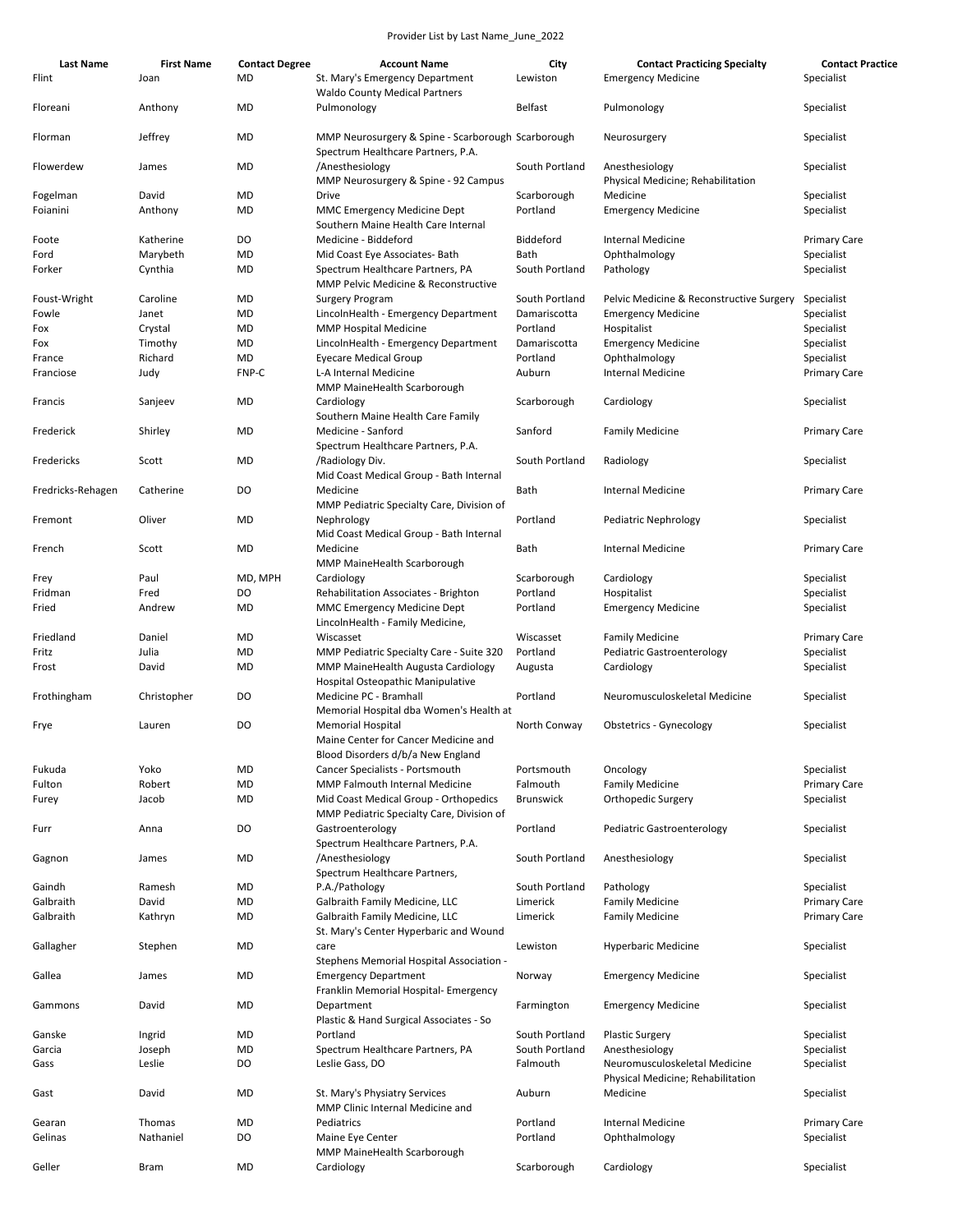| Last Name            | <b>First Name</b>      | <b>Contact Degree</b> | <b>Account Name</b>                                                            | City             | <b>Contact Practicing Specialty</b> | <b>Contact Practice</b>  |
|----------------------|------------------------|-----------------------|--------------------------------------------------------------------------------|------------------|-------------------------------------|--------------------------|
| Gelwix<br>Gensheimer | Christopher<br>Gregory | MD<br>MD              | MMP MaineHealth Rockport Cardiology<br>Mid Coast Eye Associates- Bath          | Rockport<br>Bath | Cardiology<br>Ophthalmology         | Specialist<br>Specialist |
| George               | Dale                   | MD                    | Spectrum Healthcare Partners, P.A.<br>/Anesthesiology                          | South Portland   | Anesthesiology                      | Specialist               |
|                      |                        |                       | Spectrum Healthcare Partners, P.A.                                             |                  |                                     |                          |
| Gerding              | Joseph                 | MD                    | /Radiology Div.                                                                | South Portland   | Vascular/Interventional Radiology   | Specialist               |
| Germann              | Carl                   | MD                    | <b>MMC Emergency Medicine Dept</b>                                             | Portland         | <b>Emergency Medicine</b>           | Specialist               |
| Gewanter             | Dena                   | MD                    | LincolnHealth - Hospital Medicine                                              | Damariscotta     | Hospitalist                         | Specialist               |
| Ghimire              | Avinash                | MD                    | Nephrology Associates of Central Maine<br>St. Mary's Pulmonary Medicine and    | Lewiston         | Nephrology                          | Specialist               |
| Ghosh                | Sreeparna              | MD                    | <b>Infectious Disease</b>                                                      | Lewiston         | <b>Critical Care Medicine</b>       | Specialist               |
| Gibbons              | Daniel                 | DO                    | Rivertree Osteopathic Health<br>PenBay Medical Center - Emergency              | Topsham          | <b>Manipulative Medicine</b>        | Specialist               |
| Giberson             | Tyler                  | MD                    | Department                                                                     | Rockport         | <b>Emergency Medicine</b>           | Specialist               |
| Giblin               | Christina              | DO                    | Spectrum Healthcare Partners, PA<br>MMC dba MMP Peaks Island Family            | South Portland   | Anesthesiology                      | Specialist               |
| Gilbert              | Katherine              | NP                    | Medicine                                                                       | Peaks Island     | <b>Family Medicine</b>              | <b>Primary Care</b>      |
| Giles-Magnifico      | Kristina               | MD                    | <b>MMP Surgical Care</b>                                                       | Portland         | <b>General Surgery</b>              | Specialist               |
| Gillespie            | Heather                | MD                    | <b>MMP Orthopedics</b>                                                         | South Portland   | <b>Sports Medicine</b>              | Specialist               |
| Gilson               | Thomas                 | DO                    | Osteopathic Healthcare of Maine<br>Spectrum Healthcare Partners,               | Falmouth         | <b>Manipulative Medicine</b>        | Specialist               |
| Ginevan              | Kim                    | MD                    | P.A./Pathology                                                                 | South Portland   | Pathology                           | Specialist               |
| Glass                | Linda                  | MD                    | Pediatric Associates of Lewiston, P.A.                                         | Lewiston         | Pediatrics                          | <b>Primary Care</b>      |
| Glass, Jr.           | George                 | MD                    | Pediatric Associates of Lewiston, P.A.                                         | Lewiston         | Pediatrics                          | Primary Care             |
|                      |                        |                       | Spectrum Healthcare Partners, P.A.                                             |                  |                                     |                          |
| Gleason              | Barry                  | MD                    | /Anesthesiology<br>Waldo County General Hospital -                             | South Portland   | Anesthesiology                      | Specialist               |
| Gochioco             | Michelle               | MD                    | Hospitalist                                                                    | Belfast          | Hospitalist                         | Specialist               |
| Godara               | Geeta                  | MD                    | Mid Coast Hospitalist Service                                                  | <b>Brunswick</b> | Hospitalist                         | Specialist               |
| Goddard              | Jacey                  | DO                    | Rivertree Osteopathic Health<br>MMP Pediatric Specialty Care, Division of      | Topsham          | Neuromusculoskeletal Medicine       | Specialist               |
| Goddard              | Amanda                 | MD                    | <b>Infectious Disease</b>                                                      | Portland         | <b>Pediatric Infectious Disease</b> | Specialist               |
| Goldbas              | Stephen                | DO                    | Whole Health Osteopathic Medicine<br>PenBay Medical Center Hospitalists        | Portland         | Neuromusculoskeletal Medicine       | Specialist               |
| Goldberg             | Jennifer               | MD                    | Services<br>MMP Endocrinology & Diabetes Center -                              | Rockport         | Hospitalist                         | Specialist               |
| Golden               | Heidi                  | MD                    | Scarborough                                                                    | Scarborough      | Endocrinology                       | Specialist               |
| Goldenhar            | Alan                   | <b>DPM</b>            | Mount Washington Valley Rural Health<br>Spectrum Healthcare Partners, P.A.     | North Conway     | Podiatry                            | Specialist               |
| Goldfinger           | Michael                | MD                    | /Radiology Div.                                                                | South Portland   | Radiology                           | Specialist               |
| Goldman              | Joshua                 | MD                    | Portland Gastroenterology Associates<br>Southern Maine Health Care Hospitalist | Portland         | Gastroenterology                    | Specialist               |
| Goldman              | Andrew                 | MD                    | Services<br>Lincoln Medical Partners Primary Care -                            | Biddeford        | Hospitalist                         | Specialist               |
| Goltz                | Timothy                | MD                    | Damariscotta                                                                   | Damariscotta     | <b>Family Medicine</b>              | <b>Primary Care</b>      |
|                      |                        |                       | Southern Maine Health Care Emergency                                           |                  |                                     |                          |
| Good                 | Katrina                | DO                    | Department                                                                     | Biddeford        | <b>Emergency Medicine</b>           | Specialist               |
| Goodman              | Diana                  | MD                    | <b>MMP Neurology</b>                                                           | Scarborough      | Nephrology                          | Specialist               |
| Goodman              | Daniel                 | <b>MD</b>             | Mid Coast Hospitalist Service<br><b>Memorial Hospital Emergency</b>            | <b>Brunswick</b> | Hospitalist                         | Specialist               |
| Goodwin              | Kimberly               | MD                    | Department<br>Southern Maine Health Care Emergency                             | North Conway     | <b>Emergency Medicine</b>           | Specialist               |
| Gordon               | Marc                   | MD                    | Department                                                                     | Biddeford        | <b>Emergency Medicine</b>           | Specialist               |
| Gordon               | Lesley                 | MD                    | MMP Adult Hospital Medicine<br>MMP Pediatric Specialty Care, Division of       | Portland         | <b>Internal Medicine</b>            | Primary Care             |
| Gordon               | Carrie                 | MD                    | Nephrology<br>Southern Maine Health Care Emergency                             | Portland         | Pediatric Nephrology                | Specialist               |
| Gorlen               | Daniel                 | MD                    | Department                                                                     | Biddeford        | <b>Emergency Medicine</b>           | Specialist               |
| Gorman               | Stephen                | DO                    | <b>Chest Medicine Associates</b><br>Franklin Memorial Hospital dba Franklin    | South Portland   | Pulmonology                         | Specialist               |
| Goss                 | Stephen                | DO                    | Health Internal Medicine                                                       | Farmington       | <b>Internal Medicine</b>            | <b>Primary Care</b>      |
| Goss                 | Jill                   | <b>FNP</b>            | Mount Washington Valley Rural Health                                           | North Conway     | <b>Family Medicine</b>              | Primary Care             |
|                      |                        |                       | Southern Maine Health Care Orthopedic                                          |                  |                                     |                          |
| Goudreau             | Frank                  | DO                    | Surgery<br>Southern Maine Health Care Pediatrics -                             | Sanford          | Orthopedic Surgery                  | Specialist               |
| Gouldsbrough         | Lisa                   | DO                    | Kennebunk                                                                      | Kennebunk        | Pediatric - Non PCP                 | <b>Primary Care</b>      |
| Govind               | Abhishekh              | MD                    | Franklin Memorial Hospital- Emergency<br>Department                            | Farmington       | <b>Emergency Medicine</b>           | Specialist               |
| Gowesky              | Michael                | MD                    | <b>Waldo County Medical Partners</b><br>Anesthesia                             | Belfast          | Anesthesiology                      | Specialist               |
| Graichen             | Dana                   | MD                    | Northeast Retina Associates, PA                                                | Sanford          | Ophthalmology                       | Specialist               |
| Gramas               | Deirdre                | MD                    | PenBay Rheumatology<br><b>Waldo County Medical Partners Family</b>             | Rockport         | Rheumatology                        | Specialist               |
| Grant                | Corinne                | DO                    | Medicine                                                                       | Belfast          | <b>Family Medicine</b>              | <b>Primary Care</b>      |
| Greatorex            | Patricia               | MD                    | MMC Outpatient Care Scarborough                                                | Scarborough      | <b>General Surgery</b>              | Specialist               |
|                      |                        |                       |                                                                                |                  |                                     |                          |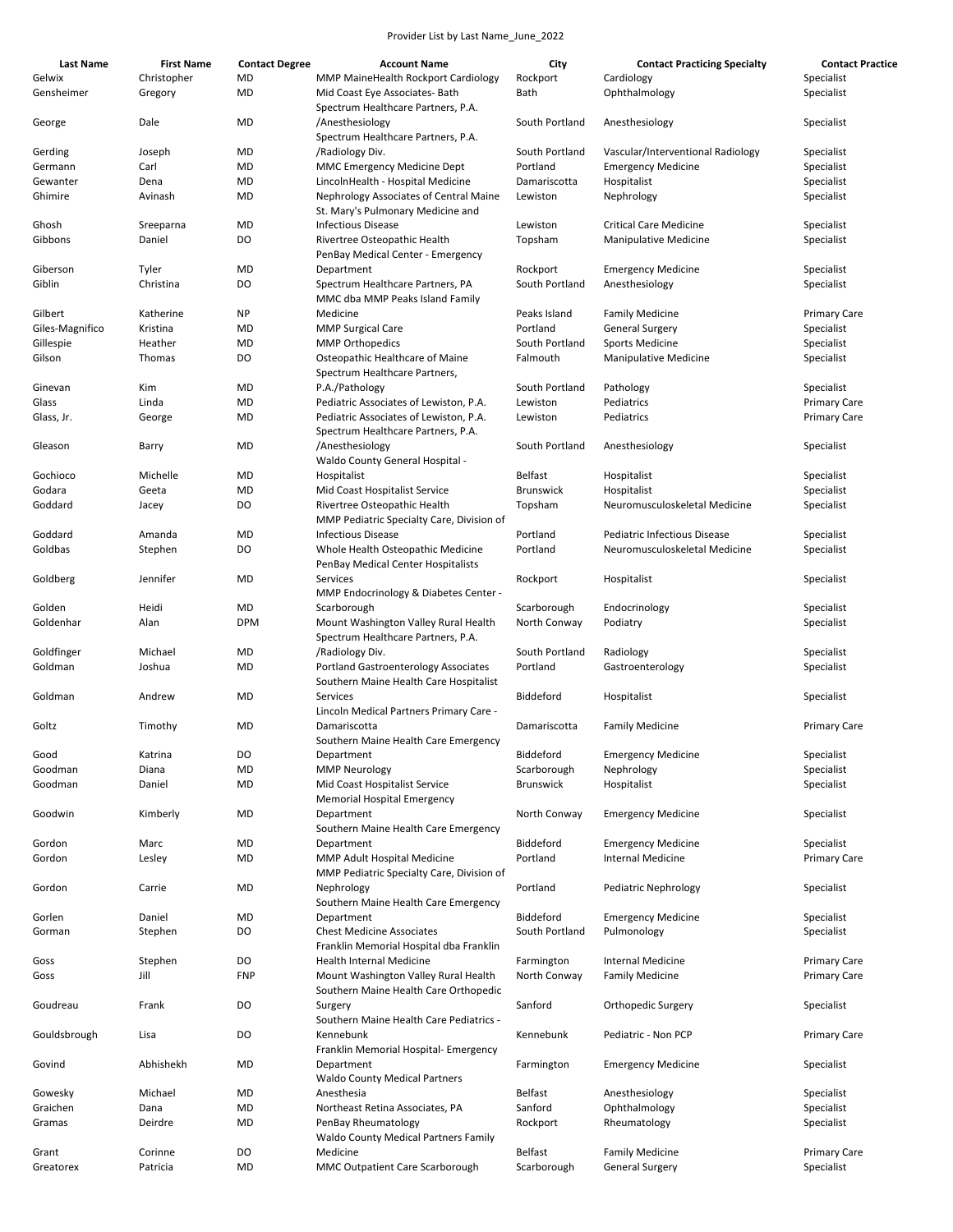| Last Name           | <b>First Name</b> | <b>Contact Degree</b> | <b>Account Name</b>                                                       | City                         | <b>Contact Practicing Specialty</b>  | <b>Contact Practice</b>                    |
|---------------------|-------------------|-----------------------|---------------------------------------------------------------------------|------------------------------|--------------------------------------|--------------------------------------------|
|                     |                   |                       | Spectrum Healthcare Partners, P.A.                                        |                              |                                      |                                            |
| Green               | Matthew           | MD                    | /Anesthesiology                                                           | South Portland               | Anesthesiology                       | Specialist                                 |
| Greenfield          | Jeffrey           | DO                    | Osteopathic Healthcare of Maine                                           | Falmouth                     | Neuromusculoskeletal Medicine        | Specialist                                 |
| Gregory             | Jillian           | DO                    | MMC Pediatric Intensive Care Unit<br>Waldo County General Hospital -      | Portland                     | <b>Pediatric Critical Care</b>       | Specialist                                 |
| Gregory-Martin      | Heather           | MD                    | <b>Emergency Medicine</b><br>Mid Coast Medical Group Ear, Nose &          | <b>Belfast</b>               | <b>Emergency Medicine</b>            | Specialist                                 |
| Griffith            | Shane             | DO                    | Throat - Brunswick                                                        | <b>Brunswick</b>             | Otolaryngology                       | Specialist                                 |
| Grimes              | Sara              | <b>DPM</b>            | Ankle and Foot Associates P.C.<br>Mid Coast Medical Group - Women's       | Portland                     | Podiatry                             | Specialist                                 |
| Grohs               | Stephanie         | MD                    | <b>Health Care</b>                                                        | <b>Brunswick</b>             | <b>Obstetrics - Gynecology</b>       | Specialist                                 |
|                     |                   |                       | <b>Waldo County Medical Partners -</b>                                    |                              |                                      |                                            |
| Grondahl            | Robert            | MD                    | Women's Health                                                            | Belfast                      | <b>Obstetrics - Gynecology</b>       | Specialist                                 |
|                     |                   |                       | Southern Maine Health Care Orthopedic                                     |                              |                                      |                                            |
| Grosvenor           | Julie             | MD                    | Surgery                                                                   | Sanford                      | Orthopedic Surgery                   | Specialist                                 |
| Grotz               | Gregory           | MD                    | Belfast Bay Radiology, P.A.                                               | Belfast                      | Radiology                            | Specialist                                 |
| Grubb               | David             | MD                    | Southern Maine Health Care Surgery -<br>Biddeford                         | Biddeford                    | <b>General Surgery</b>               | Specialist                                 |
| Grube               | Heinrich          | MD                    | MMP MaineHealth Augusta Cardiology                                        | Augusta                      | Cardiology                           | Specialist                                 |
| Guarnieri           | Frank             | MD                    | LincolnHealth - Hospital Medicine                                         | Damariscotta                 | Hospitalist                          | Specialist                                 |
|                     |                   |                       | Spectrum Healthcare Partners,                                             |                              |                                      |                                            |
| Guibord             | Ronald            | MD                    | P.A./Pathology                                                            | South Portland               | Pathology                            | Specialist                                 |
| Guilfoyle           | Jennifer          | NP                    | PenBay Medicine and Infectious Disease                                    | Rockport                     | <b>Family Medicine</b>               | <b>Primary Care</b>                        |
|                     |                   |                       | MMP Endocrinology & Diabetes Center -                                     |                              |                                      |                                            |
| Gujral              | Kiranjot          | MD                    | Scarborough                                                               | Scarborough                  | Endocrinology                        | Specialist                                 |
| Gullo               | John              | MD                    | MaineHealth Cancer Care - Brunswick                                       | <b>Brunswick</b>             | Oncology                             | Specialist                                 |
|                     |                   |                       | Franklin Memorial Hospital dba Franklin                                   |                              |                                      |                                            |
| Gunther             | Eric              | MD                    | <b>Health Surgery</b>                                                     | Farmington                   | General Surgery                      | Specialist                                 |
|                     |                   | MD                    | Southern Maine Health Care Emergency                                      | Biddeford                    | <b>Emergency Medicine</b>            | Specialist                                 |
| Gunyan              | Holly             |                       | Department                                                                |                              |                                      |                                            |
| Gupta               | Ridhi             | MD                    | Franklin Memorial Hospital Cancer Center Farmington                       |                              | <b>Hematology &amp; Oncology</b>     | Specialist                                 |
|                     |                   |                       | Franklin Memorial Hospital dba Franklin                                   |                              |                                      |                                            |
| Gutman              | Stacey            | MD                    | <b>Health Surgery</b>                                                     | Farmington                   | <b>General Surgery</b>               | Specialist                                 |
|                     |                   |                       | Southern Maine Health Care Hospitalist                                    |                              |                                      |                                            |
| Habibullah          | Masud             | MD                    | Services                                                                  | Biddeford                    | Hospitalist                          | Specialist                                 |
|                     |                   |                       | Spectrum Healthcare Partners, P.A.                                        |                              |                                      |                                            |
| Hackett             | Patrick           | MD                    | /Anesthesiology                                                           | South Portland               | Anesthesiology                       | Specialist                                 |
| Hagler              | Deborah           | MD<br>MD              | Mid Coast Medical Group Pediatrics<br><b>MMP Falmouth Family Medicine</b> | <b>Brunswick</b><br>Falmouth | Pediatrics<br><b>Family Medicine</b> | <b>Primary Care</b><br><b>Primary Care</b> |
| Hagopian            | Benjamin          |                       | Waldo County Medical Partners - Physical                                  |                              | Physical Medicine; Rehabilitation    |                                            |
| Haigney             | Dayton            | MD                    | Medicine                                                                  | Searsport                    | Medicine                             | Specialist                                 |
|                     |                   |                       | Stephens Memorial Hospital Association -                                  |                              |                                      |                                            |
| Haley               | Timothy           | DO                    | <b>Emergency Department</b>                                               | Norway                       | <b>Emergency Medicine</b>            | Specialist                                 |
| Hall                | Marshall          | <b>MD</b>             | PenBay Urology                                                            | Rockport                     | Urology                              | Specialist                                 |
|                     |                   |                       |                                                                           |                              |                                      |                                            |
| Hall                | John              | MD                    | MMP Neurosurgery & Spine - Scarborough Scarborough                        |                              | <b>Rehabilitation Medicine</b>       | Specialist                                 |
| Hall                | Samuel            | <b>DPM</b>            | PenBay Podiatry                                                           | Rockport                     | Podiatry                             | Specialist                                 |
| Hall                | Genevieve         | MD                    | MMP Neurosurgery & Spine - Scarborough Scarborough                        |                              | Neuromusculoskeletal Medicine        | Specialist                                 |
| Hallagan            | Lee               | MD                    | <b>MMP Surgical Care</b>                                                  | Portland                     | <b>General Surgery</b>               | Specialist                                 |
| Hallen              | Sarah             | MD                    | <b>MMP Geriatric Medicine</b>                                             | Portland                     | Geriatric Medicine                   | Specialist                                 |
| Halter              | Jeffrey           | MD                    | <b>MMP Pediatric Surgery</b>                                              | Portland                     | Pediatric Surgery                    | Specialist                                 |
| Hamill              | Ralph             | MD                    | <b>MMP MaineHealth Rockport Cardiology</b>                                | Rockport                     | Cardiology                           | Specialist                                 |
| Hamilton            | Elizabeth         | MD                    | MMC Emergency Medicine Dept                                               | Portland                     | <b>Emergency Medicine</b>            | Specialist                                 |
| Hamilton            | Deborah           | MD                    | Franklin Health Primary Care                                              | Farmington                   | <b>Family Medicine</b>               | <b>Primary Care</b>                        |
|                     |                   |                       | Southern Maine Health Care Emergency                                      |                              |                                      |                                            |
| Hamilton            | Scott             | MD                    | Department                                                                | Biddeford                    | <b>Emergency Medicine</b>            | Specialist                                 |
| Hamilton            | Rachel            | DO                    | Mount Washington Valley Rural Health                                      | North Conway                 | <b>Family Medicine</b>               | <b>Primary Care</b>                        |
| Hammour             | Tarek             | MD                    | Spectrum Healthcare Partners,<br>P.A./Pathology                           | South Portland               | Pathology                            | Specialist                                 |
|                     |                   |                       | Southern Maine Health Care Hospitalist                                    |                              |                                      |                                            |
| Hamoda              | Ahmed             | MD                    | Services                                                                  | Biddeford                    | Hospitalist                          | Specialist                                 |
| Han                 | Laurie            | MD                    | Southern Maine Health Care Bariatrics                                     | Kennebunk                    | <b>Obesity Medicine</b>              | Specialist                                 |
|                     |                   |                       | Southern Maine Health Care Internal                                       |                              |                                      |                                            |
| Handanos            | Nicholas          | MD                    | Medicine - Biddeford                                                      | Biddeford                    | <b>Internal Medicine</b>             | <b>Primary Care</b>                        |
|                     |                   |                       | Southern Maine Health Care Internal                                       |                              |                                      |                                            |
| Handanos            | Christine         | MD                    | Medicine - Biddeford                                                      | Biddeford                    | Endocrinology; Internal Medicine     | <b>Primary Care/Specialist</b>             |
|                     |                   |                       | Maine Center for Cancer Medicine and                                      |                              |                                      |                                            |
|                     |                   |                       | Blood Disorders d/b/a New England                                         |                              |                                      |                                            |
| Haney               | <b>Brian</b>      | DO                    | Cancer Specialists - Topsham                                              | Topsham                      | Oncology                             | Specialist                                 |
|                     | Diane             | DO                    | Spectrum Healthcare Partners, P.A.                                        | South Portland               | Anesthesiology                       | Specialist                                 |
| Hankes<br>Hankinson | Donald            | DO                    | /Anesthesiology<br>Osteopathic Healthcare of Maine                        | Falmouth                     | Neuromusculoskeletal Medicine        | Specialist                                 |
| Hanley              | Sean              | MD                    | Mid Coast Medical Group - Orthopedics                                     | <b>Brunswick</b>             | Orthopedics                          | Specialist                                 |
|                     |                   |                       |                                                                           |                              |                                      |                                            |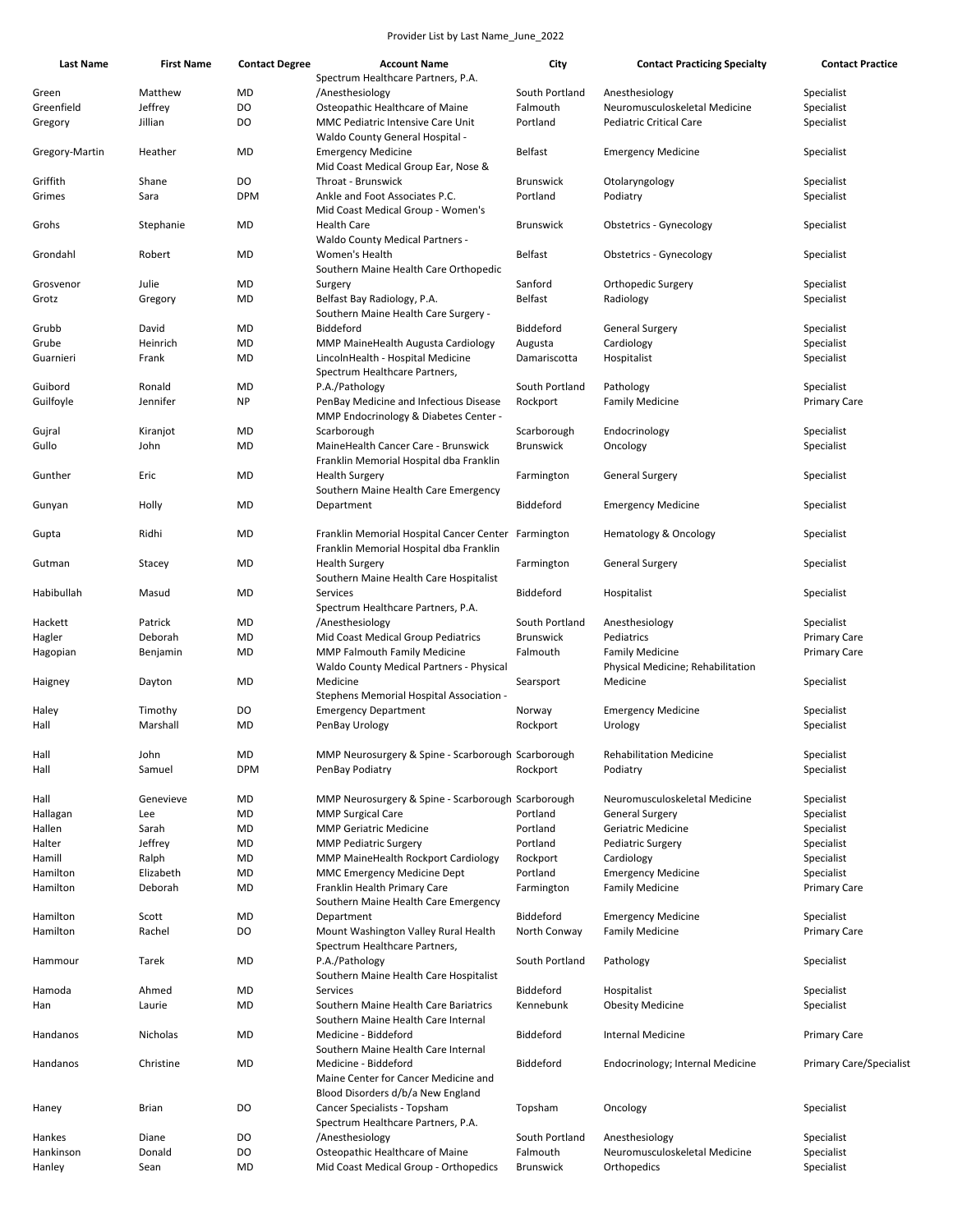| <b>Last Name</b>      | <b>First Name</b> | <b>Contact Degree</b> | <b>Account Name</b>                                 | City                     | <b>Contact Practicing Specialty</b>                         | <b>Contact Practice</b>           |
|-----------------------|-------------------|-----------------------|-----------------------------------------------------|--------------------------|-------------------------------------------------------------|-----------------------------------|
| Hanna                 | Kathryn           | MD                    | Spectrum Orthopaedics - Portland                    | Portland                 | Orthopedic Surgery                                          | Specialist                        |
| Hanna                 | Amina             | MD                    | Mid Coast Medical Group Pediatrics                  | <b>Brunswick</b>         | Pediatrics                                                  | <b>Primary Care</b>               |
| Hanna                 | Matthew           | MD                    | Mid Coast Medical Group - Bath Internal<br>Medicine | Bath                     | <b>Internal Medicine</b>                                    | <b>Primary Care</b>               |
| Hansen                | John              | MD                    | <b>MMC Emergency Medicine Dept</b>                  | Portland                 | <b>Emergency Medicine</b>                                   | Specialist                        |
|                       |                   |                       | <b>Memorial Hospital Emergency</b>                  |                          |                                                             |                                   |
| Hansford              | Joel              | MD                    | Department                                          | North Conway             | <b>Emergency Medicine</b>                                   | Specialist                        |
| Harbage               | Peter             | MD                    | Western Maine Primary Care                          | Norway                   | Internal Medicine                                           | <b>Primary Care</b>               |
|                       |                   |                       | Spectrum Healthcare Partners, P.A.                  |                          |                                                             |                                   |
| Harden                | Stephen           | MD                    | /Anesthesiology                                     | South Portland           | Anesthesiology                                              | Specialist                        |
| Harding               | Halina            | DO                    | Western Maine Primary Care                          | Norway                   | <b>Family Medicine</b>                                      | <b>Primary Care</b>               |
| Hardy                 | Gregory           | MD                    | Western Maine Obstetrics & Gynecology               | Norway                   | Obstetrics - Gynecology                                     | Specialist                        |
|                       |                   |                       | PenBay Medical Center - Emergency                   |                          |                                                             |                                   |
| Harish                | Nir               | MD                    | Department                                          | Rockport                 | <b>Emergency Medicine</b>                                   | Specialist                        |
|                       |                   |                       | St. Mary's Center for Family Medicine at            |                          |                                                             |                                   |
| Harnden               | Matthew           | APRN-FNP              | <b>Mollison Way</b>                                 | Lewiston                 | <b>Family Medicine</b>                                      | <b>Primary Care</b>               |
| Harre                 | Julia             | MD                    | Julia Harre, MD                                     | Portland                 | Dermatology                                                 | Specialist                        |
|                       |                   |                       | Mid Coast Medical Group - Bath Internal             |                          |                                                             |                                   |
| Harris                | Laura<br>Michelle | <b>FNP</b><br>MD      | Medicine<br>Mid Coast Eye Associates- Brunswick     | Bath<br><b>Brunswick</b> | <b>Family Medicine</b><br>Ophthalmology                     | <b>Primary Care</b><br>Specialist |
| Harris                |                   |                       | Southern Maine Health Care Pediatrics -             |                          |                                                             |                                   |
| Harrod                | Katherine         | MD                    | Biddeford                                           | Biddeford                | Pediatrics                                                  | <b>Primary Care</b>               |
| Hart                  | Michael           | MD                    | <b>MMP Congenital Heart</b>                         | Scarborough              | <b>Pediatric Cardiology</b>                                 | Specialist                        |
| Harvey                | Rebecca           | MD                    | <b>MMP Otolaryngology</b>                           | Portland                 | Otolaryngology                                              | Specialist                        |
| Hasan                 | Samira            | DO                    | LincolnHealth - General Surgery                     | Damariscotta             | General Surgery                                             | Specialist                        |
| Haskell               | Eric              | DO                    | MMP Cape Elizabeth Internal Medicine                | Cape Elizabeth           | Internal Medicine                                           | <b>Primary Care</b>               |
| Hassan                | Ansar             | MD                    | MMP Cardiovascular Surgery - Lewiston               | Lewiston                 | Cardiovascular Surgery                                      | Specialist                        |
| Hasslinger            | Christopher       | MD                    | <b>MMC Emergency Medicine Dept</b>                  | Portland                 | <b>Emergency Medicine</b>                                   | Specialist                        |
|                       |                   |                       | Spectrum Healthcare Partners, P.A.                  |                          |                                                             |                                   |
| Hathaway              | Jessica           | MD                    | /Anesthesiology                                     | South Portland           | Anesthesiology                                              | Specialist                        |
| Hathaway              | Lindsey           | MD                    | Franklin Memorial Hospital Oncology                 | Farmington               | Oncology                                                    | Specialist                        |
|                       |                   |                       | Spectrum Healthcare Partners, P.A.                  |                          |                                                             |                                   |
| Hathcock              | Byron             | MD                    | /Anesthesiology                                     | South Portland           | Anesthesiology                                              | Specialist                        |
| Hawkins               | Timothy           | MD                    | <b>MMP Portland Pediatrics</b>                      | Portland                 | Pediatrics                                                  | <b>Primary Care</b>               |
| Hawkins               | Craig             | MD                    | Mid Coast Medical Group - Urology                   | <b>Brunswick</b>         | Urology                                                     | Specialist                        |
| Hawkins               | Robert            | MD                    | <b>MMP Surgical Care</b>                            | Portland                 | <b>General Surgery</b>                                      | Specialist                        |
| Haydar                | Samir             | D <sub>O</sub>        | <b>MMC Emergency Medicine Dept</b>                  | Portland                 | <b>Emergency Medicine</b>                                   | Specialist                        |
| Hayes                 | Stephen           | MD                    | MMP Westbrook Internal Medicine                     | Westbrook                | <b>Internal Medicine</b>                                    | <b>Primary Care</b>               |
| Hayes                 | Timothy           | MD, DVM               | Spectrum Healthcare Partners,<br>P.A./Pathology     | South Portland           | Pathology                                                   | Specialist                        |
| Hayman                | Jennifer          | MD                    | <b>MMC Pediatric Hospitalists</b>                   | Portland                 | Hospitalist                                                 | Specialist                        |
|                       |                   |                       | Spectrum Healthcare Partners, P.A.                  |                          |                                                             |                                   |
| Hayman                | Allan             | MD                    | /Anesthesiology                                     | South Portland           | Anesthesiology                                              | Specialist                        |
| Hayn                  | Matthew           | MD                    | <b>MMP Urology</b>                                  | South Portland           | Urology                                                     | Specialist                        |
|                       |                   |                       | Franklin Memorial Hospital dba Franklin             |                          |                                                             |                                   |
| Hayward               | R. Bradley        | MD                    | <b>Health Surgery</b>                               | Farmington               | <b>General Surgery</b>                                      | Specialist                        |
| Healey                | Christopher       | MD                    | <b>MMP Surgical Care</b>                            | Portland                 | Vascular/General surgery                                    | Specialist                        |
| Hearst                | Matthew           | M.D.                  | MMP Otolaryngology - Baxter                         | Portland                 | Otolaryngology                                              | Specialist                        |
| Hein                  | Christine         | MD                    | <b>MMC Emergency Medicine Dept</b>                  | Portland                 | <b>Emergency Medicine</b>                                   | Specialist                        |
| Heise                 | Claudia           | MD                    | Whole Medicine LLC                                  | Scarborough              | <b>Family Medicine</b>                                      | <b>Primary Care</b>               |
| Helis                 | Jason             | MD                    | <b>MMP Neurology</b>                                | Scarborough              | <b>Pediatric Neurology</b>                                  | Specialist                        |
| Hellen                | Micheal           | MD                    | MMP Adult Hospital Medicine                         | Portland                 | Hospitalist                                                 | Specialist                        |
|                       |                   |                       | Waldo County Medical Partners Surgical              |                          |                                                             |                                   |
| Helmholz              | Randolph          | MD                    | Associates                                          | Belfast                  | General Surgery                                             | Specialist                        |
| Helvie                | Charlotte         | MD                    | Mount Washington Valley Rural Health                | North Conway             | Adolescent Medicine; Pediatrics<br><b>Internal Medicine</b> | <b>Primary Care</b>               |
| Hemphill<br>Henninger | Rebecca<br>Heidi  | MD<br>MD              | MMP Falmouth Internal Medicine                      | Falmouth<br>Scarborough  | Neurology                                                   | <b>Primary Care</b><br>Specialist |
| Herbert               | William           | MD                    | <b>MMP Neurology</b><br><b>MMP Surgical Care</b>    | Portland                 | General Surgery                                             | Specialist                        |
| Herlihy               | Kathleen          | MD                    | <b>Western Maine Pediatrics</b>                     | Norway                   | Pediatrics                                                  | <b>Primary Care</b>               |
| Herman                | Benjamin          | MD                    | LincolnHealth - Hospital Medicine                   | Damariscotta             | Hospitalist                                                 | Specialist                        |
| Herrle                | Elizabeth         | MD                    | MMP Adult Hospital Medicine                         | Portland                 | Hospitalist                                                 | Specialist                        |
|                       |                   |                       | Franklin Memorial Hospital dba Franklin             |                          |                                                             |                                   |
| Hershfeld             | Stacy             | DO                    | <b>Health Internal Medicine</b>                     | Farmington               | <b>Internal Medicine</b>                                    | <b>Primary Care</b>               |
| Hess                  | Steven            | MD                    | MMP Adult Hospital Medicine                         | Portland                 | Hospitalist                                                 | Specialist                        |
|                       |                   |                       | Stephens Memorial Hospital Association -            |                          |                                                             |                                   |
| Hewson                | Thomas            | MD                    | <b>Emergency Department</b>                         | Norway                   | <b>Emergency Medicine</b>                                   | Specialist                        |
|                       |                   |                       | Spectrum Healthcare Partners, P.A.                  |                          |                                                             |                                   |
| Hicks                 | Anne              | MD                    | /Anesthesiology                                     | South Portland           | Anesthesiology                                              | Specialist                        |
|                       |                   |                       | MMP Clinic Internal Medicine and                    |                          |                                                             |                                   |
| Hidu                  | Erica             | MD                    | Pediatrics                                          | Portland                 | Internal Medicine                                           | <b>Primary Care</b>               |
| Hiebert               | Ryan              | <b>DPM</b>            | Ankle and Foot Associates P.C.                      | Portland                 | Podiatry                                                    | Specialist                        |
|                       |                   |                       | MMP MaineHealth Scarborough                         |                          |                                                             |                                   |
| Higgins               | Angela            | MD                    | Cardiology                                          | Scarborough              | Cardiology                                                  | Specialist                        |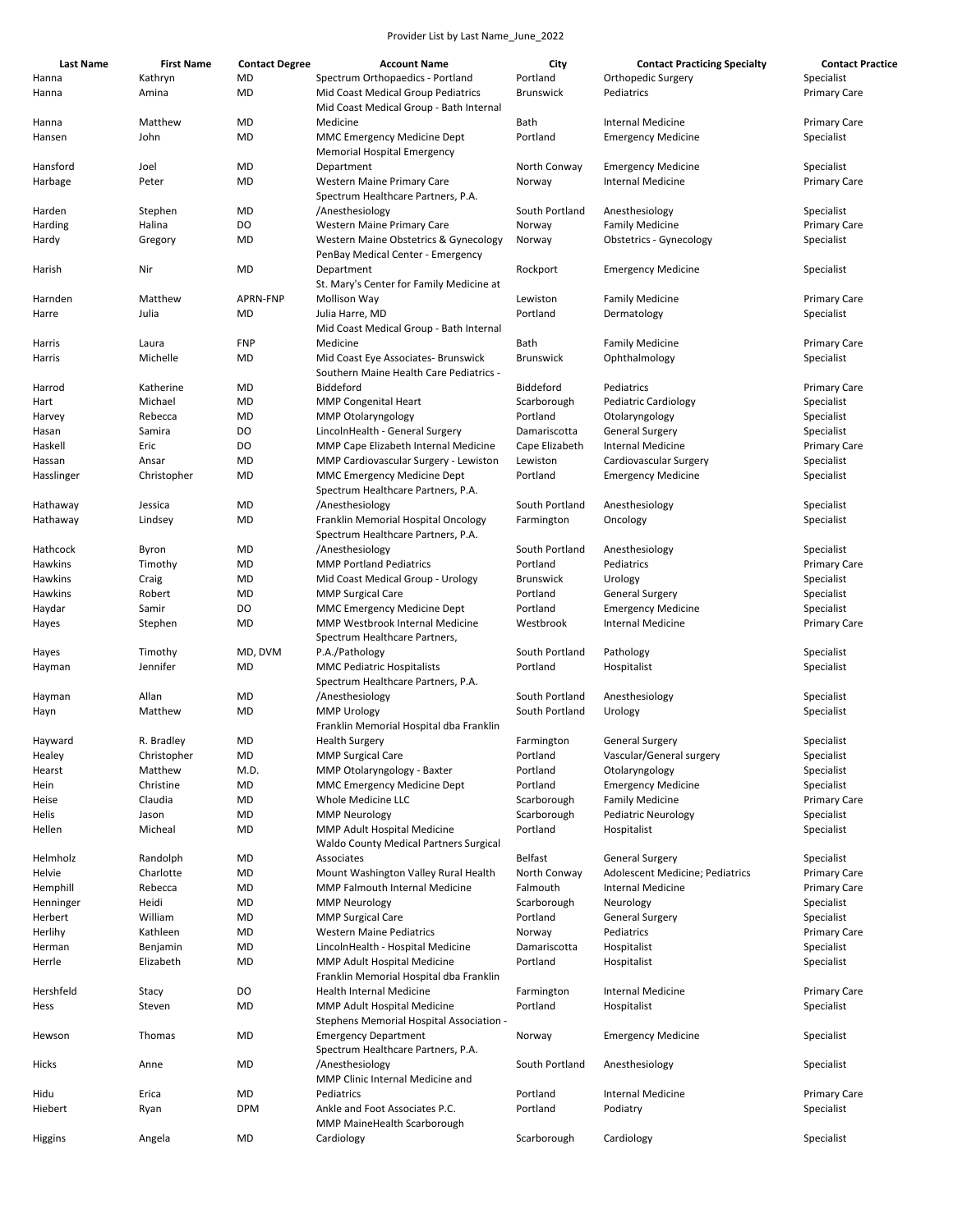| <b>Last Name</b> | <b>First Name</b> | <b>Contact Degree</b> | <b>Account Name</b>                                                                                                      | City             | <b>Contact Practicing Specialty</b> | <b>Contact Practice</b> |
|------------------|-------------------|-----------------------|--------------------------------------------------------------------------------------------------------------------------|------------------|-------------------------------------|-------------------------|
| Hillstrom        | Jennifer          | MD                    | <b>MMP MaineHealth Scarborough</b><br>Cardiology<br>Mid Coast Medical Group - Women's                                    | Scarborough      | Cardiology                          | Specialist              |
| Hill-Verrochi    | Catherine         | D <sub>O</sub>        | <b>Health Care</b>                                                                                                       | Brunswick        | <b>Obstetrics - Gynecology</b>      | Specialist              |
|                  | Jennifer          | DO                    |                                                                                                                          |                  |                                     |                         |
| Hilton           |                   |                       | Osteopathic Healthcare of Maine                                                                                          | Falmouth         | Neuromusculoskeletal Medicine       | Specialist              |
| Hilton           | Kristy            | <b>NP</b>             | Franklin Health Primary Care                                                                                             | Farmington       | <b>Family Medicine</b>              | <b>Primary Care</b>     |
| Hilty            | Andrew            | <b>FNP</b>            | <b>CCS B - Street Health Center</b><br>Southern Maine Health Care Emergency                                              | Lewiston         | <b>Family Medicine</b>              | <b>Primary Care</b>     |
| Hine             | Jason             | MD                    | Department                                                                                                               | Biddeford        | <b>Emergency Medicine</b>           | Specialist              |
| <b>Hinrichs</b>  | Karl              | MD                    | Spectrum Healthcare Partners, PA<br>Southern Maine Health Care Hospitalist                                               | South Portland   | Anesthesiology                      | Specialist              |
| Hintermeister    | Charles           | DO                    | Services                                                                                                                 | Biddeford        | Hospitalist                         | Specialist              |
| Hintz            | Steven            | MD                    | Spectrum Healthcare Partners, PA                                                                                         | South Portland   | Radiology                           | Specialist              |
| Hirschfeld       | Hannah            | <b>FNP</b>            | PenBay Medicine and Infectious Disease                                                                                   | Rockport         | <b>Family Medicine</b>              | <b>Primary Care</b>     |
| Hirshberg        | Rotchana          | APRN-FNP              | PenBay Internal Medicine                                                                                                 | Rockport         | <b>Internal Medicine</b>            | <b>Primary Care</b>     |
|                  |                   |                       | Mid Coast Medical Group - Bath Internal                                                                                  |                  |                                     |                         |
| Hjorth           | Christopher       | MD                    | Medicine                                                                                                                 | Bath             | <b>Internal Medicine</b>            | <b>Primary Care</b>     |
| Ho               | Jane              | MD                    | <b>MMP Westbrook Pediatrics</b>                                                                                          | Westbrook        | Pediatrics                          | <b>Primary Care</b>     |
| Ho               | Vu                | MD                    | Mid Coast Medical Group - Pulmonary<br><b>Waldo County Medical Partners</b>                                              | <b>Brunswick</b> | Pulmonology                         | Specialist              |
| Hobson           | Steven            | MD                    | Cardiovascular Medicine                                                                                                  | Belfast          | Cardiology                          | Specialist              |
| Hochheiser       | Gary              | MD                    | MMC Outpatient Care Scarborough                                                                                          | Scarborough      | <b>Thoracic Surgery</b>             | Specialist              |
| Hodroff          | Marc              | MD                    | Fore River Urology LLC                                                                                                   | South Portland   | Urology                             | Specialist              |
|                  |                   |                       | Memorial Hospital dba Orthopedics at                                                                                     |                  |                                     |                         |
| Hoeft            | David             | <b>DPM</b>            | <b>Memorial Hospital</b>                                                                                                 | North Conway     | Podiatry                            | Specialist              |
| Hoekstra         | <b>Bruce</b>      | MD                    | PenBay Dermatology and Mohs Surgery                                                                                      | Rockport         | Family Medicine - Non PCP           | Specialist              |
| Hoffman          | Eric              | MD                    | Spectrum Orthopaedics - Portland                                                                                         | Portland         | Orthopedic Surgery                  | Specialist              |
| Hoffman          | Sarah             | DO                    | <b>MMP Orthopedics</b>                                                                                                   | South Portland   | <b>Sports Medicine</b>              | Specialist              |
| Hoffman          | Noah              | MD                    | MMP Pediatric Specialty Care - Suite 320                                                                                 | Portland         | Pediatric Gastroenterology          | Specialist              |
| Hoffmann         | Greer             | <b>NP</b>             | Mount Washington Valley Rural Health                                                                                     | North Conway     | <b>Family Medicine</b>              | <b>Primary Care</b>     |
| Hogue            | Grant             | MD                    | MMP Neurosurgery & Spine-Campus                                                                                          | Scarborough      | Orthopedic Surgery                  | Specialist              |
| Hohl             | Patrick           | DO                    | MMP MaineHealth Lewiston Cardiology                                                                                      | Lewiston         | Cardiology                          | Specialist              |
| Holmes           | Jeffrey           | MD                    | MMC Emergency Medicine Dept                                                                                              | Portland         | <b>Emergency Medicine</b>           | Specialist              |
| Holt             | Christina         | MD                    | <b>MMP Portland Family Medicine</b>                                                                                      | Portland         | <b>Family Medicine</b>              | <b>Primary Care</b>     |
| Houk             | Laura             | MD                    | MMP Dermatology - South Portland<br>PenBay Medical Center Hospitalists                                                   | South Portland   | Dermatology                         | Specialist              |
| Howe             | Barry             | MD                    | Services                                                                                                                 | Rockport         | Hospitalist                         | Specialist              |
|                  |                   |                       | Mid Coast Medical Group Internal                                                                                         |                  |                                     |                         |
| Howe             | Timothy           | MD                    | Medicine - Parkview                                                                                                      | Brunswick        | <b>Internal Medicine</b>            | <b>Primary Care</b>     |
| Howell           | Douglas           | MD                    | <b>Portland Gastroenterology Associates</b>                                                                              | Portland         | Gastroenterology                    | Specialist              |
|                  |                   |                       |                                                                                                                          |                  |                                     |                         |
| Hubbard          | Carol             | MD                    | MMP Pediatric Specialty Care, Division of<br>Developmental & Behavioral Pediatrics<br>Spectrum Healthcare Partners, P.A. | Portland         | <b>Developmental Pediatrics</b>     | Specialist              |
| Hubbs            | Peter             | MD                    | /Anesthesiology                                                                                                          | South Portland   | Anesthesiology                      | Specialist              |
| Huffard          | Benjamin          | MD                    | Spectrum Orthopaedics - Portland                                                                                         | Portland         | Orthopedic Surgery                  | Specialist              |
| Hughes           | Christopher       | MD                    | Southern Maine Health Care Sleep Lab                                                                                     | Kennebunk        | Neurology                           | Specialist              |
| Huitt            | Perri             | DO                    | MMP Adult Hospital Medicine                                                                                              | Portland         | Hospitalist                         | Specialist              |
|                  |                   |                       | PenBay Medical Center Hospitalists                                                                                       |                  |                                     |                         |
| Humphrey         | Ceba              | MD                    | Services<br>Lincoln Medical Partners Primary Care -                                                                      | Rockport         | Hospitalist                         | Specialist              |
| Hunold           | Robert            | DO                    | Damariscotta                                                                                                             | Damariscotta     | <b>Family Medicine</b>              | <b>Primary Care</b>     |
|                  |                   |                       | MMP Women's Health, Division of                                                                                          |                  |                                     |                         |
| Hunt             | Rebecca           | MD                    | Maternal / Fetal Medicine                                                                                                | Portland         | Maternal Fetal Medicine             | Specialist              |
| Hunter           | George            | MD                    | Franklin Imaging, PLLC<br>Southern Maine Health Care Family                                                              | Farmington       | Radiology                           | Specialist              |
| Hurley           | Robert            | MD                    | Medicine - Saco<br><b>Waldo County Medical Partners -</b>                                                                | Saco             | <b>Family Medicine</b>              | <b>Primary Care</b>     |
| Hurley           | Julie             | DO                    | Lincolnville Regional Health Center                                                                                      | Lincolnville     | <b>Family Medicine</b>              | <b>Primary Care</b>     |
| Hurst            | Kathryn           | MD                    | MMP Pediatric Specialty Care - Suite 320                                                                                 | Portland         | <b>Developmental Pediatrics</b>     | Specialist              |
|                  |                   | MD                    | MMC Center for Pain and Palliative Care                                                                                  | Portland         | Palliative Care                     |                         |
| Hutchinson       | Rebecca           |                       |                                                                                                                          |                  |                                     | Specialist              |
| Hutchinson       | Peter             | MD                    | Mid Coast Medical Group - Orthopedics<br>Waldo County Medical Partners - Primary                                         | <b>Brunswick</b> | Orthopedic Surgery                  | Specialist              |
| Hutton Lykling   | Elizabeth         | MD                    | & Walk-in Care                                                                                                           | Belfast          | <b>Family Medicine</b>              | <b>Primary Care</b>     |
| Huyler           | Anne              | MD                    | MMC Emergency Medicine Dept                                                                                              | Portland         | <b>Emergency Medicine</b>           | Specialist              |
| Hyde             | David             | DO                    | Franklin Memorial Hospital                                                                                               | Farmington       | Hospitalist                         | Specialist              |
|                  |                   |                       | Mid Coast Medial Group - Family Practice                                                                                 |                  |                                     |                         |
| Hyman            | Paul              | MD                    | at Parkview                                                                                                              | Brunswick        | <b>Internal Medicine</b>            | <b>Primary Care</b>     |
| lannetta         | Joshua            | DO                    | Iannetta Osteopathic Manipulation                                                                                        | Scarborough      | Manipulative Medicine               | Specialist              |
|                  |                   |                       | Southern Maine Health Care Family                                                                                        |                  |                                     |                         |
| Ifantides        | Melissa           | DO                    | Medicine - Sanford                                                                                                       | Sanford          | <b>Family Medicine</b>              | <b>Primary Care</b>     |
| Ikossi           | Maria             |                       | MD, PhD, FACS St. Mary's Surgical Associates                                                                             | Lewiston         | <b>General Surgery</b>              | Specialist              |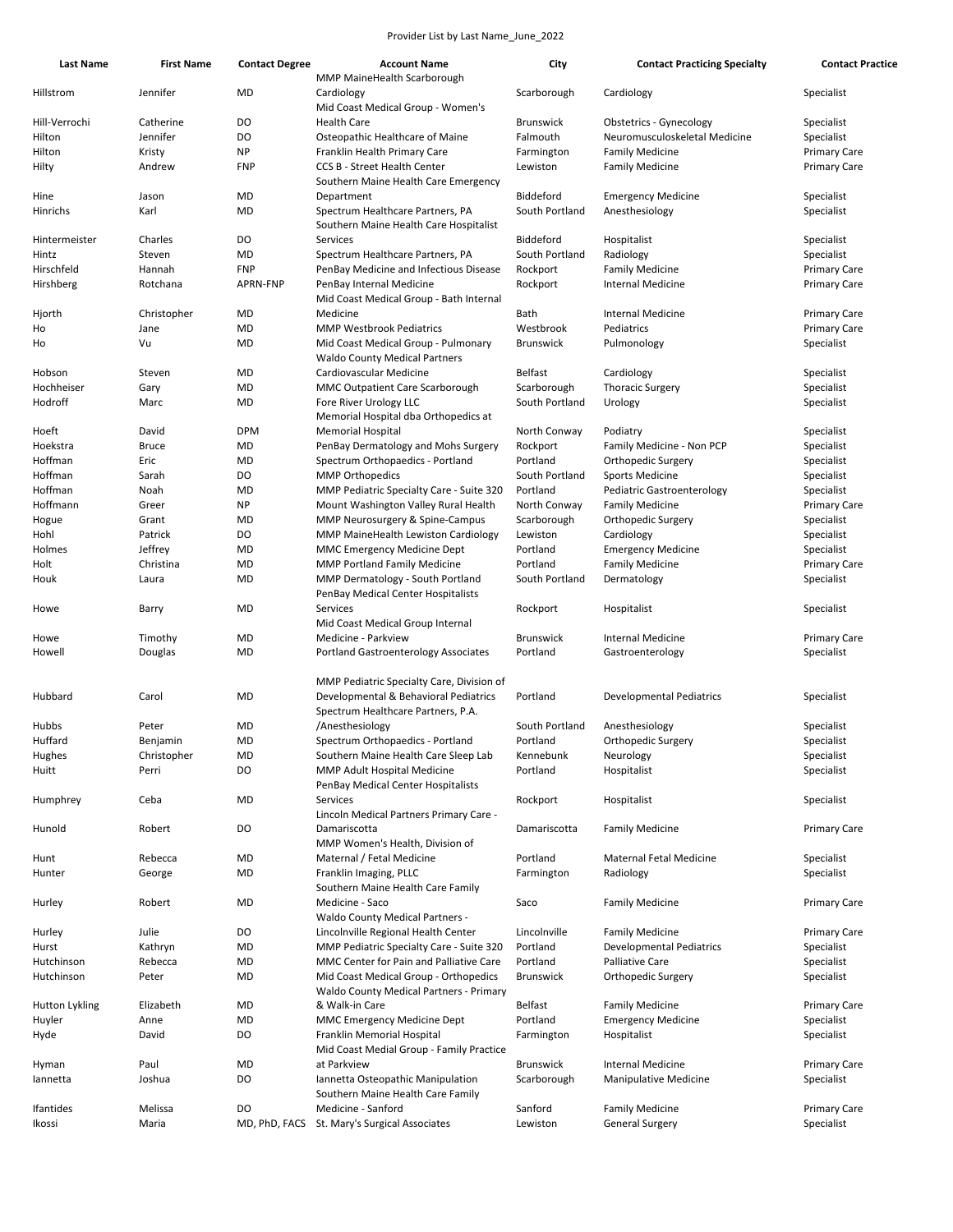| <b>Last Name</b> | <b>First Name</b> | <b>Contact Degree</b> | <b>Account Name</b>                       | City             | <b>Contact Practicing Specialty</b> | <b>Contact Practice</b>        |
|------------------|-------------------|-----------------------|-------------------------------------------|------------------|-------------------------------------|--------------------------------|
|                  |                   |                       | Maine Center for Cancer Medicine and      |                  |                                     |                                |
|                  |                   |                       | Blood Disorders d/b/a New England         |                  |                                     |                                |
| Ilyas            | Can               | <b>MD</b>             | Cancer Specialists - Kennebunk            | Kennebunk        | Hematology & Oncology               | Specialist                     |
| Inhorn           | Roger             | <b>MD</b>             | MaineHealth Cancer Care - So Portland     | South Portland   | Oncology                            | Specialist                     |
|                  |                   |                       | Memorial Hospital dba Orthopedics at      |                  |                                     |                                |
| Instrum          | Khaled            | MD                    | <b>Memorial Hospital</b>                  | North Conway     | Orthopedic Surgery                  | Specialist                     |
|                  | Adriana           |                       |                                           |                  |                                     |                                |
| Isacke           |                   | DO                    | MMP Scarborough Family Medicine           | Scarborough      | Family Medicine; Sports Medicine    | <b>Primary Care/Specialist</b> |
| Isacke           | Ross              | DO                    | MMP Adult Hospital Medicine               | Portland         | Hospitalist                         | Specialist                     |
| Iskandar         | Aline             | MD                    | MMP MaineHealth Lewiston Cardiology       | Lewiston         | Cardiology                          | Specialist                     |
| Jablonski        | Sebastian         | DO                    | MMP Adult Hospital Medicine               | Portland         | Hospitalist                         | Specialist                     |
| Jackson          | Meredith          | <b>MD</b>             | <b>MMC Pediatric Hospitalists</b>         | Portland         | Hospitalist                         | Specialist                     |
| Jackson          | Ryan              | MD                    | MMC Emergency Medicine Dept               | Portland         | <b>Emergency Medicine</b>           | Specialist                     |
|                  |                   |                       | Franklin Memorial Hospital dba Franklin   |                  |                                     |                                |
| Jacobs           | Emily             | DO                    | <b>Health Pediatrics</b>                  | Farmington       | Pediatrics                          | <b>Primary Care</b>            |
|                  |                   |                       | Mid Coast Medical Group - Women's         |                  |                                     |                                |
| Jacovetty        | Erica             | MD                    | <b>Health Care</b>                        | <b>Brunswick</b> | Obstetrics - Gynecology             | Specialist                     |
|                  |                   |                       |                                           |                  |                                     |                                |
| Jacquet          | Marc              | <b>MD</b>             | MMP Adult Hospital Medicine               | Portland         | Hospitalist                         | Specialist                     |
| Jaffee           | William           | MD                    | <b>MMP Hospital Medicine</b>              | Portland         | Hospitalist                         | Specialist                     |
|                  |                   |                       | PenBay Medical Center - Emergency         |                  |                                     |                                |
| Jalbuena         | Tracy             | MD                    | Department                                | Rockport         | <b>Emergency Medicine</b>           | Specialist                     |
|                  |                   |                       | <b>Waldo County Medical Partners</b>      |                  |                                     |                                |
| Jamal            | Faisal            | MD                    | Nephrology                                | <b>Belfast</b>   | Neurology                           | Specialist                     |
| Jarawan          | Hani              | <b>MD</b>             | MMP Adult Hospital Medicine               | Portland         | Hospitalist                         | Specialist                     |
|                  |                   |                       | MMC Cancer Risk & Prevention - Adult      |                  |                                     |                                |
| Jeter            | Joanne            | MD                    | Oncology                                  | Scarborough      | Oncology                            | Specialist                     |
| Jewell           | Jennifer          | <b>MD</b>             | <b>MMC Pediatric Hospitalists</b>         | Portland         | Hospitalist                         | Specialist                     |
|                  |                   |                       | Mid Coast Medical Group - Topsham         |                  |                                     |                                |
|                  |                   |                       |                                           |                  |                                     |                                |
| Jhamb            | Kristin           | MD                    | Internal Medicine                         | Topsham          | <b>Internal Medicine</b>            | <b>Primary Care</b>            |
| Jobe             | Lora              | MD                    | Mid Coast Hospitalist Service             | <b>Brunswick</b> | Hospitalist                         | Specialist                     |
| Johannesson      | Inga              | DO                    | Western Maine Primary Care                | Norway           | <b>Internal Medicine</b>            | <b>Primary Care</b>            |
| Johnson          | Nathaniel         | MD                    | Southern Maine Health Care - Urology      | Biddeford        | Urology                             | Specialist                     |
| Johnson          | Jo                | MD                    | Jo Johnson, MD                            | Saco             | Ophthalmology                       | Specialist                     |
|                  |                   |                       | Southern Maine Health Care Orthopedics    |                  |                                     |                                |
| Johnson          | David             | MD                    | Surgery - Biddeford                       | Biddeford        | Orthopedic Surgery                  | Specialist                     |
| Johnson          | Stemple           | MD                    | Mid Coast Medical Group - Surgical Care   | <b>Brunswick</b> | <b>General Surgery</b>              | Specialist                     |
| Johnson          | Ellis             | <b>MD</b>             | <b>MMP Westbrook Internal Medicine</b>    | Westbrook        | <b>Internal Medicine</b>            | <b>Primary Care</b>            |
| Johnson          | Thomas            | MD                    | Western Maine Primary Care                |                  | <b>Family Medicine</b>              |                                |
|                  |                   |                       |                                           | Norway           |                                     | <b>Primary Care</b>            |
|                  |                   |                       | Spectrum Healthcare Partners,             |                  |                                     |                                |
| Jones            | Michael           | MD                    | P.A./Pathology                            | South Portland   | Pathology                           | Specialist                     |
| Jones            | John              | <b>MD</b>             | Belfast Bay Radiology, P.A.               | <b>Belfast</b>   | Radiology                           | Specialist                     |
| Jordan           | Dashiell          | MD                    | St. Mary's Medical Associates             | Lewiston         | <b>Family Medicine</b>              | <b>Primary Care</b>            |
| Joy              | Stephanie         | MD                    | <b>MMP South Portland Pediatrics</b>      | South Portland   | Pediatrics                          | <b>Primary Care</b>            |
|                  |                   |                       | MMP Pediatric Specialty Care, Division of |                  |                                     |                                |
| Jubulis          | Jennifer          | MD                    | <b>Infectious Disease</b>                 | Portland         | Pediatric Infectious Disease        | Specialist                     |
| Jumper           | Brian             | <b>MD</b>             | MMP Urology - Oakland                     | Oakland          | Urology                             | Specialist                     |
| Juris            | Robert            | <b>DPM</b>            | Portland Foot & Ankle                     | Portland         | Podiatry                            | Specialist                     |
| Kabaeva          | Zhyldyz           | MD                    | MMP Cape Elizabeth Internal Medicine      | Cape Elizabeth   | Internal Medicine                   | Primary Care                   |
| Kahn             | Natan             | MD                    | Maine Eye Center                          | Portland         | Ophthalmology                       | Specialist                     |
|                  | Robert            | M.D.                  | LincolnHealth - General Surgery           | Damariscotta     |                                     | Specialist                     |
| Kahn             |                   |                       |                                           |                  | <b>General Surgery</b>              |                                |
|                  |                   |                       | Spectrum Healthcare Partners, P.A.        |                  |                                     |                                |
| Kalman           | Rebecca           | MD                    | /Anesthesiology                           | South Portland   | Anesthesiology                      | Specialist                     |
| Kaminow          | Leonard           | <b>MD</b>             | MMP Neurosurgery & Spine-Campus           | Scarborough      | Neurology                           | Specialist                     |
| Kanard           | Roly              | MD                    | LincolnHealth - Hospital Medicine         | Damariscotta     | Hospitalist                         | Specialist                     |
|                  |                   |                       | Mid Coast Medical Group - Bath Internal   |                  |                                     |                                |
| Kapala           | Christine         | DO                    | Medicine                                  | Bath             | <b>Internal Medicine</b>            | <b>Primary Care</b>            |
|                  |                   |                       | Mid Coast Medical Group - Brunswick       |                  |                                     |                                |
| Kaplan           | Allan             | MD                    | <b>Primary Care</b>                       | <b>Brunswick</b> | <b>Family Medicine</b>              | <b>Primary Care</b>            |
|                  |                   |                       | St. Mary's Center Hyperbaric and Wound    |                  |                                     |                                |
| Kaplan           | Lane              | DO                    | care                                      | Lewiston         | <b>Hyperbaric Medicine</b>          | Specialist                     |
|                  | Richard           | MD                    | Richard Kapplemann MD                     | Lewiston         | Internal Medicine                   |                                |
| Kappelmann       |                   |                       |                                           |                  |                                     | <b>Primary Care</b>            |
| Karonis          | Emily             | <b>NP</b>             | <b>Western Maine Pediatrics</b>           | Norway           | Pediatrics                          | <b>Primary Care</b>            |
|                  |                   |                       | Memorial Hospital - Hospitalist           |                  |                                     |                                |
| Karouni          | Ghaleb            | MD                    | Department                                | North Conway     | Hospitalist                         | Specialist                     |
| Kastle           | Nadav             | MD                    | Maine Children's Cancer Program           | Scarborough      | Pediatric Hematology-Oncology       | Specialist                     |
|                  |                   |                       | Coastal Orthopedics and Sports Medicine,  |                  |                                     |                                |
| Katz             | Stephen           | MD                    | P.A.                                      | <b>Brunswick</b> | Orthopedic Surgery                  | Specialist                     |
| Kava             | Charles           | DO                    | PenBay Ear, Nose, & Throat                | Rockport         | Otolaryngology                      | Specialist                     |
| Keaney           | Patrick           | MD                    | Mid Coast Medical Group - Pulmonary       | <b>Brunswick</b> | Pulmonology                         | Specialist                     |
|                  |                   |                       | Franklin Memorial Hospital dba Franklin   |                  |                                     |                                |
|                  |                   | DO                    | Health Women's Care                       | Farmington       |                                     | Specialist                     |
| Kearing          | Susan             |                       |                                           |                  | <b>Obstetrics - Gynecology</b>      |                                |
|                  |                   |                       | Lincoln Medical Partners Primary Care -   |                  |                                     |                                |
| Keeport          | Melissa           | MD                    | Damariscotta                              | Damariscotta     | Pediatrics                          | <b>Primary Care</b>            |
| Keller           | Emily             | MD                    | MMC Pediatric Hospital Medicine           | Portland         | Hospitalist                         | Specialist                     |
| Keller           | David             | DO                    | David Keller, DO PC                       | Portland         | Neuromusculoskeletal Medicine       | Specialist                     |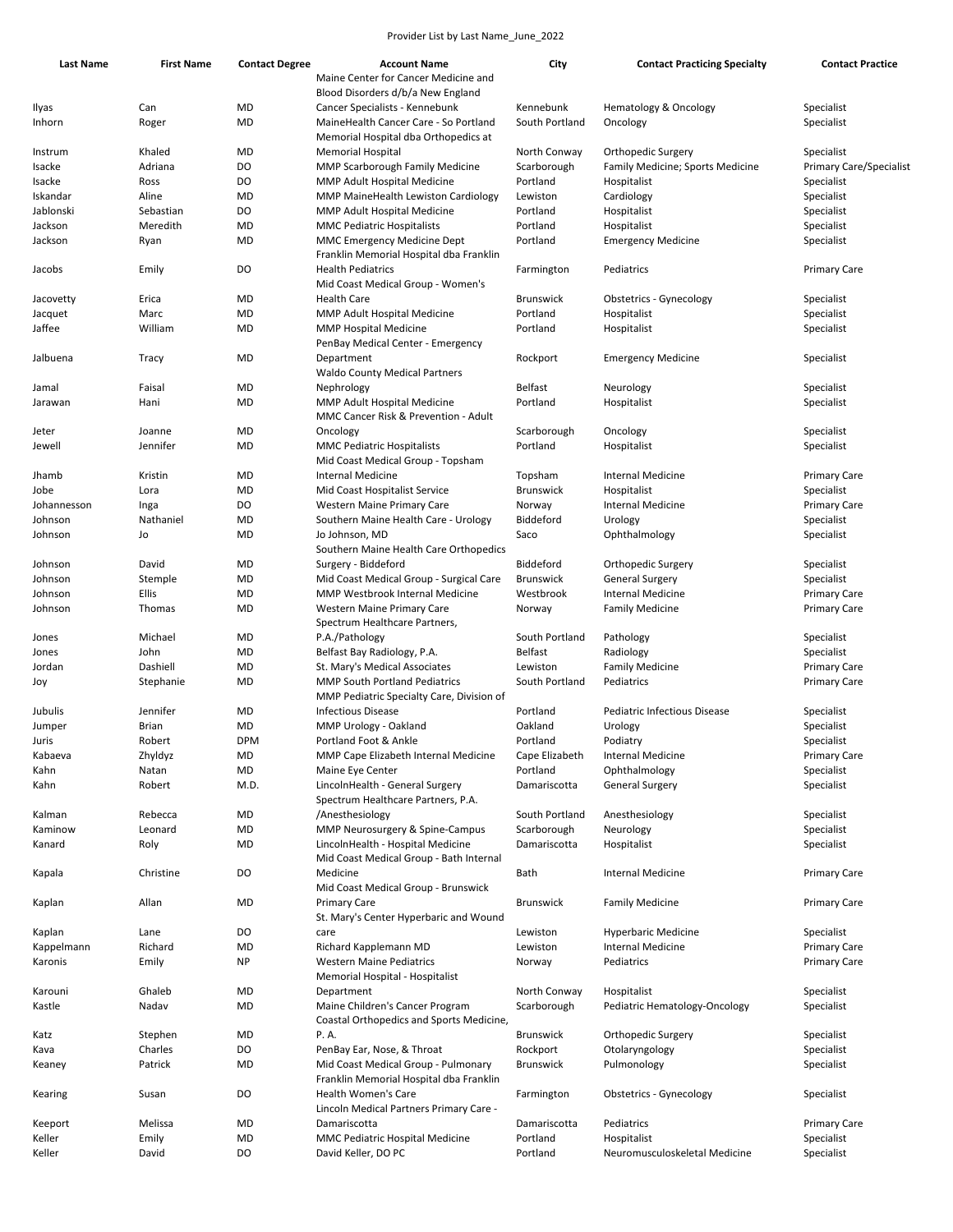| <b>Last Name</b> | <b>First Name</b> | <b>Contact Degree</b> | <b>Account Name</b>                                 | City             | <b>Contact Practicing Specialty</b> | <b>Contact Practice</b> |
|------------------|-------------------|-----------------------|-----------------------------------------------------|------------------|-------------------------------------|-------------------------|
| Kelley           | Kurt              | MD                    | Mid Coast Eye Associates- Bath                      | Bath             | Ophthalmology                       | Specialist              |
|                  |                   |                       | Spectrum Healthcare Partners, P.A.                  |                  |                                     |                         |
| Kelly            | Sean              | <b>MD</b>             | /Anesthesiology                                     | South Portland   | Anesthesiology                      | Specialist              |
|                  |                   |                       | Mid Coast Medial Group - Family Practice            |                  |                                     |                         |
| Kelly            | Nichole           | <b>FNP</b>            | at Parkview                                         | <b>Brunswick</b> | <b>Family Medicine</b>              | <b>Primary Care</b>     |
| Kennedy          | Kate              | MD                    | <b>Portland Gastroenterology Associates</b>         | Portland         | Gastroenterology                    | Specialist              |
| Kenny            | Emily             | MD                    | Coastal Women's Healthcare                          | Scarborough      | <b>Obstetrics - Gynecology</b>      | Specialist              |
| Kenosi           | Thabo             | MD                    | Mount Washington Valley Rural Health                | North Conway     | Endocrinology                       | Specialist              |
| Kerekes          | Jill              | MD                    | <b>MMP Lakes Region Primary Care</b>                | Windham          | Pediatrics                          | <b>Primary Care</b>     |
| Kerr             | Jessie            | MD                    | <b>MMP South Portland Pediatrics</b>                | South Portland   | Pediatrics                          | <b>Primary Care</b>     |
|                  |                   |                       | Stephens Memorial Hospital Association -            |                  |                                     |                         |
| Kerr             | Matthew           | MD                    | <b>Emergency Department</b>                         | Norway           | <b>Emergency Medicine</b>           | Specialist              |
| Ketchum          | Sarah             | MD                    | MaineHealth Cancer Care - So Portland               | South Portland   | Oncology                            | Specialist              |
|                  |                   |                       | Southern Maine Health Care - Pain                   |                  |                                     |                         |
| Khan             | Muhammad Amir     | MD                    | Management - Kennebunk                              | Kennebunk        | Pain Medicine                       | Specialist              |
| Khoury           | Lisa              | MD                    | Mid Coast Medical Group - Orthopedics               | <b>Brunswick</b> | Orthopedics                         | Specialist              |
| Kidd             | John              | MD                    | Spectrum Healthcare Partners, PA                    | South Portland   | Anesthesiology                      | Specialist              |
|                  |                   |                       | Spectrum Healthcare Partners,                       |                  |                                     |                         |
| Kidric           | Diane             | DO                    | P.A./Pathology                                      | South Portland   | Pathology                           | Specialist              |
| Kilby            | Alan              | MD                    | Portland Gastroenterology Associates                | Portland         | Gastroenterology                    | Specialist              |
| Kim              | Marina            | DO                    | <b>Portland Gastroenterology Associates</b>         | Portland         | Gastroenterology                    | Specialist              |
|                  |                   |                       | Spectrum Healthcare Partners, P.A.                  |                  |                                     |                         |
| Kim              | Paul              | MD                    | /Radiology Div.                                     | South Portland   | Vascular/Interventional Radiology   | Specialist              |
| Kimball          | Marc              | MD                    | MMP Westbrook Family Medicine                       | Westbrook        | <b>Family Medicine</b>              | <b>Primary Care</b>     |
| Kimmelshue       | Katherine         | MD                    | Spectrum Healthcare Partners, PA                    | South Portland   | Pathology                           | Specialist              |
|                  |                   |                       | Southern Maine Health Care Health                   |                  |                                     |                         |
| King             | Karyn             | MD                    | Center Kennebunk                                    | Kennebunk        | <b>Family Medicine</b>              | Primary Care            |
|                  |                   |                       | Southern Maine Health Care Hospitalist              |                  |                                     |                         |
| King             | <b>Brian</b>      | MD                    | Services                                            | Biddeford        | Hospitalist                         | Specialist              |
|                  |                   |                       |                                                     |                  |                                     |                         |
| Kinkead          | Thomas            | MD                    | <b>MMP Urology</b>                                  | South Portland   | Urology                             | Specialist              |
| Kipp             | Michael           | <b>DPM</b>            | Foot & Ankle of Augusta PA                          | Augusta          | Podiatry                            | Specialist              |
|                  |                   |                       | Plastic & Hand Surgical Associates - So             |                  |                                     |                         |
| Kirkham          | John              | MD                    | Portland                                            | South Portland   | <b>Plastic Surgery</b>              | Specialist              |
|                  |                   |                       | <b>Waldo County Medical Partners</b>                |                  |                                     |                         |
| Kirkpatrick      | Richard           | MD                    | Anesthesia                                          | Belfast          | Anesthesiology                      | Specialist              |
| Kirkpatrick      | Sally             | MD                    | PenBay Neurology                                    | Rockport         | Neurology                           | Specialist              |
|                  |                   |                       | <b>Waldo County Medical Partners</b>                |                  |                                     |                         |
| Kizor            | Russell           | <b>MD</b>             | Anesthesia                                          | Belfast          | Anesthesiology                      | Specialist              |
| Klazynski        | Brian             | MD                    | Spectrum Healthcare Partners, PA                    | South Portland   | Pathology                           | Specialist              |
| Klein            | Raymond           | MD                    | MMP Adult Hospital Medicine                         | Portland         | Hospitalist                         | Specialist              |
| Kleinman         | Michael           | DO                    | <b>MMP Neurology</b>                                | Scarborough      | Neurology                           | Specialist              |
|                  |                   | DO                    |                                                     |                  |                                     | Specialist              |
| Kleinman         | Christine         |                       | MMP Adult Hospital Medicine                         | Portland         | Hospitalist                         |                         |
| Kloby            | Margaret          | MD                    | <b>PenBay Pediatrics</b>                            | Rockport         | Pediatrics                          | <b>Primary Care</b>     |
|                  |                   |                       | Spectrum Healthcare Partners, P.A.                  |                  |                                     |                         |
| Kloda            | Daniel            | DO                    | /Radiology Div.                                     | South Portland   | Vascular/Interventional Radiology   | Specialist              |
| Kluger           | Paul              | MD                    | PenBay Ear, Nose, & Throat                          | Rockport         | Otolaryngology                      | Specialist              |
|                  |                   |                       | Franklin Memorial Hospital dba Franklin             |                  |                                     |                         |
| Knapp            | Kaitlin           | <b>NP</b>             | Health Internal Medicine                            | Farmington       | <b>Family Medicine</b>              | <b>Primary Care</b>     |
|                  |                   |                       | Stephens Memorial Hospital Association -            |                  |                                     |                         |
| Knapp            | Ryan              | MD                    | <b>Emergency Department</b>                         | Norway           | <b>Emergency Medicine</b>           | Specialist              |
| Knauft           | M Elizabeth       | <b>MD</b>             | <b>Chest Medicine Associates</b>                    | South Portland   | Pulmonology                         | Specialist              |
| Koch             | Kari              | MD                    | LincolnHealth - Hospital Medicine                   | Damariscotta     | Hospitalist                         | Specialist              |
|                  |                   |                       | Spectrum Healthcare Partners, P.A.                  |                  |                                     |                         |
| KORSUNSKY        | Galina            | MD                    | /Anesthesiology                                     | South Portland   | Anesthesiology                      | Specialist              |
|                  |                   |                       |                                                     |                  |                                     |                         |
| Kovalenko        | Boris             | MD                    | St. Mary's Center for Orthopaedics                  | Auburn           | Orthopedic Surgery                  | Specialist              |
|                  |                   |                       | Southern Maine Health Care Family                   |                  |                                     |                         |
| Kowash           | Philip            | MD                    | Medicine - Saco                                     | Saco             | <b>Family Medicine</b>              | Primary Care            |
| Kramer           | Erica             | <b>FNP</b>            | Erica Kramer FNP, LLC                               | South Portland   | <b>Family Medicine</b>              | <b>Primary Care</b>     |
| Kramer           | Robert            | MD                    | MMC Cardiac Services, R-8                           | Portland         | Cardiothoracic Surgery              | Specialist              |
| Kring            | Randy             | MD                    | MMC Emergency Medicine Dept                         | Portland         | <b>Emergency Medicine</b>           | Specialist              |
|                  |                   |                       | Waldo County Medical Partners - Ear,                |                  |                                     |                         |
| Krivitsky        | Paul              | MD                    | Nose and Throat                                     | Belfast          | Otolaryngology                      | Specialist              |
| Kuhn             | James             | MD                    | Spectrum Orthopaedics - Portland                    | Portland         | Orthopedic Surgery                  | Specialist              |
|                  |                   |                       | Coastal Orthopedics and Sports Medicine,            |                  |                                     |                         |
|                  | Michael           | MD                    | P.A.                                                | <b>Brunswick</b> | <b>Sports Medicine</b>              | Specialist              |
| Kulju            |                   |                       |                                                     |                  |                                     |                         |
| Kumaki           | David             | MD                    | Western Maine Primary Care                          | Norway           | <b>Internal Medicine</b>            | Primary Care            |
|                  |                   |                       |                                                     |                  |                                     |                         |
| Kumar            | Rachit            | MD                    | Franklin Memorial Hospital Cancer Center Farmington |                  | Hematology & Oncology               | Specialist              |
| Kurta            | Jordan            | MD                    | Southern Maine Health Care - Urology                | Biddeford        | Urology                             | Specialist              |
|                  |                   |                       | Southern Maine Health Care Emergency                |                  |                                     |                         |
| Kurucz, Jr       | John              | DO                    | Department                                          | Biddeford        | <b>Emergency Medicine</b>           | Specialist              |
|                  |                   |                       | Spectrum Healthcare Partners, P.A.                  |                  |                                     |                         |
| Kustan           | John              | MD                    | /Radiology Div.                                     | South Portland   | Radiology                           | Specialist              |
|                  |                   |                       | Plastic & Hand Surgical Associates - So             |                  |                                     |                         |
| Kutz             | Richard           | MD                    | Portland                                            | South Portland   | <b>Plastic Surgery</b>              | Specialist              |
|                  |                   |                       |                                                     |                  |                                     |                         |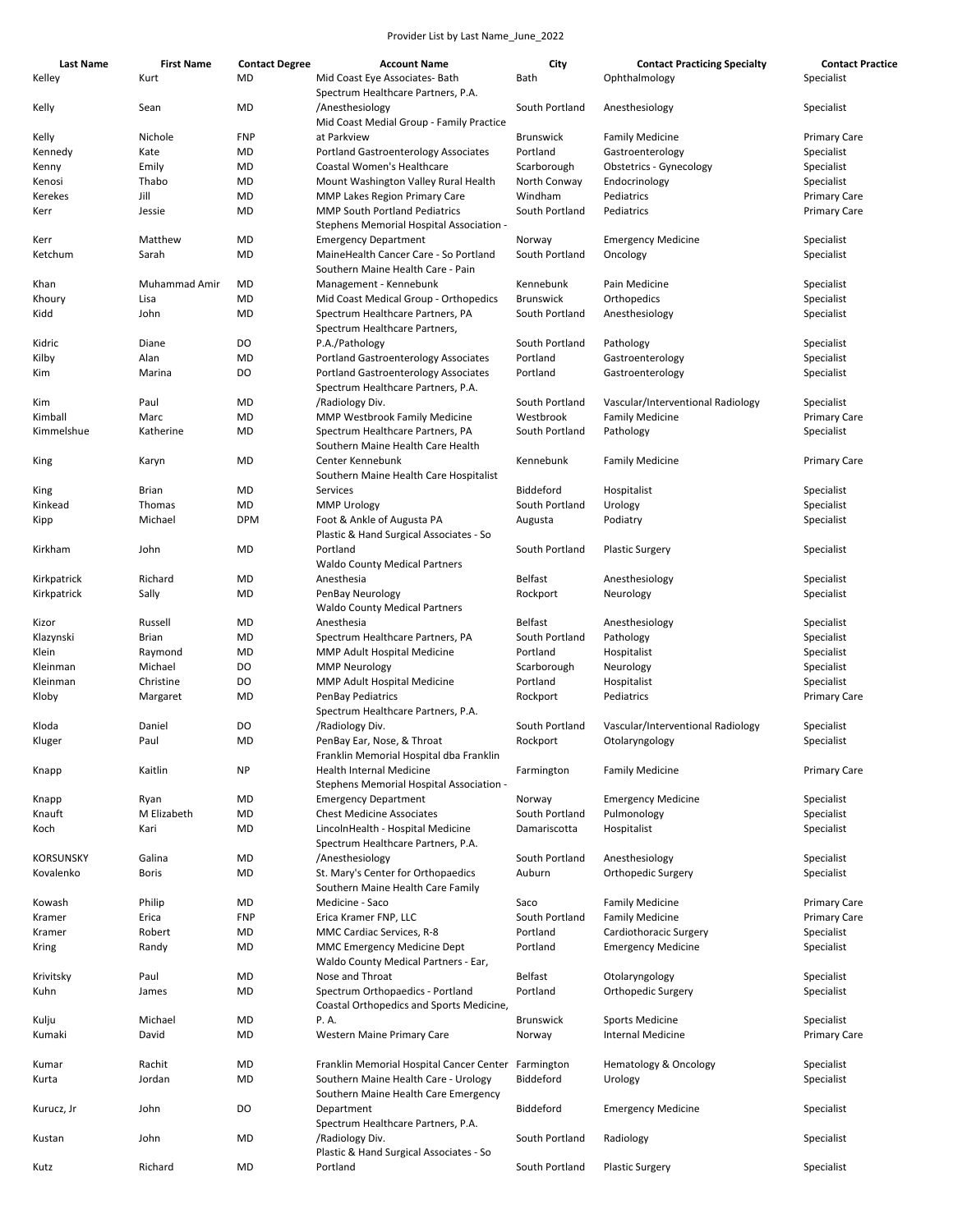| Last Name       | <b>First Name</b> | <b>Contact Degree</b> | <b>Account Name</b>                                                             | City                          | <b>Contact Practicing Specialty</b> | <b>Contact Practice</b>  |
|-----------------|-------------------|-----------------------|---------------------------------------------------------------------------------|-------------------------------|-------------------------------------|--------------------------|
| Kvasic          | Jessica           | MD                    | MMP MaineHealth Lewiston Cardiology                                             | Lewiston                      | Cardiology                          | Specialist               |
| Kwock           | John              | MD                    | Spectrum Healthcare Partners, PA<br>Memorial Hospital dba Women's Health at     | South Portland                | Anesthesiology                      | Specialist               |
| Labudde         | Jennifer          | MD                    | <b>Memorial Hospital</b>                                                        | North Conway                  | Obstetrics - Gynecology             | Specialist               |
| Labul           | Larry             | DO                    | Franklin Memorial Hospital - Hospitalists                                       | Farmington                    | Hospitalist                         | Specialist               |
| Lachance        | Brittany          | DO                    | <b>Chest Medicine Associates</b><br>MMP Women's Health, Division of             | South Portland                | <b>Critical Care Medicine</b>       | Specialist               |
| Lachance        | Jason             | MD                    | Oncology<br>Spectrum Healthcare Partners, P.A.                                  | Scarborough                   | Obstetrics & Gynecology/Oncology    | Specialist               |
| Laduzenski      | Sarah             | MD                    | /Anesthesiology                                                                 | South Portland                | Anesthesiology                      | Specialist               |
| Lageroos        | Kenneth           | DO                    | St. Mary's Anesthesia                                                           | Lewiston                      | Anesthesiology                      | Specialist               |
|                 |                   |                       | Franklin Memorial Hospital dba Franklin                                         |                               |                                     |                          |
| Lahren          | Rodney            | MD                    | <b>Health Surgery</b>                                                           | Farmington                    | <b>General Surgery</b>              | Specialist               |
|                 |                   |                       | Southern Maine Health Care Family                                               |                               |                                     |                          |
| Lake            | Bethany           | MD                    | Medicine - Saco                                                                 | Saco                          | <b>Family Medicine</b>              | <b>Primary Care</b>      |
| Lakis           | Jennifer          | DO                    | Jennifer Lakis DO                                                               | Portland                      | Neuromusculoskeletal Medicine       | Specialist               |
|                 |                   |                       | Franklin Memorial Hospital- Emergency                                           |                               |                                     |                          |
| Lamb            | Gail              | DO                    | Department                                                                      | Farmington                    | Hospitalist                         | Specialist               |
| Lambie          | William           | MD                    | Spectrum Healthcare Partners, PA                                                | South Portland                | Pathology                           | Specialist               |
| Lamoreau        | Bryan             | MD                    | <b>MMP Scarborough Family Medicine</b><br>Franklin Memorial Hospital Anesthesia | Scarborough                   | <b>Family Medicine</b>              | <b>Primary Care</b>      |
| Lancaster       | James             | MD                    | Department<br>Spectrum Healthcare Partners, P.A.                                | Farmington                    | Anesthesiology                      | Specialist               |
| Landes          | Andrew            | MD                    | /Radiology Div.                                                                 | South Portland                | Radiology                           | Specialist               |
| Landfair        | Jeffrey           | MD                    | PenBay Family Medicine                                                          | Rockport                      | <b>Family Medicine</b>              | <b>Primary Care</b>      |
| Landry          | Daniel            | MD                    | St. Mary's Anesthesia                                                           | Lewiston                      | Anesthesiology                      | Specialist               |
|                 |                   |                       | Waldo County Medical Partners - Stockton                                        |                               |                                     |                          |
| Lang            | Daphne            | MD                    | Springs Regional Health Center                                                  | <b>Stockton Springs</b>       | <b>Family Medicine</b>              | <b>Primary Care</b>      |
| Langevin        | Jocelyn           | DO                    | <b>Western Maine Pediatrics</b><br>Southern Maine Health Care Emergency         | Norway                        | Pediatrics                          | <b>Primary Care</b>      |
| Lanoue          | Christopher       | MD                    | Department                                                                      | Biddeford                     | <b>Emergency Medicine</b>           | Specialist               |
| Lanoy           | Reynerio          | MD                    | <b>MMP Hospital Medicine</b>                                                    | Portland                      | Hospitalist                         | Specialist               |
| Lanzarini Lopes | Gabriela          | MD                    | <b>MMC Emergency Medicine Dept</b>                                              | Portland                      | <b>Emergency Medicine</b>           | Specialist               |
| Lapham          | David             | MD                    | <b>MMP Hospital Medicine</b>                                                    | Portland                      | Hospitalist                         | Specialist               |
| LaPrad          | Paul              | MD                    | Mid Coast Medical Group - Pulmonary                                             | <b>Brunswick</b>              | Pulmonology                         | Specialist               |
| LaRosa          | Laura             | MD                    | Western Maine Primary Care                                                      | Norway                        | <b>Family Medicine</b>              | <b>Primary Care</b>      |
| Larsen          | Eric              | MD                    | Maine Children's Cancer Program                                                 | Scarborough                   | Pediatric Hematology-Oncology       | Specialist               |
| Lash            | Stephanie         | MD                    | PenBay Neurology<br><b>Waldo County Medical Partners -</b>                      | Rockport                      | Neurology                           | Specialist               |
| Lastra          | Bruce             | DO                    | Women's Health                                                                  | Belfast                       | <b>Obstetrics - Gynecology</b>      | Specialist               |
| Laufer          | Leopold           | MD                    | LincolnHealth - General Surgery                                                 | Damariscotta                  | Dermatology                         | Specialist               |
| Laurence        | Robert            | MD                    | Robert Laurence MD<br>Southern Maine Health Care Hospitalist                    | Rockport                      | <b>Internal Medicine</b>            | <b>Primary Care</b>      |
| Laurent         | Vency             | MD                    | Services<br>Camden Dermatology & Mohs Surgery,                                  | Biddeford                     | Hospitalist                         | Specialist               |
| Lavigne         | Kerry             | MD                    | LLC<br>Stephens Memorial Hospital Association -                                 | Rockport                      | Dermatology                         | Specialist               |
| Lavoie          | David             | MD                    | <b>Hospitalist Group</b>                                                        | Norway                        | Hospitalist                         | Specialist               |
| Lawrence        | Elizabeth         | MD                    | PenBay Medical Center                                                           | Rockport                      | <b>Emergency Medicine</b>           | Specialist               |
|                 |                   |                       | Memorial Hospital dba Surgery at                                                |                               |                                     |                          |
| Lazaron         | Victor            | MD                    | <b>Memorial Hospital</b><br>Southern Maine Health Care Family                   | North Conway                  | <b>General Surgery</b>              | Specialist               |
| Lazos           | Spiros            | MD                    | Medicine - Sanford<br>Southern Maine Health Care Hospitalist                    | Sanford                       | <b>Family Medicine</b>              | <b>Primary Care</b>      |
| Leach           | Gregory           | MD                    | Services                                                                        | Biddeford                     | Hospitalist                         | Specialist               |
|                 | Rebecca           | DO                    | MMP Endocrinology & Diabetes Center -                                           |                               |                                     |                          |
| Leary<br>Lebeis | Christopher       | MD                    | Scarborough<br>Fore River Urology LLC                                           | Scarborough<br>South Portland | Endocrinology<br>Urology            | Specialist<br>Specialist |
|                 |                   |                       | Franklin Memorial Hospital dba Franklin                                         |                               |                                     |                          |
| Ledesma         | Jacob             | MD                    | <b>Health Internal Medicine</b>                                                 | Farmington                    | <b>Internal Medicine</b>            | <b>Primary Care</b>      |
| Lee             | <b>Brian</b>      | DO                    | <b>MMP Otolaryngology</b>                                                       | Portland                      | Otolaryngology                      | Specialist               |
| Lee             | Clara             | DO                    | Women's Health Associates                                                       | Lewiston                      | <b>Obstetrics - Gynecology</b>      | Specialist               |
| Leger           | Janessa           | MD                    | MMC Emergency Medicine Dept<br>Mid Coast Medical Group - Women's                | Portland                      | <b>Emergency Medicine</b>           | Specialist               |
| Leighton        | Darcey            | DO                    | <b>Health Care</b><br>Spectrum Healthcare Partners, P.A.                        | <b>Brunswick</b>              | <b>Obstetrics - Gynecology</b>      | Specialist               |
| Lennon          | Paul              | MD                    | /Anesthesiology                                                                 | South Portland                | Anesthesiology                      | Specialist               |
| Lerwick         | Patricia          | MD                    | <b>Chest Medicine Associates</b>                                                | South Portland                | Pulmonology                         | Specialist               |
|                 |                   |                       | Southern Maine Health Care Emergency                                            |                               |                                     |                          |
| Leslie          | Michael           | MD                    | Department                                                                      | Biddeford                     | <b>Emergency Medicine</b>           | Specialist               |
| Letourneau      | Katherine         | NP                    | Katherine J Letourneau, AGNP, LLC<br>Franklin Memorial Hospital dba Franklin    | South Portland                | <b>Family Medicine</b>              | <b>Primary Care</b>      |
| Lever           | Tanya             | NP                    | <b>Health Pediatrics</b>                                                        | Farmington                    | Pediatrics                          | <b>Primary Care</b>      |
| Levin           | Benjamin          | MD                    | Spectrum Healthcare Partners, PA                                                | South Portland                | Anesthesiology                      | Specialist               |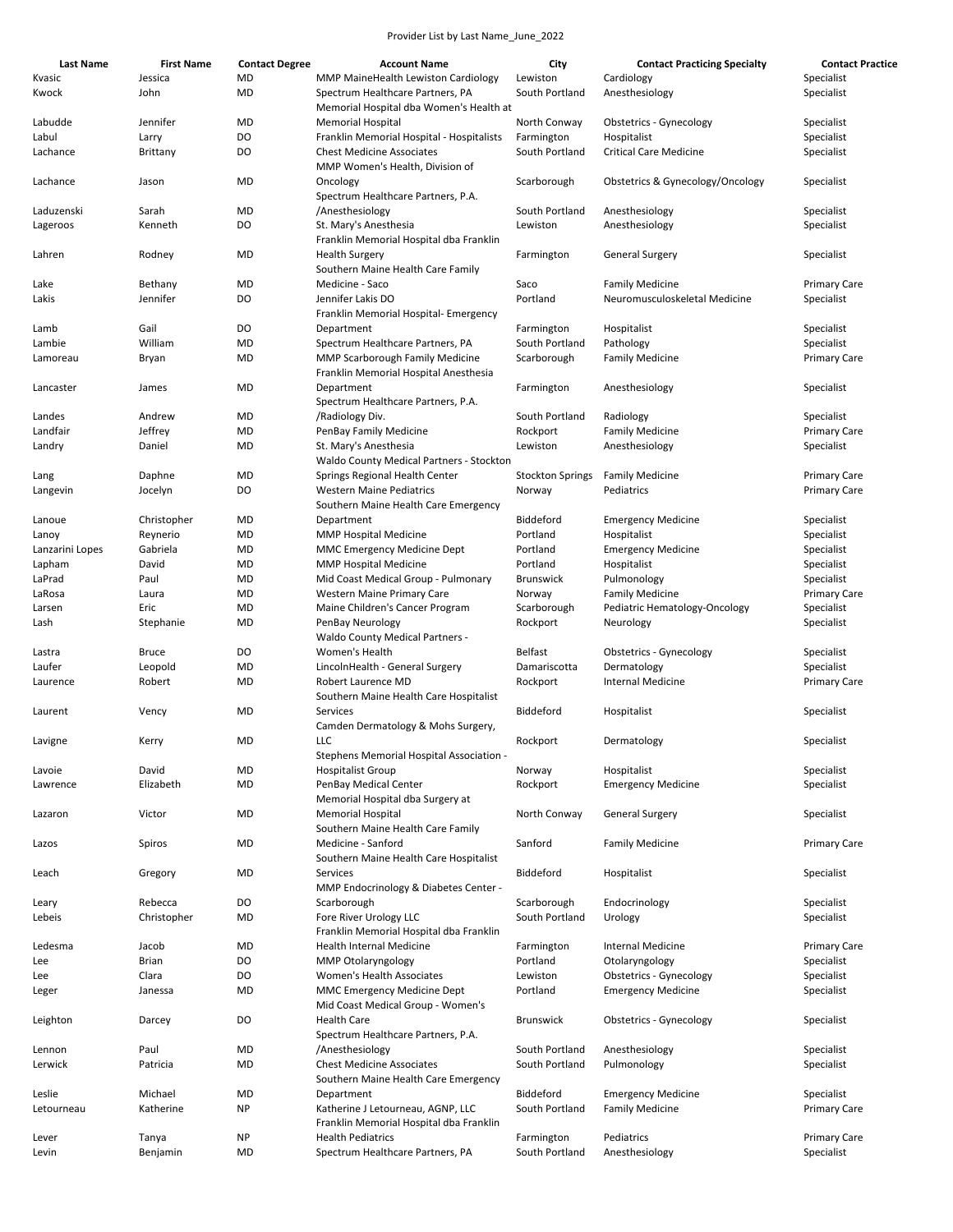| <b>Last Name</b> | <b>First Name</b>      | <b>Contact Degree</b> | <b>Account Name</b>                                                 | City               | <b>Contact Practicing Specialty</b> | <b>Contact Practice</b>  |
|------------------|------------------------|-----------------------|---------------------------------------------------------------------|--------------------|-------------------------------------|--------------------------|
|                  |                        |                       | PenBay Medical Center - Emergency                                   |                    |                                     |                          |
| Lew              | Nicole                 | MD                    | Department                                                          | Rockport           | <b>Emergency Medicine</b>           | Specialist               |
| Lewis III        | Robert                 | MD                    | Mid Coast Medical Group - Orthopedics                               | Brunswick          | Orthopedic Surgery                  | Specialist               |
|                  |                        |                       | Waldo County General Hospital -                                     |                    |                                     |                          |
| Lex              | Carolyn                | MD                    | <b>Emergency Medicine</b>                                           | <b>Belfast</b>     | <b>Emergency Medicine</b>           | Specialist               |
|                  |                        |                       | MMP MaineHealth Scarborough                                         |                    |                                     |                          |
| Leyton-Mange     | Jordan                 | MD                    | Cardiology<br>Waldo County General Hospital -                       | Scarborough        | Cardiology                          | Specialist               |
| Libby            | <b>Brandon</b>         | MD                    | <b>Emergency Medicine</b>                                           | Belfast            | <b>Emergency Medicine</b>           | Specialist               |
| Libby            | Curtis                 | MD                    | Maine Eye Center                                                    | Portland           | Ophthalmology                       | Specialist               |
| Libby            | Jonathan               | NP                    | <b>CCS Pediatrics</b>                                               | Lewiston           | Pediatrics                          | <b>Primary Care</b>      |
| Libby            | <b>Brock</b>           | MD                    | <b>MMP South Portland Pediatrics</b>                                | South Portland     | Pediatrics                          | <b>Primary Care</b>      |
| Liechty          | Cheryl                 | MD                    | PenBay Medicine and Infectious Disease                              | Rockport           | <b>Internal Medicine</b>            | <b>Primary Care</b>      |
| Linder           | Jo                     | MD                    | <b>MMC Emergency Medicine Dept</b>                                  | Portland           | <b>Emergency Medicine</b>           | Specialist               |
| Linnell          | Elizabeth              | MD                    | Women's Health Associates                                           | Lewiston           | <b>Obstetrics - Gynecology</b>      | Specialist               |
| Linville         | Cortney                | DO                    | Wiscasset Family Health                                             | Wiscasset          | <b>Family Medicine</b>              | <b>Primary Care</b>      |
|                  |                        |                       | MMP Women's Health, Division of                                     |                    |                                     |                          |
| Litton           | Christian              | MD                    | Maternal / Fetal Medicine                                           | Portland           | Obstetrics - Gynecology             | Specialist               |
|                  |                        |                       | St. Mary's Center for Cancer & Blood                                |                    |                                     |                          |
| Liu              | Na                     | MD                    | Disorders                                                           | Lewiston           | Oncology                            | Specialist               |
| Liu              | Katherine              | MD                    | MMC Pediatric Hospital Medicine                                     | Portland           | Hospitalist                         | Specialist               |
| Liu              | Johnson                | MD                    | MaineHealth Cancer Care - So Portland                               | South Portland     | Hematology                          | Specialist               |
|                  |                        |                       | Spectrum Healthcare Partners, P.A.                                  |                    |                                     |                          |
| Livingston       | Brian                  | MD                    | /Radiology Div.                                                     | South Portland     | Radiology                           | Specialist               |
|                  |                        |                       | Spectrum Healthcare Partners, P.A.                                  |                    |                                     |                          |
| Lloyd            | Aaron                  | MD                    | /Anesthesiology                                                     | South Portland     | Anesthesiology                      | Specialist               |
|                  |                        |                       | Southern Maine Health Care Family                                   |                    |                                     |                          |
| Loffredo         | <b>Brett</b>           | MD                    | Medicine - Saco                                                     | Saco               | <b>Family Medicine</b>              | <b>Primary Care</b>      |
|                  |                        |                       | MMP Pediatric Specialty Care, Division of                           |                    |                                     |                          |
| Lombard          | Kenneth                | MD                    | Gastroenterology                                                    | Portland           | Pediatric Gastroenterology          | Specialist               |
| Lonegan          | Christopher            | DO<br><b>DPM</b>      | Spectrum Orthopaedics - Windham                                     | Windham            | <b>Sports Medicine</b>              | Specialist               |
| Long             | Christina<br>Stephenie | MD                    | Portland Foot & Ankle<br><b>Western Maine Surgery</b>               | Portland<br>Norway | Podiatry<br>General Surgery         | Specialist<br>Specialist |
| Long             |                        |                       | Spectrum Healthcare Partners, P.A.                                  |                    |                                     |                          |
| Lord             | Charles                | MD                    | /Anesthesiology                                                     | South Portland     | Anesthesiology                      | Specialist               |
| Losey            | Lawrence               | MD                    | Mid Coast Medical Group Pediatrics                                  | <b>Brunswick</b>   | Pediatrics                          | <b>Primary Care</b>      |
| Love             | Walter                 | MD                    | Medomak Family Medicine                                             | Waldoboro          | <b>Family Medicine</b>              | <b>Primary Care</b>      |
| Lowell           | Isabel                 | MD                    | <b>MMP Hospital Medicine</b>                                        | Portland           | Hospitalist                         | Specialist               |
| Lowenstein       | Benjamin               | MD                    | Mid Coast Medical Group - Cardiology                                | <b>Brunswick</b>   | Cardiology                          | Specialist               |
|                  |                        |                       | PenBay Medical Center - Emergency                                   |                    |                                     |                          |
| Lowry            | <b>Bruce</b>           | MD                    | Department                                                          | Rockport           | <b>Emergency Medicine</b>           | Specialist               |
|                  |                        |                       | MMP MaineHealth Scarborough                                         |                    |                                     |                          |
| Lualdi           | John                   | MD                    | Cardiology                                                          | Scarborough        | Cardiology                          | Specialist               |
| Lubiner          | Eric                   | DO                    | MaineHealth Cancer Care - So Portland                               | South Portland     | Oncology                            | Specialist               |
|                  |                        |                       | Southern Maine Health Care Women's                                  |                    |                                     |                          |
| Lucas            | Karen                  | MD                    | Health - Biddeford                                                  | Biddeford          | <b>Obstetrics - Gynecology</b>      | Specialist               |
| Lucas            | Romeo                  | DO                    | LincolnHealth - Women's Center                                      | Damariscotta       | <b>Obstetrics - Gynecology</b>      | Specialist               |
| Lu-Emerson       | Christine              | MD                    | <b>MMP Neurology</b>                                                | Scarborough        | Neurology                           | Specialist               |
|                  |                        |                       | <b>Waldo County Medical Partners Surgical</b>                       |                    |                                     |                          |
| Lydon            | Shane                  | MD                    | Associates                                                          | <b>Belfast</b>     | <b>General Surgery</b>              | Specialist               |
|                  |                        |                       | Southern Maine Health Care Internal                                 |                    |                                     |                          |
| Lyman            | Robert                 | DO                    | Medicine - Biddeford                                                | Biddeford          | <b>Internal Medicine</b>            | <b>Primary Care</b>      |
|                  |                        |                       | Franklin Health Farmington Family<br>Practice                       |                    |                                     |                          |
| Lynds            | Jeffrey                | MD                    |                                                                     | Farmington         | <b>Family Medicine</b>              | <b>Primary Care</b>      |
|                  | Heather                | MD                    | Franklin Memorial Hospital dba Franklin<br><b>Health Pediatrics</b> | Farmington         | Pediatrics                          | <b>Primary Care</b>      |
| Lynn             |                        |                       | Southern Maine Health Care Goodall                                  |                    |                                     |                          |
| Lyon             | Donald                 | MD                    | Campus, Emergency Department                                        | Sanford            | <b>Emergency Medicine</b>           | Specialist               |
|                  |                        |                       | Waldo County General Hospital -                                     |                    |                                     |                          |
| MacCausland      | Christopher            | DO                    | Hospitalist                                                         | Belfast            | Hospitalist                         | Specialist               |
| MacDonald        | <b>Brian</b>           | <b>DPM</b>            | Foot and Ankle Associates of Maine, PA                              | <b>Brunswick</b>   | Podiatry                            | Specialist               |
| MacGillivray     | Dougald                | MD                    | <b>MMP Surgical Care</b>                                            | Portland           | <b>General Surgery</b>              | Specialist               |
| Mack             | Russell                | MD                    | LincolnHealth - Anesthesiology                                      | Damariscotta       | Anesthesiology                      | Specialist               |
| MacKenzie        | David                  | MD                    | MMC Emergency Medicine Dept                                         | Portland           | <b>Emergency Medicine</b>           | Specialist               |
| MacVane          | Casey                  | MD                    | <b>MMC Emergency Medicine Dept</b>                                  | Portland           | <b>Emergency Medicine</b>           | Specialist               |
|                  |                        |                       | Plastic & Hand Surgical Associates - So                             |                    |                                     |                          |
| Maddali          | Sirish                 | <b>MD</b>             | Portland                                                            | South Portland     | <b>Plastic Surgery</b>              | Specialist               |
|                  |                        |                       |                                                                     |                    |                                     |                          |
| Maddox           | David                  | MD                    | PenBay Medical Center Anesthesia Dept.                              | Rockport           | Anesthesiology                      | Specialist               |
|                  |                        |                       | Memorial Hospital dba Women's Health at                             |                    |                                     |                          |
| Madnick          | Marni                  | MD                    | <b>Memorial Hospital</b>                                            | North Conway       | <b>Obstetrics - Gynecology</b>      | Specialist               |
| Madore           | Elizabeth              | DO                    | St. Mary's Emergency Department                                     | Lewiston           | <b>Emergency Medicine</b>           | Specialist               |
|                  |                        |                       | Waldo County Medical Partners - Primary                             |                    |                                     |                          |
| Madore           | Samuel                 | DO                    | & Walk-in Care                                                      | Belfast            | Neuromusculoskeletal Medicine       | Specialist               |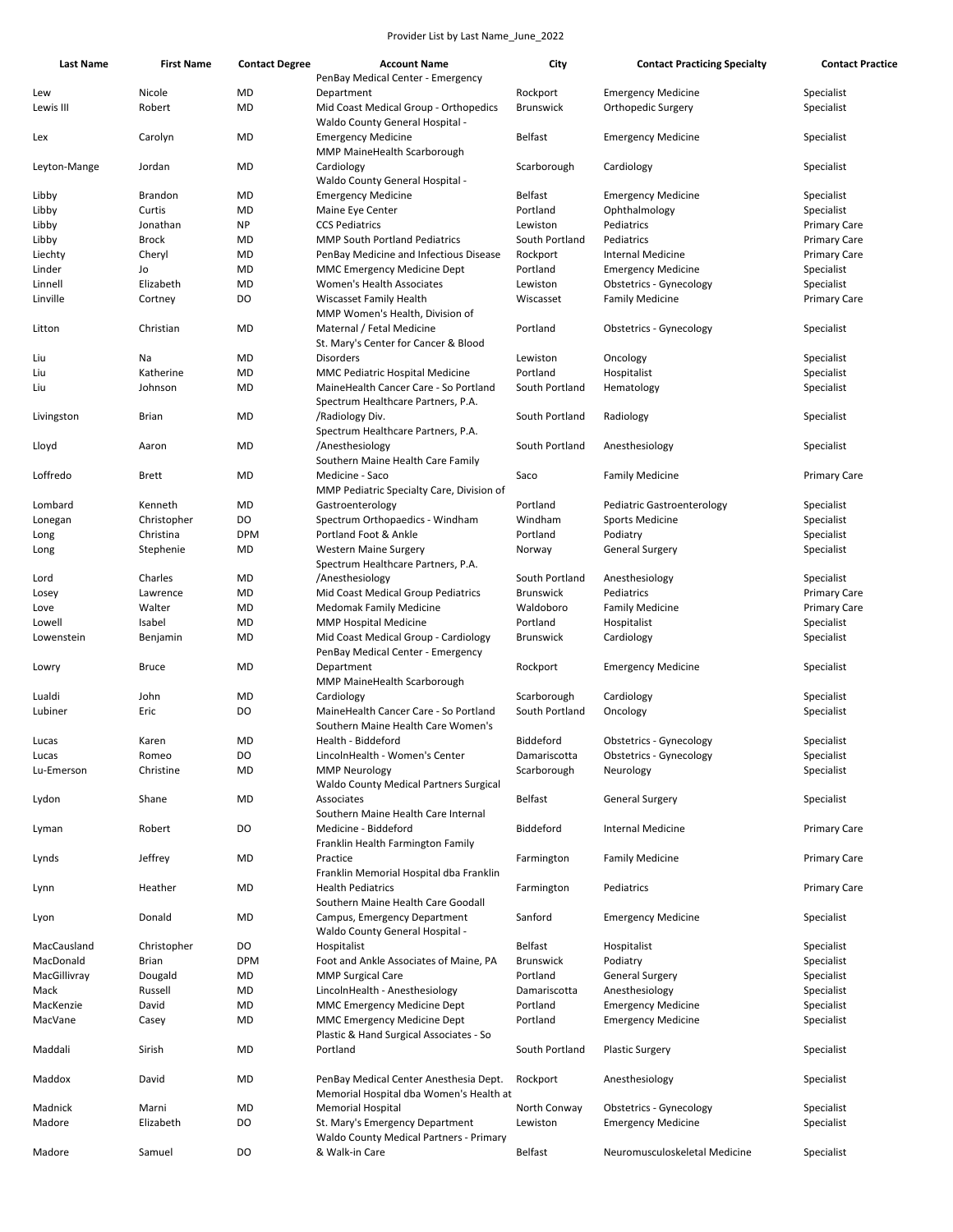| <b>Last Name</b> | <b>First Name</b>     | <b>Contact Degree</b> | <b>Account Name</b>                                                                                      | City                 | <b>Contact Practicing Specialty</b>            | <b>Contact Practice</b>           |
|------------------|-----------------------|-----------------------|----------------------------------------------------------------------------------------------------------|----------------------|------------------------------------------------|-----------------------------------|
|                  |                       |                       | MMP Clinic Internal Medicine and                                                                         |                      |                                                |                                   |
| Magee<br>Magner  | Christa-Marie<br>Ann  | <b>NP</b><br>DO       | Pediatrics<br><b>MMP Geriatric Medicine</b>                                                              | Portland<br>Portland | <b>Internal Medicine</b><br>Geriatric Medicine | <b>Primary Care</b><br>Specialist |
| Maguire          | Teresita              | MD                    | St. Mary's Pulmonary Medicine and<br><b>Infectious Disease</b><br>Southern Maine Health Care Pulmonary - | Lewiston             | <b>Infectious Disease</b>                      | Specialist                        |
| Mahal            | Yasmin                | DO                    | Biddeford                                                                                                | Biddeford            | Pulmonology                                    | Specialist                        |
| Maher            | Keila                 | MD                    | Spectrum Healthcare Partners, PA<br>Mid Coast Medical Group - Brunswick                                  | South Portland       | Anesthesiology                                 | Specialist                        |
| Maher            | Jeffrey               | MD                    | <b>Primary Care</b><br>Waldo County Medical Partners - Primary                                           | <b>Brunswick</b>     | <b>Family Medicine</b>                         | Primary Care                      |
| Mailloux         | Benjamin              | MD                    | & Walk-in Care                                                                                           | Belfast              | <b>Family Medicine</b>                         | <b>Primary Care</b>               |
| Mailloux         | Patrick               | DO                    | <b>Chest Medicine Associates</b>                                                                         | South Portland       | <b>Critical Care Medicine</b>                  | Specialist                        |
| Mainella         | Mark                  | DO                    | LincolnHealth - General Surgery                                                                          | Damariscotta         | <b>General Surgery</b>                         | Specialist                        |
| Maisak           | Kenneth               | <b>DPM</b>            | Portland Foot & Ankle<br>Spectrum Healthcare Partners, P.A.                                              | Portland             | Podiatry                                       | Specialist                        |
| Makrides         | John                  | MD                    | /Anesthesiology                                                                                          | South Portland       | Anesthesiology                                 | Specialist                        |
| Malhotra         | Sunil                 | MD                    | MMP Cardiovascular Surgery - Portland                                                                    | Portland             | Cardiothoracic Surgery                         | Specialist                        |
| Malka            | Kimberly              | MD                    | <b>MMP Surgical Care</b>                                                                                 | Portland             | Vascular/General surgery                       | Specialist                        |
| Mallory          | Leah                  | MD                    | <b>MMC Pediatric Hospitalists</b>                                                                        | Portland             | Hospitalist                                    | Specialist                        |
| Mallory          | Baird                 | MD                    | <b>MMP Pediatric Surgery</b><br>PenBay Medical Center - Emergency                                        | Portland             | Pediatric Surgery                              | Specialist                        |
| Malya            | Rohith                | MD                    | Department                                                                                               | Rockport             | <b>Emergency Medicine</b>                      | Specialist                        |
| Mamon            | John                  | MD                    | Spectrum Healthcare Partners, PA<br>Coastal Osteopathic Center, Timothy J                                | South Portland       | Radiology                                      | Specialist                        |
| Manahan          | Timothy               | DO                    | Manahan<br>Spectrum Healthcare Partners, P.A.                                                            | Westbrook            | Manipulative Medicine                          | Specialist                        |
| Mancall          | Andrew                | MD                    | /Radiology Div.                                                                                          | South Portland       | Radiology                                      | Specialist                        |
| Mangray          | Mahendra              | MD                    | <b>MMP Nephrology</b><br>Southern Maine Health Care Women's                                              | Portland             | Nephrology                                     | Specialist                        |
| Manning          | Peter                 | MD                    | Health - Biddeford<br>Southern Maine Health Care Pediatrics -                                            | Biddeford            | <b>Obstetrics - Gynecology</b>                 | Specialist                        |
| Manning          | Christina             | MD                    | Biddeford                                                                                                | Biddeford            | Pediatrics                                     | <b>Primary Care</b>               |
| Marcincin        | Meredith              | DO                    | LincolnHealth - Ophthalmology                                                                            | Damariscotta         | Ophthalmology                                  | Specialist                        |
| Marcus           | Larry                 | MD                    | MMP Otolaryngology                                                                                       | Portland             | Otolaryngology                                 | Specialist                        |
| Marescot         | Keasha                | MD                    | <b>Waterboro Village Pediatrics</b>                                                                      | East Waterboro       | Pediatrics                                     | <b>Primary Care</b>               |
| Marino           | Richard               | MD                    | <b>MMP Geriatric Medicine</b>                                                                            | Portland             | Geriatric Medicine                             | Specialist                        |
| Markham          | Abby                  | MD                    | <b>MMP Falmouth Pediatrics</b>                                                                           | Falmouth             | Pediatrics                                     | <b>Primary Care</b>               |
| Marotto          | Mark                  | MD                    | Mid Coast Eye Associates- Bath<br>Southern Maine Health Care Family                                      | Bath                 | Ophthalmology                                  | Specialist                        |
| Marshall         | Nancy                 | APRN FNP              | Medicine - Sanford<br>Franklin Memorial Hospital dba Franklin                                            | Sanford              | <b>Family Medicine</b>                         | <b>Primary Care</b>               |
| Marshall         | <b>Gregory Thomas</b> | MD                    | <b>Health Surgery</b>                                                                                    | Farmington           | <b>General Surgery</b>                         | Specialist                        |
| Martel           | John                  | MD                    | <b>MMC Emergency Medicine Dept</b><br>Franklin Memorial Hospital dba Franklin                            | Portland             | <b>Emergency Medicine</b>                      | Specialist                        |
| Martin           | Walter                | MD                    | Health Internal Medicine                                                                                 | Farmington           | Family Medicine - Non PCP                      | <b>Primary Care</b>               |
| Martin           | Kathleen              | MD                    | Women's Health Associates                                                                                | Lewiston             | Obstetrics - Gynecology                        | Specialist                        |
| Martin           | Ingrid                | MD                    | <b>MMP Falmouth Family Medicine</b><br>Mid Coast Medical Group - Topsham                                 | Falmouth             | <b>Family Medicine</b>                         | <b>Primary Care</b>               |
| Martin           | Valeska               | ANP                   | Internal Medicine<br>PenBay Medical Center Hospitalists                                                  | Topsham              | <b>Internal Medicine</b>                       | <b>Primary Care</b>               |
| Martindale       | Madeleine             | MD                    | Services<br>Memorial Hospital dba Surgery at                                                             | Rockport             | Hospitalist                                    | Specialist                        |
| Marvelli         | Christopher           | MD                    | <b>Memorial Hospital</b>                                                                                 | North Conway         | <b>General Surgery</b>                         | Specialist                        |
| Mason            | Michael               | MD                    | Mid Coast Medical Group - Surgical Care                                                                  | <b>Brunswick</b>     | <b>General Surgery</b>                         | Specialist                        |
| Matthews         | Sacha                 | MD                    | St. Mary's Orthopedics Portland                                                                          | Portland             | Orthopedic Surgery                             | Specialist                        |
| Maturo           | Stephen               | MD                    | <b>MMP Otolaryngology</b>                                                                                | Portland             | Otolaryngology                                 | Specialist                        |
| May              | Teresa                | DO                    | <b>Chest Medicine Associates</b>                                                                         | South Portland       | Pulmonology                                    | Specialist                        |
| Mayes            | Thalia                | MD                    | <b>Portland Gastroenterology Associates</b>                                                              | Portland             | Gastroenterology                               | Specialist                        |
| Mayhorn          | Rodney                | MD                    | MMP MaineHealth Rockport Cardiology<br>PenBay Medical Center - Emergency                                 | Rockport             | Cardiology                                     | Specialist                        |
| McAllister       | Mark                  | MD                    | Department<br>Spectrum Healthcare Partners, P.A.                                                         | Rockport             | <b>Emergency Medicine</b>                      | Specialist                        |
| McAllister       | <b>Brian</b>          | MD                    | /Anesthesiology                                                                                          | South Portland       | Anesthesiology                                 | Specialist                        |
| McAllister       | Mark                  | MD                    | <b>MMP Neurology</b>                                                                                     | Scarborough          | Neurology                                      | Specialist                        |
|                  |                       |                       | St. Mary's Pulmonary Medicine and                                                                        |                      |                                                |                                   |
| McArdle          | Robert                | DO                    | <b>Infectious Disease</b>                                                                                | Lewiston             | Pulmonology                                    | Specialist                        |
| McAteer          | Carly                 | MD                    | <b>MMP Falmouth Family Medicine</b>                                                                      | Falmouth             | <b>Family Medicine</b>                         | Primary Care                      |
| McCaffrey        | Ryan                  | MD                    | Southern Maine Health Care Hospitalist<br>Services                                                       | Biddeford            | Hospitalist                                    | Specialist                        |
| McCall           | Kathleen              | MD                    | Franklin Memorial Hospital - Hospitalists                                                                | Farmington           | Hospitalist                                    | Specialist                        |
| McCann           | Nicole                | MD                    | <b>MMP Hospital Medicine</b>                                                                             | Portland             | Hospitalist                                    | Specialist                        |
| McCarthy         | Carol                 | MD                    | MMP Pediatric Specialty Care, Division of<br><b>Infectious Disease</b>                                   | Portland             | Pediatric Infectious Disease                   | Specialist                        |
|                  |                       |                       |                                                                                                          |                      |                                                |                                   |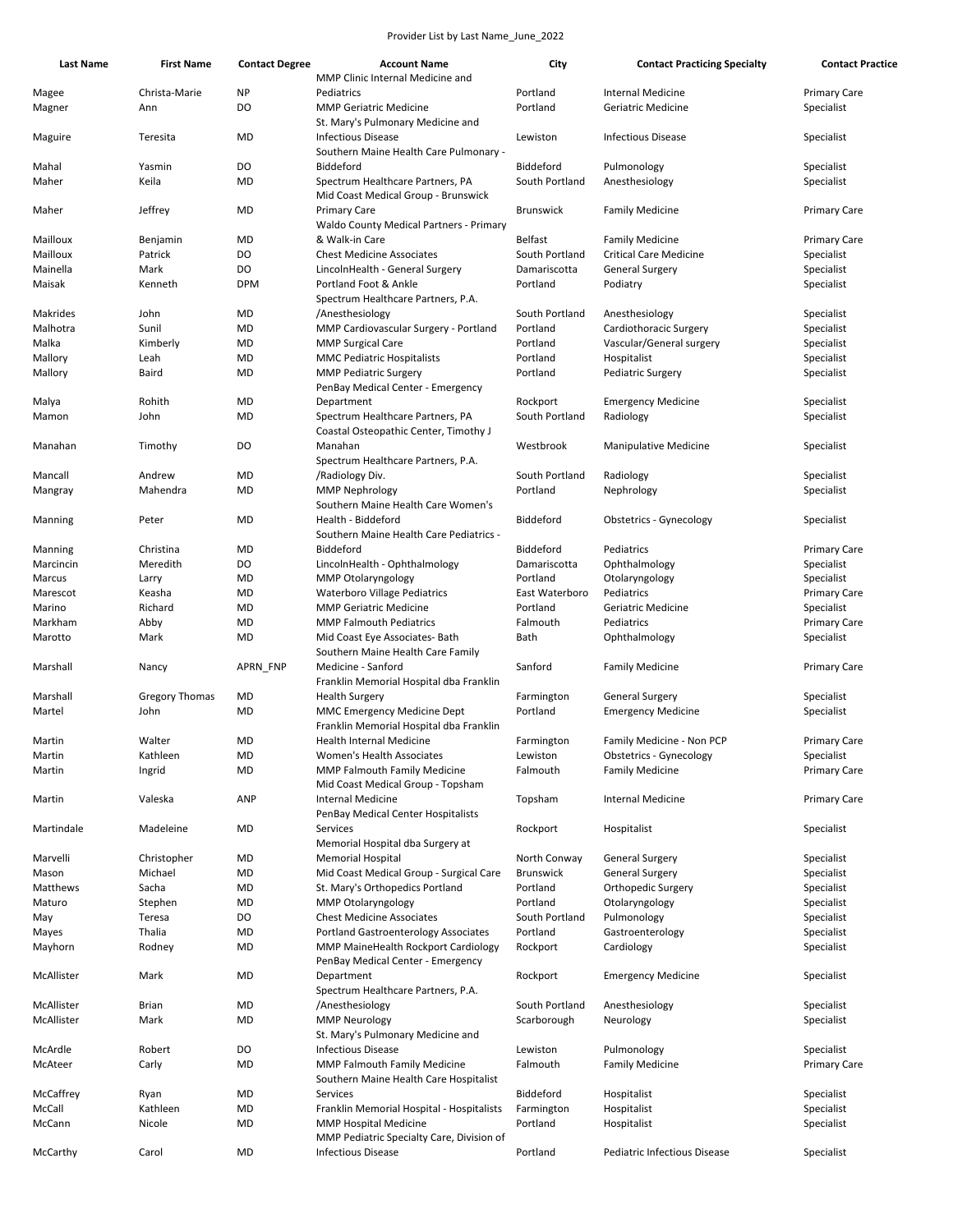| Last Name     | <b>First Name</b> | <b>Contact Degree</b> | <b>Account Name</b>                                                          | City             | <b>Contact Practicing Specialty</b> | <b>Contact Practice</b> |
|---------------|-------------------|-----------------------|------------------------------------------------------------------------------|------------------|-------------------------------------|-------------------------|
| McConnell     | lan               | MD                    | Mid Coast Medial Group - Family Practice<br>at Parkview                      | <b>Brunswick</b> | Internal Medicine/Pediatrics        | <b>Primary Care</b>     |
| McCormick     | James             | MD                    | Mid Coast Medical Group - Pulmonary                                          | <b>Brunswick</b> | Pulmonology                         | Specialist              |
| McCulley      | Janet             | DO                    | MMP Adult Hospital Medicine<br>Southern Maine Health Care Women's            | Portland         | Hospitalist                         | Specialist              |
| McDonough     | Amanda            | MD                    | Health - Biddeford<br>Spectrum Healthcare Partners, P.A.                     | Biddeford        | <b>Obstetrics - Gynecology</b>      | Specialist              |
| McElhinney    | Brian             | DO                    | /Radiology Div.                                                              | South Portland   | Radiology                           | Specialist              |
| McElwain      | Lorraine          | MD                    | <b>MMC Pediatric Hospitalists</b>                                            | Portland         | Hospitalist                         | Specialist              |
| McGarr        | Kathleen          | MD                    | <b>MMP Falmouth Family Medicine</b>                                          | Falmouth         | <b>Family Medicine</b>              | <b>Primary Care</b>     |
| McGinn        | Cornelius         | MD                    | Spectrum Healthcare Partners, P.A.<br>/Oncology                              | South Portland   | <b>Radiation Oncology</b>           | Specialist              |
| McGrath       | Michael           | MD                    | MMP Cardiovascular Surgery - Portland                                        | Portland         | Cardiothoracic Surgery              | Specialist              |
| McGrory       | <b>Brian</b>      | MD                    | MMP Orthopedics- Falmouth                                                    | Falmouth         | Orthopedic Surgery                  | Specialist              |
| McInerney     | Thomas            | MD                    | MMP Cape Elizabeth Internal Medicine<br>Southern Maine Health Care Emergency | Cape Elizabeth   | <b>Internal Medicine</b>            | Primary Care            |
| McKee IV      | James             | DO                    | Department                                                                   | Biddeford        | <b>Emergency Medicine</b>           | Specialist              |
| McKenna       | Jennifer          | MD                    | PenBay Womens Health                                                         | Rockport         | <b>Obstetrics - Gynecology</b>      | Specialist              |
| McMahon       | Ellen             | MD                    | Western Maine Primary Care                                                   |                  | <b>Family Medicine</b>              |                         |
|               |                   |                       | Southern Maine Health Care Hospitalist                                       | Norway           |                                     | <b>Primary Care</b>     |
| McNally       | Jane              | DO                    | Services                                                                     | Biddeford        | Hospitalist                         | Specialist              |
| McNamara      | Carolyn           | ARNP-FNP              | <b>CCS B - Street Health Center</b>                                          | Lewiston         | <b>Family Medicine</b>              | <b>Primary Care</b>     |
| McQuillen     | Kemedy            | MD                    | St. Mary's Emergency Department<br>Spectrum Healthcare Partners, P.A.        | Lewiston         | <b>Emergency Medicine</b>           | Specialist              |
| Meade         | Christine         | MD                    | /Radiology Div.<br>Southern Maine Health Care Walk-In Care                   | South Portland   | Vascular/Interventional Radiology   | Specialist              |
| Meadows       | Rhianna           | DO                    | Waterboro<br>PenBay Medical Center Hospitalists                              | East Waterboro   | Urgent Care (walk-ins)              | Specialist              |
| Mecklenburg   | Emily             | MD                    | Services                                                                     | Rockport         | Hospitalist                         | Specialist              |
|               |                   |                       |                                                                              |                  |                                     |                         |
| Medd          | Donald            | MD                    | MMP Westbrook Internal Medicine<br>Southern Maine Health Care Emergency      | Westbrook        | <b>Internal Medicine</b>            | Primary Care            |
| Meehan-Cousse | Kelly             | MD                    | Department<br>MMP MaineHealth Scarborough                                    | Biddeford        | <b>Emergency Medicine</b>           | Specialist              |
| Mehta         | Tapan             | MD                    | Cardiology<br>Spectrum Healthcare Partners,                                  | Scarborough      | Cardiology                          | Specialist              |
| Melhus        | Ola               | MD                    | P.A./Pathology                                                               | South Portland   | Pathology                           | Specialist              |
| Mellen        | Stephanie         | <b>APRN</b>           | <b>CCS Pediatrics</b>                                                        | Lewiston         | Pediatrics                          | Primary Care            |
|               |                   |                       | MMP Pediatric Specialty Care, Division of                                    |                  |                                     |                         |
| Mellow        | Thomas            | MD                    | Pulmonary<br>Southern Maine Health Care Hospitalist                          | Portland         | Pediatric Pulmonary                 | Specialist              |
| Menard        | Kirstie           | DO                    | Services                                                                     | Biddeford        | Hospitalist                         | Specialist              |
| Mendelson     | Kenneth           | MD                    | Spectrum Healthcare Partners, PA                                             | South Portland   | Radiology                           | Specialist              |
| Merkow        | Steven            | MD                    | LincolnHealth - Orthopaedics                                                 | Damariscotta     | Orthopedic Surgery                  | Specialist              |
| Merrill       | Robert            | MD                    | PenBay Family Medicine<br>Mid Coast Medical Group - Topsham                  | Rockport         | <b>Family Medicine</b>              | Primary Care            |
| Meserve       | Christopher       | MD                    | <b>Internal Medicine</b>                                                     | Topsham          | <b>Internal Medicine</b>            | <b>Primary Care</b>     |
| Meserve       | Emily             | MD                    | Spectrum Healthcare Partners,<br>P.A./Pathology                              | South Portland   | Pathology                           | Specialist              |
| Meserve       | Jonathan          | MD                    | Spectrum Healthcare Partners, P.A.<br>/Anesthesiology                        | South Portland   | Anesthesiology                      | Specialist              |
| Mesrobian     | Alexander         | MD                    | LincolnHealth - Emergency Department                                         | Damariscotta     |                                     | Specialist              |
|               |                   |                       |                                                                              |                  | <b>Emergency Medicine</b>           |                         |
| Meyer         | Daniel            | MD                    | MMP Adult Hospital Medicine<br>PenBay Medical Center                         | Portland         | Hospitalist                         | Specialist              |
| Michalakes    | Chris             | DO                    | Allergy & Asthma Associates of Maine -                                       | Rockport         | <b>Emergency Medicine</b>           | Specialist              |
| Michaud       | Chelsea           | DO                    | Portland<br>St. Mary's Center for Family Medicine at                         | Portland         | Allergy                             | Specialist              |
| Michaud       | Jeffrey           | DO                    | <b>Mollison Way</b>                                                          | Lewiston         | <b>Family Medicine</b>              | Primary Care            |
| Mick          | Nathan            | MD                    | MMC Emergency Medicine Dept                                                  | Portland         | <b>Emergency Medicine</b>           | Specialist              |
| Miele         | Cathy             | MD                    | Just for Women Gynecology<br>MMC Cancer Risk & Prevention - Adult            | Springvale       | <b>Obstetrics - Gynecology</b>      | Specialist              |
| Miesfeldt     | Susan             | MD                    | Oncology                                                                     | Scarborough      | Oncology                            | Specialist              |
| Miller        | Susan             | MD                    | Franklin Memorial Hospital - Hospitalists                                    | Farmington       | Hospitalist                         | Specialist              |
| Miller        | Erica             | DO                    | Pediatric Associates of Lewiston, P.A.                                       | Lewiston         | Pediatrics                          | <b>Primary Care</b>     |
| Miller        | Alison            | MD                    | <b>MMP Portland Family Medicine</b>                                          | Portland         | <b>Family Medicine</b>              | Primary Care            |
| Miller        | Lisa              | MD                    | Western Maine Primary Care                                                   | Norway           | <b>Family Medicine</b>              | Primary Care            |
| Miller        | Thomas            | DO                    | <b>MMP Congenital Heart</b>                                                  | Scarborough      | <b>Pediatric Cardiology</b>         | Specialist              |
| Miller        | Darleen           | MD                    | Richard Kapplemann MD                                                        | Lewiston         | <b>Internal Medicine</b>            | <b>Primary Care</b>     |
| Miller        | <b>Brooke</b>     | MD                    | Maine Eye Center                                                             | Portland         | Ophthalmology                       | Specialist              |
| Miller        | Heidi             | MD                    | MMP Surgical Care Casco Bay                                                  | Portland         | <b>General Surgery</b>              | Specialist              |
|               |                   |                       | Southern Maine Health Care Hospitalist                                       |                  |                                     |                         |
| Milligan      | lan               | MD                    | Services<br>Lincoln Medical Partners Primary Care -                          | Biddeford        | Hospitalist                         | Specialist              |
| Mills         | Keith             | MD                    | Damariscotta                                                                 | Damariscotta     | Oncology                            | Specialist              |
| Millspaugh    | Gordon            | MD                    | Portland Gastroenterology Associates                                         | Portland         | Gastroenterology                    | Specialist              |
| Milza         | Melissa           | <b>DPM</b>            | Ankle and Foot Associates - Windham                                          | Windham          | Podiatry                            | Specialist              |
|               |                   |                       |                                                                              |                  |                                     |                         |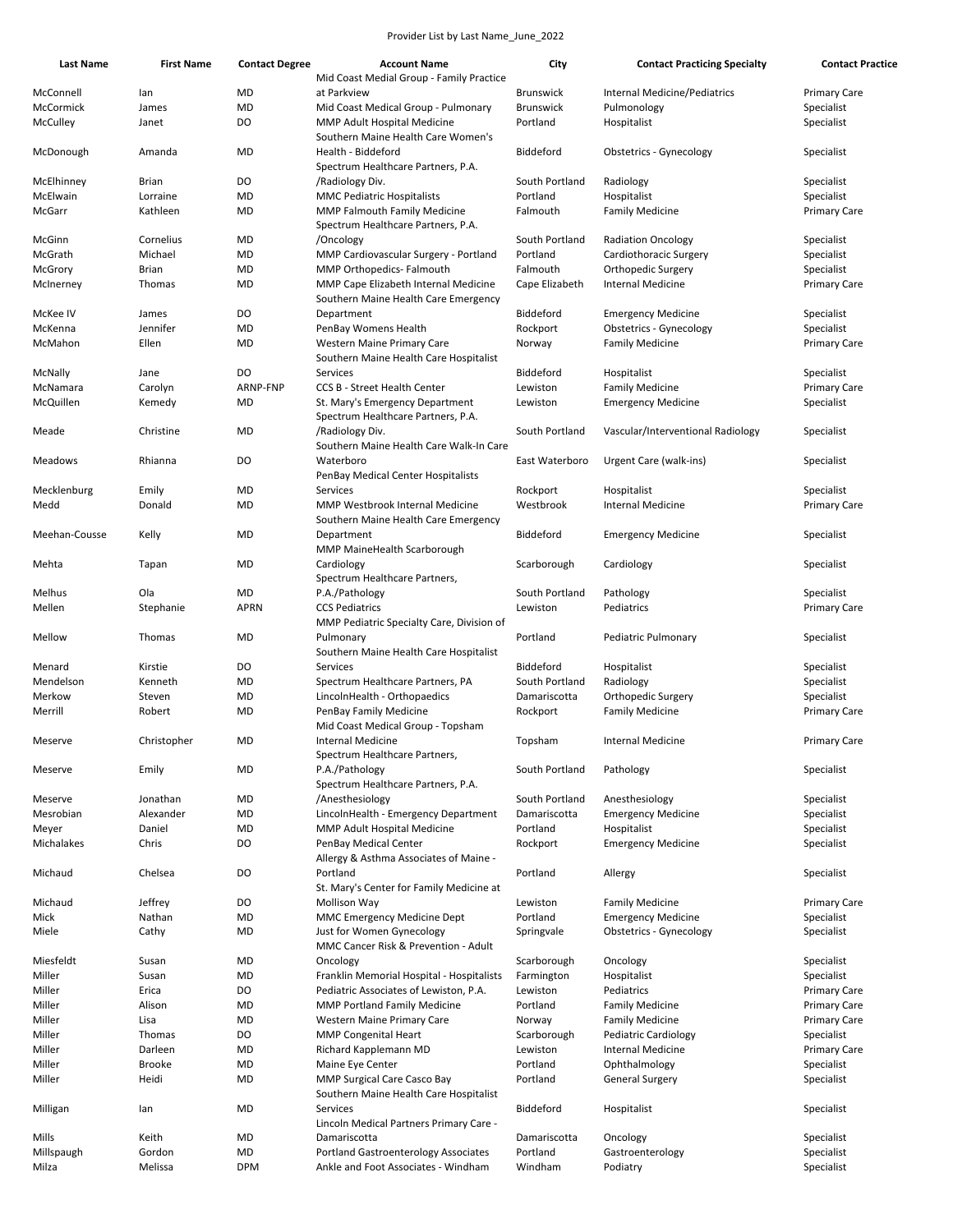| <b>Last Name</b> | <b>First Name</b> | <b>Contact Degree</b> | <b>Account Name</b>                                                                                            | City             | <b>Contact Practicing Specialty</b> | <b>Contact Practice</b> |
|------------------|-------------------|-----------------------|----------------------------------------------------------------------------------------------------------------|------------------|-------------------------------------|-------------------------|
| Mimikos          | Christina         | DO                    | <b>MMP Otolaryngology</b>                                                                                      | Portland         | Otolaryngology                      | Specialist              |
| Minnehan         | Kaitlin           | MD                    | <b>MMP Scarborough Family Medicine</b>                                                                         | Scarborough      | <b>Family Medicine</b>              | <b>Primary Care</b>     |
| Miskovsky        | Emil              | MD                    | St. Mary's Endoscopy Department<br>PenBay Medical Center Hospitalists                                          | Lewiston         | Gastroenterology                    | Specialist              |
| Mitchell         | Patrick           | <b>MD</b>             | Services                                                                                                       | Rockport         | Hospitalist                         | Specialist              |
| Mitchell         | Thomas            | MD                    | PenBay Orthopaedics<br>Waldo County Medical Partners - Donald                                                  | Rockport         | Orthopedic Surgery                  | Specialist              |
| Molison          | Matthew           | DO                    | S. Walker Health Center<br>MMP MaineHealth Scarborough                                                         | Liberty          | <b>Family Medicine</b>              | <b>Primary Care</b>     |
| Monti            | Jennifer          | MD                    | Cardiology                                                                                                     | Scarborough      | Cardiology                          | Specialist              |
| Moore            | Jeffrey           | MD                    | Maine Eye Center                                                                                               | Portland         | Ophthalmology                       | Specialist              |
| Moore            | Meagan            | MD                    | <b>Chest Medicine Associates</b><br>MMP Clinic Internal Medicine and                                           | South Portland   | Pulmonology                         | Specialist              |
| Mora             | Jennifer          | APRN-FNP              | Pediatrics                                                                                                     | Portland         | Internal Medicine                   | <b>Primary Care</b>     |
| Moran            | Jason             | MD                    | MaineHealth Cancer Care - So Portland                                                                          | South Portland   | Oncology                            | Specialist              |
| Moran            | Sean              | <b>MD</b>             | LincolnHealth - Orthopaedics                                                                                   | Damariscotta     | Orthopedic Surgery                  | Specialist              |
| Moran            | Adrian            | MD                    | <b>MMP Congenital Heart</b><br><b>Waldo County Medical Partners</b>                                            | Scarborough      | <b>Pediatric Cardiology</b>         | Specialist              |
| Moran            | Mary              | MD                    | Rheumatology                                                                                                   | <b>Belfast</b>   | Rheumatology                        | Specialist              |
| Moreno, JR       | Fernando          | MD                    | MMC Center for Pain and Palliative Care                                                                        | Portland         | <b>Palliative Care</b>              | Specialist              |
| Moretz           | Jeremy            | MD                    | Spectrum Healthcare Partners, PA                                                                               | South Portland   | Radiology                           | Specialist              |
| Morgan           | Lyndon            | MD                    | Lyndon W Morgan, MD                                                                                            | Belfast          | Ophthalmology                       | Specialist              |
| Morgan           | Roisin            | MD                    | MMP MaineHealth Augusta Cardiology<br>Southern Maine Health Care Pulmonary -                                   | Augusta          | Cardiology                          | Specialist              |
| Morin            | Scott             | DO                    | Biddeford<br>Southern Maine Health Care Walk-In Care                                                           | Biddeford        | Pulmonology                         | Specialist              |
| Morin            | Jessika           | MD                    | Waterboro                                                                                                      | East Waterboro   | Urgent Care (walk-ins)              | Specialist              |
| Morneault        | Erin              | DO                    | <b>MMP South Portland Pediatrics</b>                                                                           | South Portland   | Pediatrics                          | <b>Primary Care</b>     |
| Morrione         | Thomas            | MD                    | <b>MMP Geriatric Medicine</b>                                                                                  | Portland         | Geriatric Medicine                  | Specialist              |
| Morris           | Jonathan          | MD                    | MMC Psychiatry Dept.                                                                                           | Portland         | Psychiatry                          | Specialist              |
| Morris           | Kathleen          | MD                    | Just for Women Gynecology                                                                                      | Springvale       | Obstetrics - Gynecology             | Specialist              |
| Morris           | Jane              | MD                    | <b>MMP Neurology</b>                                                                                           | Scarborough      | Neurology                           | Specialist              |
| Morris           | Alan              | MD                    | MMP Pediatric Specialty Care - Suite 320                                                                       | Portland         | Pediatric Endocrinology             | Specialist              |
| Morrison         | Peter             | MD                    | <b>MMP Neurology</b>                                                                                           | Scarborough      | Neurology                           | Specialist              |
| Morrison         | Serena            | MD                    | Lyndon W Morgan, MD<br>Southern Maine Health Care Walk-In Care                                                 | Belfast          | Ophthalmology                       | Specialist              |
| Morrison         | Carl              | <b>MD</b>             | Saco<br>Memorial Hospital Emergency                                                                            | Saco             | Urgent Care (walk-ins)              | Specialist              |
| Morrison         | Joshua            | DO                    | Department<br>Spectrum Healthcare Partners, P.A.                                                               | North Conway     | <b>Emergency Medicine</b>           | Specialist              |
| Morrissette      | Gregory           | MD                    | /Anesthesiology<br>Spectrum Healthcare Partners, P.A.                                                          | South Portland   | Anesthesiology                      | Specialist              |
| Morrissette      | Nina              | MD                    | /Anesthesiology                                                                                                | South Portland   | Anesthesiology                      | Specialist              |
| Morse            | James             | MD                    | <b>Portland Gastroenterology Associates</b>                                                                    | Portland         | Gastroenterology                    | Specialist              |
| Morse            | Bryan             | <b>MD</b>             | MMC                                                                                                            | Portland         | <b>General Surgery</b>              | Specialist              |
| Motyl            | Christopher       | DO                    | <b>MMC Pediatric Hospitalists</b><br>Maine Center for Cancer Medicine and<br>Blood Disorders d/b/a New England | Portland         | Hospitalist                         | Specialist              |
| Moukharskaya     | Julia             | MD                    | Cancer Specialists - Topsham<br>Spectrum Healthcare Partners, P.A.                                             | Topsham          | Oncology                            | Specialist              |
| Mountjoy         | Ryan              | MD                    | /Anesthesiology<br><b>Memorial Hospital Emergency</b>                                                          | South Portland   | Anesthesiology                      | Specialist              |
| Mrozowski        | Arlene            | DO                    | Department                                                                                                     | North Conway     | <b>Emergency Medicine</b>           | Specialist              |
| Muca             | Eric              | <b>DPM</b>            | Eric Muca DPM<br>Southern Maine Health Care Hospitalist                                                        | Saco             | Podiatry                            | Specialist              |
| Mueller          | Catherine         | MD                    | Services                                                                                                       | Biddeford        | Hospitalist                         | Specialist              |
| Mukai            | Eric              | MD                    | MMP Scarborough Internal Medicine<br>Spectrum Healthcare Partners, P.A.                                        | Scarborough      | <b>Internal Medicine</b>            | <b>Primary Care</b>     |
| Mullen           | Charles           | MD                    | /Radiology Div.                                                                                                | South Portland   | Radiology                           | Specialist              |
| Mullen           | James             | MD                    | Mid Coast Walk-In Clinic                                                                                       | <b>Brunswick</b> | <b>Emergency Medicine</b>           | Specialist              |
| Muller           | Liane             | DO                    | Liane M Muller, DO, PA - Bridgton                                                                              | Bridgton         | Neuromusculoskeletal Medicine       | Specialist              |
| Mullin           | Brady             | MD                    | Mid Coast Medical Group - Surgical Care<br>Southern Maine Health Care Hospitalist                              | <b>Brunswick</b> | <b>General Surgery</b>              | Specialist              |
| Munawar          | Sadia             | MD                    | Services                                                                                                       | Biddeford        | Hospitalist                         | Specialist              |
| Murphy           | Peter             | MD                    | Mount Washington Valley Rural Health                                                                           | North Conway     | <b>Family Medicine</b>              | <b>Primary Care</b>     |
| Murray           | Logan             | MD                    | <b>MMC Pediatric Hospitalists</b>                                                                              | Portland         | Hospitalist                         | Specialist              |
| Murray           | Thomas            | MD                    | Spectrum Orthopaedics - Portland                                                                               | Portland         | Orthopedic Surgery                  | Specialist              |
| Murray           | John              | MD                    | LincolnHealth - Emergency Department                                                                           | Damariscotta     | <b>Emergency Medicine</b>           | Specialist              |
| Murray           | Lindsay           | MD                    | Spectrum Healthcare Partners, PA                                                                               | South Portland   | Anesthesiology                      | Specialist              |
| Murry            | Christopher       | DO                    | MMP Otolaryngology                                                                                             | Portland         | Otolaryngology                      | Specialist              |
| Muscat           | Paul              | MD                    | <b>MMP Neurology</b><br>Allergy & Asthma Associates of Maine -                                                 | Scarborough      | Neurology                           | Specialist              |
| Musmand          | Jonathan          | MD                    | Portland                                                                                                       | Portland         | Allergy                             | Specialist              |
| Mutter           | Christopher       | DO                    | Spectrum Healthcare Partners, PA                                                                               | South Portland   | Radiology                           | Specialist              |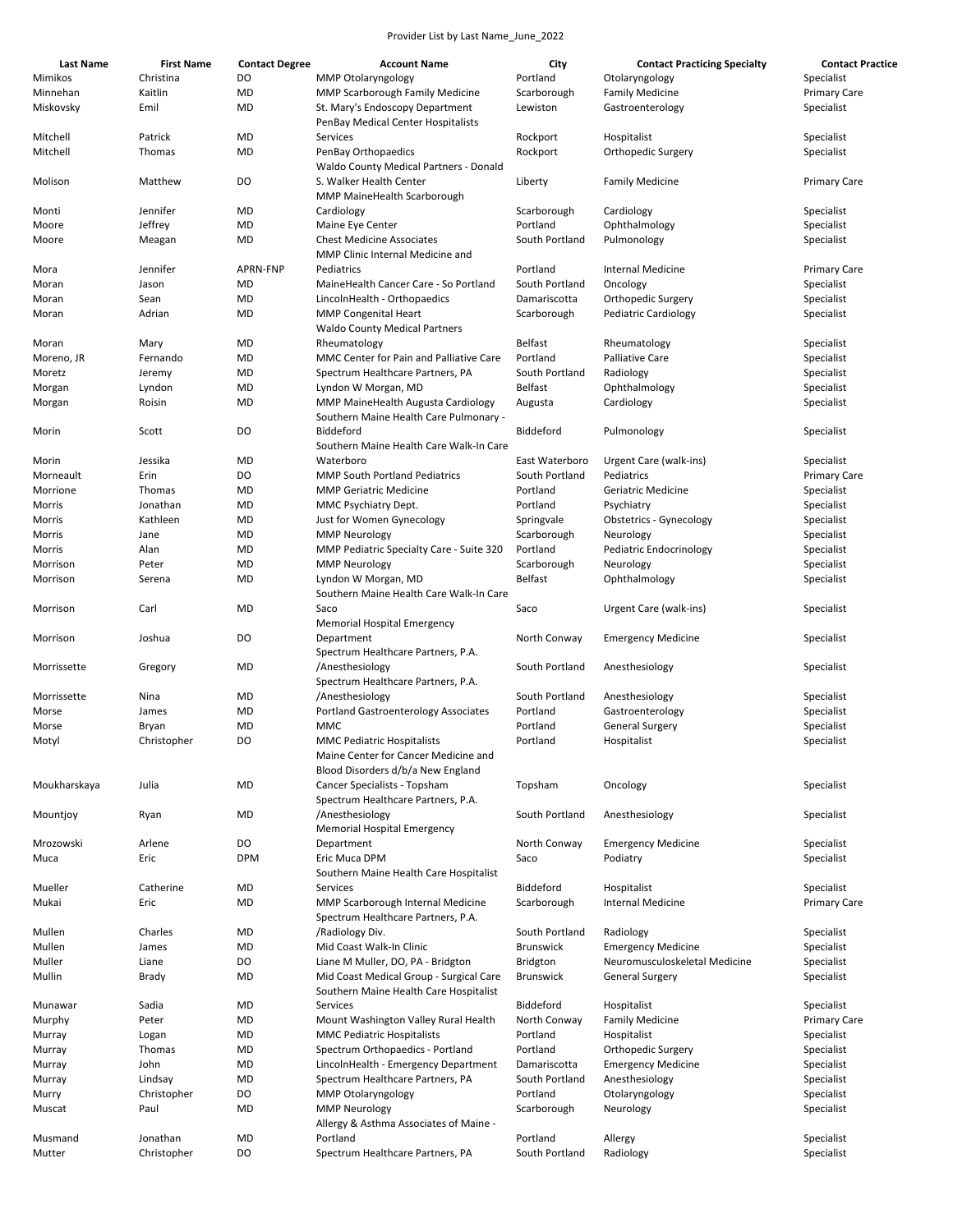| Last Name                 | <b>First Name</b> | <b>Contact Degree</b> | <b>Account Name</b>                                                                                                 | City                     | <b>Contact Practicing Specialty</b>              | <b>Contact Practice</b>  |
|---------------------------|-------------------|-----------------------|---------------------------------------------------------------------------------------------------------------------|--------------------------|--------------------------------------------------|--------------------------|
| Myrick-Brewer             | Carol             | MD                    | PenBay Medical Center Anesthesia Dept.                                                                              | Rockport                 | Anesthesiology                                   | Specialist               |
| Mytar-Li                  | Jennifer          | DO                    | PenBay Medical Center Anesthesia Dept.<br>Maine Center for Cancer Medicine and<br>Blood Disorders d/b/a New England | Rockport                 | Anesthesiology                                   | Specialist               |
|                           |                   |                       |                                                                                                                     |                          |                                                  |                          |
| Nackos                    | Eleni             | MD                    | Cancer Specialists - Topsham                                                                                        | Topsham                  | <b>Hematology &amp; Oncology</b>                 | Specialist               |
| Nam                       | Douglas           | MD                    | St. Mary's Emergency Department                                                                                     | Lewiston                 | <b>Emergency Medicine</b>                        | Specialist               |
| Napiorkowska              | Hanna             | MD                    | Mid Coast Hospitalist Service                                                                                       | <b>Brunswick</b>         | Hospitalist                                      | Specialist               |
| Nash                      | William           | MD                    | St. Mary's Orthopedics Portland                                                                                     | Portland                 | <b>General Surgery</b>                           | Specialist               |
| Ndzana                    | Innocent          | DO                    | MMP Adult Hospital Medicine                                                                                         | Portland                 | Hospitalist                                      | Specialist               |
| Neavyn                    | Mark              | MD                    | <b>MMC Emergency Medicine Dept</b>                                                                                  | Portland                 | <b>Emergency Medicine</b>                        | Specialist               |
| Neavyn                    | Lisa              | MD                    | Maine Eye Center                                                                                                    | Portland                 | Ophthalmology                                    | Specialist               |
| Neil                      | Jay               | MD                    | Franklin Memorial Hospital Anesthesia<br>Department                                                                 | Farmington               | Anesthesiology                                   | Specialist               |
| Nelson                    | Emily             | MD                    | PenBay Physical Medicine                                                                                            | Rockport                 | Physical Medicine; Rehabilitation<br>Medicine    | Specialist               |
| Nelson                    | Benjamin          | MD                    | <b>Waldo County Medical Partners Surgical</b><br>Associates                                                         | Belfast                  | General Surgery                                  | Specialist               |
|                           |                   |                       | <b>Waldo County Medical Partners</b>                                                                                |                          |                                                  |                          |
| Nelson                    | Owen              | MD                    | Orthopedics & Sports Medicine                                                                                       | Belfast                  | Orthopedic Surgery                               | Specialist               |
| Nelson                    | Sara              | MD                    | <b>MMC Emergency Medicine Dept</b>                                                                                  | Portland                 | <b>Emergency Medicine</b>                        | Specialist               |
| Newman                    | Bram              | MD                    | MMP Neurosurgery & Spine-Campus                                                                                     | Scarborough              | <b>Sports Medicine</b>                           | Specialist               |
| Newman                    | Michael           | MD                    | Spectrum Orthopaedics - Portland<br>Waldo County Medical Partners - Primary                                         | Portland                 | Orthopedics                                      | Specialist               |
| Newsom                    | Jeffrey           | MD                    | & Walk-in Care                                                                                                      | Belfast                  | <b>Family Medicine</b>                           | <b>Primary Care</b>      |
| Newton                    | Olivia            | <b>DPM</b>            | Ankle and Foot Associates P.C.<br>Memorial Hospital - Hospitalist                                                   | Portland                 | Podiatry                                         | Specialist               |
| Nguyen                    | Myhanh            | MD                    | Department                                                                                                          | North Conway             | <b>Internal Medicine</b>                         | Specialist               |
| Nguyen                    | Jackie            | MD                    | Eyecare Medical Group<br>PenBay Medical Center - Emergency                                                          | Portland                 | Ophthalmology                                    | Specialist               |
| Nicolet                   | John              | MD                    | Department<br>Camden Dermatology & Mohs Surgery,                                                                    | Rockport                 | <b>Emergency Medicine</b>                        | Specialist               |
| Noble                     | Elizabeth         | MD                    | LLC<br>Spectrum Healthcare Partners, P.A.                                                                           | Rockport                 | Dermatology                                      | Specialist               |
| Nohr                      | Orion             | MD                    | /Anesthesiology                                                                                                     | South Portland           | Anesthesiology                                   | Specialist               |
| Nolan                     | Brian             | MD                    | <b>MMP Surgical Care</b>                                                                                            | Portland                 | Vascular/General surgery                         | Specialist               |
| Nolan                     | <b>Brian</b>      | MD                    | Western Maine Primary Care                                                                                          | Norway                   | <b>Internal Medicine</b>                         | Primary Care             |
| Nolan                     | Kaitlyn           | MD                    | LincolnHealth - Ophthalmology<br><b>Waldo County Medical Partners</b>                                               | Damariscotta             | Ophthalmology                                    | Specialist               |
| Noonan, Jr                | Joseph            | MD                    | Orthopedics & Sports Medicine                                                                                       | Belfast                  | Orthopedic Surgery                               | Specialist               |
| Norman                    | Anastasia         | MD                    | MMP Portland Family Medicine                                                                                        | Portland                 | <b>Family Medicine</b>                           | Primary Care             |
| Normandin                 | Adam              | MD                    | <b>MMP Portland Family Medicine</b>                                                                                 | Portland                 | <b>Family Medicine</b>                           | <b>Primary Care</b>      |
|                           |                   |                       | Southern Maine Health Care Health                                                                                   |                          |                                                  |                          |
| North                     | Daniel            | DO                    | Center Kennebunk                                                                                                    | Kennebunk                | <b>Family Medicine</b>                           | <b>Primary Care</b>      |
| Norwood                   | Annabelle Rae     | MD                    | <b>MMP Geriatric Medicine</b>                                                                                       | Portland                 | Geriatric Medicine                               | Specialist               |
| Novak                     | Sean              | MD                    | Spectrum Healthcare Partners, PA                                                                                    | South Portland           | Radiology                                        | Specialist               |
| Nuki                      | Guy               | MD                    | Mid Coast Hospital                                                                                                  | <b>Brunswick</b>         | Hospitalist                                      | Specialist               |
| Nuthakki                  | Mohan             | MD                    | PenBay Medical Center Cancer Center                                                                                 | Rockport                 | Oncology                                         | Specialist               |
| O'Brien                   | Timothy           | MD                    | PenBay Surgery & Wound Healing Center                                                                               | Rockport                 | <b>General Surgery</b>                           | Specialist               |
| O'Brien                   | Adam              | DO                    | Spectrum Healthcare Partners, P.A.<br>/Anesthesiology                                                               | South Portland           | Anesthesiology                                   | Specialist               |
| O'Connell                 | Erik              | DO                    | St. Mary's Rheumatology and Integrative<br>Medicine                                                                 | Lewiston                 | Rheumatology                                     | Specialist               |
|                           |                   |                       | Mid Coast Medical Group Ear, Nose &                                                                                 |                          |                                                  |                          |
| O'Connor                  | Peter             | MD                    | Throat - Brunswick                                                                                                  | <b>Brunswick</b>         | Otolaryngology<br><b>Obstetrics - Gynecology</b> | Specialist               |
| O'Connor III<br>O'Donnell | Thomas<br>Sean    | MD<br>MD              | PenBay Womens Health<br>LincolnHealth - Hospital Medicine                                                           | Rockport<br>Damariscotta | Hospitalist                                      | Specialist<br>Specialist |
|                           |                   |                       | Southern Maine Health Care Women's                                                                                  |                          |                                                  |                          |
| O'Hare                    | Mary              | MD                    | Health - Biddeford                                                                                                  | Biddeford                | <b>Obstetrics - Gynecology</b>                   | Specialist               |
| O'Leary                   | Edward            | MD                    | <b>MMP Congenital Heart</b>                                                                                         | Scarborough              | Pediatric Cardiology                             | Specialist               |
| O'Meara                   | John              | MD                    | <b>MMC Cardiology</b><br>Franklin Memorial Hospital dba Franklin                                                    | Portland                 | Cardiology                                       | Specialist               |
| O'Reilly                  | Robert            | DO                    | Health Internal Medicine                                                                                            | Farmington               | Internal Medicine                                | Primary Care             |
| Oakley                    | Grant             | DO                    | <b>MMP Nephrology</b><br>PenBay Medical Center Hospitalists                                                         | Portland                 | Nephrology                                       | Specialist               |
| Oberg-Higgins             | <b>B</b> Payson   | MD                    | Services                                                                                                            | Rockport                 | Hospitalist                                      | Specialist               |
| Ocampo                    | Peter             | <b>DPM</b>            | Southern Maine Foot & Ankle<br>MMP Pelvic Medicine & Reconstructive                                                 | Scarborough              | Podiatry                                         | Specialist               |
| Ogorek                    | John              | MD                    | <b>Surgery Program</b>                                                                                              | South Portland           | <b>Obstetrics - Gynecology</b>                   | Specialist               |
| Oliviero                  | Vincent           | MD                    | Spectrum Orthopaedics - Portland                                                                                    | Portland                 | Orthopedic Surgery                               | Specialist               |
| Olshan                    | Jerrold           | MD                    | MMP Pediatric Specialty Care - Suite 320                                                                            | Portland                 | Pediatric Endocrinology                          | Specialist               |
| Opolinsky                 | Dmitry            | DO                    | Mid Coast Hospitalist Service                                                                                       | <b>Brunswick</b>         | Hospitalist                                      | Specialist               |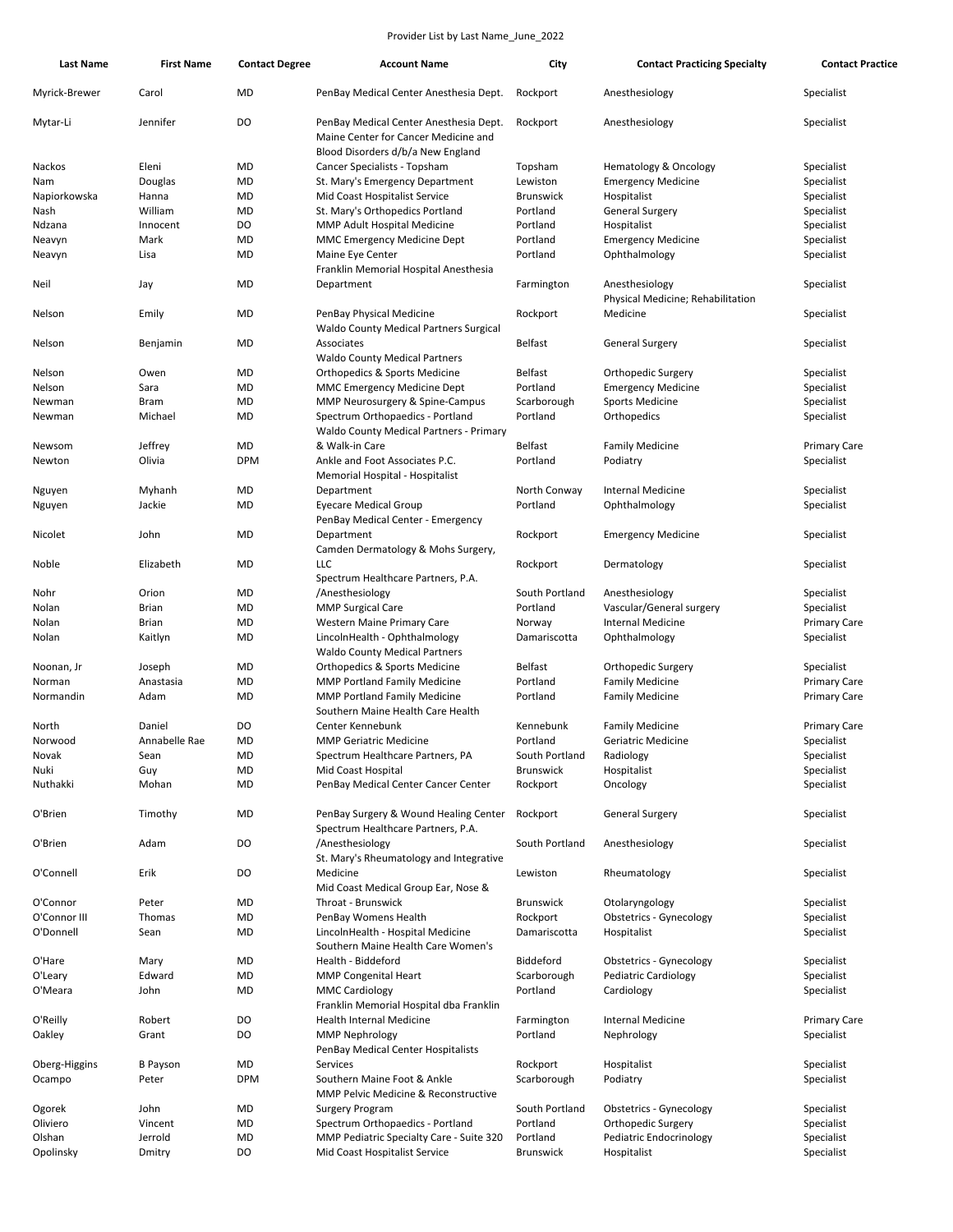| <b>Last Name</b>  | <b>First Name</b> | <b>Contact Degree</b> | <b>Account Name</b>                                | City             | <b>Contact Practicing Specialty</b> | <b>Contact Practice</b> |
|-------------------|-------------------|-----------------------|----------------------------------------------------|------------------|-------------------------------------|-------------------------|
|                   |                   |                       | MMP Endocrinology & Diabetes Center -              |                  |                                     |                         |
| Oppenheim         | Daniel            | MD                    | Scarborough                                        | Scarborough      | Endocrinology                       | Specialist              |
| Ordonez           | Maria             | MD                    | <b>MMP Urology</b>                                 | South Portland   | Urology                             | Specialist              |
| Osborne           | Eric              | DO                    | <b>Western Maine Surgery</b>                       | Norway           | <b>General Surgery</b>              | Specialist              |
| Osella            | Avery             | MD                    | <b>MMP Hospital Medicine</b>                       | Portland         | Hospitalist                         | Specialist              |
| Ottolini          | Mary              | MD                    | MMC Pediatric Hospital Medicine                    | Portland         | Hospitalist                         | Specialist              |
| Ouellette         | Lucien            | MD                    | Spectrum Orthopaedics - Saco                       | Saco             | <b>Sports Medicine</b>              | Specialist              |
| Owen              | Adam              | MD                    | MMP Neurosurgery & Spine - Scarborough Scarborough |                  | Anesthesiology                      | Specialist              |
| Owens             | William           | MD                    | <b>MMC Emergency Medicine Dept</b>                 | Portland         | <b>Emergency Medicine</b>           | Specialist              |
| Ozon              | James             | MD                    | <b>Auburn Medical Associates</b>                   | Auburn           | <b>Internal Medicine</b>            | <b>Primary Care</b>     |
| Packer            | Kyle              | MD                    | AEC Financial, Inc - Sanford                       | Sanford          | Ophthalmology                       | Specialist              |
|                   |                   |                       | Waldo County General Hospital -                    |                  |                                     |                         |
| Pagonis           | John              | MD                    | <b>Emergency Medicine</b>                          | <b>Belfast</b>   | <b>Emergency Medicine</b>           | Specialist              |
| Paine, Jr.        | Gordon            | MD                    | PenBay Surgical Skin Center                        | Rockport         | <b>General Surgery</b>              | Specialist              |
| Palma-Vargas      | Juan              | MD                    | <b>MMP Surgical Care</b>                           | Portland         | <b>General Surgery</b>              | Specialist              |
|                   |                   |                       | Southern Maine Health Care Emergency               |                  |                                     |                         |
| Palmer            | Allison           | MD                    | Department                                         | Biddeford        | <b>Emergency Medicine</b>           | Specialist              |
| Palminteri        | Jennifer          | MD                    | <b>Chest Medicine Associates</b>                   | South Portland   | Pulmonology                         | Specialist              |
| Paluso            | Eugene            | MD                    | MMP Lakes Region Primary Care                      | Windham          | Internal Medicine                   | <b>Primary Care</b>     |
| Pandya            | Kartikey          | MD                    | <b>MMP Pediatric Surgery</b>                       | Portland         | <b>Pediatric Surgery</b>            | Specialist              |
|                   |                   |                       | Southern Maine Health Care Hospitalist             |                  |                                     |                         |
| Paolino           | Nathalie          | DO                    | <b>Services</b>                                    | Biddeford        | Hospitalist                         | Specialist              |
| Paolino           | Ryan              | MD                    | Spectrum Healthcare Partners, PA                   | South Portland   | Pathology                           | Specialist              |
|                   |                   |                       | Spectrum Healthcare Partners, P.A.                 |                  |                                     |                         |
| Papalimberis      | Theodoros         | MD                    | /Anesthesiology                                    | South Portland   | Anesthesiology                      | Specialist              |
| Pappas            | India             | MD                    | PenBay Womens Health                               | Rockport         |                                     | Specialist              |
|                   |                   |                       | Southern Maine Health Care Women's                 |                  |                                     |                         |
| Paranya Mackenzie | Gretchen          | MD                    | Health - Biddeford                                 | Biddeford        | <b>Obstetrics - Gynecology</b>      | Specialist              |
| Parker            | Amy               | MD                    | St. Mary's Emergency Department                    | Lewiston         | <b>Emergency Medicine</b>           | Specialist              |
| Parker            | Paul              | MD                    | <b>MMP Nephrology</b>                              | Portland         | Nephrology                          | Specialist              |
| Parker            | Michael           | MD                    | St. Mary's Center for Family Urology               | Lewsiton         | Urology                             | Specialist              |
| Parker            | Mark              | MD                    | Maine Transplant Program                           | Portland         | Nephrology                          | Specialist              |
| Parker            | James             | MD                    | <b>MMP MaineHealth Lewiston Cardiology</b>         | Lewiston         | Cardiology                          | Specialist              |
| Parker            | Victoria          | DO                    | Spectrum Healthcare Partners, PA                   | South Portland   | Pathology                           | Specialist              |
|                   |                   |                       | Waldo County General Hospital -                    |                  |                                     |                         |
| Parlin            | Susan             | MD                    | <b>Emergency Medicine</b>                          | <b>Belfast</b>   | <b>Emergency Medicine</b>           | Specialist              |
| Parnes            | Aaron             | MD                    | <b>Eyecare Medical Group</b>                       | Portland         | Ophthalmology                       | Specialist              |
|                   |                   |                       | Mid Coast Medical Group - Topsham                  |                  |                                     |                         |
| Parris            | Kristin           | MD                    | <b>Internal Medicine</b>                           | Topsham          | Internal Medicine                   | <b>Primary Care</b>     |
| Parsons           | Lisa              | DO                    | <b>Women's Health Associates</b>                   | Lewiston         | <b>Obstetrics - Gynecology</b>      | Specialist              |
|                   |                   |                       | Southern Maine Health Care Pediatrics -            |                  |                                     |                         |
| Patraitis         | Cynthia           | DO                    | Biddeford                                          | Biddeford        | Pediatrics                          | <b>Primary Care</b>     |
| Patregnani        | Jason             | MD                    | <b>MMP Congenital Heart</b>                        | Scarborough      | Pediatric Cardiology                | Specialist              |
|                   |                   |                       | Waldo County General Hospital -                    |                  |                                     |                         |
| Paul              | Jennifer          | MD                    | Hospitalist                                        | <b>Belfast</b>   | Hospitalist                         | Specialist              |
| Pavlak            | Douglas           | MD                    | Spectrum Orthopaedics - Portland                   | Portland         | Physical Medicine                   | Specialist              |
|                   |                   |                       | Southern Maine Health Care Pediatrics -            |                  |                                     |                         |
| Payne             | Michael           | <b>NP</b>             | Biddeford                                          | Biddeford        | <b>Family Medicine</b>              | <b>Primary Care</b>     |
|                   |                   |                       | Southern Maine Health Care Emergency               |                  |                                     |                         |
| Payonk            | Elizabeth         | MD                    | Department                                         | Biddeford        | <b>Emergency Medicine</b>           | Specialist              |
|                   |                   |                       | PenBay Medical Center Hospitalists                 |                  |                                     |                         |
| Peabody           | Deborah           | MD                    | <b>Services</b>                                    | Rockport         | Hospitalist                         | Specialist              |
|                   |                   |                       | PenBay Medical Center Hospitalists                 |                  |                                     |                         |
| Peek              | David             | MD                    | <b>Services</b>                                    | Rockport         | Hospitalist                         | Specialist              |
| Pelletier         | Julie             | MD                    | St. Mary's Emergency Department                    | Lewiston         | <b>Emergency Medicine</b>           | Specialist              |
| Pelletier         | Scott             | MD                    | St. Mary's Emergency Department                    | Lewiston         | <b>Emergency Medicine</b>           | Specialist              |
|                   |                   |                       | Southern Maine Health Care Pediatrics -            |                  |                                     |                         |
| Pelletier         | Joan              | DO                    | Biddeford                                          | Biddeford        | Pediatrics                          | <b>Primary Care</b>     |
| Penner            | Gregory           | MD                    | Mid Coast Hospital - MCMG ENT                      | <b>Brunswick</b> | Otolaryngology                      | Specialist              |
| Perdue            | Maureen           | DO                    | Women's Health Associates                          | Lewiston         | <b>Obstetrics - Gynecology</b>      | Specialist              |
|                   |                   |                       | Franklin Memorial Hospital- Emergency              |                  |                                     |                         |
| Peredy            | Tamas             | M.D.                  | Department                                         | Farmington       | <b>Emergency Medicine</b>           | Specialist              |
| Perkowski         | Matthew           | DO                    | Mid Coast Hospital                                 | <b>Brunswick</b> | Physiatry                           | Specialist              |
| Perlmutter        | Gary              | MD                    | Spectrum Orthopaedics - Portland                   | Portland         | Orthopedic Surgery                  | Specialist              |
|                   |                   |                       | Southern Maine Health Care Goodall                 |                  |                                     |                         |
| Perreault-Nichols | Kimberly          | DO                    | Campus, Emergency Department                       | Sanford          | <b>Emergency Medicine</b>           | Specialist              |
| Perros            | Nicholas          | MD                    | MMP Adult Hospital Medicine                        | Portland         | Hospitalist                         | Specialist              |
|                   |                   |                       | Plastic & Hand Surgical Associates - So            |                  |                                     |                         |
| Persing           | John              | MD                    | Portland                                           | South Portland   | <b>Plastic Surgery</b>              | Specialist              |
|                   |                   |                       | Franklin Memorial Hospital- Emergency              |                  |                                     |                         |
| Peter             | Joanie            | MD                    | Department                                         | Farmington       | <b>Emergency Medicine</b>           | Specialist              |
| Peterson          | Darlene           | MD                    | MMP Westbrook Family Medicine                      | Westbrook        | <b>Family Medicine</b>              | <b>Primary Care</b>     |
| Phelps            | Stephanie         | MD                    | Mid Coast Medical Group Pediatrics                 | Brunswick        | Pediatrics                          | <b>Primary Care</b>     |
|                   |                   |                       |                                                    |                  |                                     |                         |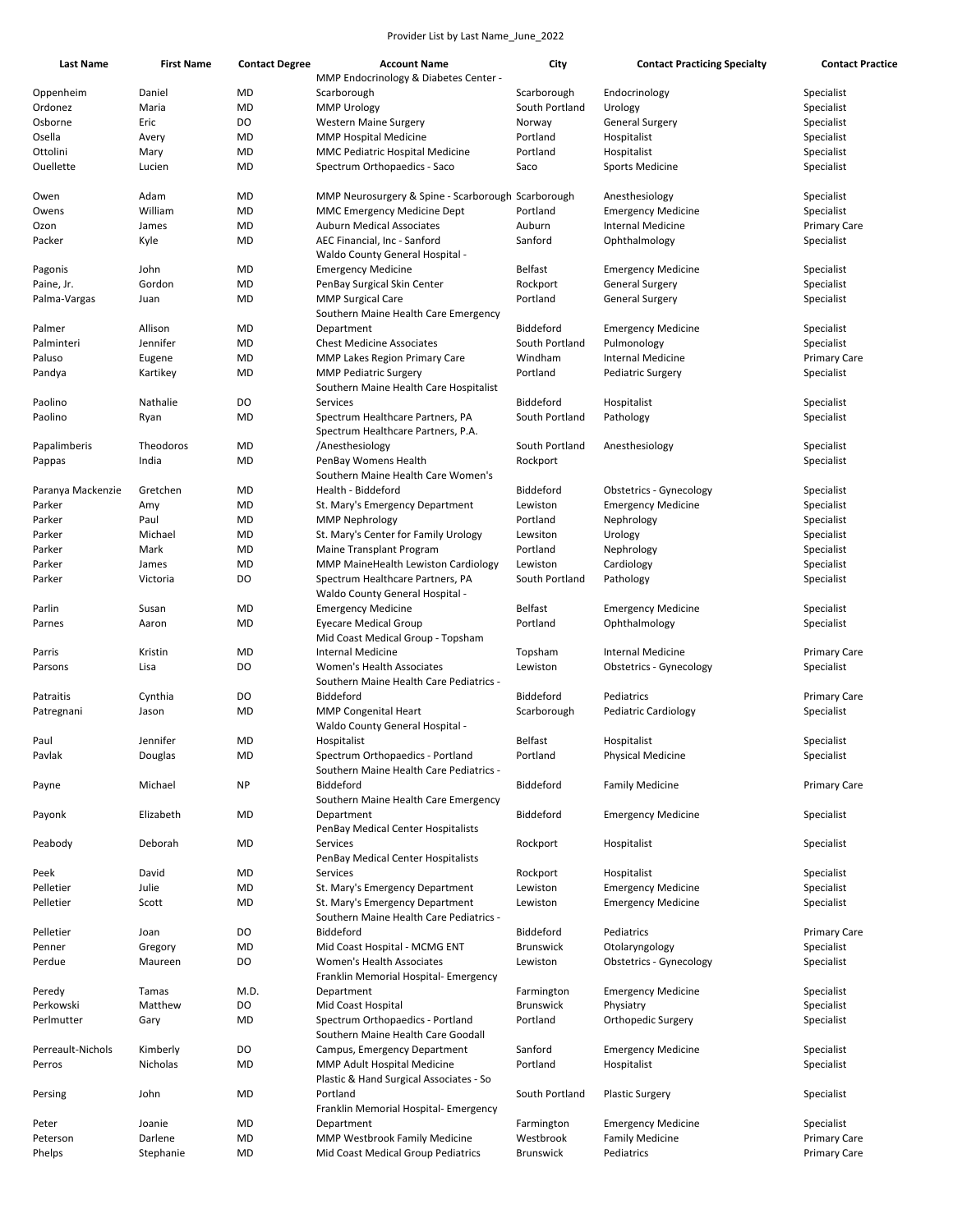| <b>Last Name</b>  | <b>First Name</b>   | <b>Contact Degree</b> | <b>Account Name</b><br>MMP MaineHealth Scarborough                                         | City                     | <b>Contact Practicing Specialty</b>                  | <b>Contact Practice</b>                      |
|-------------------|---------------------|-----------------------|--------------------------------------------------------------------------------------------|--------------------------|------------------------------------------------------|----------------------------------------------|
| Phillips          | Colin               | <b>MD</b>             | Cardiology<br>Memorial Hospital dba Orthopedics at                                         | Scarborough              | Cardiology                                           | Specialist                                   |
|                   |                     |                       |                                                                                            |                          |                                                      |                                              |
| Phinney<br>Picone | Danielle<br>Claudia | DO<br>MD              | <b>Memorial Hospital</b><br>MMP Adult Hospital Medicine                                    | North Conway<br>Portland | Orthopedic Surgery<br>Hospitalist; Internal Medicine | Specialist<br><b>Primary Care/Specialist</b> |
| Pier              | John                | MD                    | MMP Neurosurgery & Spine - Scarborough Scarborough                                         |                          | <b>Rehabilitation Medicine</b>                       | Specialist                                   |
| Pierce            | Elizabeth           | DO                    | Elizabeth Pierce, DO                                                                       | Yarmouth                 | <b>Family Medicine</b>                               | <b>Primary Care</b>                          |
| Piers             | Wayne               | DO                    | Spectrum Orthopaedics - Portland<br>Spectrum Healthcare Partners, P.A.                     | Portland                 | Orthopedic Surgery                                   | Specialist                                   |
| Pietras           | Elizabeth           | MD                    | /Radiology Div.<br>Stephens Memorial Hospital Association -                                | South Portland           | Radiology                                            | Specialist                                   |
| Piker             | Tobin               | MD                    | <b>Emergency Department</b>                                                                | Norway                   | <b>Emergency Medicine</b>                            | Specialist                                   |
| Pilkington III    | Edward              | MD                    | <b>MMC</b><br>Southern Maine Health Care Walk-In Care                                      | Portland                 | <b>Infectious Disease</b>                            | Specialist                                   |
| Pine              | Patrick             | MD                    | Saco                                                                                       | Saco                     | Urgent Care (walk-ins)                               | Specialist                                   |
| Pinette           | Sheila              | DO                    | MMP Westbrook Internal Medicine<br>MMP Women's Health, Division of                         | Westbrook                | <b>Internal Medicine</b>                             | Primary Care                                 |
| Pinette           | Michael             | MD                    | Maternal / Fetal Medicine                                                                  | Portland                 | <b>Maternal Fetal Medicine</b>                       | Specialist                                   |
| Pingitore         | Christopher         | <b>DPM</b>            | Ankle and Foot Associates P.C.                                                             | Portland                 | Podiatry                                             | Specialist                                   |
| Piotrowski        | Theresa             | MD                    | LincolnHealth - Hospital Medicine                                                          | Damariscotta             | Hospitalist                                          | Specialist                                   |
| Piraino           | Tina                | DO                    | MMP Adult Hospital Medicine                                                                | Portland                 | Hospitalist                                          | Specialist                                   |
|                   |                     |                       | Spectrum Healthcare Partners, P.A.                                                         |                          |                                                      |                                              |
| Pisini            | James               | DO                    | /Anesthesiology                                                                            | South Portland           | Anesthesiology                                       | Specialist                                   |
| Pivirotto         | Mia                 | DO                    | Pediatric Associates of Lewiston, P.A.                                                     | Lewiston                 | Pediatrics                                           | <b>Primary Care</b>                          |
| Pizzo             | Kelly               | MD                    | <b>Portland Gastroenterology Associates</b><br>Spectrum Healthcare Partners, P.A.          | Portland                 | Gastroenterology                                     | Specialist                                   |
| Place             | James               | MD                    | /Radiology Div.                                                                            | South Portland           | Radiology                                            | Specialist                                   |
| Pleacher          | Michael             | MD                    | Mid Coast Medical Group - Orthopedics                                                      | <b>Brunswick</b>         | <b>Sports Medicine</b>                               | Specialist                                   |
| Pleacher          | Kristine            | MD                    | MMC Pediatric Intensive Care Unit                                                          | Portland                 | Hospitalist                                          | Specialist                                   |
| Plourde           | Carolyn             | MD                    | Western Maine Obstetrics & Gynecology                                                      | Norway                   | Obstetrics - Gynecology                              | Specialist                                   |
| Pluto             | Luke                | MD                    | <b>Chest Medicine Associates</b>                                                           | South Portland           | Sleep Medicine                                       | Specialist                                   |
| Polisner          | David               | MD                    | <b>MMP Geriatric Medicine</b>                                                              | Portland                 | Geriatric Medicine                                   | Specialist                                   |
| Pollard           | Margaret            | MD                    | Maine Eye Center                                                                           | Portland                 | Ophthalmology                                        | Specialist                                   |
|                   |                     |                       | Spectrum Healthcare Partners, P.A.                                                         |                          |                                                      |                                              |
| Poltak            | Justin              | MD                    | /Anesthesiology<br>Spectrum Healthcare Partners, P.A. d/b/a                                | South Portland           | Anesthesiology                                       | Specialist                                   |
| Poppell           | Charles             | MD                    | Central Maine Orthopaedics                                                                 | Auburn                   | Anesthesiology                                       | Specialist                                   |
| Potter            | Benjamin            | MD                    | <b>Portland Gastroenterology Associates</b><br>Southern Maine Health Care Family           | Portland                 | Gastroenterology                                     | Specialist                                   |
| Potyk             | Alan                | MD                    | Medicine - Saco<br>MMP Clinic Internal Medicine and                                        | Saco                     | <b>Family Medicine</b>                               | <b>Primary Care</b>                          |
|                   | Eileen              | MD                    | Pediatrics                                                                                 | Portland                 | Pediatrics                                           | <b>Primary Care</b>                          |
| Poulin<br>Pouliot | Deanna              | MD                    | Mid Coast Hospitalist Service                                                              | <b>Brunswick</b>         | Hospitalist                                          | Specialist                                   |
|                   |                     |                       | Southern Maine Health Care Goodall                                                         |                          |                                                      |                                              |
| Powell            | Andrew              | MD                    | Campus, Emergency Department                                                               | Sanford                  | <b>Emergency Medicine</b>                            | Specialist                                   |
| Powell            | Amanda              | <b>MD</b>             | MMP Lakes Region Primary Care                                                              | Windham                  | Pediatrics                                           | Primary Care                                 |
| Power             | Jennifer            | <b>MD</b>             | <b>MMP Falmouth Pediatrics</b>                                                             | Falmouth                 | Pediatrics                                           | <b>Primary Care</b>                          |
| Powers            | Spencer             | MD                    | MMP Adult Hospital Medicine<br>MMP MaineHealth Scarborough                                 | Portland                 | Internal Medicine                                    | <b>Primary Care</b>                          |
| Powers            | James               | <b>MD</b>             | Cardiology                                                                                 | Scarborough              | Cardiology                                           | Specialist                                   |
| Pozzessere        | Nicholas            | DO                    | <b>Chest Medicine Associates</b>                                                           | South Portland           | Pulmonology                                          | Specialist                                   |
| Pratt             | Loretta             | <b>MD</b>             | Southern Maine Health Care Dermatology Kennebunk<br><b>Waldo County Medical Partners -</b> |                          | Dermatology                                          | Specialist                                   |
| Presutto          | Leigh               | MD                    | Lincolnville Regional Health Center                                                        | Lincolnville             | <b>Family Medicine</b>                               | <b>Primary Care</b>                          |
| Price             | Grace               | <b>MD</b>             | <b>MMP Portland Family Medicine</b>                                                        | Portland                 | <b>Family Medicine</b>                               | <b>Primary Care</b>                          |
| Price             | Cameron             | MD                    | MMP Adult Hospital Medicine                                                                | Portland                 | Hospitalist                                          | Specialist                                   |
| Price             | Maura               | MD                    | Southern Maine Health Care Pediatrics -<br>Saco                                            | Saco                     | Pediatrics                                           | <b>Primary Care</b>                          |
| Prince            | Hallie              | <b>NP</b>             | Mid Coast Medial Group - Family Practice<br>at Parkview                                    | <b>Brunswick</b>         | <b>Family Medicine</b>                               | <b>Primary Care</b>                          |
| Pringle           | Dwight              | MD                    | Southern Maine Health Care Hospitalist<br>Services                                         | Biddeford                | Hospitalist                                          | Specialist                                   |
|                   |                     |                       | Waldo County General Hospital -                                                            |                          |                                                      |                                              |
| Prokopius         | Ronald              | M.D.                  | Hospitalist<br>Southern Maine Health Care                                                  | <b>Belfast</b>           | Hospitalist                                          | Specialist                                   |
| Prokopiw          | Igor                | MD                    | Gastroenterology - Biddeford                                                               | Biddeford                | Gastroenterology                                     | Specialist                                   |
| Pruthi            | Dafina              | MD                    | MMP MaineHealth Lewiston Cardiology                                                        | Lewiston                 | Cardiology                                           | Specialist                                   |
| Pryzant           | Rodger              | MD                    | Spectrum Healthcare Partners, P.A.<br>/Oncology                                            | South Portland           | <b>Radiation Oncology</b>                            | Specialist                                   |
|                   |                     |                       | Franklin Memorial Hospital dba Franklin                                                    |                          |                                                      |                                              |
| Pulling           | Thomas              | <b>MD</b>             | <b>Health Orthopaedics</b>                                                                 | Farmington               | Orthopedics                                          | Specialist                                   |
| Pulvino           | John                | MD                    | MMP Women's Health, Division of<br>Maternal / Fetal Medicine                               | Portland                 | <b>Maternal Fetal Medicine</b>                       | Specialist                                   |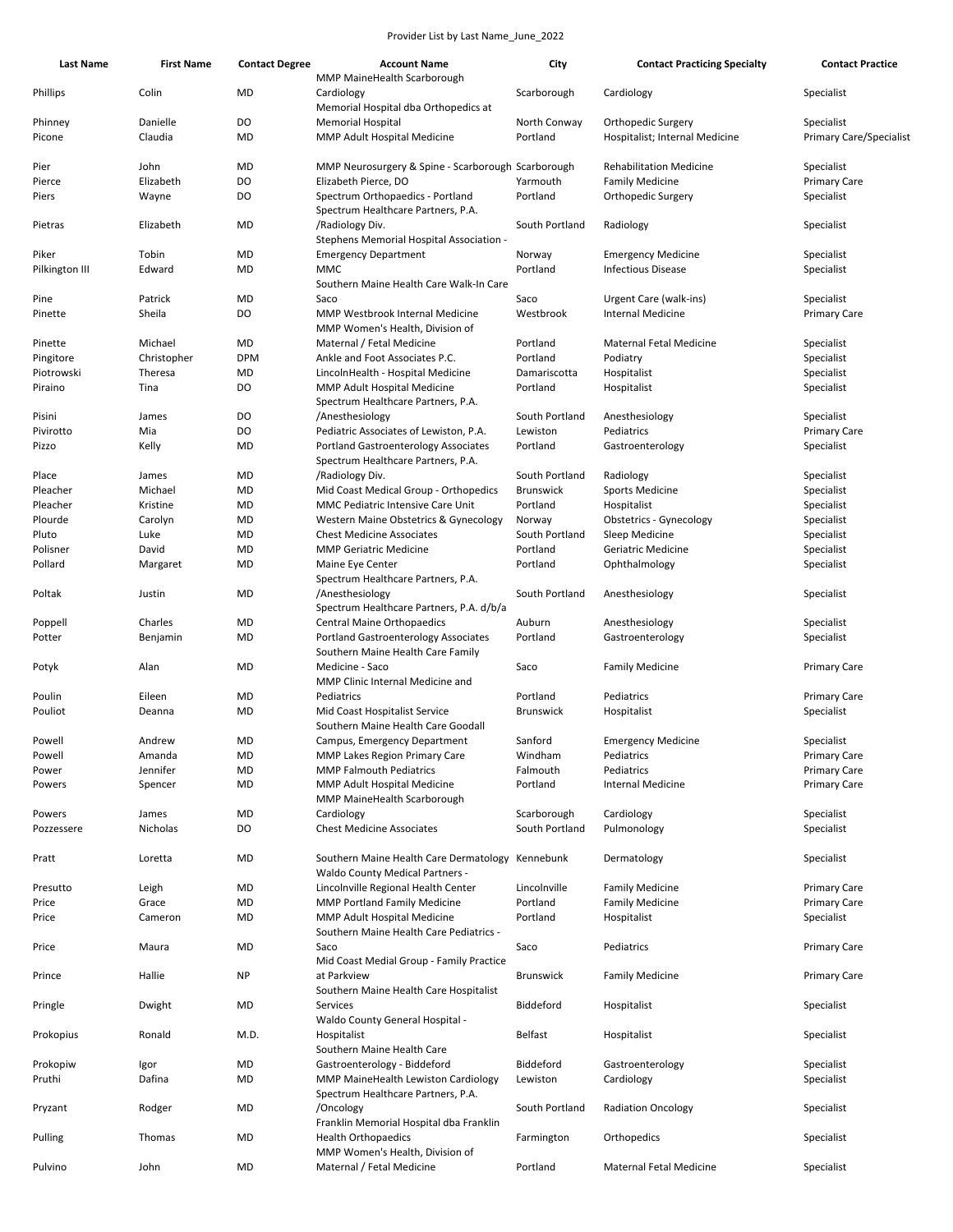| <b>Last Name</b>     | <b>First Name</b> | <b>Contact Degree</b> | <b>Account Name</b>                                                           | City             | <b>Contact Practicing Specialty</b>                   | <b>Contact Practice</b> |
|----------------------|-------------------|-----------------------|-------------------------------------------------------------------------------|------------------|-------------------------------------------------------|-------------------------|
| Pyenta               | Matthew           | DO                    | Nephrology Associates of Central Maine                                        | Lewiston         | Nephrology                                            | Specialist              |
| Quadri               | Syed              | MD                    | <b>MMP Surgical Care</b>                                                      | Portland         | <b>Thoracic Surgery</b>                               | Specialist              |
| Quattrochi           | <b>Brian</b>      | MD, PhD               | Spectrum Healthcare Partners, PA<br>Spectrum Healthcare Partners, P.A.        | South Portland   | Pathology                                             | Specialist              |
| Quaye                | Aurora            | MD                    | /Anesthesiology                                                               | South Portland   | Anesthesiology                                        | Specialist              |
| Quinn                | Reed              | <b>MD</b>             | MMP Cardiovascular Surgery - Portland<br>Spectrum Healthcare Partners, P.A.   | Portland         | Cardiothoracic Surgery                                | Specialist              |
| Quinn                | Michael           | MD                    | /Radiology Div.                                                               | South Portland   | Radiology                                             | Specialist              |
| Quinn                | Kate              | DO                    | <b>MMP Orthopedics</b>                                                        | South Portland   | Neuromusculoskeletal Medicine                         | Specialist              |
| Qvick                | Lars              | MD                    | St. Mary's Center for Orthopaedics                                            | Auburn           | Orthopedic Surgery                                    | Specialist              |
| Rabideau             | Raymond           | MD                    | Mount Washington Valley Rural Health                                          | North Conway     | <b>Family Medicine</b>                                | <b>Primary Care</b>     |
| Raczynski            | Paul              | DO                    | L-A Internal Medicine                                                         | Auburn           | <b>Internal Medicine</b>                              | <b>Primary Care</b>     |
| Radke                | Frederick         | MD                    | <b>MMP Surgical Care</b>                                                      | Portland         | <b>General Surgery</b>                                | Specialist              |
| Ramirez              | Michelle          | DO                    | Southern Maine Health Care - Urology                                          | Biddeford        | Urology                                               | Specialist              |
|                      |                   |                       | Waldo County General Hospital -                                               | Belfast          |                                                       |                         |
| Ramkissoon           | Rishi             | MD                    | Hospitalist                                                                   |                  | Hospitalist                                           | Specialist              |
| Rana                 | Adam              | MD                    | MMP Orthopedics- Falmouth                                                     | Falmouth         | Orthopedic Surgery                                    | Specialist              |
| Rand                 | Melanie           | DO                    | <b>MMC Weight and Wellness</b>                                                | Portland         | Family Medicine - Non PCP                             | Specialist              |
| Randolph             | John              | DO                    | PenBay Medical Center                                                         | Rockport         | <b>Emergency Medicine</b>                             | Specialist              |
| Ranten               | Carolyn           | DO                    | Mid Coast Medical Group Pediatrics<br>Memorial Hospital Emergency             | <b>Brunswick</b> | Pediatrics                                            | <b>Primary Care</b>     |
| Rapp III             | Kenneth           | MD                    | Department                                                                    | North Conway     | <b>Emergency Medicine</b>                             | Specialist              |
| Rappold              | Joseph            | MD                    | <b>MMP Surgical Care</b>                                                      | Portland         | <b>General Surgery</b>                                | Specialist              |
| Rasmussen            | Jeffrey           | MD                    | PenBay Orthopaedics                                                           | Rockport         | Orthopedics                                           | Specialist              |
| Rattray              | Kyle              | MD                    | Franklin Memorial Hospital- Emergency<br>Department                           | Farmington       | Hospitalist                                           | Specialist              |
| Rawlings             | Stephen           | MD                    | MMP Adult Infectious Diseases - Dean<br>Drive                                 | South Portland   | <b>Infectious Disease</b>                             | Specialist              |
|                      |                   |                       | MMP Clinic Internal Medicine and                                              |                  |                                                       |                         |
| Raymond              | Gregg             | MD                    | Pediatrics                                                                    | Portland         | <b>Internal Medicine</b>                              | <b>Primary Care</b>     |
| Razdan               | Shantanu          | MD                    | <b>Western Maine Surgery</b>                                                  | Norway           | <b>General Surgery</b>                                | Specialist              |
| Redding              | Julia             | DO                    | <b>MMP Geriatric Medicine</b><br>Lincoln Medical Partners Primary Care -      | Portland         | Geriatric Medicine                                    | Specialist              |
| Reddy                | Greeshma          | MD                    | Damariscotta                                                                  | Damariscotta     | <b>Internal Medicine</b>                              | <b>Primary Care</b>     |
| Redmond-Durow        | Aoife             | MD                    | PenBay Family Medicine                                                        | Rockport         | <b>Family Medicine</b>                                | <b>Primary Care</b>     |
| Regnier              | Christopher       | DO                    | Spectrum Orthopaedics - Brunswick                                             | <b>Brunswick</b> | <b>Sports Medicine</b>                                | Specialist              |
| Rehberg              | Joshua            | MD                    | MMC Emergency Medicine Dept                                                   | Portland         | <b>Emergency Medicine</b>                             | Specialist              |
| Reidman              | Daniel            | DO                    | Spectrum Healthcare Partners, PA                                              | South Portland   | Radiology                                             | Specialist              |
| Reilly               | Ronald            | MD                    | St. Mary's Emergency Department                                               | Lewiston         | <b>Emergency Medicine</b>                             | Specialist              |
| Reilly               | Katherine         | DO                    | PenBay Family Medicine<br>Waldo County General Hospital -                     | Rockport         | <b>Family Medicine</b>                                | <b>Primary Care</b>     |
| Reinke               | Daniel            | MD                    | <b>Emergency Medicine</b>                                                     | Belfast          | <b>Emergency Medicine</b>                             | Specialist              |
| Remick               | Scot              | MD                    | MMC Outpatient Care Scarborough<br>Franklin Memorial Hospital Anesthesia      | Scarborough      | Oncology                                              | Specialist              |
| Renaud               | Christopher       | DO                    | Department                                                                    | Farmington       | Anesthesiology                                        | Specialist              |
|                      |                   | MD                    |                                                                               | Auburn           | <b>Physical Medicine</b>                              | Specialist              |
| Reppel               | Alycia            |                       | St. Mary's Physiatry Services<br>Spectrum Healthcare Partners, P.A.           |                  |                                                       |                         |
| Resnick              | Elena             | <b>MD</b>             | /Radiology Div.                                                               | South Portland   | Radiology                                             | Specialist              |
| Reynolds             | Thomas            | MD                    | <b>MMP Neurology</b>                                                          | Scarborough      | <b>Pediatric Neurology</b>                            | Specialist              |
| Reynolds             | John              | MD                    | MMP Cape Elizabeth Internal Medicine                                          | Cape Elizabeth   | <b>Internal Medicine</b>                              | <b>Primary Care</b>     |
| Reynolds             | Jacques           | DO                    | Mid Coast Medical Group - Neurology<br>PenBay Medical Center Hospitalists     | <b>Brunswick</b> | Neurology                                             | Specialist              |
| Reynolds             | Carol             | MD                    | Services<br><b>SMHC Cardiac and Vascular Services -</b>                       | Rockport         | Hospitalist                                           | Specialist              |
| Reza                 | Shabir            | <b>MD</b>             | Biddeford<br>Southern Maine Health Care Hospitalist                           | Biddeford        | Cardiology                                            | Specialist              |
| Rhoden               | Riana             | <b>MD</b>             | Services                                                                      | Biddeford        | Hospitalist                                           | Specialist              |
| Ricci                | Samantha          | MD                    | Coastal Women's Healthcare                                                    | Scarborough      | <b>Obstetrics - Gynecology</b>                        | Specialist              |
| Rice                 | Robert            | MD                    | Associated Eyecare Ophthalmology, PA<br>Franklin Memorial Hospital- Emergency | Sanford          | Ophthalmology                                         | Specialist              |
| Rice                 | Andrew            | MD                    | Department                                                                    | Farmington       | <b>Emergency Medicine</b>                             | Specialist              |
| Richards             | Lewis             | MD                    | MMC Center for Pain and Palliative Care                                       | Portland         | Hospice and Palliative Medicine/Pediatrics Specialist |                         |
| Richards             | Amber             | MD                    | <b>MMC Emergency Medicine Dept</b>                                            | Portland         | <b>Emergency Medicine</b>                             | Specialist              |
| Riddleberger         | James             | MD                    | <b>MMP Portland Family Medicine</b><br>Mid Coast Medical Group - Topsham      | Portland         | Family Medicine - Non PCP                             | <b>Primary Care</b>     |
|                      | Jennifer          | MD                    | <b>Internal Medicine</b>                                                      |                  | <b>Internal Medicine</b>                              |                         |
| Riehl                |                   |                       |                                                                               | Topsham          |                                                       | <b>Primary Care</b>     |
| Riemann              | Helge             | MD                    | Mid Coast Dermatology LLC                                                     | <b>Brunswick</b> | Dermatology                                           | Specialist              |
| Riker                | Richard           | MD                    | <b>Chest Medicine Associates</b>                                              | South Portland   | Pulmonology                                           | Specialist              |
| Ringo                | Preston           | <b>DPM</b>            | Foot and Ankle Associates of Maine, PA                                        | <b>Brunswick</b> | Podiatry                                              | Specialist              |
| Ripley               | Tristen           | MD                    | PenBay Family Medicine<br>MMP MaineHealth Scarborough                         | Rockport         | <b>Family Medicine</b>                                | <b>Primary Care</b>     |
| Ritvo                | <b>Brooke</b>     | MD                    | Cardiology                                                                    | Scarborough      | Cardiac Electrophysiology                             | Specialist              |
| <b>Rivard Wilcox</b> | Rachel            | <b>PNP</b>            | PenBay Pediatrics                                                             | Rockport         | Pediatrics                                            | <b>Primary Care</b>     |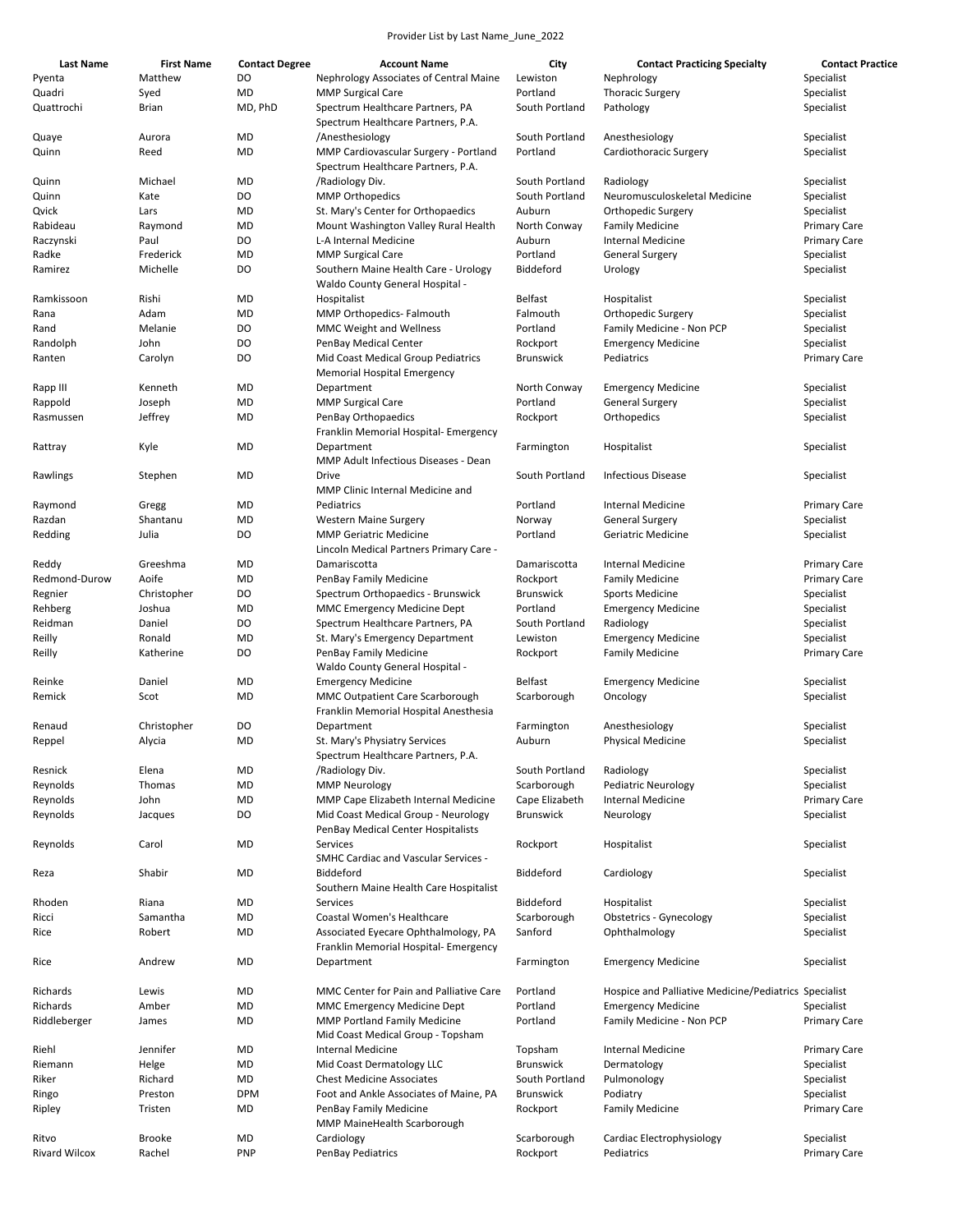| <b>Last Name</b> | <b>First Name</b> |                             | <b>Account Name</b>                                                  | City             |                                                   | <b>Contact Practice</b>           |
|------------------|-------------------|-----------------------------|----------------------------------------------------------------------|------------------|---------------------------------------------------|-----------------------------------|
| Rivas            | Enrique           | <b>Contact Degree</b><br>MD | Mid Coast Medical Group - Cardiology                                 | <b>Brunswick</b> | <b>Contact Practicing Specialty</b><br>Cardiology | Specialist                        |
| Riviere          | Amy               | DO                          | MMP Adult Hospital Medicine                                          | Portland         | Hospitalist                                       | Specialist                        |
| Roberts          | M Parker          | MD                          | MMP Surgical Care Casco Bay                                          | Portland         | Colon & Rectal Surgery                            | Specialist                        |
| Roberts          | Karen             | DO                          | Karen Roberts, DO, PC                                                | Falmouth         | <b>Manipulative Medicine</b>                      | Specialist                        |
| Roberts          | Amanda            | DO                          | <b>MMP Hospital Medicine</b>                                         | Portland         | Hospitalist                                       | Specialist                        |
| Robinson         | Carl              | MD                          | St. Mary's Neurology Associates                                      | Lewiston         | Neurology                                         | Specialist                        |
|                  |                   |                             | MMP Endocrinology & Diabetes Center -                                |                  |                                                   |                                   |
| Rockwell         | Jessica           | MD                          | Scarborough                                                          | Scarborough      | Endocrinology                                     | Specialist                        |
|                  | Frederick         | MD                          |                                                                      | Portland         |                                                   |                                   |
| Roediger         |                   |                             | <b>MMP Otolaryngology</b><br>Southern Maine Health Care Pediatrics - |                  | Otolaryngology                                    | Specialist                        |
|                  |                   | DO                          | Kennebunk                                                            | Kennebunk        | Pediatrics                                        |                                   |
| Rogers           | Christopher       |                             |                                                                      |                  |                                                   | <b>Primary Care</b><br>Specialist |
| Rogers           | Andrew            | MD                          | MaineHealth Cancer Care - So Portland                                | South Portland   | Hematology & Oncology                             |                                   |
| Rolshud          | Daniil            | MD                          | Portland Gastroenterology Associates                                 | Portland         | Gastroenterology                                  | Specialist                        |
|                  |                   |                             | LincolnHealth - Family Medicine,                                     |                  |                                                   |                                   |
| Romac            | Michael           | MD                          | Wiscasset                                                            | Wiscasset        | <b>Family Medicine</b>                            | <b>Primary Care</b>               |
|                  |                   |                             | Stephens Memorial Hospital Association -                             |                  |                                                   |                                   |
| Root             | Kathleen          | MD                          | <b>Emergency Department</b>                                          | Norway           | <b>Emergency Medicine</b>                         | Specialist                        |
| Rose             | Alana             | <b>FNP</b>                  | PenBay Medicine and Infectious Disease                               | Rockport         | <b>Family Medicine</b>                            | <b>Primary Care</b>               |
|                  |                   |                             | Southern Maine Health Care Goodall                                   |                  |                                                   |                                   |
| Rosenberg        | Keith             | MD                          | Campus, Emergency Department                                         | Sanford          | <b>Emergency Medicine</b>                         | Specialist                        |
|                  |                   |                             | MMP MaineHealth Scarborough                                          |                  |                                                   |                                   |
| Rosenblatt       | Jeffrey           | MD                          | Cardiology                                                           | Scarborough      | Cardiology                                        | Specialist                        |
| Rosenthal        | Jessica           | MD                          | <b>MMP South Portland Pediatrics</b>                                 | South Portland   | Pediatrics                                        | <b>Primary Care</b>               |
|                  |                   |                             | Spectrum Healthcare Partners, P.A.                                   |                  |                                                   |                                   |
| Rosner           | Irl               | MD                          | /Anesthesiology                                                      | South Portland   | Anesthesiology                                    | Specialist                        |
| Rothenberg       | Debra             | MD                          | <b>MMP Portland Family Medicine</b>                                  | Portland         | <b>Family Medicine</b>                            | <b>Primary Care</b>               |
| Rotta            | Stacey            | MD                          | <b>MMP Acute Care Surgery</b>                                        | Portland         | <b>General Surgery</b>                            | Specialist                        |
| Rovner           | Robert            | MD                          | Steep Falls Family Practice                                          | Steep Falls      | <b>Family Medicine</b>                            | <b>Primary Care</b>               |
|                  |                   |                             | Franklin Memorial Hospital dba Livermore                             |                  |                                                   |                                   |
| Rowland          | Michael           | MD                          | <b>Falls Family Practice</b>                                         | Livermore Falls  | <b>Occupational Medicine</b>                      | Specialist                        |
| Roy              | Christopher       | MD                          | <b>MMP Hospital Medicine</b>                                         | Portland         | Hospitalist                                       | Specialist                        |
| Royal            | Richard           | MD                          | <b>MMP Surgical Care</b>                                             | Portland         | <b>General Surgery</b>                            | Specialist                        |
| Rubashkin        | Jessica           | <b>NP</b>                   | Mid Coast Medical Group Pediatrics                                   | <b>Brunswick</b> | Pediatrics                                        | <b>Primary Care</b>               |
| Rubin            | Clifford          | DO                          | MMP Adult Hospital Medicine                                          | Portland         | Internal Medicine                                 | <b>Primary Care</b>               |
| Rubin            | Peter             | MD                          | MaineHealth Cancer Care - Biddeford                                  | Biddeford        | Oncology                                          | Specialist                        |
|                  |                   |                             | Memorial Hospital dba Orthopedics at                                 |                  |                                                   |                                   |
| Rubins           | David             | MD                          | <b>Memorial Hospital</b>                                             | North Conway     | Orthopedic Surgery                                | Specialist                        |
| Ruehsen          | Hans              | MD                          | LincolnHealth - Hospital Medicine                                    | Damariscotta     | Hospitalist                                       | Specialist                        |
|                  |                   |                             |                                                                      |                  |                                                   |                                   |
| Rughani          | Anand             | MD                          | MMP Neurosurgery & Spine - Scarborough Scarborough                   |                  | Neurosurgery                                      | Specialist                        |
|                  |                   |                             | Lincoln Medical Partners Primary Care -                              |                  |                                                   |                                   |
| Russ             | Andrew            | MD                          | Damariscotta                                                         | Damariscotta     | Pediatrics                                        | <b>Primary Care</b>               |
|                  |                   |                             | MMP Pediatric Specialty Care, Division of                            |                  |                                                   |                                   |
| Russell          | George            | MD                          | Gastroenterology                                                     | Portland         | Pediatric Gastroenterology                        | Specialist                        |
| Russell          | Erich             | DO                          | Spectrum Healthcare Partners, PA                                     | South Portland   | Radiology                                         | Specialist                        |
| Rutherford       | Cristina          | <b>MD</b>                   | Portland Gastroenterology Associates                                 | Portland         | Gastroenterology                                  | Specialist                        |
| Ryan             | Thomas            | DO                          | Franklin Memorial Hospital - Hospitalists                            | Farmington       | Hospitalist                                       | Specialist                        |
|                  |                   |                             | Maine Center for Cancer Medicine and                                 |                  |                                                   |                                   |
|                  |                   |                             | Blood Disorders d/b/a New England                                    |                  |                                                   |                                   |
| Ryan             | Helen             | MD                          | Cancer Specialists - Scarborough                                     | Scarborough      | Oncology                                          | Specialist                        |
|                  |                   |                             | MMP MaineHealth Scarborough                                          |                  |                                                   |                                   |
| Ryan             | Thomas            | MD                          | Cardiology                                                           | Scarborough      | Cardiology                                        | Specialist                        |
| Ryan             | Stephen           | MD                          | <b>MMP Urology</b>                                                   | South Portland   | Urology                                           | Specialist                        |
| Saad             | Richard           | MD                          | MMP Surgical Care Casco Bay                                          | Portland         | Gastroenterology                                  | Specialist                        |
| Sahagian         | Kirk              | DO                          | MMP Surgical Care Casco Bay                                          | Portland         | <b>General Surgery</b>                            | Specialist                        |
|                  |                   |                             | Memorial Hospital - Hospitalist                                      |                  |                                                   |                                   |
| Salem            | Elie              | MD                          | Department                                                           | North Conway     | Hospitalist                                       | Specialist                        |
| Salembier        |                   | DO                          | MMP Westbrook Family Medicine                                        | Westbrook        | <b>Family Medicine</b>                            | <b>Primary Care</b>               |
|                  | <b>Brigitte</b>   |                             | Mid Coast Medical Group - Women's                                    |                  |                                                   |                                   |
|                  | Danielle          | DO                          | <b>Health Care</b>                                                   | <b>Brunswick</b> | <b>Obstetrics - Gynecology</b>                    | Specialist                        |
| Salhany          |                   | MD                          |                                                                      |                  |                                                   |                                   |
| Samitt           | Alison            |                             | MMP Falmouth Family Medicine                                         | Falmouth         | <b>Family Medicine</b>                            | <b>Primary Care</b>               |
| Sammon           | Jesse             | DO                          | <b>MMP Urology</b>                                                   | South Portland   | Urology                                           | Specialist                        |
|                  |                   |                             |                                                                      |                  |                                                   |                                   |
| Samojla          | <b>Brad</b>       | <b>DPM</b>                  | <b>Waldo County Medical Partners Podiatry</b>                        | Belfast          | Podiatry                                          | Specialist                        |
|                  |                   |                             |                                                                      |                  |                                                   |                                   |
| Sanborn          | Matthew           | MD                          | MMP Neurosurgery & Spine - Scarborough Scarborough                   |                  | Neurosurgery                                      | Specialist                        |
|                  |                   |                             | Franklin Memorial Hospital - Farmington                              |                  |                                                   |                                   |
| Sanden           | Kristine          | DO                          | <b>Family Practice</b>                                               | Farmington       | <b>Family Medicine</b>                            | <b>Primary Care</b>               |
| Sanders          | Stephen           | MD                          | MMC Emergency Medicine Dept                                          | Portland         | <b>Emergency Medicine</b>                         | Specialist                        |
| Santiago         | Karl              | MD                          | PenBay Pediatrics                                                    | Rockport         | Pediatrics                                        | <b>Primary Care</b>               |
| Sapp             | Abby              | DO                          | PenBay Gastroenterology                                              | Rockport         | Gastroenterology                                  | Specialist                        |
| Saraydarian      | Michael           | <b>DPM</b>                  | Foot and Ankle Associates of Maine, PA                               | <b>Brunswick</b> | Podiatry                                          | Specialist                        |
|                  |                   |                             | Spectrum Healthcare Partners, P.A.                                   |                  |                                                   |                                   |
| Sarma            | Umesh             | MD                          | /Radiology Div.                                                      | South Portland   | Radiology                                         | Specialist                        |
|                  |                   |                             |                                                                      |                  |                                                   |                                   |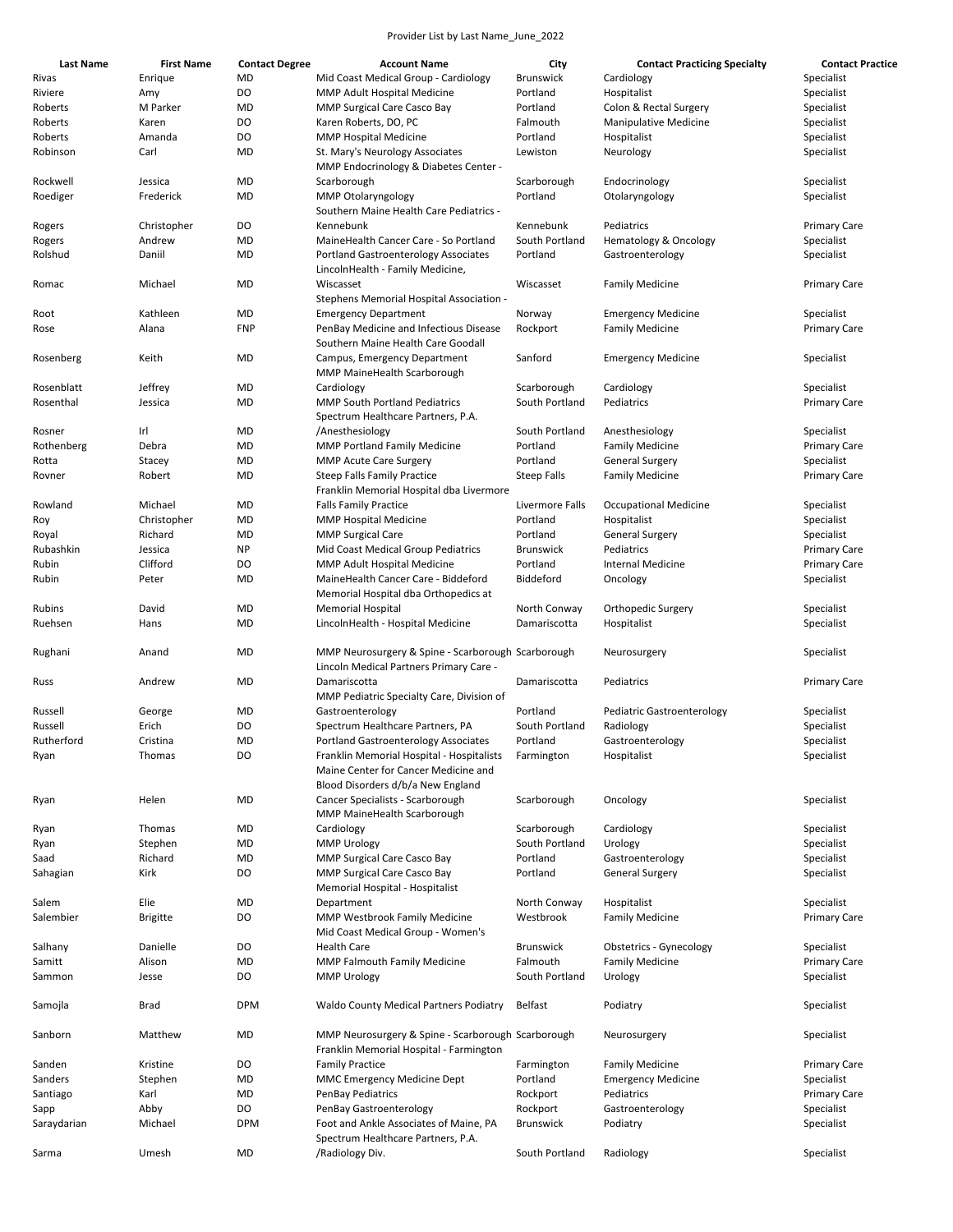| <b>Last Name</b> | <b>First Name</b> | <b>Contact Degree</b> | <b>Account Name</b>                                | City             | <b>Contact Practicing Specialty</b> | <b>Contact Practice</b>        |
|------------------|-------------------|-----------------------|----------------------------------------------------|------------------|-------------------------------------|--------------------------------|
| Sarrafpour       | Syena             | MD                    | Spectrum Healthcare Partners, PA                   | South Portland   | Anesthesiology                      | Specialist                     |
|                  |                   |                       | Spectrum Healthcare Partners, P.A.                 |                  |                                     |                                |
| Sauer            | William           | MD                    | /Anesthesiology                                    | South Portland   | Anesthesiology                      | Specialist                     |
| Saunders         | Wenda             | <b>MD</b>             | Mount Washington Valley Rural Health               | North Conway     | Pediatrics                          | <b>Primary Care</b>            |
|                  |                   |                       | PenBay Long Term Care Services - Quarry            |                  |                                     |                                |
|                  |                   |                       |                                                    |                  |                                     |                                |
| Sauvage          | Maureen           | DO                    | Hill                                               | Camden           | Internal Medicine                   | <b>Primary Care</b>            |
|                  |                   |                       |                                                    |                  |                                     |                                |
| Savadove         | Thomas            | MD                    | MMP Neurosurgery & Spine - Scarborough Scarborough |                  | <b>Physical Medicine</b>            | Specialist                     |
|                  |                   |                       |                                                    |                  | Physical Medicine; Rehabilitation   |                                |
| Savage           | Evan              | <b>MD</b>             | Physical and Functional Medicine Inc               | Portland         | Medicine                            | Specialist                     |
|                  |                   |                       | Southern Maine Health Care Hospitalist             |                  |                                     |                                |
| Savatteri        | Miriam            | MD                    | Services                                           | Biddeford        | Hospitalist                         | Specialist                     |
|                  |                   |                       | Hospital Osteopathic Manipulative                  |                  |                                     |                                |
| Savernik         | Iris              | DO                    | Medicine PC - 195 Foreriver                        | Portland         | Neuromusculoskeletal Medicine       | Specialist                     |
|                  | Mckenzie          |                       |                                                    |                  | <b>Emergency Medicine</b>           |                                |
| Savidge          |                   | DO                    | PenBay Medical Center                              | Rockport         |                                     | Specialist                     |
| Sawhney          | Jaswin            | MD                    | <b>MMP Surgical Care</b>                           | Portland         | General Surgery                     | Specialist                     |
|                  |                   |                       | Spectrum Healthcare Partners, P.A.                 |                  |                                     |                                |
| Sawtelle         | Anna              | MD                    | /Anesthesiology                                    | South Portland   | Anesthesiology                      | Specialist                     |
| Sawyer           | Douglas           | MD                    | <b>MMC Cardiology</b>                              | Portland         | Cardiology                          | Specialist                     |
| Sawyer           | Gregory           | MD                    | <b>MMP Orthopedics</b>                             | South Portland   | Orthopedic Surgery                  | Specialist                     |
| Schafer          | R Scott           | MD                    | MMP MaineHealth Augusta Cardiology                 | Augusta          | Cardiology                          | Specialist                     |
| Schaumburg       | Jessica           | DO                    | <b>MMP Hospital Medicine</b>                       | Portland         | Hospitalist                         | Specialist                     |
| Schenk           | Eric              | DO                    | Coastal Maine Internal Medicine                    | Rockport         | <b>Internal Medicine</b>            | Primary Care                   |
|                  |                   |                       | Southern Maine Health Care Goodall                 |                  |                                     |                                |
|                  |                   |                       |                                                    |                  |                                     |                                |
| Schmitz          | Michael           | DO                    | Campus, Emergency Department                       | Sanford          | <b>Emergency Medicine</b>           | Specialist                     |
|                  |                   |                       | Southern Maine Health Care Family                  |                  |                                     |                                |
| Schneider        | Steven            | MD                    | Medicine - Sanford                                 | Sanford          | <b>Family Medicine</b>              | <b>Primary Care</b>            |
| Schneider        | Craig             | MD                    | <b>MMP Falmouth Family Medicine</b>                | Falmouth         | <b>Family Medicine</b>              | <b>Primary Care</b>            |
| Schneider        | Brett             | MD                    | Western Maine Radiology                            | Norway           | Radiology                           | Specialist                     |
|                  |                   |                       | Stephens Memorial Hospital Association -           |                  |                                     |                                |
| Schoengold       | Jeffrey           | MD                    | <b>Emergency Department</b>                        | Norway           | <b>Emergency Medicine</b>           | Specialist                     |
| Schwartz         | Tamara            | MD                    | <b>MMP Neurology</b>                               | Scarborough      | Neurology                           | Specialist                     |
|                  |                   |                       | MMP MaineHealth Scarborough                        |                  |                                     |                                |
|                  |                   |                       |                                                    |                  |                                     |                                |
| Schwartzman      | Andrew            | MD                    | Cardiology                                         | Scarborough      | Cardiology                          | Specialist                     |
|                  |                   |                       | Southern Maine Health Care Health                  |                  |                                     |                                |
| Schwemm          | Heather           | <b>MD</b>             | Center Kennebunk                                   | Kennebunk        | <b>Internal Medicine</b>            | <b>Primary Care</b>            |
| Schwindt         | Laura             | MD                    | <b>MMP South Portland Pediatrics</b>               | South Portland   | Pediatrics                          | Primary Care                   |
|                  |                   |                       | MMP Clinic Internal Medicine and                   |                  |                                     |                                |
| Sciacca          | Kristen           | MD                    | Pediatrics                                         | Portland         | Internal Medicine                   | <b>Primary Care</b>            |
| Scoll            | Benjamin          | MD                    | Fore River Urology LLC                             | South Portland   | Urology                             | Specialist                     |
| Scopaz           | Kristen           | MD                    | <b>MMP Scarborough Family Medicine</b>             | Scarborough      | Family Medicine; Sports Medicine    | <b>Primary Care/Specialist</b> |
|                  |                   |                       | Southern Maine Health Care Family                  |                  |                                     |                                |
|                  | Anna              | MD                    | Medicine - Sanford                                 | Sanford          | <b>Internal Medicine</b>            |                                |
| Scopellito-Olsen |                   |                       |                                                    |                  |                                     | <b>Primary Care</b>            |
| Scordino         | Joseph III        | MD                    | PenBay Orthopaedics                                | Rockport         | Orthopedic Surgery                  | Specialist                     |
| Scott            | Samuel            | MD                    | Spectrum Orthopaedics - Portland                   | Portland         | <b>Hand Surgery</b>                 | Specialist                     |
|                  |                   |                       | St. Mary's Rheumatology and Integrative            |                  |                                     |                                |
| Scott            | Amanda            | MD                    | Medicine                                           | Lewiston         | Rheumatology                        | Specialist                     |
|                  |                   |                       | Southern Maine Health Care Goodall                 |                  |                                     |                                |
| Sears            | Jennifer          | DO                    | Campus, Emergency Department                       | Sanford          | <b>Emergency Medicine</b>           | Specialist                     |
| Sears Jr         | Edmund            | <b>MD</b>             | <b>Chest Medicine Associates</b>                   | South Portland   | Pulmonology                         | Specialist                     |
| Seasholtz        | Kathryn           | DO                    | Mid Coast Medical Group - Neurology                | <b>Brunswick</b> | Neurology                           | Specialist                     |
| Seder            | David             | <b>MD</b>             | <b>Chest Medicine Associates</b>                   | South Portland   | Pulmonology                         | Specialist                     |
|                  |                   |                       |                                                    |                  |                                     |                                |
|                  |                   |                       | Franklin Memorial Hospital - Farmington            |                  |                                     |                                |
| Seely            | Karren            | MD                    | <b>Family Practice</b>                             | Farmington       | <b>Family Medicine</b>              | <b>Primary Care</b>            |
|                  |                   |                       | Southern Maine Health Care Health                  |                  |                                     |                                |
| Segal            | Paul              | DO                    | Center Kennebunk                                   | Kennebunk        | <b>Internal Medicine</b>            | <b>Primary Care</b>            |
| Segal            | Alan              | MD                    | <b>MMP Nephrology</b>                              | Portland         | Nephrology                          | Specialist                     |
| Segre            | Tiffany           | MD                    | <b>MMP Portland Family Medicine</b>                | Portland         | <b>Family Medicine</b>              | <b>Primary Care</b>            |
| Seiverling       | Elizabeth         | MD                    | MMP Dermatology - South Portland                   | South Portland   | Dermatology                         | Specialist                     |
| Selvitelli       | Megan             | MD                    | <b>MMP Neurology</b>                               | Scarborough      | Neurology                           | Specialist                     |
|                  |                   |                       | Hospital Osteopathic Manipulative                  |                  |                                     |                                |
| Sendzicki        | Bonnie            | DO                    | Medicine PC - Bramhall                             | Portland         | Neuromusculoskeletal Medicine       | Specialist                     |
|                  |                   |                       |                                                    |                  |                                     |                                |
|                  |                   |                       | PenBay Medical Center - Emergency                  |                  |                                     |                                |
| Serafini         | Sarah             | <b>MD</b>             | Department                                         | Rockport         | <b>Emergency Medicine</b>           | Specialist                     |
| Serafini         | Mario             | DO                    | PenBay Physical Medicine                           | Rockport         | Pain Medicine                       | Specialist                     |
|                  |                   |                       | MMP MaineHealth Scarborough                        |                  |                                     |                                |
| Sesselberg       | Henry             | MD                    | Cardiology                                         | Scarborough      | Cardiology                          | Specialist                     |
|                  |                   |                       | MMP MaineHealth Scarborough                        |                  | Advanced Heart Failure & Transplant |                                |
| Shao             | Esther            | MD                    | Cardiology                                         | Scarborough      | Cardiology                          | Specialist                     |
| Sharkey          | Heather           | DO                    | Heather A. Sharkey, DO, PA                         | Yarmouth         | <b>Family Medicine</b>              | <b>Primary Care</b>            |
|                  |                   |                       |                                                    |                  |                                     |                                |
| Sharpless        | Kathryn           | MD                    | MMC Dept OB/GYN                                    | Portland         | <b>Obstetrics - Gynecology</b>      | Specialist                     |
| Shattuck         | Thaddeus          | <b>MD</b>             | St. Mary's Center for Sleep Disorders              | Auburn           | Sleep Medicine                      | Specialist                     |
|                  |                   |                       |                                                    |                  |                                     |                                |
|                  |                   |                       | Southern Maine Health Care Osteopathic             |                  |                                     |                                |
| Shepherd         | Sarah             | DO                    | Manipulative Medicine - Saco                       | Saco             | <b>Manipulative Medicine</b>        | Specialist                     |
|                  |                   |                       |                                                    |                  |                                     |                                |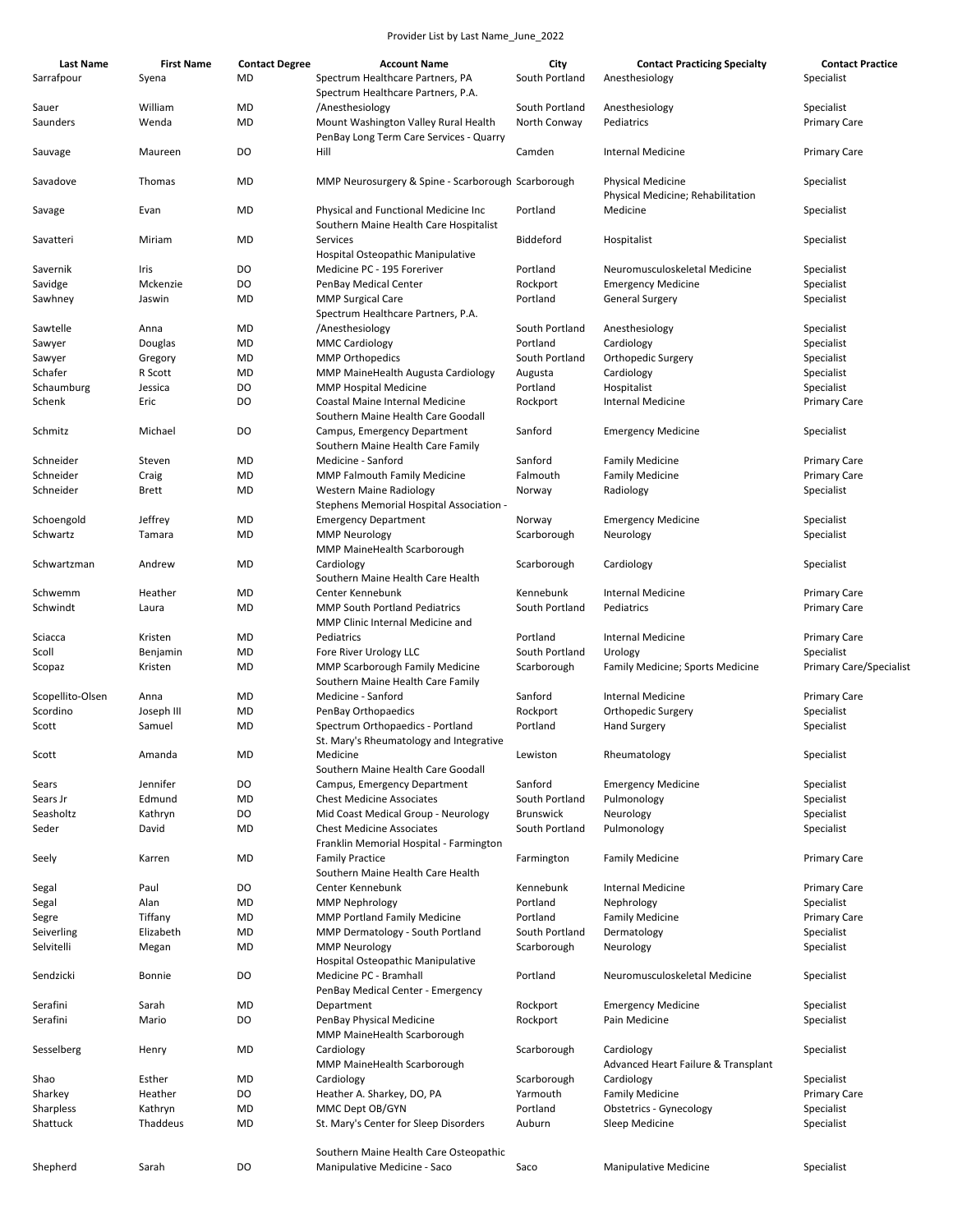| <b>Last Name</b> | <b>First Name</b> | <b>Contact Degree</b> | <b>Account Name</b>                                              | City             | <b>Contact Practicing Specialty</b> | <b>Contact Practice</b> |
|------------------|-------------------|-----------------------|------------------------------------------------------------------|------------------|-------------------------------------|-------------------------|
| Sheppard         | Forest            | MD                    | <b>MMP Acute Care Surgery</b>                                    | Portland         | <b>General Surgery</b>              | Specialist              |
|                  |                   |                       | <b>SMHC Cardiac and Vascular Services -</b>                      |                  |                                     |                         |
| Sherman          | Howard            | MD                    | Biddeford                                                        | Biddeford        | Cardiology                          | Specialist              |
| Sherwin          | Scott             | MD                    | Mid Coast Hospitalist Service                                    | <b>Brunswick</b> | Hospitalist                         | Specialist              |
| Sherwood         | Lisa              | MD                    | PenBay Internal Medicine                                         | Rockport         | <b>Internal Medicine</b>            | <b>Primary Care</b>     |
| Shinners         | Jennifer          | MD                    | Coastal Women's Healthcare                                       | Scarborough      | Obstetrics - Gynecology             | Specialist              |
| Sholl            | Matthew           | MD                    | MMC Emergency Medicine Dept                                      | Portland         | <b>Emergency Medicine</b>           | Specialist              |
|                  |                   |                       | MMP Neurosurgery & Spine - 92 Campus                             |                  |                                     |                         |
| Shore            | Benjamin          | MD                    | Drive                                                            | Scarborough      | Orthopedic Surgery                  | Specialist              |
| Shurtleff        | Eric              | DO                    | <b>MMP Surgical Care</b>                                         | Portland         | <b>General Surgery</b>              | Specialist              |
|                  |                   |                       | <b>Waldo County Medical Partners</b>                             |                  |                                     |                         |
| Sidou            | Vickie            | MD                    | Anesthesia                                                       | Belfast          | Anesthesiology                      | Specialist              |
|                  |                   |                       | Spectrum Healthcare Partners, P.A.                               |                  |                                     |                         |
| Siegel           | Sharon            | MD                    | /Radiology Div.                                                  | South Portland   | Radiology                           | Specialist              |
| Sigsbee          | Bruce             | MD                    | PenBay Neurology                                                 | Rockport         | Neurology                           | Specialist              |
| Silco            | Edward            | DO                    | <b>MMP Portland Pediatrics</b>                                   | Portland         | Pediatrics                          | <b>Primary Care</b>     |
| Silvia           | Kristen           | MD                    | <b>MMP Scarborough Family Medicine</b>                           | Scarborough      | <b>Family Medicine</b>              | <b>Primary Care</b>     |
| Simon            | Ellen             | MD                    | Mid Coast Medical Group - Cardiology                             | <b>Brunswick</b> | Cardiology                          | Specialist              |
| Sinkin           | Joshua            | MD                    | Coastal Women's Healthcare                                       | Scarborough      | <b>Obstetrics - Gynecology</b>      | Specialist              |
| Sise             | Adam              | MD                    | Eyecare Medical Group                                            | Portland         | Ophthalmology                       | Specialist              |
| Sivulich         | Michael           | MD                    | St. Mary's Endoscopy Department                                  | Lewiston         | Gastroenterology                    | Specialist              |
|                  |                   |                       | Southern Maine Health Care Surgery -                             |                  |                                     |                         |
| Skavdahl         | David             | MD                    | Biddeford                                                        | Biddeford        |                                     | Specialist              |
|                  |                   |                       |                                                                  |                  | General Surgery                     |                         |
|                  |                   |                       | PenBay Medical Center - Emergency                                |                  |                                     |                         |
| Skinner          | Stephen           | MD                    | Department                                                       | Rockport         | <b>Emergency Medicine</b>           | Specialist              |
| Slager           | Barbara           | MD                    | Coastal Women's Healthcare                                       | Scarborough      | <b>Obstetrics - Gynecology</b>      | Specialist              |
|                  |                   |                       | Stephens Memorial Hospital Association -                         |                  |                                     |                         |
| Sledge           | Albert            | MD                    | <b>Emergency Department</b>                                      | Norway           | <b>Emergency Medicine</b>           | Specialist              |
|                  |                   |                       | Southern Maine Health Care Palliative                            |                  |                                     |                         |
| Slobodnjak       | JoAnna            | <b>MD</b>             | Care                                                             | Biddeford        | Hospice and Palliative Medicine     | Specialist              |
|                  |                   |                       | MMP Women's Health, Division of                                  |                  |                                     |                         |
| Small            | Laurie            | MD                    | Oncology                                                         | Scarborough      | Obstetrics & Gynecology/Oncology    | Specialist              |
| Smilowicz        | Alicia            | DO, FAAO              | <b>HealthCalls LLC</b>                                           | Portland         | Neuromusculoskeletal Medicine       | Specialist              |
| Smith            | Jillian           | MD                    | MaineHealth Cancer Care - Biddeford                              | Biddeford        | Oncology                            | Specialist              |
|                  |                   |                       | Waldo County General Hospital -                                  |                  |                                     |                         |
| Smith            | Curtis            | MD                    | Hospitalist                                                      | Belfast          | Hospitalist                         | Specialist              |
| Smith            | Jennifer          | MD                    | LincolnHealth - Hospital Medicine                                | Damariscotta     | Hospitalist                         | Specialist              |
|                  |                   |                       | Spectrum Healthcare Partners, P.A.                               |                  |                                     |                         |
| Smith            | Daniel            | MD                    | /Anesthesiology                                                  | South Portland   | Anesthesiology                      | Specialist              |
|                  |                   |                       | <b>Waldo County Medical Partners</b>                             |                  |                                     |                         |
| Smith            | Terrance          | MD                    | Anesthesia                                                       | <b>Belfast</b>   | Anesthesiology                      | Specialist              |
| Smith            | Douglas           | MD                    | <b>Poland Family Practice</b>                                    | Poland           | <b>Family Medicine</b>              | <b>Primary Care</b>     |
|                  |                   |                       | MMP Pediatric Specialty Care, Division of                        |                  |                                     |                         |
| Smith            | Wendy             | MD                    | Genetics & Metabolism                                            | Portland         | Pediatric Genetics & Metabolism     | Specialist              |
|                  |                   |                       | MMP Pediatric Specialty Care, Division of                        |                  |                                     |                         |
| Smith            | Rosemarie         | MD                    | Genetics & Metabolism                                            | Portland         | Pediatric Genetics & Metabolism     | Specialist              |
| Smith            | Craig             | DO                    | Mount Washington Valley Rural Health                             | North Conway     | <b>Family Medicine</b>              | <b>Primary Care</b>     |
| Smith            | Robert            | MD                    | MMP Gilman Clinic                                                | Portland         | <b>Infectious Disease</b>           | Specialist              |
|                  |                   |                       | Franklin Memorial Hospital dba Franklin                          |                  |                                     |                         |
| Smith            | Vanessa           | <b>NP</b>             | Health Internal Medicine                                         | Farmington       | <b>Internal Medicine</b>            | Primary Care            |
| Smith            | Jennifer          | DO                    | Mount Washington Valley Rural Health                             | North Conway     | <b>Family Medicine</b>              | Primary Care            |
|                  |                   |                       | Southern Maine Health Care Orthopedics                           |                  |                                     |                         |
| Solari           | John              | MD                    | Surgery - Biddeford                                              | Biddeford        | Orthopedic Surgery                  | Specialist              |
|                  |                   |                       | Franklin Memorial Hospital Anesthesia                            |                  |                                     |                         |
| Soliman          | Loran             | MD                    | Department                                                       | Farmington       | Anesthesiology                      | Specialist              |
|                  | Samuel            |                       |                                                                  | Portland         |                                     |                         |
| Solish           |                   | MD                    | <b>Eyecare Medical Group</b><br>Spectrum Healthcare Partners, PA |                  | Ophthalmology                       | Specialist              |
| Song             | Sharon            | MD                    |                                                                  | South Portland   | Pathology                           | Specialist              |
|                  |                   |                       | MMP Women's Health, Division of                                  |                  |                                     |                         |
| Soultanakis      | Emmanual          | MD                    | Oncology                                                         | Scarborough      | Obstetrics & Gynecology/Oncology    | Specialist              |
|                  |                   |                       | Southern Maine Health Care Wound and                             |                  |                                     |                         |
| Southworth       | Michael           | MD                    | <b>Ostomy Center</b>                                             | Biddeford        | Vascular/General surgery            | Specialist              |
| Speckhart        | S Ashley          | MD                    | Maine Children's Cancer Program                                  | Scarborough      | Pediatric Hematology-Oncology       | Specialist              |
| Spiro            | Corey             | MD                    | Spectrum Healthcare Partners, PA                                 | South Portland   | Anesthesiology                      | Specialist              |
| Sprague          | Kellie            | MD                    | MaineHealth Cancer Care - So Portland                            | South Portland   | Hematology                          | Specialist              |
|                  |                   |                       | MMP Women's Health, Division of                                  |                  |                                     |                         |
| Spratt           | Daniel            | MD                    | Reproductive Endrocrinology                                      | Portland         | Reproductive Endocrinology          | Specialist              |
| Stadler          | Christopher       | MD                    | <b>MMP Orthopedics</b>                                           | South Portland   | Orthopedic Surgery                  | Specialist              |
|                  |                   |                       | MMP Clinic Internal Medicine and                                 |                  |                                     |                         |
| Stam             | Christine         | APRN-PNP              | Pediatrics                                                       | Portland         | <b>Internal Medicine</b>            | <b>Primary Care</b>     |
| Stamey           | William           | MD                    | Mid Coast Medical Group - Neurology                              | <b>Brunswick</b> | Neurology                           | Specialist              |
| Stanhiser        | Daniel            | MD                    | Franklin Memorial Hospital - Hospitalists                        | Farmington       | Hospitalist                         | Specialist              |
|                  |                   |                       | PenBay Medical Center Hospitalists                               |                  |                                     |                         |
| Staples          | Kirsten           | <b>MD</b>             | Services                                                         | Rockport         | Hospitalist                         | Specialist              |
|                  |                   |                       | LincolnHealth - Family Medicine,                                 |                  |                                     |                         |
| Staring          | Katelyn           | MD                    | Waldoboro                                                        | Waldoboro        | <b>Family Medicine</b>              | <b>Primary Care</b>     |
|                  |                   |                       |                                                                  |                  |                                     |                         |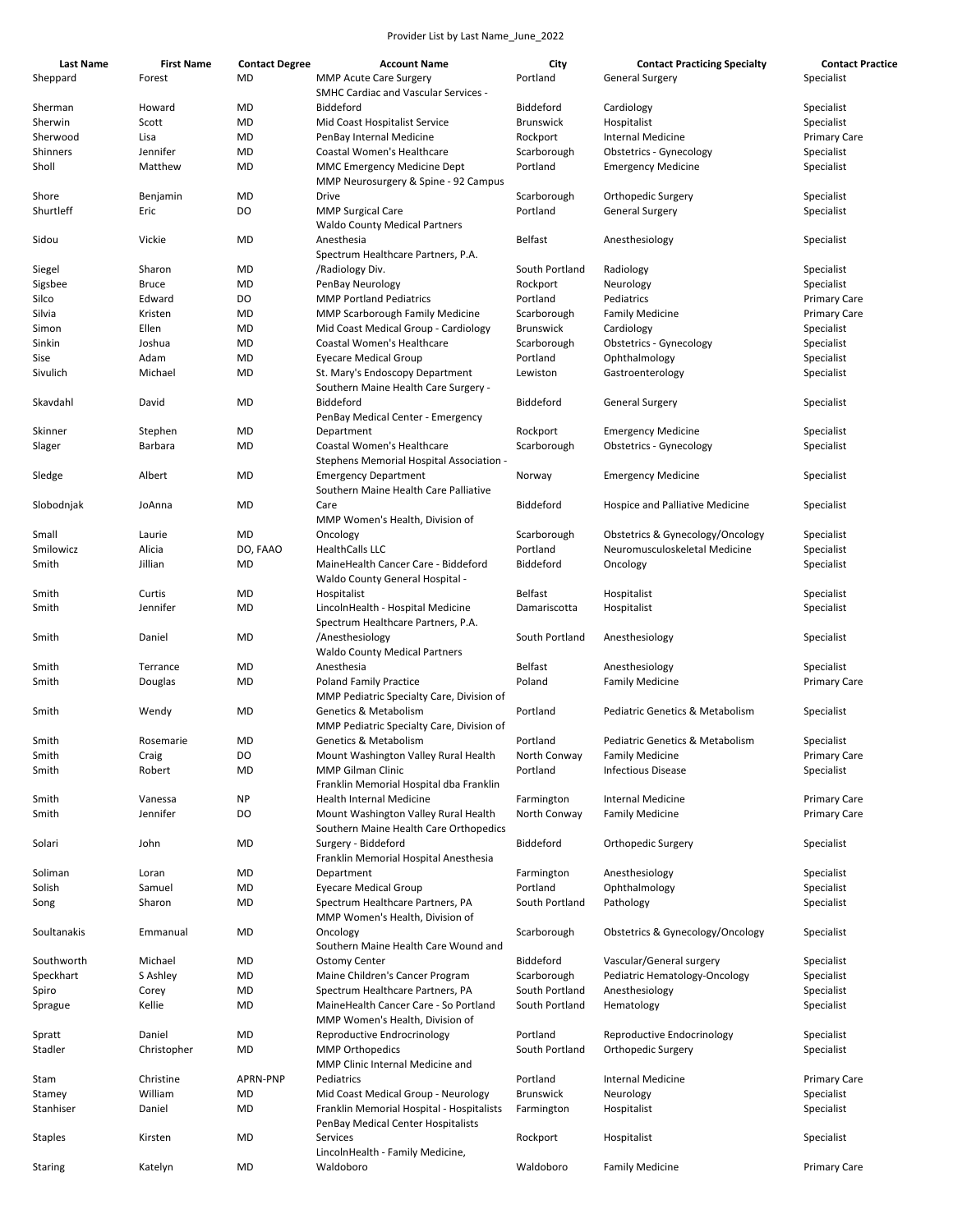| Last Name      | <b>First Name</b> | <b>Contact Degree</b> | <b>Account Name</b>                                                                | City                            | <b>Contact Practicing Specialty</b> | <b>Contact Practice</b> |
|----------------|-------------------|-----------------------|------------------------------------------------------------------------------------|---------------------------------|-------------------------------------|-------------------------|
| Statman        | Scott             | MD                    | MMP Adult Hospital Medicine                                                        | Portland                        | Hospitalist                         | Specialist              |
| Steciuk        | Mark              | MD                    | Spectrum Healthcare Partners, PA<br><b>Memorial Hospital Emergency</b>             | South Portland                  | Pathology                           | Specialist              |
| Steele         | Daniel            | MD                    | Department                                                                         | North Conway                    | <b>Emergency Medicine</b>           | Specialist              |
| Stefan         | Andreas           | MD                    | <b>Portland Gastroenterology Associates</b>                                        | Portland                        | Gastroenterology                    | Specialist              |
| Steidl         | Scott             | MD                    | <b>Eyecare Medical Group</b>                                                       | Portland                        | Ophthalmology                       | Specialist              |
|                |                   |                       |                                                                                    |                                 |                                     |                         |
| Stein          | Robert            | MD                    | PenBay Neurology                                                                   | Rockport                        | Neurology                           | Specialist              |
| Steinkeler     | Sidney            | MD                    | St. Mary's Emergency Department                                                    | Lewiston                        | <b>Emergency Medicine</b>           | Specialist              |
| Steinmetz      | Richard           | <b>DPM</b>            | Richard Steinmetz, DPM<br>Spectrum Healthcare Partners, P.A.                       | Portland                        | Podiatry                            | Specialist              |
| Stephenson     | Matthew           | MD                    | /Radiology Div.                                                                    | South Portland                  | Radiology                           | Specialist              |
| Stephenson     | William           | MD                    | PenBay Pediatrics                                                                  | Rockport                        | Pediatrics                          | <b>Primary Care</b>     |
| Sterrer        | Jordan            | MD                    | <b>Eyecare Medical Group</b>                                                       | Portland                        | Ophthalmology                       | Specialist              |
|                |                   |                       | Southern Maine Health Care Goodall                                                 |                                 |                                     |                         |
| Stevens        | Jessica           | MD                    | Campus, Emergency Department<br>Southern Maine Health Care Family                  | Sanford                         | <b>Emergency Medicine</b>           | Specialist              |
| Stevens        | Matthew           | DO                    | Medicine - Saco                                                                    | Saco                            | <b>Family Medicine</b>              | <b>Primary Care</b>     |
| Stevens        | Sandra            | MD                    | MMC Palliative Medicine - 22 Bramhall                                              | Portland                        | <b>Emergency Medicine</b>           | Specialist              |
| Stockwell      | Richard           | DO                    | Maine Proctology Center                                                            | Westbrook                       | Proctology                          | Specialist              |
| Stogsdill      | Patricia          | MD                    | <b>MMP Adult Infectious Diseases</b>                                               | South Portland                  | <b>Infectious Disease</b>           | Specialist              |
|                |                   |                       | Mid Coast Medical Group -                                                          |                                 |                                     |                         |
| Stoicov        | Calin             | MD, PhD               | Gastroenterology<br>Franklin Memorial Hospital- Emergency                          | <b>Brunswick</b>                | Gastroenterology                    | Specialist              |
| Stoner         | Jason             | MD                    | Department                                                                         | Farmington                      | <b>Emergency Medicine</b>           | Specialist              |
|                |                   |                       |                                                                                    |                                 |                                     |                         |
| <b>Strauss</b> | Daniel            | <b>FNP</b>            | <b>CCS B - Street Health Center</b><br>Mid Coast Medical Group - Women's           | Lewiston                        | Internal Medicine                   | Primary Care            |
| Streeter       | Melissa           | MD                    | <b>Health Care</b>                                                                 | <b>Brunswick</b>                | Obstetrics - Gynecology             | Specialist              |
| Stumpf         | Isabella          | DO                    | MMC Center for Pain and Palliative Care                                            | Portland                        | Hospitalist                         | Specialist              |
| Subba          | Hilamber          | MD                    | MMP Adult Hospital Medicine                                                        | Portland                        | Hospitalist                         | Specialist              |
| Subrahmanyan   | Lakshman          | MD                    | MMP MaineHealth Augusta Cardiology                                                 |                                 |                                     | Specialist              |
|                |                   |                       | Southern Maine Health Care Hospitalist                                             | Augusta                         | Cardiology                          |                         |
| Subramanian    | Vinodhini         | MD                    | Services<br>Southern Maine Health Care Walk-In Care                                | Biddeford                       | Hospitalist                         | Specialist              |
| Sullivan       | Christine         | MD                    | Waterboro                                                                          | East Waterboro                  | Urgent Care (walk-ins)              | Specialist              |
| Sullivan       | Dennis            | MD                    | Dennis J. Sullivan, MD, PA                                                         | <b>Bridgton</b>                 | Orthopedic Surgery                  | Specialist              |
| Sunday         | Jennifer          | DO                    | <b>Western Maine Pediatrics</b>                                                    | Norway                          | Pediatrics                          | Primary Care            |
|                |                   |                       | Spectrum Healthcare Partners, P.A.                                                 |                                 |                                     |                         |
| Sutherland     | Laurie            | MD                    | /Anesthesiology                                                                    | South Portland                  | Anesthesiology                      | Specialist              |
| Swall          | Marion            | MD                    | LincolnHealth - Orthopaedics<br>Spectrum Healthcare Partners, P.A.                 | Damariscotta                    | Orthopedic Surgery                  | Specialist              |
| Swartz         | William           | MD                    | /Anesthesiology                                                                    | South Portland                  | Anesthesiology                      | Specialist              |
| Swartz         | Jonathan          | MD                    | MMP Pediatric Specialty Care - Suite 320                                           | Portland                        | Pediatric Endocrinology             | Specialist              |
|                |                   |                       | Southern Maine Health Care Hospitalist                                             |                                 |                                     |                         |
| Swayze         | Ava               | DO                    | Services                                                                           | Biddeford                       | Hospitalist                         | Specialist              |
| Sweeney        | Christopher       | MD                    | St. Mary's Emergency Department                                                    | Lewiston                        | <b>Emergency Medicine</b>           | Specialist              |
| Sweeney        | Timothy           | MD                    | MMC Emergency Medicine Dept<br>MMP MaineHealth Scarborough                         | Portland                        | <b>Emergency Medicine</b>           | Specialist              |
| Sweeney        | Paul              | MD                    | Cardiology                                                                         | Scarborough                     | Cardiology                          | Specialist              |
| Sze            | Sei-Gyung         | MD                    | Maine Children's Cancer Program                                                    | Scarborough                     | Pediatric Hematology-Oncology       | Specialist              |
|                |                   |                       | MMP MaineHealth Scarborough                                                        |                                 |                                     |                         |
| Sze            | Edward            | MD                    | Cardiology                                                                         | Scarborough                     | Cardiology                          | Specialist              |
| Sztam          | Kevin             | MD                    | MMP Pediatric Specialty Care - Suite 320<br>Southern Maine Health Care Orthopedics | Portland                        | Pediatric Gastroenterology          | Specialist              |
| Taggart        | Gregory           | MD                    | Surgery - Biddeford                                                                | Biddeford                       | Orthopedic Surgery                  | Specialist              |
| Taj            | Majid             | MD                    | Southern Maine Health Care Hospitalist<br>Services                                 | Biddeford                       | Hospitalist                         | Specialist              |
|                |                   |                       | Spectrum Healthcare Partners, P.A.                                                 |                                 |                                     |                         |
| Talmadge       | Jennifer          | MD                    | /Radiology Div.                                                                    | South Portland                  | Radiology                           | Specialist              |
| Talpey         | William           | MD                    | <b>MMP Geriatric Medicine</b>                                                      | Portland                        | Geriatric Medicine                  | Specialist              |
| Tan            | Edwin             | MD                    | <b>Auburn Medical Associates</b><br>MMP MaineHealth Scarborough                    | Auburn                          | <b>Internal Medicine</b>            | Primary Care            |
| Tandon         | Kunal             | MD                    | Cardiology                                                                         | Scarborough                     | Cardiology                          | Specialist              |
|                |                   |                       |                                                                                    |                                 |                                     |                         |
| Tanner         | Cassandre         | DO                    | PenBay Family Medicine<br>MMP Pediatric Specialty Care, Division of                | Rockport                        | <b>Family Medicine</b>              | Primary Care            |
| Tanzer         | Marie             | MD                    | Nephrology                                                                         | Portland                        | Pediatric Nephrology                | Specialist              |
| Taplinger      | David             | MD                    | <b>MMP Neurology</b>                                                               | Scarborough                     | Neurology                           | Specialist              |
| Taylor         | John              | DO                    | Mid Coast Medical Group - Neurology                                                | <b>Brunswick</b>                | Neurology                           | Specialist              |
|                |                   |                       | Memorial Hospital dba Orthopedics at                                               |                                 |                                     |                         |
| Taylor         | Douglas           | MD                    | <b>Memorial Hospital</b><br>LincolnHealth - Family Medicine,                       | North Conway                    | Orthopedic Surgery                  | Specialist              |
| Taylor         | Paul              | MD                    | Boothbay                                                                           | Boothbay Harbor                 | <b>Family Medicine</b>              | <b>Primary Care</b>     |
| Tchekmedyian   | Vatche            | MD                    | MaineHealth Cancer Care - So Portland                                              | South Portland                  | Oncology                            | Specialist              |
| Tebaldi        |                   | <b>DPM</b>            | Foot and Ankle Associates of Maine, PA                                             | <b>Brunswick</b>                |                                     | Specialist              |
|                | Angela            |                       |                                                                                    |                                 | Podiatry                            |                         |
| Teel           | Allan             | MD                    | Boothbay Region Health Care Inc                                                    | Boothbay Harbor Family Medicine |                                     | Primary Care            |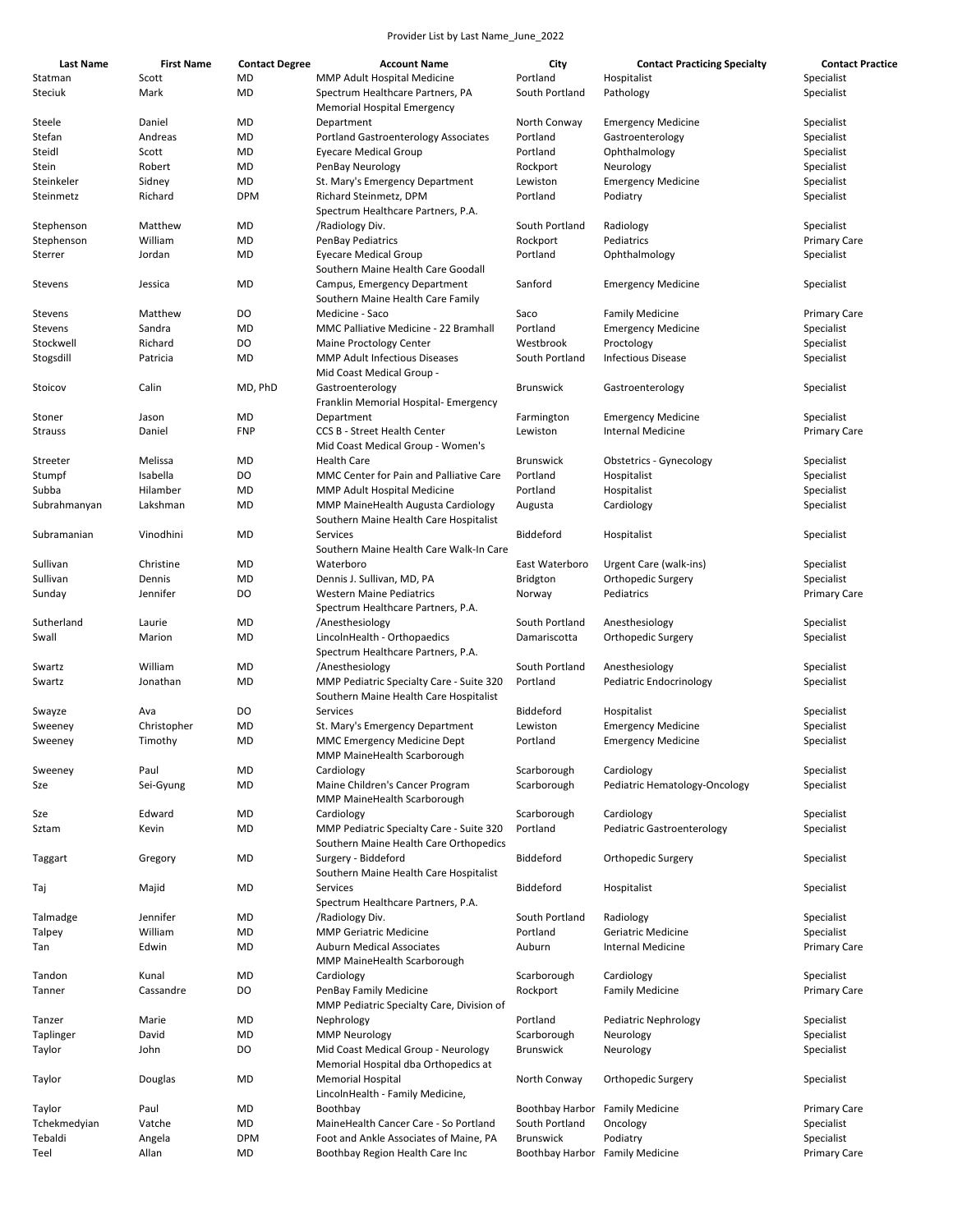| Last Name       | <b>First Name</b> | <b>Contact Degree</b> | <b>Account Name</b>                                                       | City             | <b>Contact Practicing Specialty</b> | <b>Contact Practice</b> |
|-----------------|-------------------|-----------------------|---------------------------------------------------------------------------|------------------|-------------------------------------|-------------------------|
| Teller          | Paige             | MD                    | <b>MMC Breast Care Center</b>                                             | Scarborough      | <b>General Surgery</b>              | Specialist              |
| Tembreull       | Jarrod            | MD                    | LincolnHealth - Hospital Medicine                                         | Damariscotta     | Hospitalist                         | Specialist              |
|                 |                   |                       | Southern Maine Health Care - Pain                                         |                  |                                     |                         |
| Temkin          | Leonid            | <b>MD</b>             | Management - Kennebunk                                                    | Kennebunk        | Pain Medicine                       | Specialist              |
| Tetreault       | Lynne             | MD                    | <b>MMP Saco Pediatrics</b>                                                | Saco             | Pediatrics                          | <b>Primary Care</b>     |
|                 |                   |                       | Integrative Therapies for Cancer & Chronic                                |                  |                                     |                         |
| Tetzlaff        | Colleen           | APRN-FNP              | Disease                                                                   | Yarmouth         | <b>Family Medicine</b>              | <b>Primary Care</b>     |
| Teufel          | Edward            | MD                    | MMP MaineHealth Augusta Cardiology                                        | Augusta          | Cardiology                          | Specialist              |
| Thackeray       | Carrie            | MD                    | PenBay Family Medicine                                                    | Rockport         | <b>Family Medicine</b>              | <b>Primary Care</b>     |
| Thakarar        | Kinna             | DO                    | <b>MMP Gilman Clinic</b>                                                  | Portland         | <b>Infectious Disease</b>           | Specialist              |
|                 |                   |                       | Southern Maine Health Care Family                                         |                  |                                     |                         |
| Theobald        | Timothy           | DO                    | Medicine - Sanford                                                        | Sanford          | <b>Family Medicine</b>              | <b>Primary Care</b>     |
| Thieme          | Victoria          | DO                    | Victoria Thieme, DO                                                       | Topsham          | Neuromusculoskeletal Medicine       | Specialist              |
| Thieme          | Ralph             | DO                    | Falmouth Osteopathy & Acupuncture                                         | Falmouth         | <b>Manipulative Medicine</b>        | Specialist              |
| Thim            | Monica            | DO                    | MMP Adult Hospital Medicine                                               | Portland         | Internal Medicine                   | <b>Primary Care</b>     |
| Thomas          | Randolph Simmons  | MD                    | MMP Adult Hospital Medicine                                               | Portland         | Hospitalist                         | Specialist              |
|                 |                   |                       | Maine Center for Cancer Medicine and<br>Blood Disorders d/b/a New England |                  |                                     |                         |
| Thomas          | Christian         | MD                    | Cancer Specialists - Scarborough<br>MMP MaineHealth Scarborough           | Scarborough      | Oncology                            | Specialist              |
| Thomas          | Lisa              | MD                    | Cardiology                                                                | Scarborough      | Cardiology                          | Specialist              |
| Thompson        | Jon               | MD                    | St. Mary's Anesthesia                                                     | Lewiston         | Anesthesiology                      | Specialist              |
|                 |                   |                       | Southern Maine Health Care                                                |                  |                                     |                         |
|                 | John              | DO                    |                                                                           | Kennebunk        |                                     |                         |
| Thompson        |                   |                       | Gastroenterology - Kennebunk                                              |                  | Gastroenterology                    | Specialist              |
| Thornton        | Andrew            | MD                    | Nephrology Associates of Central Maine                                    | Lewiston         | Nephrology                          | Specialist              |
| Thro            | Holly             | MD                    | PenBay Family Medicine                                                    | Rockport         | <b>Family Medicine</b>              | <b>Primary Care</b>     |
| Thyssen         | Andreas           | MD                    | MMP Adult Hospital Medicine                                               | Portland         | Hospitalist                         | Specialist              |
| Tippie          | Tracy             | MD                    | LincolnHealth - Emergency Department                                      | Damariscotta     | <b>Emergency Medicine</b>           | Specialist              |
| Tobolski        | Jared             | MD                    | <b>MMP Hospital Medicine</b>                                              | Portland         | Hospitalist                         | Specialist              |
|                 |                   |                       | Waldo County General Hospital -                                           |                  |                                     |                         |
| Todd            | Sophie            | DO                    | <b>Emergency Medicine</b>                                                 | Belfast          | <b>Emergency Medicine</b>           | Specialist              |
| Toma            | Nicoleta          | MD                    | MMP Falmouth Family Medicine                                              | Falmouth         | <b>Family Medicine</b>              | <b>Primary Care</b>     |
| Tomic           | Sonja             | MD                    | Spectrum Healthcare Partners, PA                                          | South Portland   | Pathology                           | Specialist              |
| Torgersen       | Lisa              | MD                    | Franklin Memorial Hospital - Hospitalists                                 | Farmington       | Hospitalist                         | Specialist              |
| Totta           | Michael           | MD                    | MMP Neurosurgery & Spine - Scarborough Scarborough                        |                  | <b>Rehabilitation Medicine</b>      | Specialist              |
|                 |                   |                       | Stephens Memorial Hospital Association -                                  |                  |                                     |                         |
| Toussaint       | Sean              | MD                    | <b>Emergency Department</b>                                               | Norway           | <b>Emergency Medicine</b>           | Specialist              |
| Tozier          | Michael           | MD                    | <b>MMP Hospital Medicine</b>                                              | Portland         | Hospitalist                         | Specialist              |
| Tran            | Danielle          | MD                    | <b>Western Maine Pediatrics</b>                                           | Norway           | Pediatrics                          | <b>Primary Care</b>     |
| Tranchemontagne |                   | <b>NP</b>             | Boothbay Region Health Care Inc                                           | Boothbay Harbor  | <b>Family Medicine</b>              |                         |
|                 | Whitney           |                       |                                                                           |                  |                                     | <b>Primary Care</b>     |
|                 |                   | MD                    | Spectrum Healthcare Partners, P.A.                                        | South Portland   | Anesthesiology                      |                         |
| Travis          | Bryn              |                       | /Anesthesiology                                                           |                  |                                     | Specialist              |
| Trofimovitch    | Diana             | MD                    | <b>Auburn Medical Associates</b>                                          | Auburn           | Internal Medicine                   | <b>Primary Care</b>     |
| Trowbridge      | Robert            | <b>MD</b>             | MMP Adult Hospital Medicine                                               | Portland         | Hospitalist                         | Specialist              |
|                 |                   |                       | MMP Clinic Internal Medicine and                                          |                  |                                     |                         |
| Truncali        | Andrea            | MD                    | Pediatrics                                                                | Portland         | Family Medicine - Non PCP           | Specialist              |
|                 |                   |                       | Southern Maine Health Care Family                                         |                  |                                     |                         |
| Truong          | Thanh             | MD                    | Medicine - Saco                                                           | Saco             | <b>Family Medicine</b>              | <b>Primary Care</b>     |
| Trydestam       | Cecilia           | MD                    | <b>MMP Surgical Care</b>                                                  | Portland         | General Surgery                     | Specialist              |
| Tse             | Lindsay           | DO                    | MMP Surgical Care Casco Bay                                               | Portland         | <b>General Surgery</b>              | Specialist              |
| Tumavicus       | Edward            | MD                    | <b>MMP Portland Family Medicine</b>                                       | Portland         | <b>Family Medicine</b>              | Primary Care            |
|                 |                   |                       | Plastic & Hand Surgical Associates - So                                   |                  |                                     |                         |
| Turko           | Arthur            | MD                    | Portland                                                                  | South Portland   | <b>Plastic Surgery</b>              | Specialist              |
| Turner          | Elizabeth         | MD                    | <b>MMP Surgical Care</b>                                                  | Portland         | <b>General Surgery</b>              | Specialist              |
| Turner          | Christopher       | MD                    | <b>MMP Pediatric Surgery</b>                                              | Portland         | <b>Pediatric Surgery</b>            | Specialist              |
| Turnquist       | Matthew           | MD                    | Western Maine Primary Care                                                | Norway           | <b>Family Medicine</b>              | Primary Care            |
|                 |                   |                       | MMP Endocrinology & Diabetes Center -                                     |                  |                                     |                         |
| Twining         | Christine         | MD                    | Scarborough                                                               | Scarborough      | Endocrinology                       | Specialist              |
| Ueda            | Robert            | MD                    | Franklin Imaging, PLLC                                                    | Farmington       | Radiology                           | Specialist              |
|                 |                   |                       | Hospital Osteopathic Manipulative                                         |                  |                                     |                         |
| Uhler           | Brett             | DO                    | Medicine PC - Bramhall                                                    | Portland         | <b>Manipulative Medicine</b>        | Specialist              |
| Ulin            | Roy               | MD                    | MMP MaineHealth Augusta Cardiology                                        | Augusta          | Cardiology                          | Specialist              |
| Unia            | Roople            | MD                    | Mid Coast Medical Group - Neurology                                       | <b>Brunswick</b> | Neurology                           | Specialist              |
| Upham           | Paul              | MD                    | Southern Maine Health Care Work Well                                      | Biddeford        | <b>Occupational Medicine</b>        | Specialist              |
| Ursiny          | Michal            | MD                    | Fore River Urology LLC                                                    | South Portland   | Urology                             | Specialist              |
| Valente         | Sara              | MD                    | PenBay Urology                                                            | Rockport         | Urology                             | Specialist              |
| Van der Kloot   | Thomas            | MD                    | <b>Chest Medicine Associates</b>                                          | South Portland   | Pulmonology                         | Specialist              |
|                 |                   |                       |                                                                           |                  |                                     |                         |
| Van Orden       | John              | MD                    | Mid Coast Medical Group - Orthopedics                                     | <b>Brunswick</b> | Orthopedics                         | Specialist              |
| Varaklis        | Kalli             | MD                    | MMC Dept OB/GYN                                                           | Portland         | Obstetrics - Gynecology             | Specialist              |
|                 |                   |                       | MMP MaineHealth Scarborough                                               |                  |                                     |                         |
| Vasaiwala       | Samip             | MD                    | Cardiology                                                                | Scarborough      | Cardiology                          | Specialist              |
|                 |                   |                       | Plastic & Hand Surgical Associates - So                                   |                  |                                     |                         |
| Vaughan         | Thomas            | MD                    | Portland                                                                  | South Portland   | <b>Plastic Surgery</b>              | Specialist              |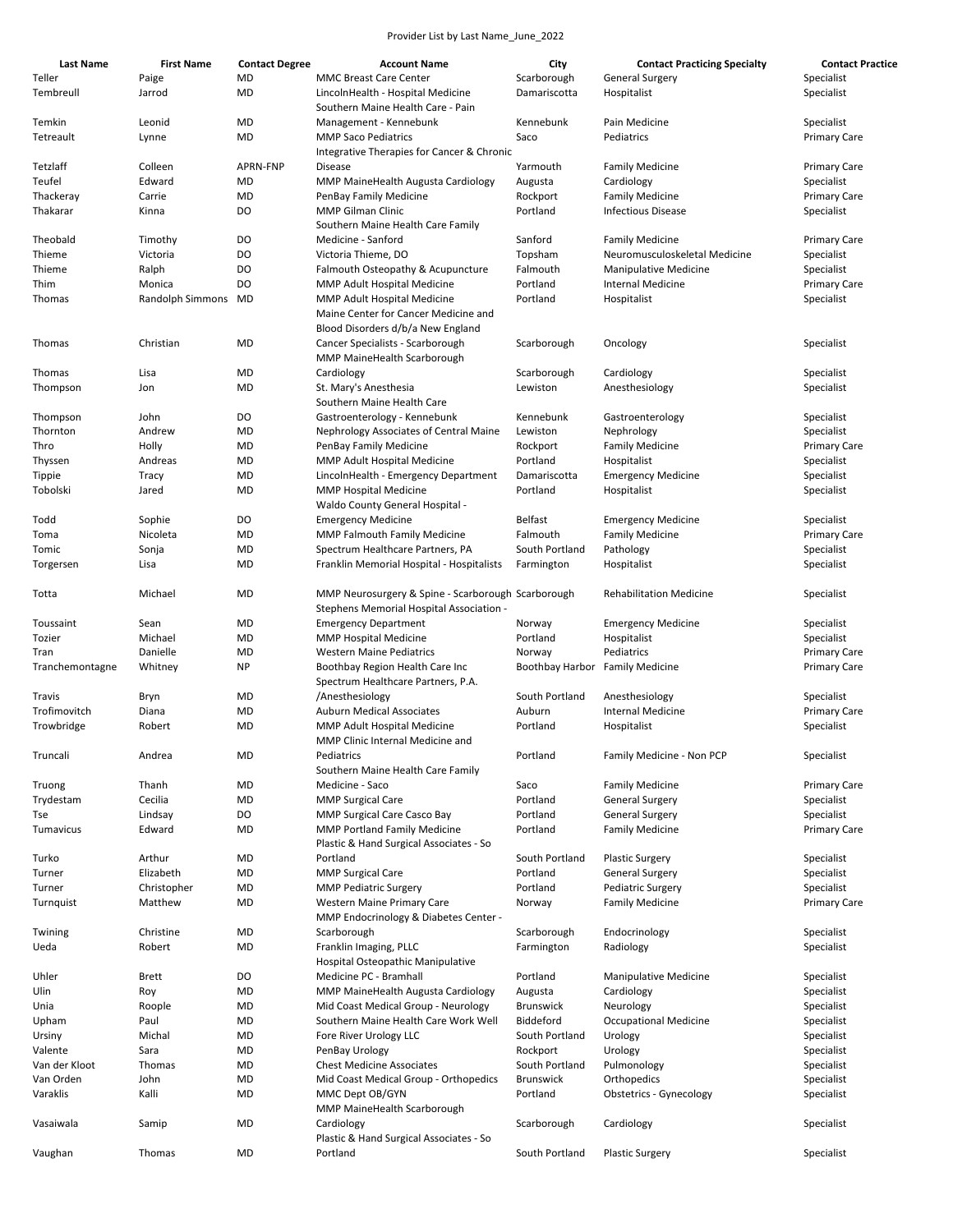| Last Name                 | <b>First Name</b> | <b>Contact Degree</b> | <b>Account Name</b>                                                                      | City             | <b>Contact Practicing Specialty</b> | <b>Contact Practice</b> |
|---------------------------|-------------------|-----------------------|------------------------------------------------------------------------------------------|------------------|-------------------------------------|-------------------------|
| Vaughn                    | Joshua            | MD                    | <b>MMP Orthopedics - Gannett Drive</b>                                                   | South Portland   | Orthopedic Surgery                  | Specialist              |
|                           |                   |                       | Spectrum Healthcare Partners, P.A.                                                       |                  |                                     |                         |
| Vaz                       | O'Neal            | DO                    | /Anesthesiology                                                                          | South Portland   | Anesthesiology                      | Specialist              |
| Vella                     | John              | MD, FACP              | MMP Nephrology                                                                           | Portland         | Nephrology                          | Specialist              |
| Ventura                   | Jose              | MD                    | Mid Coast Hospitalist Service                                                            | <b>Brunswick</b> | Hospitalist                         | Specialist              |
| VerLee                    | Graham            | MD                    | <b>MMP Urology</b>                                                                       | South Portland   | Urology                             | Specialist              |
| Vickerman                 | Peter             | MD                    | <b>PenBay Pediatrics</b>                                                                 | Rockport         | Pediatrics                          | <b>Primary Care</b>     |
|                           |                   |                       | Spectrum Healthcare Partners, P.A.                                                       |                  |                                     |                         |
| Villiotte                 | Philip            | MD                    | /Oncology                                                                                | South Portland   | <b>Radiation Oncology</b>           | Specialist              |
|                           |                   |                       | Memorial Hospital - Hospitalist                                                          |                  |                                     |                         |
| Vipulananda               | Nimalan           | MD                    | Department<br><b>Waldo County Medical Partners</b>                                       | North Conway     | Hospitalist                         | Specialist              |
| Voisine                   | Rodney            | MD                    | Anesthesia                                                                               | Belfast          | Anesthesiology                      | Specialist              |
| Voisine                   | Michael           | DO                    | MaineHealth Cancer Care - So Portland                                                    | South Portland   | Oncology                            | Specialist              |
| von Felten                | Elizabeth         | MD                    | PenBay Medical Center<br>MMP Pediatric Specialty Care, Division of                       | Rockport         | Hospitalist                         | Specialist              |
| Vozzelli                  | Kathleen          | MD                    | <b>Infectious Disease</b>                                                                | Portland         | Pediatric Infectious Disease        | Specialist              |
|                           |                   |                       |                                                                                          |                  |                                     |                         |
| Vradii                    | Diana             | MD                    | Mid Coast Medical Group - Rheumatology                                                   | Bath             | Rheumatology                        | Specialist              |
| Wajda                     | Brynn             | MD                    | Maine Eye Center<br>Southern Maine Health Care                                           | Portland         | Ophthalmology                       | Specialist              |
| Walker                    | John              | DO                    | Gastroenterology - Biddeford                                                             | Biddeford        | Gastroenterology                    | Specialist              |
| Walls                     | Heidi             | MD                    | MMP Scarborough Family Medicine                                                          | Scarborough      | <b>Family Medicine</b>              | <b>Primary Care</b>     |
| Walsh                     | Mary              | DO                    | <b>Waterboro Village Pediatrics</b>                                                      | East Waterboro   | Pediatrics                          | <b>Primary Care</b>     |
| Walter                    | Nicholas          | MD                    | LincolnHealth - Emergency Department                                                     | Damariscotta     | <b>Emergency Medicine</b>           | Specialist              |
| Wang                      | Xiangyu           | MD                    | MMC Emergency Medicine Dept                                                              | Portland         | <b>Emergency Medicine</b>           | Specialist              |
|                           |                   |                       | <b>Waldo County Medical Partners Family</b>                                              |                  |                                     |                         |
| Ward                      | Heather           | MD                    | Medicine                                                                                 | <b>Belfast</b>   | <b>Family Medicine</b>              | <b>Primary Care</b>     |
|                           |                   |                       | Memorial Hospital Emergency                                                              |                  |                                     |                         |
| Warden                    | Matthew           | MD                    | Department                                                                               | North Conway     | <b>Emergency Medicine</b>           | Specialist              |
| Warters                   | Roberts           | MD                    | Spectrum Healthcare Partners, PA                                                         | South Portland   | Anesthesiology                      | Specialist              |
| Wasserman                 | James             | MD                    | MMP Nephrology                                                                           | Portland         | Nephrology                          | Specialist              |
| Watkins                   | Colyn             | MD                    | MMP Neurosurgery & Spine-Campus                                                          | Scarborough      | Orthopedic Surgery                  | Specialist              |
| Watling                   | Jonathan          | MD                    | MMP Orthopedics- Falmouth                                                                | Falmouth         | Orthopedic Surgery                  | Specialist              |
|                           |                   |                       | Southern Maine Health Care Emergency                                                     |                  |                                     |                         |
| Watts                     | Michael           | MD                    | Department<br>MMP Women's Health, Division of                                            | Biddeford        | <b>Emergency Medicine</b>           | Specialist              |
| Wax                       | Joseph            | MD                    | Maternal / Fetal Medicine                                                                | Portland         | <b>Maternal Fetal Medicine</b>      | Specialist              |
| Webb                      | Margaret          | MD                    | Medomak Family Medicine                                                                  | Waldoboro        | <b>Family Medicine</b>              | Primary Care            |
| Webb                      | Nancy             | MD                    | Belfast Bay Radiology, P.A.                                                              | Belfast          | Radiology                           | Specialist              |
| Weeman-Fahnestock Lynette |                   | DO                    | MMP MaineHealth Lewiston Cardiology                                                      | Lewiston         | Cardiology                          | Specialist              |
| Weems                     | Patricia          | MD                    | <b>Stephens Memorial Hospital</b>                                                        | Norway           | <b>Emergency Medicine</b>           | Specialist              |
| Weidenbach                | Kaitlyn           | MD                    | Spectrum Healthcare Partners, PA                                                         | South Portland   |                                     | Specialist              |
|                           |                   |                       | Maine Center for Cancer Medicine and                                                     |                  | Radiology                           |                         |
|                           |                   |                       | Blood Disorders d/b/a New England                                                        |                  |                                     |                         |
| Weisberg                  | Tracey            | MD                    | Cancer Specialists - Scarborough                                                         | Scarborough      | Oncology                            | Specialist              |
|                           |                   |                       |                                                                                          |                  |                                     |                         |
| Weiss                     | Aaron             | DO                    | Maine Children's Cancer Program                                                          | Scarborough      | Pediatric Hematology-Oncology       | Specialist              |
| Welch                     | Caitlin           | MD                    | Mid Coast Medical Group - Pulmonary                                                      | <b>Brunswick</b> | Pulmonology                         | Specialist              |
| Welch                     | Judy              | MD                    | Judy Welch, MD, PA                                                                       | Saco             | <b>Family Medicine</b>              | Primary Care            |
| Wellen                    | Shari             | MD                    | <b>MMP Congenital Heart</b>                                                              | Scarborough      | Pediatric Cardiology                | Specialist              |
| Wellins                   | Christopher       | MD                    | MMP Cape Elizabeth Internal Medicine<br>MMP MaineHealth Scarborough                      | Cape Elizabeth   | <b>Internal Medicine</b>            | Primary Care            |
| Welsh                     | Aimee             | MD                    | Cardiology                                                                               | Scarborough      | Cardiology                          | Specialist              |
| Wendell                   | Lauren            | MD                    | <b>MMC Emergency Medicine Dept</b>                                                       | Portland         | <b>Emergency Medicine</b>           | Specialist              |
| Wesson                    | Winsor            | MD                    | PenBay Medical Center Anesthesia Dept.                                                   | Rockport         | Hospitalist                         | Specialist              |
|                           |                   |                       | Mid Coast Medial Group - Family Practice                                                 |                  |                                     |                         |
| Wheeler                   | Margaret          | DO                    | at Parkview<br>Southern Maine Health Care Family                                         | <b>Brunswick</b> | <b>Family Medicine</b>              | <b>Primary Care</b>     |
| Whitaker                  | Brittany          | DO                    | Medicine - Sanford                                                                       | Sanford          | <b>Family Medicine</b>              | Primary Care            |
| Whitaker                  | Martin            | MD                    | Riverside Eye Center                                                                     | Norway           | Ophthalmology                       | Specialist              |
| White                     | Elbert            | MD                    | MMP Neurosurgery & Spine - Scarborough Scarborough<br>Southern Maine Health Care Women's |                  | Neurosurgery                        | Specialist              |
| White                     | Wayne             | MD                    | Health - Biddeford                                                                       | Biddeford        | <b>Obstetrics - Gynecology</b>      | Specialist              |
| White                     | Edward            | MD                    | LincolnHealth - Orthopaedics                                                             | Damariscotta     | Orthopedic Surgery                  | Specialist              |
| White                     | Julie             | MD                    | PenBay Surgery & Wound Healing Center Rockport                                           |                  | <b>General Surgery</b>              | Specialist              |
| White                     | Raymond           | MD                    | MMP Orthopedic, Trauma & Fracture Care Portland                                          |                  | Orthopedic Surgery                  | Specialist              |
|                           |                   |                       |                                                                                          |                  |                                     |                         |
| White                     | Kevin             | MD                    | MMP MaineHealth Waterville Cardiology                                                    | Waterville       | Cardiology                          | Specialist              |
| Whiting                   | Genevieve         | MD                    | <b>MMP Westbrook Pediatrics</b>                                                          | Westbrook        | Pediatrics                          | Primary Care            |
| Whiting                   | James             | MD                    | <b>MMP Surgical Care</b>                                                                 | Portland         | <b>Transplant Surgery</b>           | Specialist              |
|                           |                   |                       |                                                                                          |                  |                                     |                         |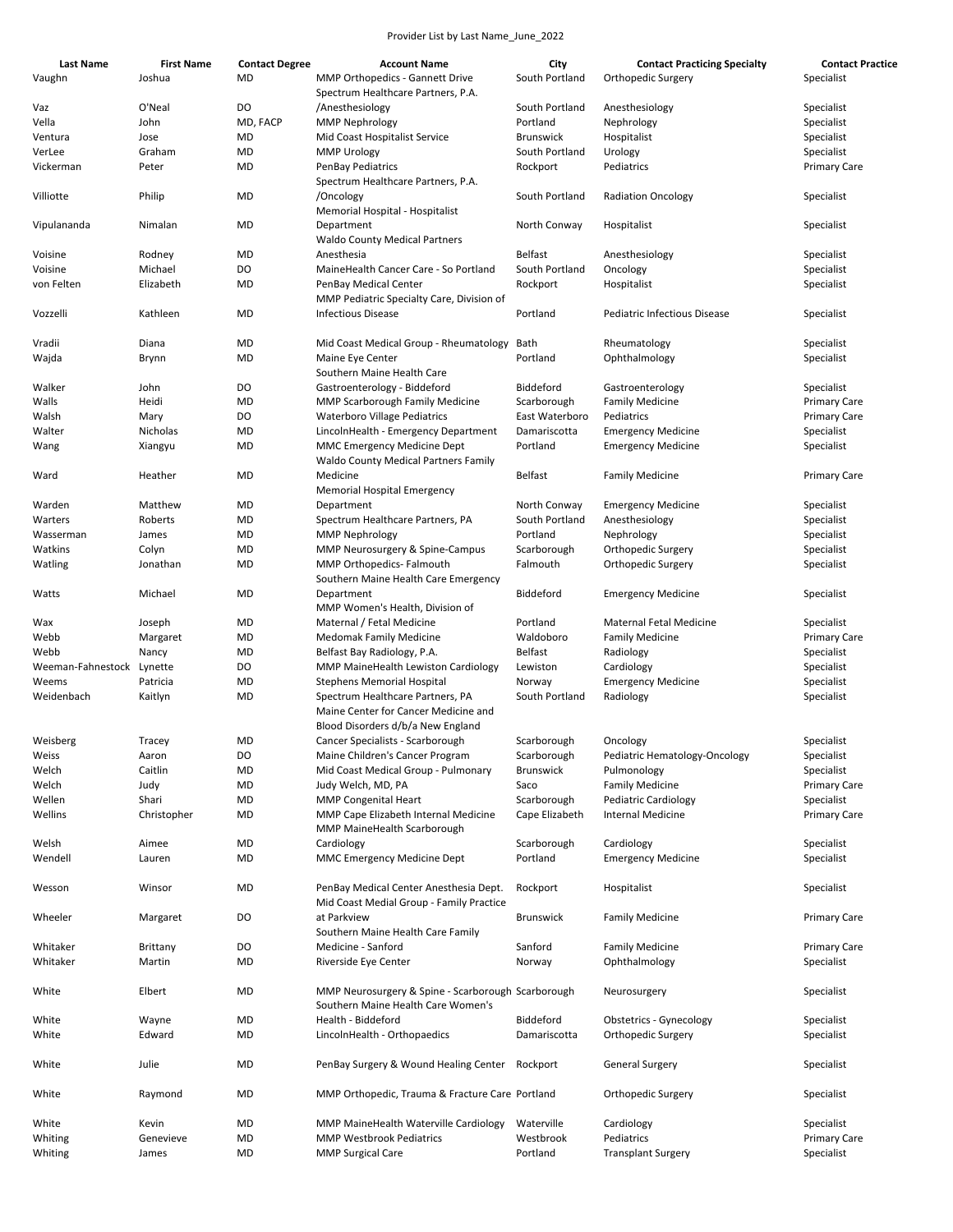| <b>Last Name</b> | <b>First Name</b> | <b>Contact Degree</b> | <b>Account Name</b><br>Franklin Memorial Hospital- Emergency                | City             | <b>Contact Practicing Specialty</b> | <b>Contact Practice</b> |
|------------------|-------------------|-----------------------|-----------------------------------------------------------------------------|------------------|-------------------------------------|-------------------------|
| Whiting          | Cecily            | MD                    | Department<br>Franklin Memorial Hospital dba Franklin                       | Farmington       | <b>Emergency Medicine</b>           | Specialist              |
| Whitt            | Ryan              | <b>MD</b>             | <b>Health Pediatrics</b>                                                    | Farmington       | Pediatrics                          | <b>Primary Care</b>     |
| Wierman          | Heidi             | MD                    | <b>MMP Geriatric Medicine</b>                                               | Portland         | Geriatric Medicine                  | Specialist              |
|                  |                   |                       |                                                                             |                  |                                     |                         |
|                  |                   |                       | MMP MaineHealth Scarborough                                                 |                  |                                     |                         |
| Wiernek          | Szymon            | <b>MD</b>             | Cardiology                                                                  | Scarborough      | Cardiology                          | Specialist              |
|                  |                   |                       | MMP MaineHealth Scarborough                                                 |                  | Advanced Heart Failure & Transplant |                         |
| Wight            | Joseph            | <b>MD</b>             | Cardiology                                                                  | Scarborough      | Cardiology                          | Specialist              |
| Wiley            | Elise             | <b>NP</b>             | Mid Coast Medical Group Pediatrics                                          | <b>Brunswick</b> | Pediatrics                          | <b>Primary Care</b>     |
| Wiley            | Jennifer          | DO                    | PenBay Internal Medicine                                                    | Rockport         | <b>Internal Medicine</b>            | <b>Primary Care</b>     |
| Wilkerson        | James             | MD                    | Spectrum Orthopaedics - Portland                                            | Portland         | Hand Surgery; Orthopedic Surgery    | Specialist              |
| Willard          | Caitlin           | <b>MD</b>             | MMP Scarborough Family Medicine<br><b>Memorial Hospital Emergency</b>       | Scarborough      | <b>Family Medicine</b>              | <b>Primary Care</b>     |
| Williams         | Joseph            | MD                    | Department<br>Spectrum Healthcare Partners, P.A.                            | North Conway     | <b>Emergency Medicine</b>           | Specialist              |
| Williams         | Susan             | MD                    | /Radiology Div.                                                             | South Portland   | Radiology                           | Specialist              |
| Williams         | Scott             | MD                    | <b>MMP Westbrook Family Medicine</b>                                        | Westbrook        | <b>Family Medicine</b>              | <b>Primary Care</b>     |
| Williams         | Rachel            | MD                    | MMC Emergency Medicine Dept                                                 | Portland         |                                     |                         |
|                  |                   |                       |                                                                             |                  | <b>Emergency Medicine</b>           | Specialist              |
| Wilson           | James             | MD                    | MMP Neurosurgery & Spine - Scarborough Scarborough                          |                  | Neurosurgery                        | Specialist              |
| Wilson           | Christina         | MD                    | MMC Emergency Medicine Dept                                                 | Portland         | <b>Emergency Medicine</b>           | Specialist              |
| Wilson           | Sarah             | <b>MD</b>             | <b>Western Maine Pediatrics</b>                                             | Norway           | Pediatrics                          | <b>Primary Care</b>     |
|                  |                   |                       | <b>Waldo County Medical Partners - Primary</b>                              |                  |                                     |                         |
| Wilson           | Steven            | MD                    | & Walk-in Care                                                              | <b>Belfast</b>   | <b>Family Medicine</b>              | <b>Primary Care</b>     |
| Wingfield        | Dylan             | MD                    | Spectrum Healthcare Partners, PA                                            | South Portland   | Hospitalist                         | Specialist              |
| Winkes           | Adeline           | <b>MD</b>             | PenBay Pediatrics                                                           | Rockport         | Pediatrics                          | <b>Primary Care</b>     |
|                  |                   |                       | Spectrum Healthcare Partners, P.A.                                          |                  |                                     |                         |
| Winn             | Steven            | <b>MD</b>             | /Radiology Div.                                                             | South Portland   | Radiology                           | Specialist              |
|                  |                   |                       | Maine Center for Cancer Medicine and                                        |                  |                                     |                         |
|                  |                   |                       | Blood Disorders d/b/a New England                                           |                  |                                     |                         |
| Winters          | John              | MD                    | Cancer Specialists - Scarborough                                            | Scarborough      |                                     | Specialist              |
|                  |                   | MD                    |                                                                             | South Portland   | Hematology & Oncology               |                         |
| Wirth            | Joel              |                       | <b>Chest Medicine Associates</b>                                            |                  | Pulmonology                         | Specialist              |
| Wissink          | Theodore          | MD                    | MMP Falmouth Family Medicine                                                | Falmouth         | <b>Family Medicine</b>              | <b>Primary Care</b>     |
| Withers          | Laura             | MD                    | <b>MMP Surgical Care</b>                                                    | Portland         | <b>General Surgery</b>              | Specialist              |
| Withers          | Christopher       | MD                    | MMP Adult Hospital Medicine                                                 | Portland         | Hospitalist                         | Specialist              |
| Wolf             | Bryce             | <b>MD</b>             | Spectrum Orthopaedics - Portland<br>Southern Maine Health Care Health       | Portland         | Orthopedic Surgery                  | Specialist              |
| Wolfson          | Joseph            | <b>MD</b>             | Center Kennebunk                                                            | Kennebunk        | <b>Family Medicine</b>              | <b>Primary Care</b>     |
|                  |                   |                       | Spectrum Healthcare Partners, P.A.                                          |                  |                                     |                         |
| Wonderlick       | Julien            | MD                    | /Radiology Div.                                                             | South Portland   | Radiology                           | Specialist              |
| Wood             | Nellie            | <b>MD</b>             | <b>MMP Hospital Medicine</b>                                                | Portland         | Hospitalist                         | Specialist              |
| Wood             | Samantha          | MD                    | MMC Emergency Medicine Dept                                                 | Portland         | <b>Emergency Medicine</b>           | Specialist              |
| Wood             | Emily             | MD                    | <b>MMP Adult Infectious Diseases</b>                                        | South Portland   | <b>Infectious Disease</b>           | Specialist              |
|                  |                   |                       | Franklin Memorial Hospital dba Livermore                                    |                  |                                     |                         |
| Wooden           | Paul              | <b>MD</b>             | <b>Falls Family Practice</b>                                                | Livermore Falls  | <b>Family Medicine</b>              | <b>Primary Care</b>     |
| Woodworth        | Samuel            | MD                    | MMP Adult Hospital Medicine                                                 | Portland         | Hospitalist                         | Specialist              |
| Woolston         | Sophie            | <b>MD</b>             | <b>MMC Infectious Disease</b>                                               | Portland         | <b>Infectious Disease</b>           | Specialist              |
| Worster          | Tasha             | <b>MD</b>             | Coastal Women's Healthcare                                                  | Scarborough      | <b>Obstetrics - Gynecology</b>      | Specialist              |
|                  |                   |                       |                                                                             |                  |                                     |                         |
|                  |                   |                       | Lincoln Medical Partners Primary Care -                                     |                  |                                     |                         |
| Worthing         | Eric              | MD                    | Damariscotta                                                                | Damariscotta     | <b>Internal Medicine</b>            | <b>Primary Care</b>     |
| Wotkowicz        | Chad              | MD                    | Mid Coast Medical Group - Urology                                           | <b>Brunswick</b> | Urology                             | Specialist              |
| Woytowicz        | John              | <b>MD</b>             | <b>Auburn Medical Associates</b>                                            | Auburn           | <b>Family Medicine</b>              | <b>Primary Care</b>     |
| Wright           | Jeremy            | DO                    | Nephrology Associates of Central Maine                                      | Lewiston         | Nephrology                          | Specialist              |
|                  |                   |                       | Maine Center for Cancer Medicine and                                        |                  |                                     |                         |
|                  |                   |                       | Blood Disorders d/b/a New England                                           |                  |                                     |                         |
| Wrona            | Mark              | MD                    | Cancer Specialists - RT 1 Scarborough                                       | Scarborough      | Palliative Care                     | Specialist              |
| Wu               | Leslie            | MD                    | <b>MMP Surgical Care</b>                                                    | Portland         | <b>General Surgery</b>              | Specialist              |
| Wu               | Keelyn            | DO                    | Osteopathic Healthcare of Maine                                             | Falmouth         | Manipulative Medicine               | Specialist              |
|                  |                   | <b>MD</b>             | MMP Pediatric Specialty Care, Division of<br>Pulmonary                      | Portland         | Pediatric Pulmonary                 | Specialist              |
| Wyatt            | Colby             |                       |                                                                             |                  |                                     |                         |
| Yahwak           | Jason             | MD                    | <b>Chest Medicine Associates</b><br>Southern Maine Health Care Pediatrics - | South Portland   | Pulmonology                         | Specialist              |
| Yanagisawa       | Katherine         | DO                    | Biddeford                                                                   | Biddeford        | Pediatrics                          | <b>Primary Care</b>     |
|                  |                   |                       | Southern Maine Health Care Emergency                                        |                  |                                     |                         |
| Yannopoulos      | Paul              | <b>MD</b>             | Department                                                                  | Biddeford        | <b>Emergency Medicine</b>           | Specialist              |
|                  |                   |                       | Mid Coast Medical Group - Bath Internal                                     |                  |                                     |                         |
| Yeh              | Lisa              | DO                    | Medicine                                                                    | Bath             | Internal Medicine                   | <b>Primary Care</b>     |
| Yerid            | Steven            | MD                    | St. Mary's Emergency Department                                             | Lewiston         | <b>Emergency Medicine</b>           | Specialist              |
| Yetman           | Cornelius         | DO                    | PenBay Internal Medicine                                                    | Rockport         | <b>Internal Medicine</b>            | <b>Primary Care</b>     |
| Yoong            | Yinlee            | <b>MD</b>             | Lincoln Medical Partners Oncology                                           | Damariscotta     | Oncology                            | Specialist              |
| Young            | Benjamin          | MD                    | <b>Mid Coast Geriatrics</b>                                                 | <b>Brunswick</b> | Geriatric Medicine                  | Specialist              |
| Youth            | <b>Brian</b>      | <b>MD</b>             | <b>MMP Westbrook Pediatrics</b>                                             | Westbrook        | Pediatrics                          | <b>Primary Care</b>     |
|                  |                   |                       |                                                                             |                  |                                     |                         |